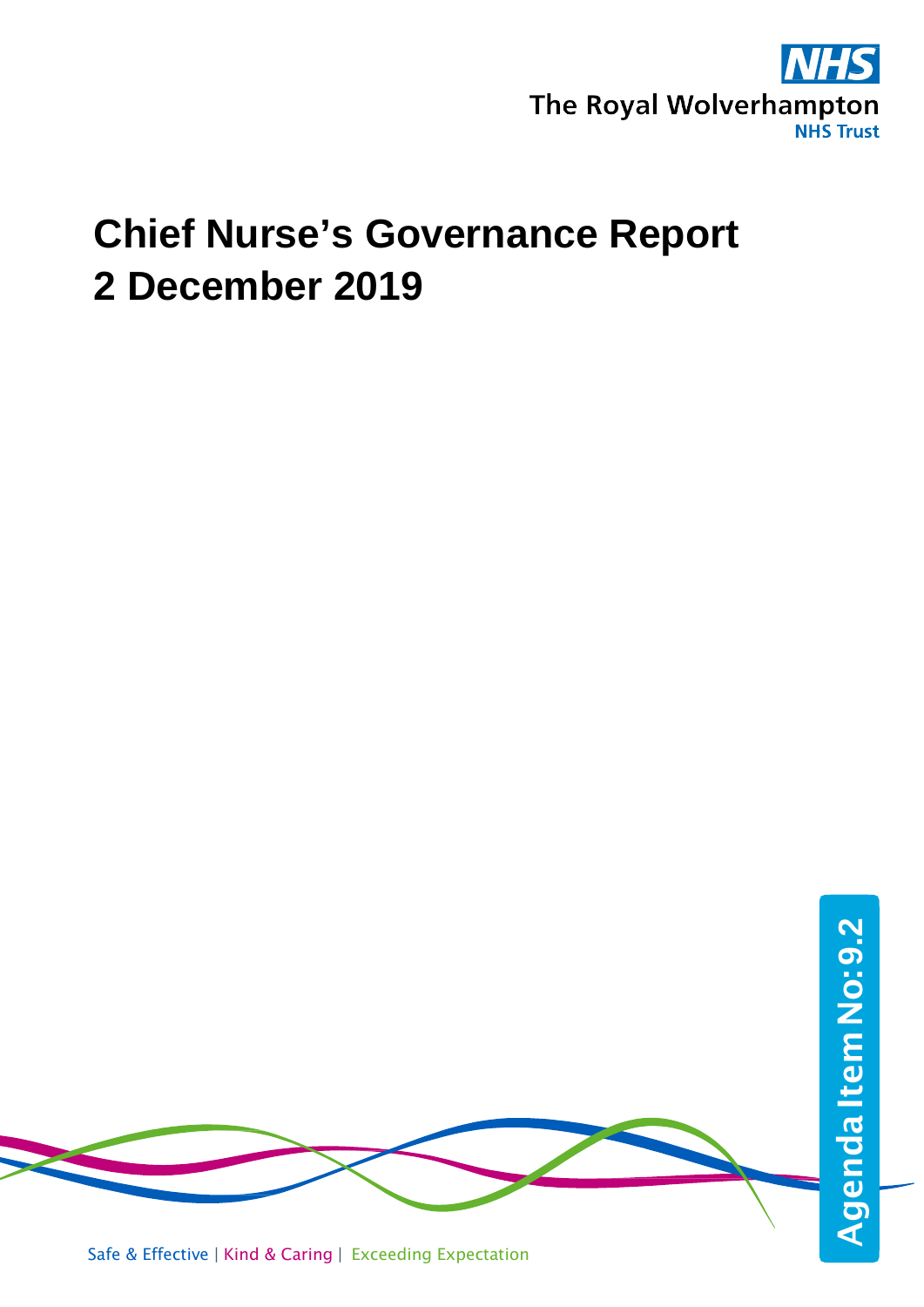**NHS** The Royal Wolverhampton

|                              | <b>Trust Board Report</b>                                                                                                                                                                                                                                                                                                                                                                                                                                                                                                                                                                                                                                                                                                                                                                 |
|------------------------------|-------------------------------------------------------------------------------------------------------------------------------------------------------------------------------------------------------------------------------------------------------------------------------------------------------------------------------------------------------------------------------------------------------------------------------------------------------------------------------------------------------------------------------------------------------------------------------------------------------------------------------------------------------------------------------------------------------------------------------------------------------------------------------------------|
| <b>Meeting Date:</b>         | 2nd December 19                                                                                                                                                                                                                                                                                                                                                                                                                                                                                                                                                                                                                                                                                                                                                                           |
| Title:                       | <b>CNO Governance Report</b>                                                                                                                                                                                                                                                                                                                                                                                                                                                                                                                                                                                                                                                                                                                                                              |
| <b>Executive</b><br>Summary: | 1. Trust Risk register (TRR) update - November 19<br>The TRR update is provided with areas for attention highlighted below.<br>Please note additional risk updates made to risks 2719, 4113, 1713 and<br>3644 further to QGAC on 20/11/19.                                                                                                                                                                                                                                                                                                                                                                                                                                                                                                                                                |
|                              | 2. Serious Untoward incident (SUI) Performance<br>Recent lapses in compliance with RCA investigation timescales have been<br>due to challenges in identifying a RCA lead. The Executive Significant Event<br>Group (ESERG) members discussed this challenge and a separate meeting<br>is planned to consider options/resources for Investigations moving forward.<br>In addition Divisions have been asked to identify individuals to receive<br>investigator training.                                                                                                                                                                                                                                                                                                                   |
|                              | 3. Information Governance (IG) work plan - No change, resources not<br>yet identified.                                                                                                                                                                                                                                                                                                                                                                                                                                                                                                                                                                                                                                                                                                    |
|                              | By March 2020 all Health and Adult Social Care organisations are required to<br>comply with the National data opt-out policy. This involves the application of<br>the National Opt out standard in circumstances where confidential patient<br>information is used for purposes beyond an individual's care and treatment.<br>A program of work is required involving Information Services/Research &<br>Development (include advice to NIHR/CRN) in the first instance.<br>The mid-year submission for the Data Protection and Security Toolkit (DPST)<br>identifies 99 completed mandatory elements with 17 outstanding for RL4,<br>and for GP practices 32 completed with 10 outstanding mandatory elements.<br>An action plan is in progress to ensure full compliance by March 2020. |
|                              | 4. Governance Department staffing - No change work in progress<br>The Health and Safety (H&S) team structure is under review owing to<br>difficulties in recruiting to a band 5 H&S officer. A prioritised H&S work plan<br>remains in place.                                                                                                                                                                                                                                                                                                                                                                                                                                                                                                                                             |
|                              | 5. Governance of local Procedural Documents (ie Clinical Procedures,<br><b>Guidelines, Protocols etc)</b>                                                                                                                                                                                                                                                                                                                                                                                                                                                                                                                                                                                                                                                                                 |
|                              | Routine local procedure reporting continues alongside a programme of<br>update to local procedures and guidelines. A register of LocSSIPs that are<br>known to exist have been circulated to Divisions for their confirmation or<br>amendment.                                                                                                                                                                                                                                                                                                                                                                                                                                                                                                                                            |
|                              | <b>6. Mortality Review Process</b><br>The number of outstanding SJR reviews to be undertaking is reducing with<br>the introduction of dedicated Mortality Reviewers.<br>A change in the Trust Mortality review process is proposed where there will<br>now be one generic SJR conducted by Mortality Reviewers. A stage 2 SJR<br>would only be conducted as part of a quality assurance process or in set<br>circumstances only eg. Where SJR is contested by Directorate or where<br>Mortality Reviewer requests a $2nd$ opinion. The process changes are under<br>consultation with MRG members and key stakeholders.<br>The Trust IT Dept is developing a new Mortality Management system early in                                                                                     |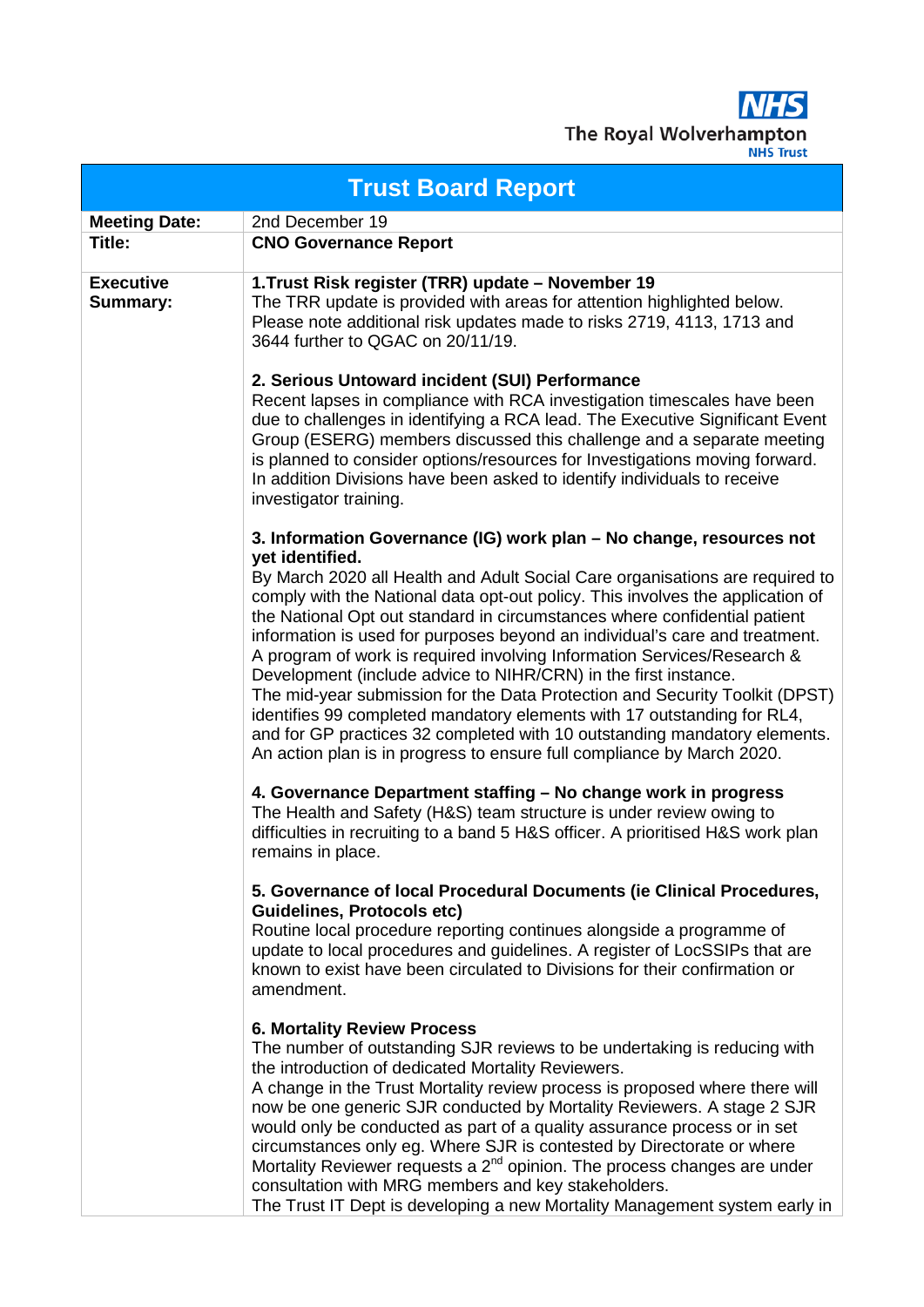|                                            | 20/21. In the interim the systems used for managing Mortality data (including<br>total deaths, ME assessment, criteria for SJR reviews etc) is a combination<br>of excel, access and sharepoint. From November's Mortality reports (October<br>data) an exercise to rebase the figures is completed with the aim of<br>improving data cleansing. This review of the data will inform Mortality reports<br>provided to Directorates, Division and reported at the Mortality Review Group<br>and Quality and Safety Intelligence Group for oversight and performance<br>monitoring.<br>7. Learning and Improvement<br>A Learning Framework developed for the Trust has been reported to<br>Mortality Review Group, Compliance Oversight Group and the Clinical<br>Quality Review Group in Nov 19. The Framework will establish a co-ordinate<br>approach to sourcing, sharing and publishing lessons and action for<br>improvement. The Framework describes the requirements of people, process<br>and technology and involves contributions from Specialist leads, Specialist<br>groups, managers and staff to inform the learning process.<br>A Shared Learning Webpage is developed at the intranet link below:<br>http://intranet.xrwh.nhs.uk/patient_safety_improvement/index.html<br>A Learning from Experience Portal is developed (and subject to ongoing<br>work) to capture extracts of learning from claims, complaints, serious<br>incidents, national guidance etc. The portal will be updated by key<br>contributors and leads across the Trust and will direct further Trust<br>publications eg Risky Business, Making it better alerts; as well as to inform<br>theme reporting and redress. The portal can be accessed at:<br>http://share/sites/governance/localgovmtg/learning/default.aspx<br>NB. Where you have not accessed sharpoint before please follow the easy<br>instructions to request access to view the sharepoint portal.<br>8. CQC Well Led Inspection<br>Final report received for Coalway Road. Draft report for factual accuracy is<br>still awaited for the Core Service and Well Led Inspection visits. |
|--------------------------------------------|----------------------------------------------------------------------------------------------------------------------------------------------------------------------------------------------------------------------------------------------------------------------------------------------------------------------------------------------------------------------------------------------------------------------------------------------------------------------------------------------------------------------------------------------------------------------------------------------------------------------------------------------------------------------------------------------------------------------------------------------------------------------------------------------------------------------------------------------------------------------------------------------------------------------------------------------------------------------------------------------------------------------------------------------------------------------------------------------------------------------------------------------------------------------------------------------------------------------------------------------------------------------------------------------------------------------------------------------------------------------------------------------------------------------------------------------------------------------------------------------------------------------------------------------------------------------------------------------------------------------------------------------------------------------------------------------------------------------------------------------------------------------------------------------------------------------------------------------------------------------------------------------------------------------------------------------------------------------------------------------------------------------------------------------------------------------------------------------------------------------------------------------|
| <b>Action</b><br><b>Requested:</b>         | Receive and note,                                                                                                                                                                                                                                                                                                                                                                                                                                                                                                                                                                                                                                                                                                                                                                                                                                                                                                                                                                                                                                                                                                                                                                                                                                                                                                                                                                                                                                                                                                                                                                                                                                                                                                                                                                                                                                                                                                                                                                                                                                                                                                                            |
| For the attention<br>of the Board          |                                                                                                                                                                                                                                                                                                                                                                                                                                                                                                                                                                                                                                                                                                                                                                                                                                                                                                                                                                                                                                                                                                                                                                                                                                                                                                                                                                                                                                                                                                                                                                                                                                                                                                                                                                                                                                                                                                                                                                                                                                                                                                                                              |
| <b>Assure</b>                              | TRR updates requested monthly, up to date risk is maintained.<br>$\bullet$<br>The number of risk scoring 12 or above and awaiting approval to TRR<br>has reduced.                                                                                                                                                                                                                                                                                                                                                                                                                                                                                                                                                                                                                                                                                                                                                                                                                                                                                                                                                                                                                                                                                                                                                                                                                                                                                                                                                                                                                                                                                                                                                                                                                                                                                                                                                                                                                                                                                                                                                                            |
| <b>Advise</b>                              | Areas are requested to place targeted efforts on the review/update of<br>$\bullet$<br>local procedural documents, with confirmation of LocSSIPs in use.<br>Areas are asked to maintain focus on the update risk registers prompt<br>escalation of risks graded 12 or above to the Trust.<br>A revised National SUI Framework is expected to include significant<br>changes to be adopted by the Trust. Early adopters are piloting the<br>new requirements. Preliminary indications being considered in line<br>with the Trust Investigation process may require further review of the<br>Trust Risk Management Reporting Policy (OP10).                                                                                                                                                                                                                                                                                                                                                                                                                                                                                                                                                                                                                                                                                                                                                                                                                                                                                                                                                                                                                                                                                                                                                                                                                                                                                                                                                                                                                                                                                                     |
| <b>Alert</b>                               | Resources need to be identified within the next month to enable Trust<br>$\bullet$<br>compliance with the National data Opt-out policy by March 2020.                                                                                                                                                                                                                                                                                                                                                                                                                                                                                                                                                                                                                                                                                                                                                                                                                                                                                                                                                                                                                                                                                                                                                                                                                                                                                                                                                                                                                                                                                                                                                                                                                                                                                                                                                                                                                                                                                                                                                                                        |
| <b>Author + Contact</b><br><b>Details:</b> | Tel 01902 698121 Email maria.arthur@nhs.net                                                                                                                                                                                                                                                                                                                                                                                                                                                                                                                                                                                                                                                                                                                                                                                                                                                                                                                                                                                                                                                                                                                                                                                                                                                                                                                                                                                                                                                                                                                                                                                                                                                                                                                                                                                                                                                                                                                                                                                                                                                                                                  |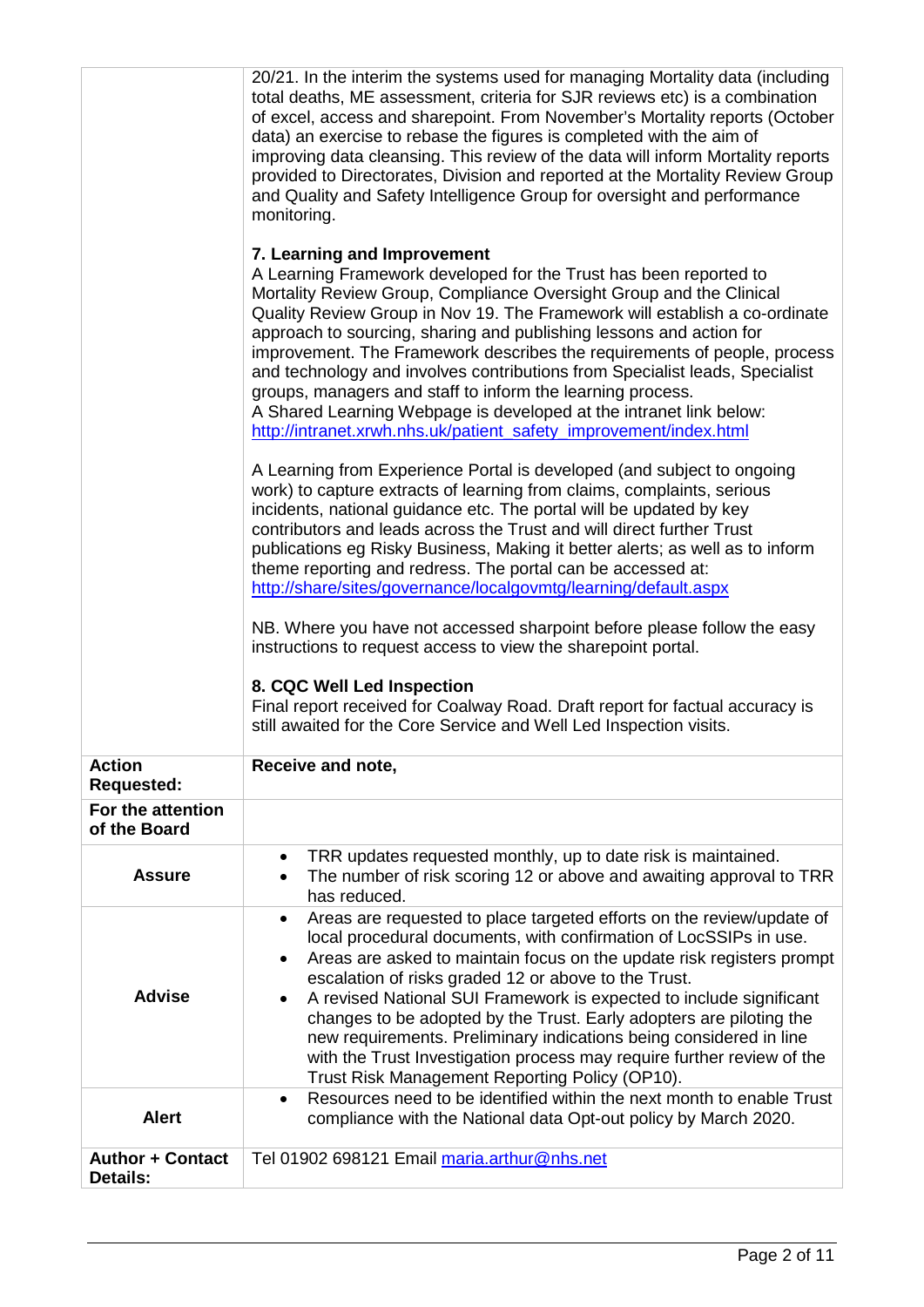| <b>Links to Trust</b><br><b>Strategic</b><br><b>Objectives</b> | 1. Create a culture of compassion, safety and quality<br>2. Proactively seek opportunities to develop our services<br>3. To have an effective and well integrated local health and care system that operates<br>efficiently<br>4. Attract, retain and develop our staff, and improve employee engagement<br>5. Maintain financial health - Appropriate investment to patient services<br>6. Be in the top 25% of all key performance indicators                                                                                                                                                                                                                                                          |
|----------------------------------------------------------------|----------------------------------------------------------------------------------------------------------------------------------------------------------------------------------------------------------------------------------------------------------------------------------------------------------------------------------------------------------------------------------------------------------------------------------------------------------------------------------------------------------------------------------------------------------------------------------------------------------------------------------------------------------------------------------------------------------|
| <b>Resource</b><br>Implications:                               | None                                                                                                                                                                                                                                                                                                                                                                                                                                                                                                                                                                                                                                                                                                     |
| <b>Report Data</b><br><b>Caveats</b>                           | This is a standard report using the previous month's data and updates within<br>a live Datix system. It may therefore be subject to cleansing and revision.                                                                                                                                                                                                                                                                                                                                                                                                                                                                                                                                              |
| <b>CQC Domains</b>                                             | <b>Safe:</b> patients, staff and the public are protected from abuse and avoidable harm.<br><b>Effective:</b> care, treatment and support achieves good outcomes, helping people maintain<br>quality of life and is based on the best available evidence.<br><b>Caring:</b> staff involve and treat everyone with compassion, kindness, dignity and respect.<br>Responsive: services are organised so that they meet people's needs.<br><b>Well-led:</b> the leadership, management and governance of the organisation make sure it's<br>providing high-quality care that's based around individual needs, that it encourages learning<br>and innovation, and that it promotes an open and fair culture. |
| <b>Equality and</b><br><b>Diversity Impact</b>                 | No adverse impact on PPCs                                                                                                                                                                                                                                                                                                                                                                                                                                                                                                                                                                                                                                                                                |
| <b>Risks:</b>                                                  | See TRR risk detail below plus<br><b>Governance Dept RR:</b><br>3285 Non Compliance with FOI timescale – grade 9 amber<br>4769 Capacity IG/GDPR - grade 9 amber<br>4663 Capacity Health and Safety - grade 9 amber                                                                                                                                                                                                                                                                                                                                                                                                                                                                                       |
| <b>Public or Private:</b>                                      |                                                                                                                                                                                                                                                                                                                                                                                                                                                                                                                                                                                                                                                                                                          |
| <b>Other formal</b><br>bodies involved:                        |                                                                                                                                                                                                                                                                                                                                                                                                                                                                                                                                                                                                                                                                                                          |
| <b>References</b>                                              |                                                                                                                                                                                                                                                                                                                                                                                                                                                                                                                                                                                                                                                                                                          |
| <b>NHS</b><br><b>Constitution:</b>                             | In determining this matter, the Board should have regard to the Core<br>principles contained in the Constitution of:<br>Equality of treatment and access to services<br>High standards of excellence and professionalism<br>$\bullet$<br>Service user preferences<br>Cross community working<br><b>Best Value</b><br>Accountability through local influence and scrutiny                                                                                                                                                                                                                                                                                                                                 |

## **Report Details**

| 1. Trust Risk Register |
|------------------------|
|------------------------|

#### **2 new risks:**

5243 - Breast Service (COO)

5308 - WLI/Pensions (COO)

#### **2 risks removed:**

5112 - ICCU Staffing (Nursing) (COO)

5285 - Urgent access to Stroke CTAs 24 hours a day 7 days a week (COO)

#### **4 red risks:**

2080 - Risk to quality of patient care: reduced manpower (COO)

4661 - Lack of robust system for review and communication of test results (MD)

4113 - Divisions inability to achieve CIP (COO)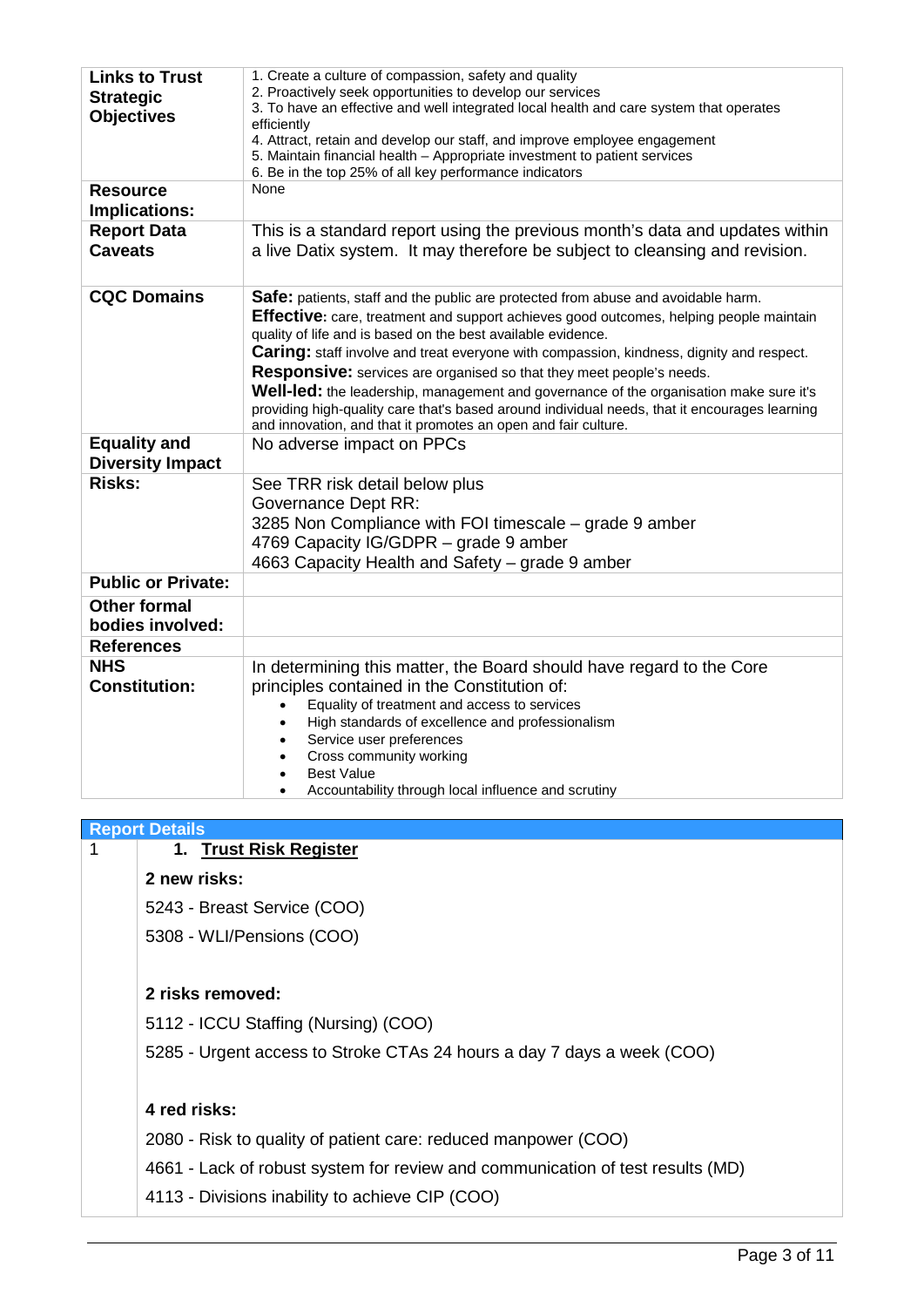5182 - Lack of Network support for Vascular Services at RWT (MD)

There are currently 32 risks contained within the Trust Register which are distributed across the Trust's (5x5) categorisation matrix as below:



The full TRR is shown in appendix 1 and tracked changes to risks in Appendix 2.

**NB**. Further to QGAC 20/11/19 – updates have been made to the following risks – 2719, 4113, 1713 and 3644. An addendum to appendix 1 is provided with updates to these risks.

Attention is required to the following risks:

4596 COO – action update (page 4)

4529 COO – action update (page 12)

4375 COO – risk review, action progress (page 21)

4411 COO – no date on action, risk review and action update (page 23)

5045 MD – risk and action update required (page 34)

5197 COO – action update (page 37)

5253 CFO – action update (page 43)

5284 COO – action update (page 44)

#### **2. Serious Untoward incident (SUI) Performance**

Monitoring of SUI investigation completion to timescale continues at QSIG and the weekly Executive Significant Event Review Group (ESERG). RCA investigation reports are reviewed for final Executive sign off with specific and wider learning/action identified. All serious incident deaths are subject to a 'problems in care' (PIC) assessment and judgement made by the RCA lead and signed off at ESERG. Investigators are reminded to complete a PIC assessment for all RCA investigations into death.

| <b>Month</b>    | Ongoing         | <b>New</b>         | Data below shows reporting for financial year 2019/20.<br><b>Closure</b> | <b>Closure Agreed</b> | Over <sub>60</sub> | <b>Potential</b> |
|-----------------|-----------------|--------------------|--------------------------------------------------------------------------|-----------------------|--------------------|------------------|
|                 | /Open           | <b>Reported to</b> | <b>Request to</b>                                                        | bγ                    | dav                | breaches in      |
|                 | incidents       | <b>STEIS</b>       | Commissioning                                                            | <b>Commissioning</b>  | breaches           | month            |
|                 | (stop<br>clock) |                    |                                                                          |                       | - running<br>total |                  |
| April 19        | 12(0)           |                    | 6                                                                        | 6                     | 2                  | 2                |
| <b>May 19</b>   | 9(0)            | 4                  | 3                                                                        | 5                     |                    | 0                |
| June 19         | 14(0)           |                    | 3                                                                        |                       |                    |                  |
| July 19         | 16(0)           |                    | $\overline{2}$                                                           | 3                     |                    |                  |
| Aug 19          | 17(0)           |                    | 5                                                                        | 5                     |                    |                  |
| Sept 19         | 25(2)           | 17                 |                                                                          | 5                     | 0                  |                  |
| Oct 19          | 32(6)           | 11                 | 5                                                                        | 6                     | 2                  | 2                |
| <b>Analysis</b> |                 | Treatment          |                                                                          |                       |                    | Both Div 1:-     |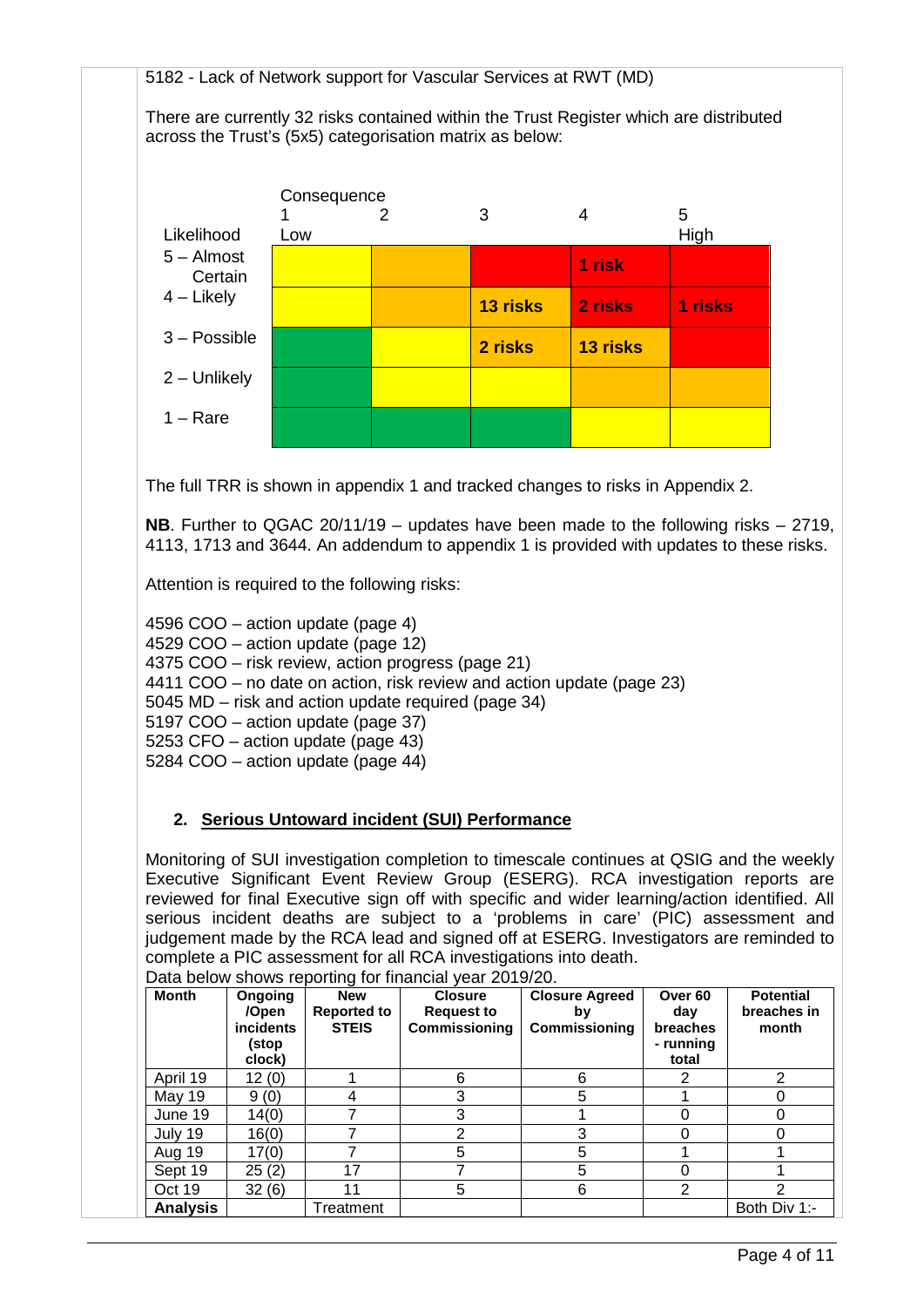| delay x 2   |  | 15811            |
|-------------|--|------------------|
| Pressure    |  | $(220545) -$     |
| Ulcer x 2   |  | Sub Optimal      |
| Infection x |  | Care             |
| 2           |  | <b>SUBMITTED</b> |
| Sub-        |  | TO CCG           |
| Optimal     |  | 12/11/2019       |
| care x 1    |  | 16714            |
| Actual self |  | $(220973) -$     |
| Inflicted   |  | <b>SUBMITTED</b> |
| harm x 1    |  | TO CCG           |
| Maternity x |  | 07/11/2019       |
|             |  |                  |
| 2 Incidents |  |                  |
| (IP and     |  |                  |
| treatment   |  |                  |
| delay)      |  |                  |
| have since  |  |                  |
| been        |  |                  |
| requested   |  |                  |
| for         |  |                  |
| removal.    |  |                  |
|             |  |                  |

#### **3. Information Governance work plan**

The project to deliver compliance with the National data Opt-out policy will involve scoping data held and its uses, setting up and implementing technical solutions, the update of Trust and local policies and procedures for the application of opt-outs and external communications to declare compliance. The time to complete this work is now reduced from 5 - 6 months to 3 months due to resources needing to be identified for Project work.

#### **4. Governance Department staffing**

As per summary above.

#### **5. Governance of Local Procedures and Guidelines**

As per summary above.

#### **6. Mortality Review process**

As per summary above.

#### **7. Learning and Improvement**

As per summary above.

#### **8. CQC Well Led Inspection**

As per summary above.

#### **Appendices**

Appendix 1 - Trust Risk Register (TRR) Appendix 2 – Tracked changes to risks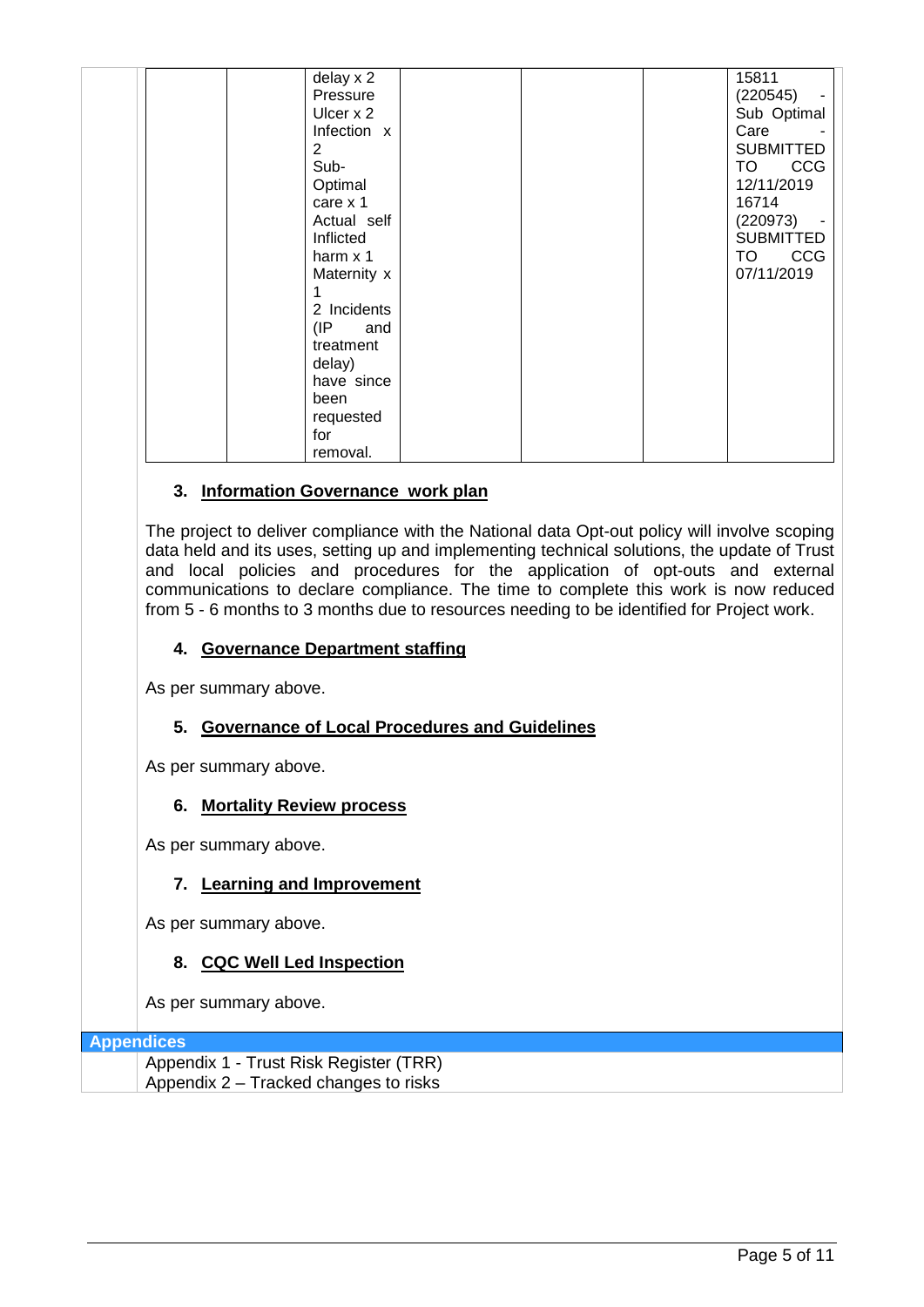**Appendix 1 TRR**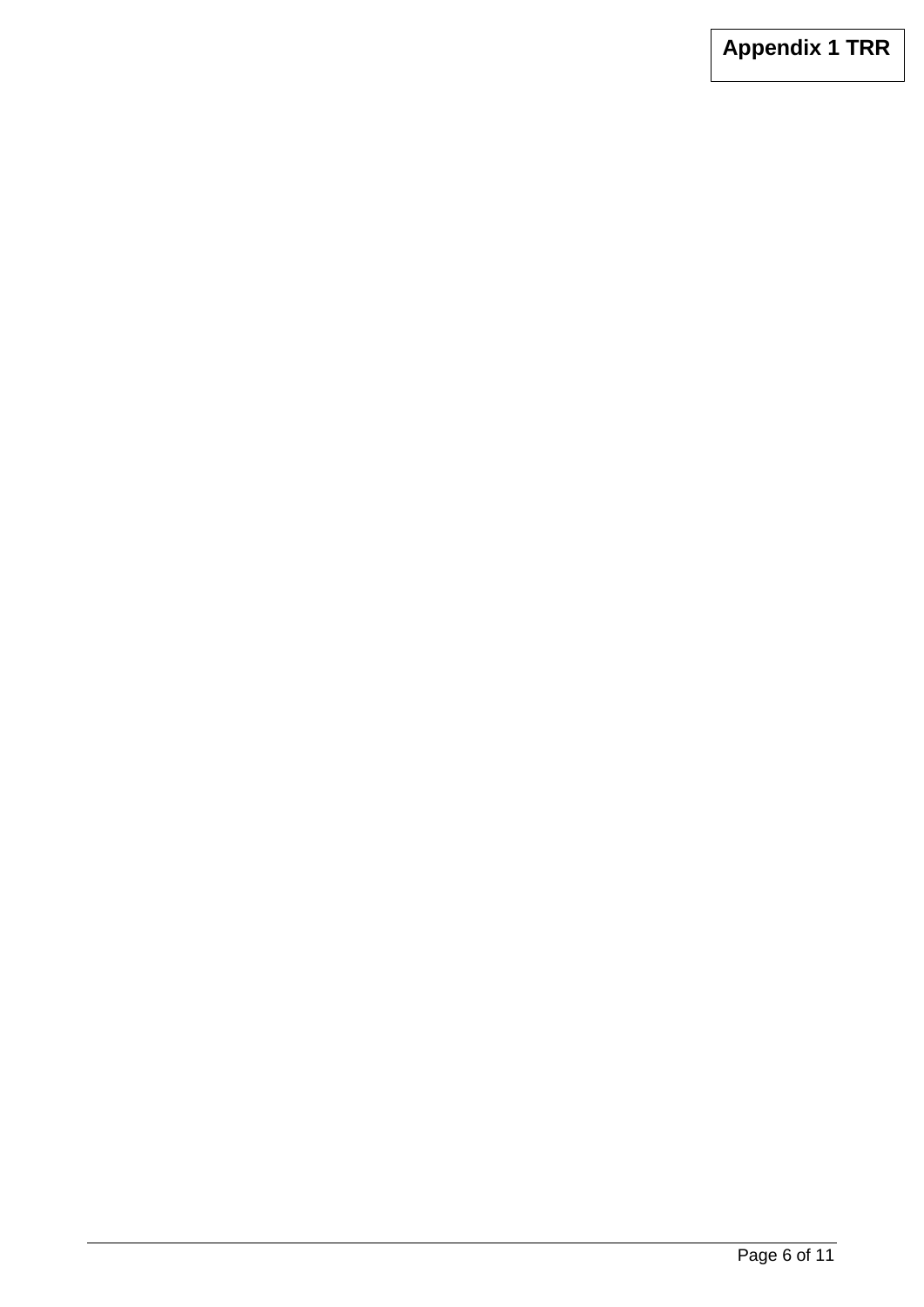# **Appendix 2**

## **Appendix 2: Tracked changes within Trust Risk Register (Nov 2019)**

| Lead<br><b>Director</b> | <b>Risk</b> | <b>Risk Title</b>                         | <b>Field updated</b>                          | <b>Update made</b>                                                                                                                                                                                                                                                                                                                                             |
|-------------------------|-------------|-------------------------------------------|-----------------------------------------------|----------------------------------------------------------------------------------------------------------------------------------------------------------------------------------------------------------------------------------------------------------------------------------------------------------------------------------------------------------------|
| Chief<br>Operating      | 5112        | <b>ICCU Staffing</b><br>(Nursing)         |                                               |                                                                                                                                                                                                                                                                                                                                                                |
| Officer                 |             |                                           | Risk now managed<br>on local risk<br>register | Following presentation at Divisional<br>Governance Meeting by ICCU<br>operational manager if was agreed<br>that this could now be downgraded<br>to an operational risk/at a point this<br>can be managed by the<br>Directorate. Risk Score reduced<br>from 12 to 9.                                                                                            |
|                         | 5285        | Urgent access<br>to Stroke CTAs           |                                               |                                                                                                                                                                                                                                                                                                                                                                |
|                         |             | 24 hours a day<br>7 days a week           | Risk now managed<br>on local risk<br>register | 24/10/19 - Downgraded following<br>Divisional Performance meeting.<br>Currently doing a QI project into<br>this.- CS                                                                                                                                                                                                                                           |
|                         | 5243        | <b>Breast Service</b><br>(General         |                                               |                                                                                                                                                                                                                                                                                                                                                                |
|                         |             | Surgery &<br>Radiology)                   | ***New risk***                                | If there continues to be fragility of<br>the Trust's ability to deliver the<br><b>Breast Service to within national</b><br>standards, then this may lead to<br>delayed diagnosis and treatment of<br>cancer and failure to meet national<br>cancer targets, resulting in patient<br>harm and an adverse impact on<br>substantive staffs health &<br>wellbeing. |
|                         | 5308        | <b>WLI/Pensions</b>                       |                                               |                                                                                                                                                                                                                                                                                                                                                                |
|                         |             |                                           | ***New risk***                                | If waiting list indicative sessions<br>(WLI) reduce as a result of pension<br>changes then waiting list times for<br>outpatients and elective surgery will<br>increase, planned outpatient<br>sessions and theatre sessions will<br>go unutilised resulting in delays to<br>patient care and a reduction in<br>patient income.                                 |
|                         | 5119        | Falsified<br><b>Medicines</b>             |                                               |                                                                                                                                                                                                                                                                                                                                                                |
|                         |             | <b>Directive</b>                          | Action Plan - New                             | Implement new resources following<br>approval of business case                                                                                                                                                                                                                                                                                                 |
|                         | 4170        | Lack of capacity<br>$-$ OPD,              |                                               |                                                                                                                                                                                                                                                                                                                                                                |
|                         |             | <b>Snowdrop Suite</b><br>and Durnall Unit | Action Plan - New                             | 2 Band 8a and a Band 7 to be<br>interviewed                                                                                                                                                                                                                                                                                                                    |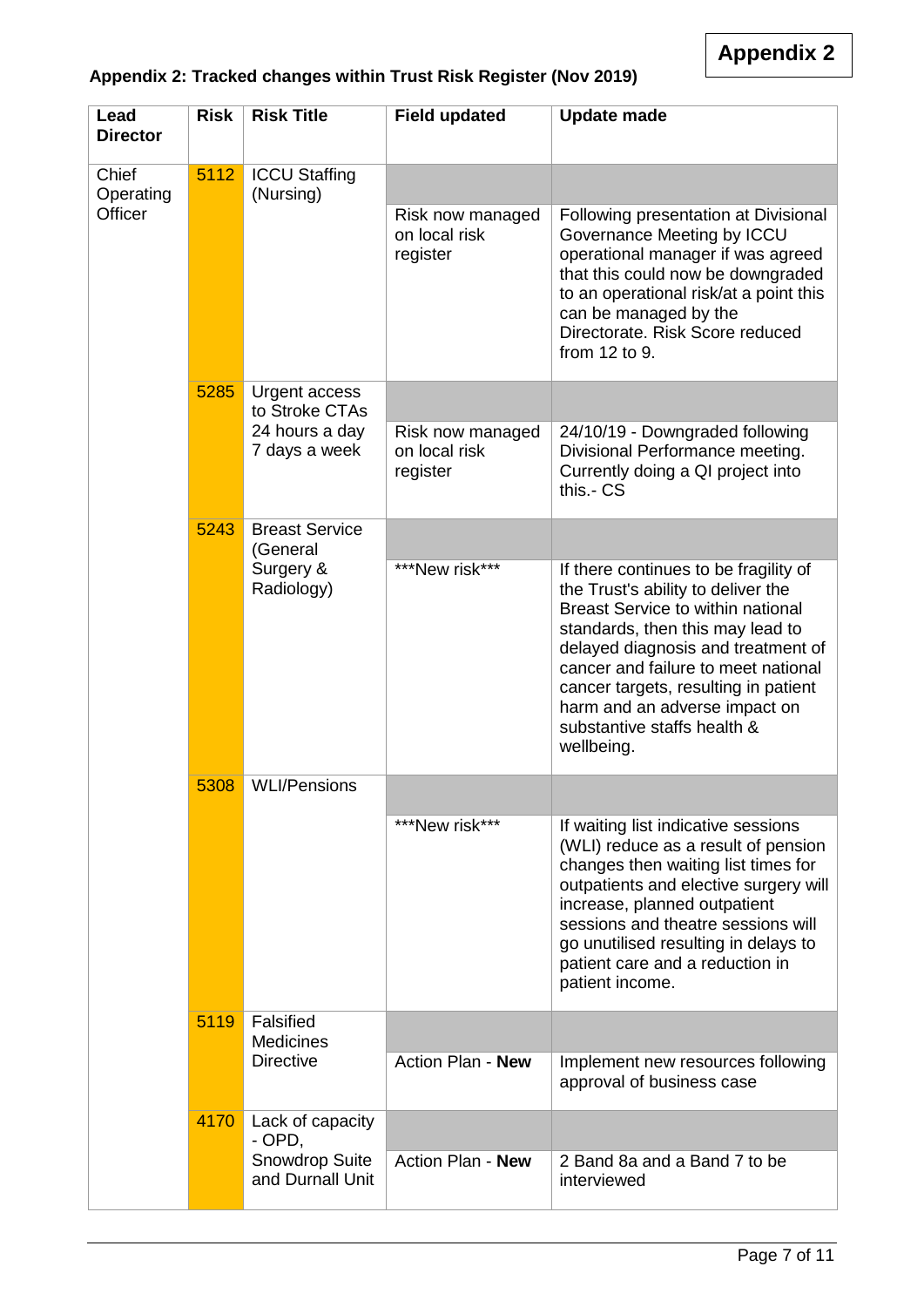| 4696 | Unreported<br><b>Imaging Studies</b> |                                      |                                                                                                                                                                                                                             |
|------|--------------------------------------|--------------------------------------|-----------------------------------------------------------------------------------------------------------------------------------------------------------------------------------------------------------------------------|
|      |                                      | <b>Positive Assurance</b><br>– New   | Backlog against a backdrop of<br>increased referrals has reduced<br>from 7332 May 2017 to less than<br>5239 in October 2019                                                                                                 |
|      |                                      | Gap in Assurance -<br><b>New</b>     | Approximately 5239 non-urgent<br>imaging studies unreported<br>October 2019 (inclusive of 642 CT<br>scans and 2759 MRI scans). Over<br>20 days there are 2502 in total<br>(inclusive of 237 CT scans and<br>1633 MRI scans) |
| 4113 | <b>Divisions</b><br>inability to     |                                      |                                                                                                                                                                                                                             |
|      | achieve CIP                          | Positive Control-<br><b>New</b>      | <b>Trust supporting GIRFT Visits</b>                                                                                                                                                                                        |
|      |                                      | Positive Control -<br><b>New</b>     | <b>Member of Clinical Quality</b><br>Improvement team (CQI) aligned to<br>Divisional Programmes to provide<br>structure and targeted support to<br>operational teams in their delivery<br>of CIP where required             |
|      |                                      | Positive Control-<br><b>New</b>      | Use of external support to<br>challenge budget management and<br>CIP opportunities                                                                                                                                          |
|      |                                      | Positive Control-<br><b>New</b>      | Use of model hospital to identify<br>opportunities for CIP                                                                                                                                                                  |
|      |                                      | <b>Positive Assurance</b><br>– New   | All PID's risk assessed by CNO                                                                                                                                                                                              |
|      |                                      | <b>Positive Assurance</b><br>- New   | Identified CIP of £14.8 million<br>(month 7) across all divisions and<br>corporate                                                                                                                                          |
|      |                                      | Gap in Assurance -<br><b>New</b>     | Low value of recurring CIP                                                                                                                                                                                                  |
|      |                                      | <b>Positive Assurance</b><br>$-$ New | All GIRFT's are monitored by the<br>CQI team                                                                                                                                                                                |
|      |                                      | Action Plan - New                    | Progress to be made with LOS -<br>drive across all areas. Links with<br>discharge PTL and CQI team                                                                                                                          |
|      |                                      | Action Plan - New                    | Project team for Zesty project to be<br>established                                                                                                                                                                         |
|      |                                      | Action Plan - New                    | Development of STP schemes                                                                                                                                                                                                  |
|      |                                      | Action Plan - New                    | Development of schemes for 20/21                                                                                                                                                                                            |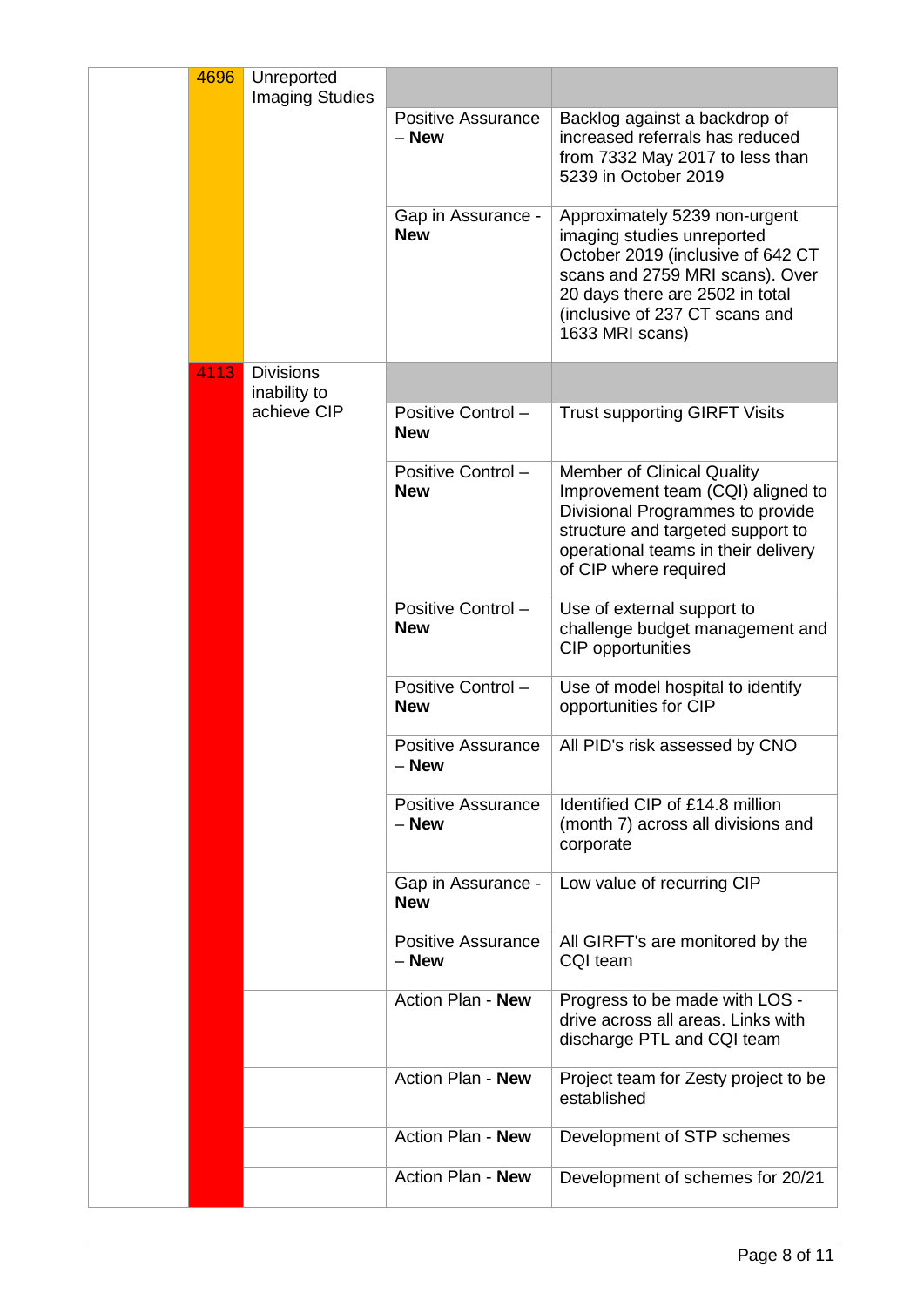|      |                                         | Action Plan - New                    | Review ideas from other Trusts<br>meeting with NHSI                                                                                                                                                                                             |
|------|-----------------------------------------|--------------------------------------|-------------------------------------------------------------------------------------------------------------------------------------------------------------------------------------------------------------------------------------------------|
| 2719 | Timeliness of<br><b>PAS Admission</b>   |                                      |                                                                                                                                                                                                                                                 |
|      |                                         | Positive Control -<br><b>New</b>     | Additional support from<br>Teletracking to optimise use of real<br>time system. Refreshed support<br>from Teletracking in 2019. Upgrade<br>due in 2020.                                                                                         |
|      |                                         | Gap in Assurance -<br><b>New</b>     | Risk in EMPA for Pharmacy<br>prescribing (identified in 2019,<br>included in RR Nov 19)                                                                                                                                                         |
|      |                                         | Action Plan - New                    | <b>Business Case for additional Ward</b><br>Clerks for consideration in 20/21<br>cost pressures                                                                                                                                                 |
| 4411 | NX08/NX09<br><b>McHale Building</b>     |                                      |                                                                                                                                                                                                                                                 |
|      | - Fire Safety                           | <b>Positive Assurance</b><br>$-$ New | 0 incidents relating to Reportable<br>Fire's within Oct 19                                                                                                                                                                                      |
|      |                                         | Positive Assurance<br>$-$ New        | 0 Unwanted Fire Signals within Oct<br>19                                                                                                                                                                                                        |
|      |                                         | Action Plan - New                    | Develop interim protocols for<br>switchboard and security                                                                                                                                                                                       |
| 1713 | Productivity                            |                                      |                                                                                                                                                                                                                                                 |
|      |                                         | Positive Control-<br><b>New</b>      | <b>Business case for Allocate</b><br>approved. Implementation of<br>Allocate completed Sep 19. Job<br>planning meetings with Divisions<br>scheduled Dec 19.                                                                                     |
| 5197 | Unacceptable<br>waiting times for       |                                      |                                                                                                                                                                                                                                                 |
|      | Cardiology<br>follow-up<br>appointments | Positive Assurance<br>$-$ New        | Red FU OWL = total waits $2576$<br>(Oct 2019) the patient is overdue<br>their appointment                                                                                                                                                       |
|      |                                         |                                      | $Red - as of today the patient is$<br>overdue their appointment                                                                                                                                                                                 |
|      |                                         | <b>Positive Assurance</b><br>$-$ New | Amber FU OWL = total waits $575$<br>(Oct 2019) the patient will be due<br>their appointment within the next 6<br>weeks<br>Amber $-$ as of tomorrow, the patient<br>will be due their appointment within<br>the next 6 weeks (note, any patients |
|      |                                         |                                      | on this list for tomorrow will then<br>move over to the red list)                                                                                                                                                                               |
|      |                                         | <b>Positive Assurance</b>            | Green FU OWL = total waits 2278<br>(Oct 2019) the patient is due their                                                                                                                                                                          |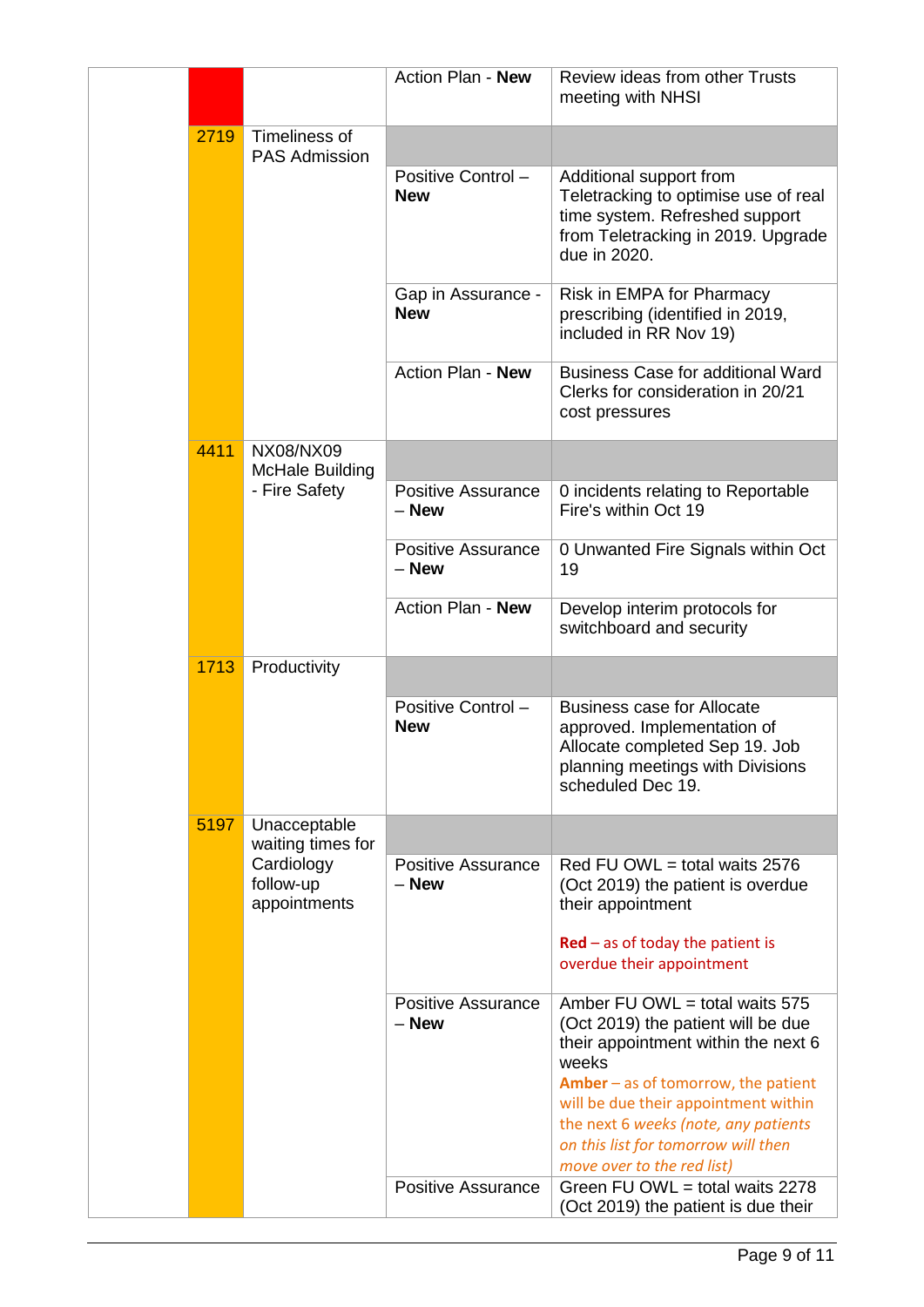|                            |      |                                       | - New                              | appointment in more than 6 weeks                                                                                                                                                                               |
|----------------------------|------|---------------------------------------|------------------------------------|----------------------------------------------------------------------------------------------------------------------------------------------------------------------------------------------------------------|
|                            |      |                                       |                                    | Green $-$ the patient is due their                                                                                                                                                                             |
|                            |      |                                       |                                    | appointment in more than 6 weeks                                                                                                                                                                               |
|                            |      |                                       | Action Plan - New                  | Locum Consultant appointed due to<br>backlog of patients. They have<br>been asked to do 5 clinics a week<br>which should help the situation.                                                                   |
|                            | 2080 | Risk to quality of<br>patient care:   |                                    |                                                                                                                                                                                                                |
|                            |      | reduced<br>manpower                   | Positive Assurance<br>- New        | Newly qualified and overseas<br>nurses arriving, 6 out of 7 staff in<br>the 1st OSCI cohort passed,<br>arriving end of Nov                                                                                     |
|                            |      |                                       | <b>Positive Assurance</b><br>- New | Additional support to C16 to allow<br>completion of D2A's to improve<br>flow                                                                                                                                   |
|                            |      |                                       | Positive Assurance<br>- New        | 27.1 HCA vacancies                                                                                                                                                                                             |
|                            |      |                                       | <b>Positive Assurance</b><br>- New | Slight improvement in vacancy<br>figures on wards of most concern<br>C16, C19, C24 and C25                                                                                                                     |
| Medical<br><b>Director</b> | 5182 | Lack of Network<br>support for        |                                    |                                                                                                                                                                                                                |
|                            |      | Vascular<br>Services at<br><b>RWT</b> | Positive Control-<br><b>New</b>    | A regional meeting took place in<br>September 2019 to discuss the<br>regional aortic dissection rota and<br>RWT will be a part of this rota                                                                    |
|                            |      |                                       | Positive Control-<br><b>New</b>    | A meeting of SCTS on 8 October<br>2019 agreed that all centres who<br>are part of the regional dissection<br>rota should have FET on the shelf<br>and we are hopeful that<br>commissioners will recognise this |
|                            |      |                                       | Negative<br>Assurance - New        | From May-Oct 19 3 x TAVI lists<br>have been cancelled due to lack of<br>vascular cover                                                                                                                         |
|                            | 5045 | Sepsis                                |                                    |                                                                                                                                                                                                                |
|                            |      |                                       | Positive Control-<br><b>New</b>    | Weekly sepsis report is being<br>forwarded to all directorates and<br>the performance will be discussed<br>at QSIG meeting and at the<br>Governance meeting                                                    |
|                            |      |                                       | <b>Positive Assurance</b><br>- New | LBR training funding for 19/20 is<br>risk prioritised and includes<br>Intermediate Life Support, Neonatal<br>Life Support, Advanced Paediatric<br>Life Support, ALERT training, ALS,                           |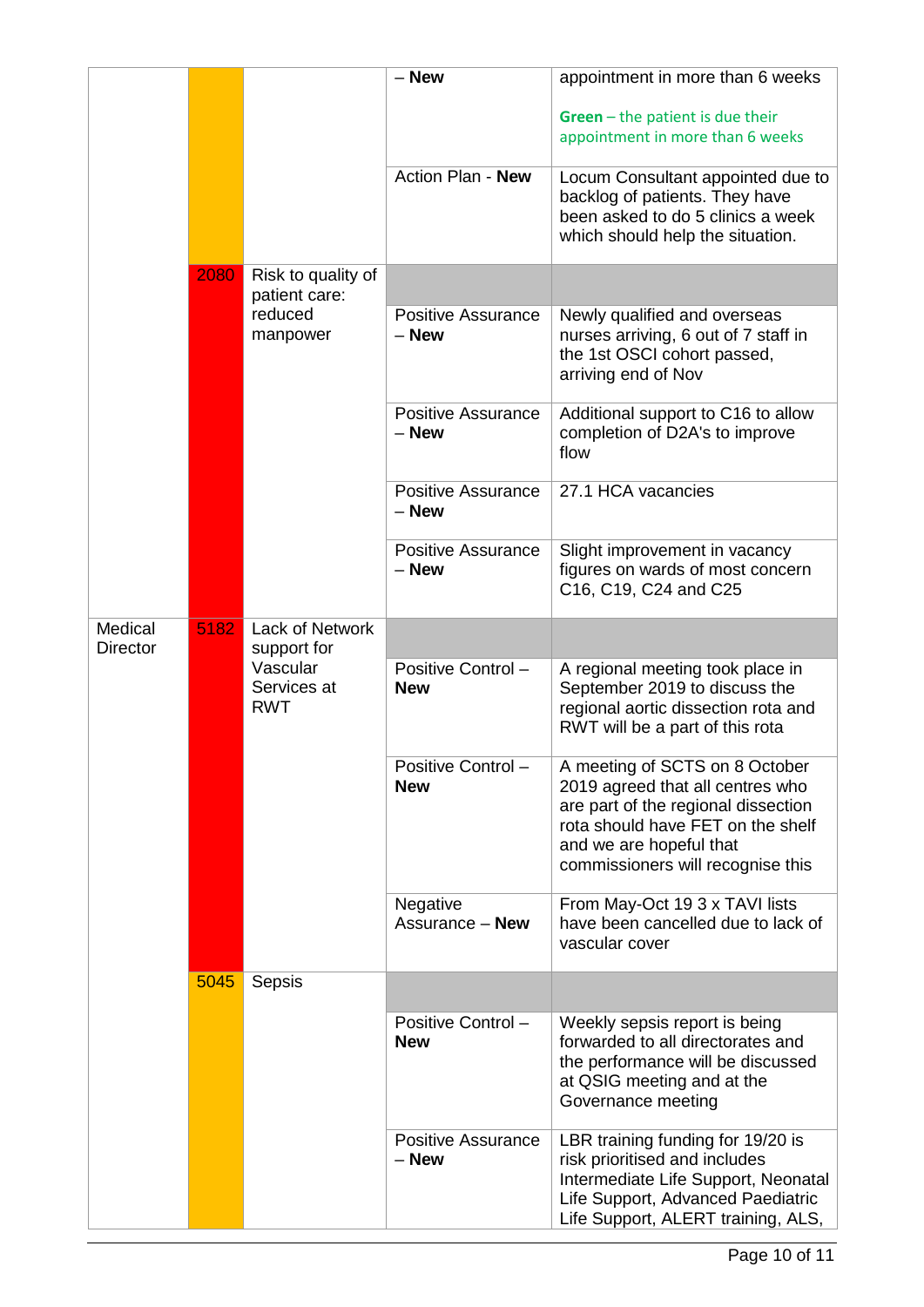|                    |      |                                       |                                  | Non Medical Prescribing etc.                                                                                                                          |
|--------------------|------|---------------------------------------|----------------------------------|-------------------------------------------------------------------------------------------------------------------------------------------------------|
|                    |      |                                       | Gap in Assurance -<br><b>New</b> | Currently we have three sepsis<br>nurses (last appointment Nov<br>2019). One of them is currently on<br>maternity leave.                              |
| Chief<br>Financial | 5253 | Dell Tablets on<br>ePMA wards         |                                  |                                                                                                                                                       |
| Officer            |      | damage and<br>unsupported<br>warranty | Positive Control-<br><b>New</b>  | 100k of IT funding re-directed<br>towards this pressure                                                                                               |
|                    |      |                                       | Positive Control-<br><b>New</b>  | 72 GTAC new and robust mobile<br>tablet devices have been ordered<br>as outcome from a successful pilot<br>which was mainly targeted at<br>ePMA usage |
|                    |      |                                       | Positive Assurance<br>$-$ New    | Pilot outcomes proved positively<br>the likes of battery time, usability of<br>devices, robustness of hardware<br>and Wi-Fi connectivity.             |
|                    |      |                                       | Action Plan - New                | The devices arrive onsite end of<br>this month and build / deployment<br>will commence through-out<br>December to target those wards                  |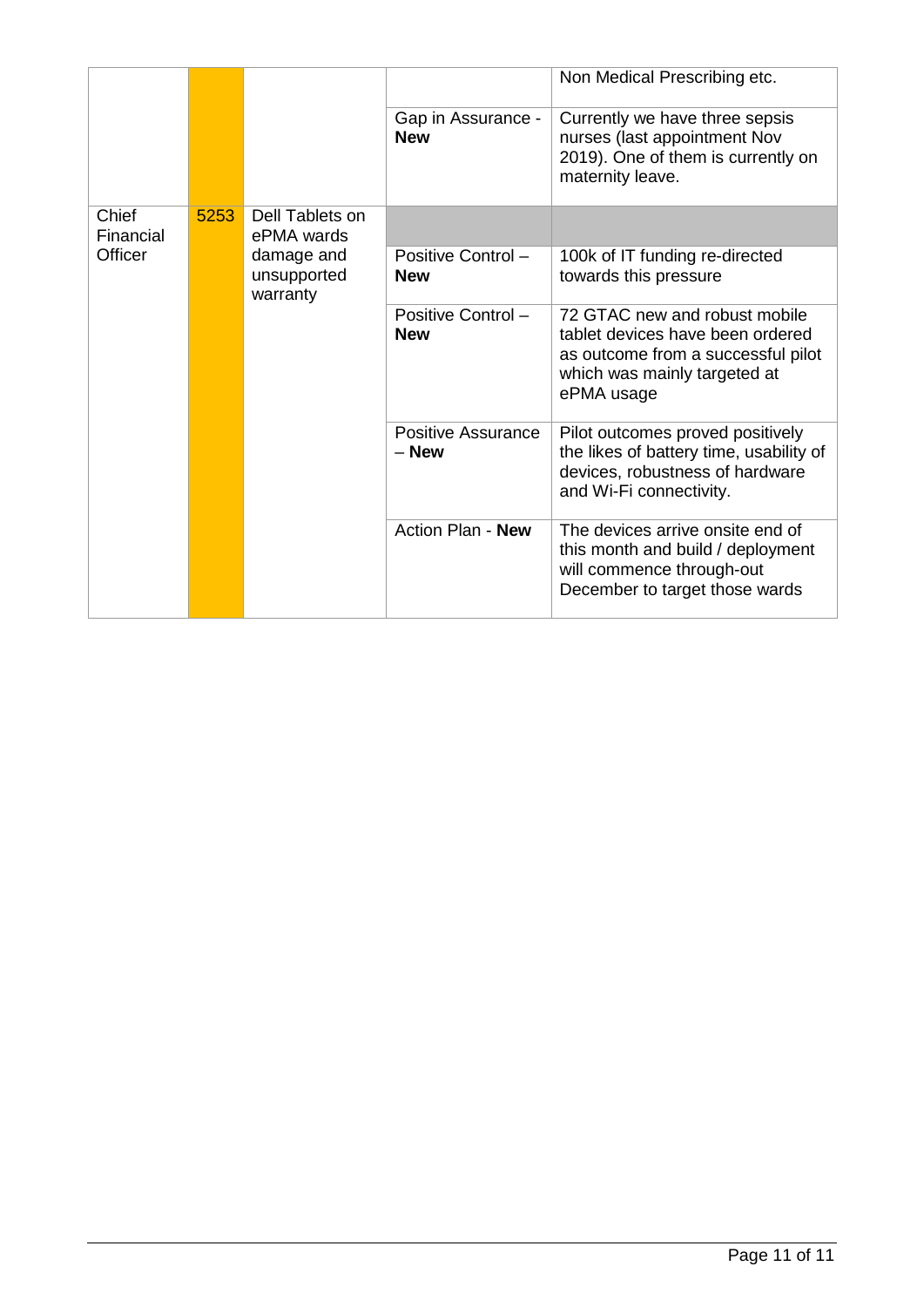#### **The Royal Wolverhampton NHS Trust**

 $\overline{A}$ 2

4

10

15

12

**8** 

86 9 612

5

Trust Risk Register

November-2019

|                                      |                            |                                                                                                                                                                                                                                                                                                                                                                                                                                                                                                  |             |                                                                                                                                                        | <b>INOVEILIDEL-SO 13</b>               |                                                                                                                                                                                                                                                                                                                                                                                                                                                                                                                                                                                                 |                                                                                   | $\blacktriangleleft$                    | $2 \mid 3 \mid 4 \mid 5$            |                                     |
|--------------------------------------|----------------------------|--------------------------------------------------------------------------------------------------------------------------------------------------------------------------------------------------------------------------------------------------------------------------------------------------------------------------------------------------------------------------------------------------------------------------------------------------------------------------------------------------|-------------|--------------------------------------------------------------------------------------------------------------------------------------------------------|----------------------------------------|-------------------------------------------------------------------------------------------------------------------------------------------------------------------------------------------------------------------------------------------------------------------------------------------------------------------------------------------------------------------------------------------------------------------------------------------------------------------------------------------------------------------------------------------------------------------------------------------------|-----------------------------------------------------------------------------------|-----------------------------------------|-------------------------------------|-------------------------------------|
| <b>Director</b>                      | <b>Cross</b><br><b>Ref</b> | What is the Risk?                                                                                                                                                                                                                                                                                                                                                                                                                                                                                | <b>Risk</b> | Current How are we managing<br>Level of the risk?                                                                                                      | <b>Evidence that it is</b><br>working. | Any Evidence that it is<br>not working.                                                                                                                                                                                                                                                                                                                                                                                                                                                                                                                                                         | What else can we do?                                                              | <b>Risk</b><br>after<br>actions         | <b>Date Last</b><br><b>Reviewed</b> | <b>TB</b><br><b>Accept</b><br>Risk? |
| <b>Risk Lead</b>                     | ID                         | <b>Principal Risk</b>                                                                                                                                                                                                                                                                                                                                                                                                                                                                            |             | <b>Controls</b>                                                                                                                                        | <b>Positive Assurances</b>             | <b>Gaps in Assurance/Control</b>                                                                                                                                                                                                                                                                                                                                                                                                                                                                                                                                                                | Action Plan that addresses Gaps in<br>Control                                     | <b>Residual</b><br><b>Risk Level</b>    |                                     |                                     |
| <b>Risks Currently Being Managed</b> |                            |                                                                                                                                                                                                                                                                                                                                                                                                                                                                                                  |             |                                                                                                                                                        |                                        |                                                                                                                                                                                                                                                                                                                                                                                                                                                                                                                                                                                                 |                                                                                   |                                         |                                     |                                     |
| <b>Trust Objective:</b>              |                            | Proactively seek opportunities to develop our services                                                                                                                                                                                                                                                                                                                                                                                                                                           |             |                                                                                                                                                        |                                        |                                                                                                                                                                                                                                                                                                                                                                                                                                                                                                                                                                                                 |                                                                                   |                                         |                                     |                                     |
| Chief<br>Operating<br>Officer        |                            | 5173 If the information technology<br>infrastructure is inadequate<br>within the Audiology Clinics<br>then patient appointments<br>will frequently be interrupted<br>due to lack of necessary IT<br>to support delivery of<br>service, resulting in a poor<br>patient experience as<br>occasionally this<br>necessitates patients being<br>recalled to future<br>appointments.<br>Date of origin: 20 February<br>2019<br>Date of escalation: 28<br>March 2019<br>Risk Lead: Head of<br>Audiology | 12<br>AMBER | $4 \times 3 = 1$ ) Manual rebooting of<br>computers (Mar 2019)<br>2) Audit of all computers<br>all all sites for<br>specification checks (Mar<br>2019) |                                        | 1) Interrupted,<br>incomplete, rescheduled<br>appointments and failure<br>to save documents and<br>audiograms (82 incidents<br>reported via Datix since<br>December 2018) (Oct<br>2019)<br>1) Multiple complaints<br>from staff re: slow and<br>hanging computers, often<br>necessitating forced shut<br>down of computers (Oct<br>2019)<br>2) All of the 33 computers<br>have too little RAM - this<br>has been confirmed by IT<br>of which 8 computers<br>across the department<br>are obsolete (Oct 2019)<br>1) Upgrade of Auricals to<br>Windows Version 10 is<br>not achievable (Oct 2019) | 1-2) Procure equipment<br>$Jan-20$<br>1-2) Liaise with IT to install<br>equipment | Dec-19 $1 \times 1 = 1$<br><b>GREEN</b> | <b>Nov-19</b>                       |                                     |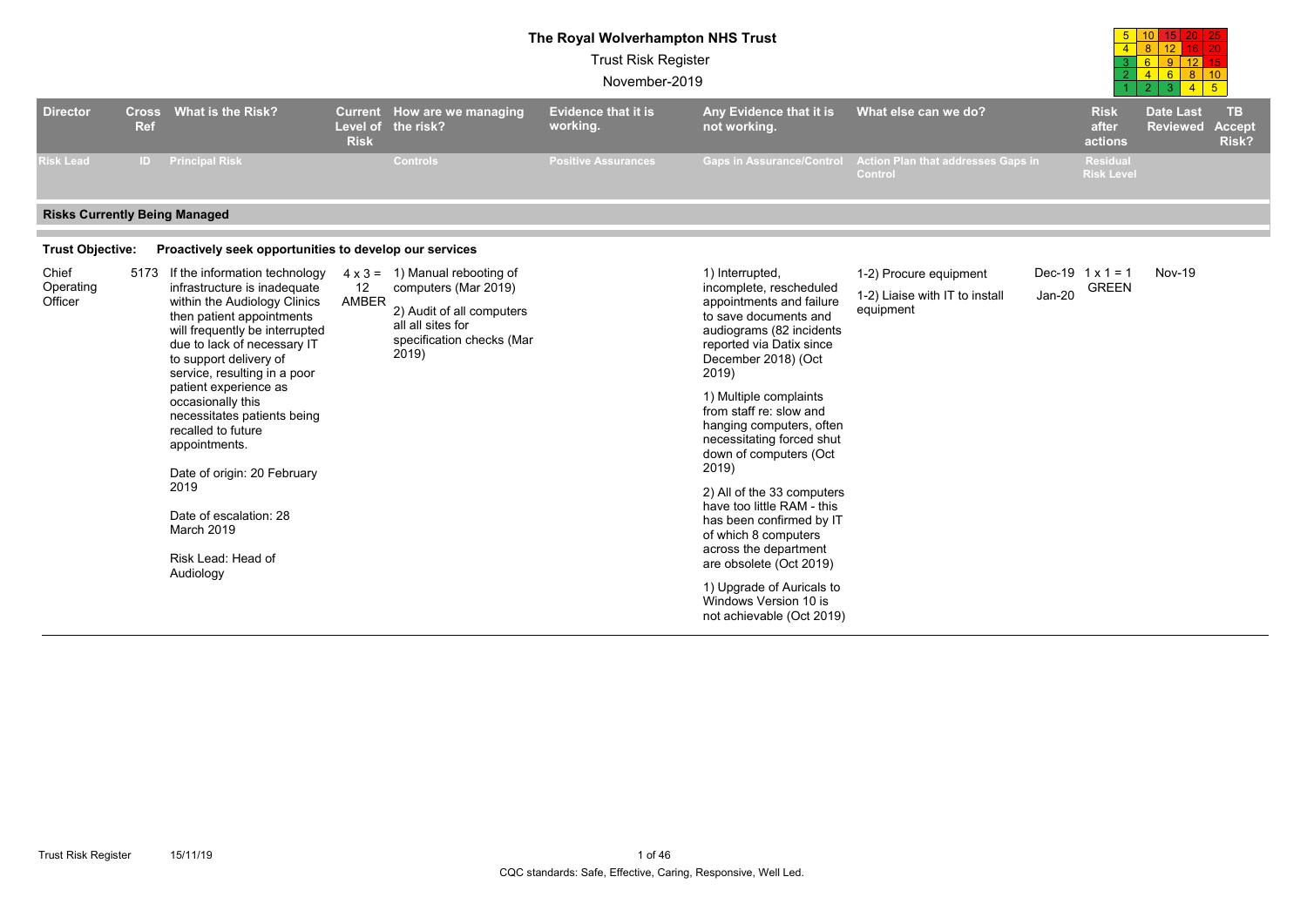| <b>Director</b>               | <b>Cross</b><br><b>Ref</b> | What is the Risk?                                                                                                                                                                                                                                                                                                                 | <b>Current</b><br><b>Risk</b> | How are we managing<br>Level of the risk?                                                                                                                                                                                                                                                                                                                                                                                                                                                                                                            | <b>Evidence that it is</b><br>working.                                                                                                                                                                                                                          | Any Evidence that it is<br>not working.                                                                                                                              | What else can we do?                            | <b>Risk</b><br>after<br>actions          | <b>Date Last</b><br><b>Reviewed</b> | <b>TB</b><br><b>Accept</b><br>Risk? |
|-------------------------------|----------------------------|-----------------------------------------------------------------------------------------------------------------------------------------------------------------------------------------------------------------------------------------------------------------------------------------------------------------------------------|-------------------------------|------------------------------------------------------------------------------------------------------------------------------------------------------------------------------------------------------------------------------------------------------------------------------------------------------------------------------------------------------------------------------------------------------------------------------------------------------------------------------------------------------------------------------------------------------|-----------------------------------------------------------------------------------------------------------------------------------------------------------------------------------------------------------------------------------------------------------------|----------------------------------------------------------------------------------------------------------------------------------------------------------------------|-------------------------------------------------|------------------------------------------|-------------------------------------|-------------------------------------|
| <b>Trust Objective:</b>       |                            | To have an effective & well integrated health and care system th                                                                                                                                                                                                                                                                  |                               |                                                                                                                                                                                                                                                                                                                                                                                                                                                                                                                                                      |                                                                                                                                                                                                                                                                 |                                                                                                                                                                      |                                                 |                                          |                                     |                                     |
| Chief<br>Operating<br>Officer |                            | 2719 Lack of real time bed<br>management and<br>retrospective admissions on<br>PAS can have a significant<br>impact on electronic testing<br>and potentially e-discharge<br>systems leading to a<br>potential impact on patient<br>care/safety.<br>Date of origin: 23/05/11<br>Date of escalation =<br>24/05/11<br>Risk Lead: COO |                               | $3 \times 3 = 9$ 1) Monitoring of PAS<br>AMBER update / use (monthly)<br>(Nov 14)<br>3) Implementation of<br>safehands bed<br>management (Apr 15)<br>4) Additional support from<br>Teletracking to optimise<br>use of real time system -<br>(Jan 16)<br>5) Establishment of task<br>and finish groups to<br>manage and improve.<br>Compliance to real time<br>bed allocation (Aug 16)<br>2) Ward clerk review<br>completed. Pilot for<br>weekend working<br>commences Feb 18.<br>Additional ward clerks in<br>Paediatrics and SAU<br>agreed (Nov 18) | 1) All requests for beds<br>via patient flow team (July<br>15)<br>1) real time bed<br>management improving<br>mon-fri<br>5) Improvement in<br>dashboard metrics<br>3) Use of Safehands, real<br>time bed management<br>system from September<br>16 (paperless). | 1) Patients still entered<br>retrospectively on PAS.<br>especially after<br>weekends.<br>1) System bugs in<br>safehands causing delays<br>to bed allocation - closed | 2) Business Case for<br>additional Ward Clerks. | Apr-19 $2 \times 3 = 6$<br><b>YELLOW</b> | <b>Nov-19</b>                       | Yes                                 |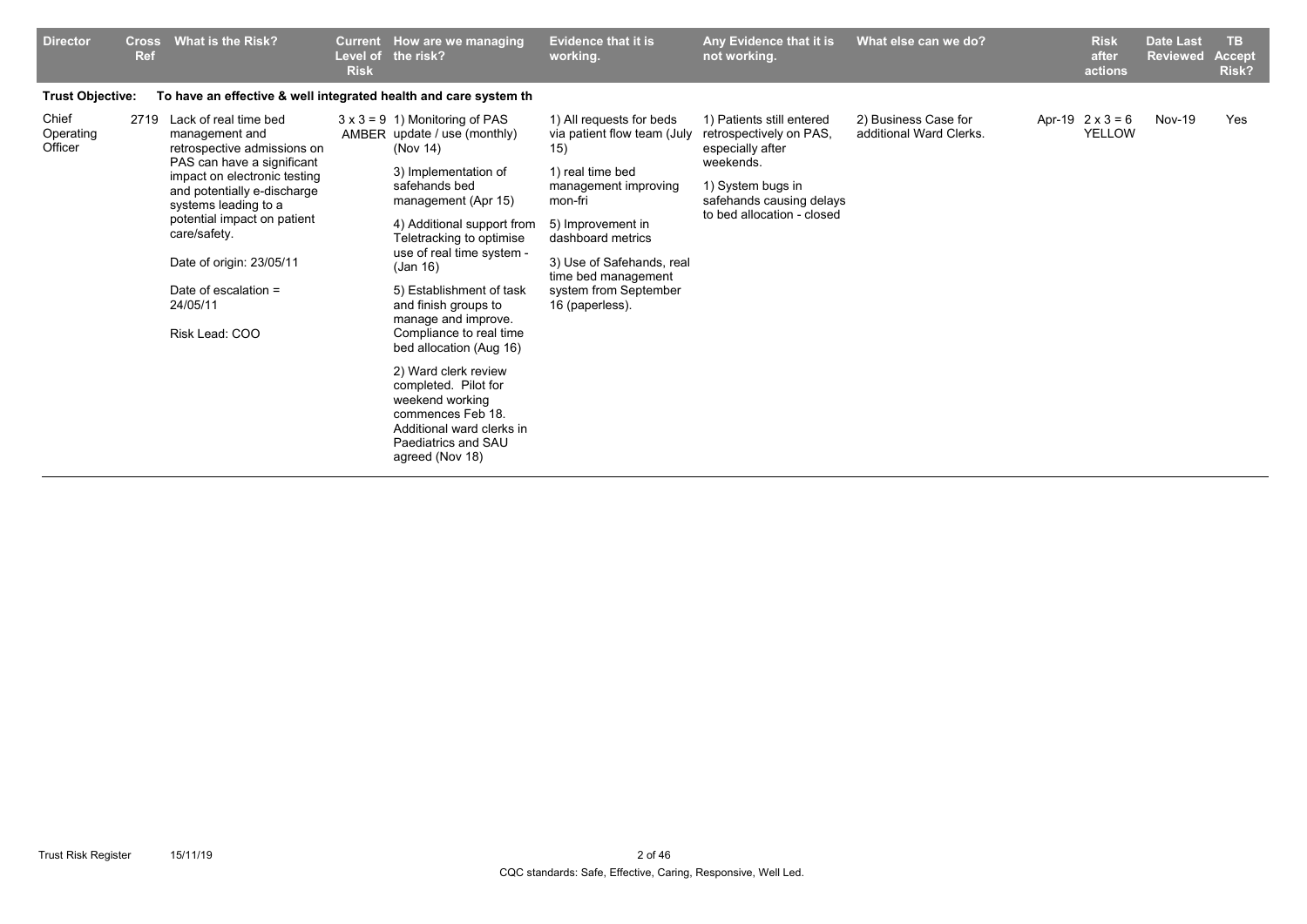| <b>Director</b>               | Cross<br><b>Ref</b> | What is the Risk?                                                                                                                                                                                                                                                                                                                                                                                                                                                                                                                                                                                                                                                                                                                                                                                                                         | <b>Risk</b> | Current How are we managing<br>Level of the risk?                                                                                                                                                                                                                                                                                                                                                                                                                                                                                                                                                                                                                                                                                                                                                                                                                                                                                                                                                                                                      | <b>Evidence that it is</b><br>working.                                                                                                                                                                                                                                                                                                                                                          | Any Evidence that it is<br>not working.                                                                                                                                                                                                                                                                                                                                                                   | What else can we do?                     | <b>Risk</b><br>after<br>actions         | <b>Date Last</b><br><b>Reviewed</b> | TB.<br><b>Accept</b><br>Risk? |
|-------------------------------|---------------------|-------------------------------------------------------------------------------------------------------------------------------------------------------------------------------------------------------------------------------------------------------------------------------------------------------------------------------------------------------------------------------------------------------------------------------------------------------------------------------------------------------------------------------------------------------------------------------------------------------------------------------------------------------------------------------------------------------------------------------------------------------------------------------------------------------------------------------------------|-------------|--------------------------------------------------------------------------------------------------------------------------------------------------------------------------------------------------------------------------------------------------------------------------------------------------------------------------------------------------------------------------------------------------------------------------------------------------------------------------------------------------------------------------------------------------------------------------------------------------------------------------------------------------------------------------------------------------------------------------------------------------------------------------------------------------------------------------------------------------------------------------------------------------------------------------------------------------------------------------------------------------------------------------------------------------------|-------------------------------------------------------------------------------------------------------------------------------------------------------------------------------------------------------------------------------------------------------------------------------------------------------------------------------------------------------------------------------------------------|-----------------------------------------------------------------------------------------------------------------------------------------------------------------------------------------------------------------------------------------------------------------------------------------------------------------------------------------------------------------------------------------------------------|------------------------------------------|-----------------------------------------|-------------------------------------|-------------------------------|
| Chief<br>Operating<br>Officer |                     | 4523 Heater Cooler Units (HCU)<br>used in cardiac surgery can<br>harbour Mycobacterium<br>chimaera (national and<br>international incident). The<br>upgraded cleaning protocol<br>for the HCUs involves<br>powerful bleach, which<br>progressively damages the<br>internal components of the<br>machines. Surgery without<br>an HCU would be very<br>hazardous, so there is a<br>need for at least one spare<br>HCU on any operating day,<br>in case of HCU failure<br>during a case. If multiple<br>HCUs fail on any day, then<br>there is a risk of patient<br>harm. Also if list<br>cancellations become<br>necessary then this could<br>result in financial loss to the<br>Trust.<br>Date of origin: 28/04/2016<br>Date of escalation =<br>17/06/2016<br>Date of re-escalation =<br>27/03/2019<br>Risk Lead: Cardiac Group<br>Manager | 12          | $3 \times 4 = 1$ . A comprehensive<br>service contract is in<br>AMBER place, which provides a<br>loan machine on<br>breakdown of our<br>machines (May 2016)<br>2. 6 monthly service<br>within comprehensive<br>service (May 2016)<br>3. Patients are informed<br>before every case of the<br>risk and it is documented<br>on the consent form<br>(March 2016)<br>4. All patients who have<br>had valve surgery since<br>January 2013 have been<br>contacted and told of the<br>risk of contracting<br>Mycobacterium Chimera.<br>There is a dedicated<br>national helpline for<br>patients to contact should<br>they have any queries<br>(March 2017)<br>5. Directorate currently<br>has 4 HCU machines.<br>(Mar 19)<br>6. HCU's are cleaned and<br>water changed with<br>hydrogen peroxide daily<br>and recorded (28/03/2019)<br>7. HCU's disinfected<br>every 2 weeks as per<br>protocol (08/05/2019)<br>8. HCU's are tested for<br>infection monthly<br>(08/05/2019)<br>9. All HCU's used on<br>patients are identified and<br>recorded (08/05/2019) | 3 & 4. No patients have<br>declined the procedure as<br>a result of being open<br>about the risk (Oct 19)<br>1-5 There have been 4<br>patients infected<br>historically. There have<br>been no further cases<br>since 2016. These<br>infections take up to 5<br>years (as far as we know)<br>to manifest (Oct 19)<br>5. Potential for list<br>cancellation - None<br>cancelled to date (Oct 19) | 5) 3 out of 6 HCU<br>machine have failed<br>recently, 2 of which are<br>irrepairable (Oct 19)<br>5) A gap in HCU<br>availability from<br>manufacturer due to<br>demand nationally (Oct<br>19)<br>5) There has been a<br>delay in trialling the<br>company's demo<br>machine - as the<br>company will not loan out<br>the demo machine until<br>we have clear tests from<br>our water sources. (Oct<br>19) | 1-5) Procure equipment<br>(going to CRG) | Dec-19 $1 \times 3 = 3$<br><b>GREEN</b> | <b>Nov-19</b>                       | Yes                           |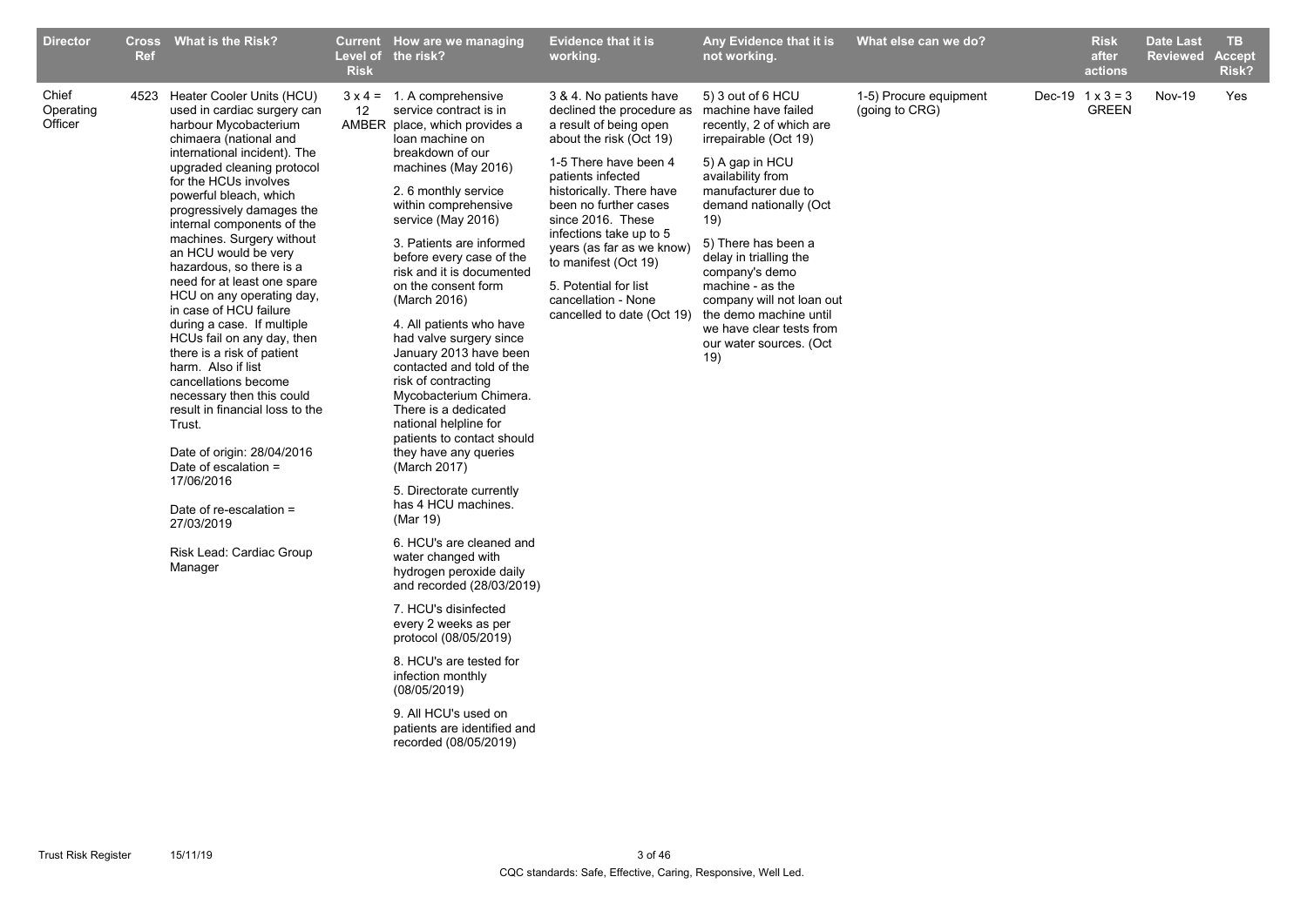| <b>Director</b>               | <b>Cross</b><br>Ref | What is the Risk?                                                                                                                                                                                                                                                                                                                                                                                                                                                                                                                                                                                      | <b>Risk</b>                          | Current How are we managing<br>Level of the risk?                                                                                                                                                                                                                                                                                                                                                                                                                                                                             | <b>Evidence that it is</b><br>working.                                                                                                                                                                                                                                                                                                                                                                                                                               | Any Evidence that it is<br>not working.                                                                                                                                                                                                                                                                                                                                                                                                                                    | What else can we do?                                                                                                                                                                                                                                                                                                                                     |                  | <b>Risk</b><br>after<br>actions   | <b>Date Last</b><br><b>Reviewed</b> | TB.<br><b>Accept</b><br>Risk? |
|-------------------------------|---------------------|--------------------------------------------------------------------------------------------------------------------------------------------------------------------------------------------------------------------------------------------------------------------------------------------------------------------------------------------------------------------------------------------------------------------------------------------------------------------------------------------------------------------------------------------------------------------------------------------------------|--------------------------------------|-------------------------------------------------------------------------------------------------------------------------------------------------------------------------------------------------------------------------------------------------------------------------------------------------------------------------------------------------------------------------------------------------------------------------------------------------------------------------------------------------------------------------------|----------------------------------------------------------------------------------------------------------------------------------------------------------------------------------------------------------------------------------------------------------------------------------------------------------------------------------------------------------------------------------------------------------------------------------------------------------------------|----------------------------------------------------------------------------------------------------------------------------------------------------------------------------------------------------------------------------------------------------------------------------------------------------------------------------------------------------------------------------------------------------------------------------------------------------------------------------|----------------------------------------------------------------------------------------------------------------------------------------------------------------------------------------------------------------------------------------------------------------------------------------------------------------------------------------------------------|------------------|-----------------------------------|-------------------------------------|-------------------------------|
| Chief<br>Operating<br>Officer | 4596                | If a patient with acute<br>cholecystitis does not have<br>cholecystectomy within 1<br>week (as recommended by<br>NICE QS104) and a patient<br>with acute gallstone<br>pancreatitis is does not<br>have cholecystectomy within<br>2 weeks (as recommended<br>by NCEPOD in Treat the<br>Cause) the patient is at<br>increased risk of recurrent<br>admissions with<br>complications of gallstones,<br>potentially serious morbidity<br>and an increased risk of<br>mortality.<br>Date of origin: 09/08/16<br>Date of escalation =<br>06/02/17<br>Risk Lead: General Surgery<br>and Urology Group Manager | $4 \times 3 =$<br>12<br><b>AMBER</b> | 2. SLA with Stoke<br>reversed to bring<br>additional resources from<br>current RWT Consultant<br>and buy service from<br>Stoke (Feb 2018)<br>3 Additional all day list<br>allocated from 5th March<br>2019<br>4. SOP agreed including<br>agreed consent criteria<br>and booking form<br>1. Continued involvement<br>with the Surgical<br><b>Ambulatory Emergency</b><br>Care Network (Oct19)<br>5. There has previously<br>been additional<br>recruitment and training<br>of staff for another half list<br>per week (Oct 19) | 1-3 (03.06.19) From<br>05/03/19 to 21/05/19, 11<br>patients admitted with<br>cholecystitis have been<br>operated on during their<br>index admission on the<br>hot gallbladder list (If<br>there are no hot<br>gallbladders for that day,<br>then the rest of the list<br>has been filled with<br>elective gall bladders or<br>other emergency patients)<br>1-3 (03.06.19) Hot<br>gallbladders undertaken<br>on the CEPOD list by<br>both UGI and non UGI<br>Surgeons | 1 (08.05.19) Patients are<br>presenting with<br>complications of<br>gallstones<br>1 (05.07.18) Local audit<br>showing recurrent<br>admissions<br>1-3 (08.05.19) Highlight<br>as a 'service at risk' to<br>Division and as part of<br><b>Medical Workforce Report</b><br>1-3 (08.05.19) Unable to<br>appoint to the 4th UGI<br>Consultant post<br>1-3 (03.06.19) From<br>05/03/19 to 21/05/19.<br>there have been 6 other<br>patients listed who were<br>unfit for surgery. | (14.06.19) Re-locate UHNM<br>staging lap list on Friday<br>morning to give weekly 3rd<br>session (Critical Care<br>Services Directorate)<br>(14.06.19) Recruit 4th UGI<br>surgeon to enable full<br>utilisation of allocated<br>capacity. Currently being<br>undertaken as additional to<br>job plan<br>(21.03.19) Purchase bile duct<br>exploration kit | Mar-20<br>Oct-19 | Oct-19 $2 \times 2 = 4$<br>YELLOW | <b>Nov-19</b>                       | Yes                           |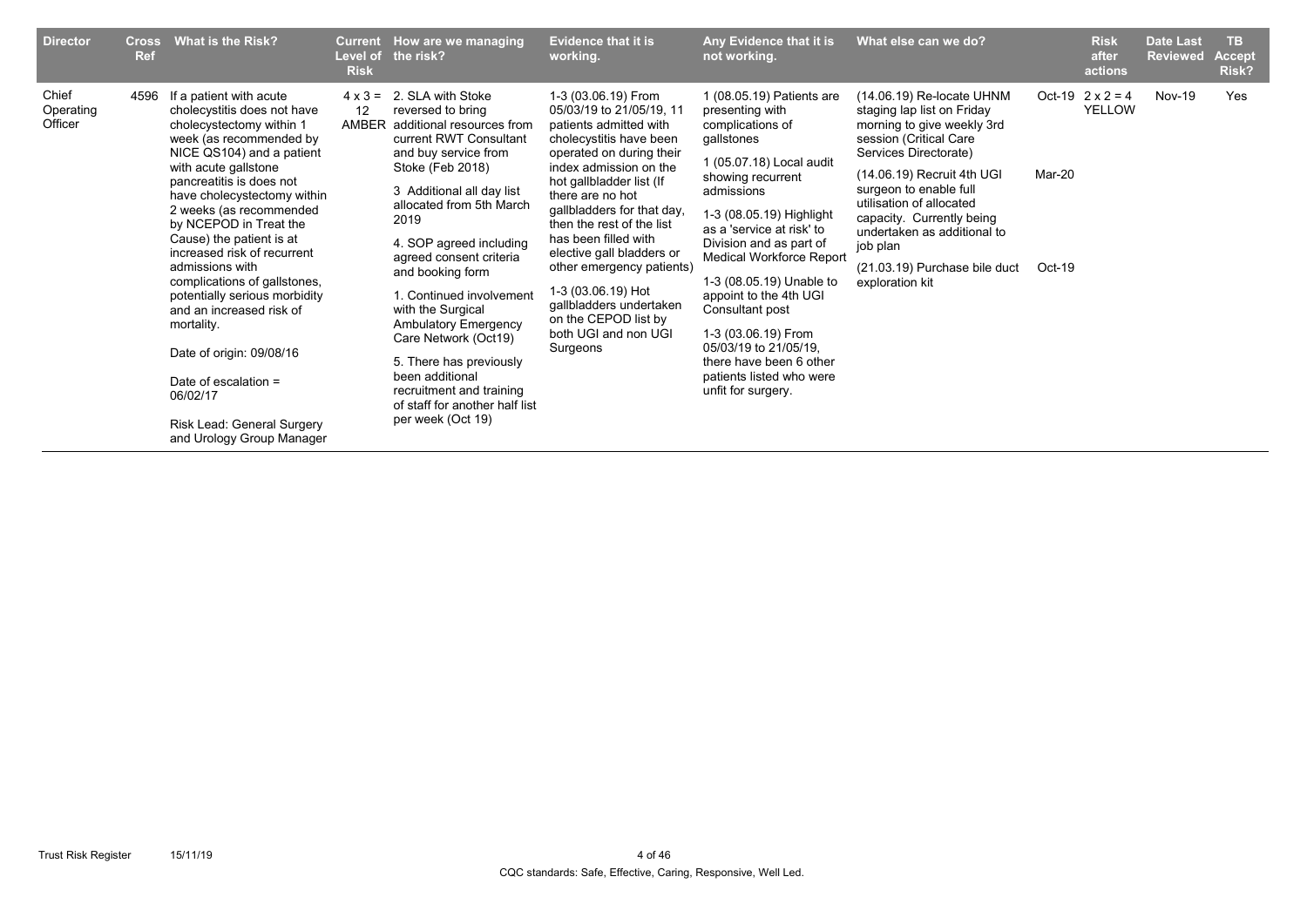| <b>Director</b>               | <b>Cross</b><br>Ref | <b>What is the Risk?</b>                                                                                                                                                                                                                                                                                                                                                                                                                                                                                                                                                                                                                                                                                                                                                                                                                                                                                  | <b>Current</b><br>Level of<br><b>Risk</b> | How are we managing<br>the risk?                                                                                                                                                                                                                                                                                                                                                                                                                                                                                                                                                                                                                                  | <b>Evidence that it is</b><br>working.                                                                                                                                                                                                                                                | Any Evidence that it is<br>not working.                                                                                                                                                                                                                                                                                                                                                                                                                                                                                                                                                                                    | What else can we do?                                                                                                                              | <b>Risk</b><br>after<br>actions          | <b>Date Last</b><br><b>Reviewed</b> | <b>TB</b><br><b>Accept</b><br>Risk? |
|-------------------------------|---------------------|-----------------------------------------------------------------------------------------------------------------------------------------------------------------------------------------------------------------------------------------------------------------------------------------------------------------------------------------------------------------------------------------------------------------------------------------------------------------------------------------------------------------------------------------------------------------------------------------------------------------------------------------------------------------------------------------------------------------------------------------------------------------------------------------------------------------------------------------------------------------------------------------------------------|-------------------------------------------|-------------------------------------------------------------------------------------------------------------------------------------------------------------------------------------------------------------------------------------------------------------------------------------------------------------------------------------------------------------------------------------------------------------------------------------------------------------------------------------------------------------------------------------------------------------------------------------------------------------------------------------------------------------------|---------------------------------------------------------------------------------------------------------------------------------------------------------------------------------------------------------------------------------------------------------------------------------------|----------------------------------------------------------------------------------------------------------------------------------------------------------------------------------------------------------------------------------------------------------------------------------------------------------------------------------------------------------------------------------------------------------------------------------------------------------------------------------------------------------------------------------------------------------------------------------------------------------------------------|---------------------------------------------------------------------------------------------------------------------------------------------------|------------------------------------------|-------------------------------------|-------------------------------------|
| Chief<br>Operating<br>Officer | 5083                | IF staff do not understand<br>their roles/ role boundaries<br>and receive training and<br>maintain competency<br>needed to accurately<br>identify dysphagia needs<br>and manage these<br>appropriately, THEN<br>patients' needs may not be<br>assessed (or inadequately<br>assessed) RESULTING IN<br>aspiration of oral intake and<br>the potential negative effect<br>on the patient's health. This<br>can lead to increased<br>antibiotic usage, increased<br>length of hospital stay,<br>increased likelihood of<br>readmission and - in the<br>most severe cases - the<br>patient's death. Additional<br>potential outcomes could be<br>increased exposure to<br>medical negligence actions<br>for both staff and the Trust.<br>Date of origin: August 2018<br>Accepted onto Divisional<br>Risk Register: August 2018<br>Accepted onto Trust Risk<br>Register: 08/10/18<br>Risk Lead: Head of Therapy | $4 \times 3 =$<br>12                      | (3) Care Pathway and<br>initial guidance published<br>AMBER on intranet (SALT pages)<br>for wards to manage<br>initial presentation of<br>patients with swallowing<br>problems (Aug 2018)<br>(2) Use of swallow<br>screening tool is now for<br>trained/ competent Stroke<br>nurses only (Aug 2018)<br>(1) IDDSI (International<br>Dysphagia Diet<br>Standardisation Initiative)<br>fully implemented across<br>Trust (May 19)<br>(4) Under Care Pathway,<br>wards manage initial<br>presentation and then<br>refer to SALT who see<br>patients within 2 working<br>days (Nov 2018).<br>(5) Implementation in<br>progress with<br>NHS/PSA/RE/2018/004<br>(May 19) | (1) Full implementation of<br><b>IDDSI</b> across Trust (Oct<br>19)<br>(5) Mainly compliant with<br><b>Patient Safety Alert</b><br>(NHS/PSA/RE/2018/004) - Nov 17 [(Oct 19)<br>few remaining local<br>actions being monitored<br>via Nutrition & Hydration<br>Steering Group (Oct 19) | (1) PHSO C203652<br>aspiration pneumonia in<br>Mar 18 (Oct 19)<br>(1) RCA 2017/30312<br>aspiration pneumonia in<br>$(1)$ 20 x related datix<br>incidents in 2017; 15 x<br>related datix incidents to<br>Nov 2018 [datix reports]<br>Nov18-Apr19 under<br>review] (Oct 19)<br>(2) Staff who are<br>untrained/ no competency<br>cannot use swallow<br>screening tool (all areas<br>outside Stroke) [(Oct 19)<br>(4) SALT only available<br>on working days, so at<br>Bank Holiday times there<br>could gaps of up to 4<br>additional days (on top of<br>2 day response target)<br>before SALT assess the<br>patient (Oct 19) | (4) Investigate the possibility<br>of extending the SALT service<br>beyond working days only -<br>await outcome of TMC review<br>of business case | Nov-19 $2 \times 2 = 4$<br><b>YELLOW</b> | <b>Nov-19</b>                       |                                     |

Services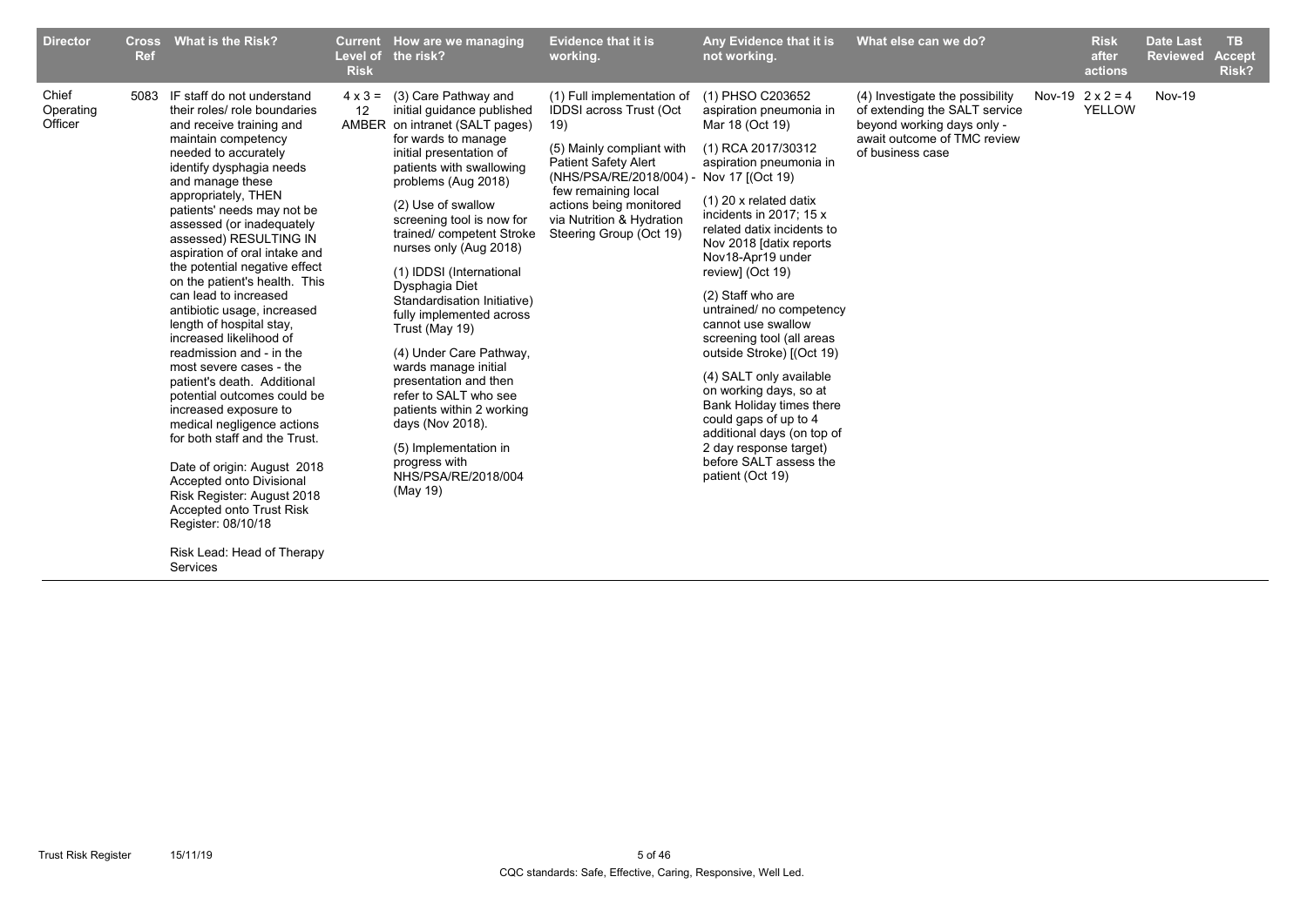| <b>Director</b> |            | <b>Cross</b> What is the Risk? |             | Current How are we managing Evidence that it is |          | Any Evidence that it is What else can we do? |         | Risk Date Last TB     |       |
|-----------------|------------|--------------------------------|-------------|-------------------------------------------------|----------|----------------------------------------------|---------|-----------------------|-------|
|                 | <b>Ref</b> |                                |             | Level of the risk?                              | working. | not working.                                 |         | after Reviewed Accept |       |
|                 |            |                                | <b>Risk</b> |                                                 |          |                                              | actions |                       | Risk? |

**Trust Objective: Maintain financial health - appropriate investment enhancement**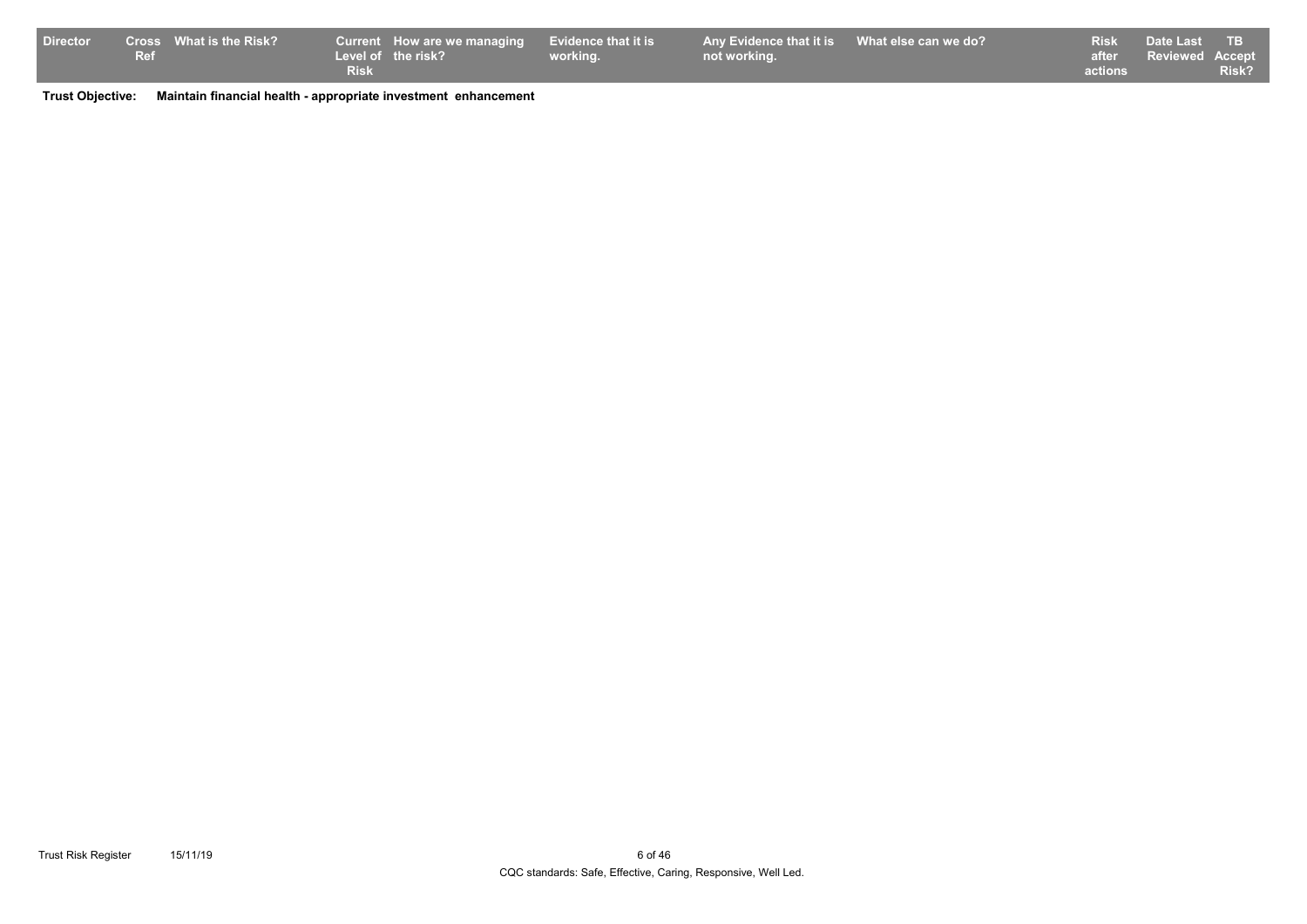| <b>Director</b>               | <b>Ref</b> | Cross What is the Risk?                                                                        | <b>Risk</b>                                                                                                                                                                                                                         | Current How are we managing<br>Level of the risk?                                                                           | <b>Evidence that it is</b><br>working.                                                                                       | Any Evidence that it is<br>not working.                                                                                                  | What else can we do?                                                                          |               | <b>Risk</b><br>after<br>actions  | <b>Date Last</b><br><b>Reviewed</b> | TB.<br><b>Accept</b><br>Risk? |  |
|-------------------------------|------------|------------------------------------------------------------------------------------------------|-------------------------------------------------------------------------------------------------------------------------------------------------------------------------------------------------------------------------------------|-----------------------------------------------------------------------------------------------------------------------------|------------------------------------------------------------------------------------------------------------------------------|------------------------------------------------------------------------------------------------------------------------------------------|-----------------------------------------------------------------------------------------------|---------------|----------------------------------|-------------------------------------|-------------------------------|--|
| Chief<br>Operating<br>Officer |            | 4113 If the Divisions are unable to<br>achieve the identified CIP<br>target for 2019/2020 then |                                                                                                                                                                                                                                     | $4 \times 5 = 3$ . Vacancy control panel<br>20 RED in place (Oct 2015) and<br>higher restrictions applied                   | 2, 3 & 4. Structure in<br>place to discuss and<br>identify opportunities to                                                  | 2 & 3. Unidentified CIP<br>still remains across the<br>divisions (11/19)                                                                 | 1-10) Continue with process<br>to identify and deliver<br>efficiencies                        |               | Nov-19 $3 \times 3 = 9$<br>AMBER | <b>Nov-19</b>                       | Yes                           |  |
|                               |            | there are implications for the<br>financial position of the Trust<br>Linked to BAF risk SR8.   |                                                                                                                                                                                                                                     | (Jan 17)<br>2. Financial Forecasting<br>meetings now include                                                                | create efficiencies and<br>business growth (06/19)<br>3. VCP meetings held                                                   |                                                                                                                                          | 2) Continue to review year to<br>date underspends with a view<br>to take non-recurrent to CIP | <b>Nov-19</b> |                                  |                                     |                               |  |
|                               |            | Date of origin: 11/01/19                                                                       |                                                                                                                                                                                                                                     | Confirm & Challenge CIP<br>so that there is a<br>consistent approach to                                                     | weekly and posts go<br>through this process for<br>all Divsions (06/19)                                                      |                                                                                                                                          | 1-10) Progress to be made<br>with LOS - drive across all<br>areas                             | <b>Nov-19</b> |                                  |                                     |                               |  |
|                               |            | Date of escalation = Dec 18<br>Risk Lead: All Deputy COO's                                     |                                                                                                                                                                                                                                     | Directorate financial<br>position/challenge (Sept<br>17)                                                                    | 5. If there is a risk that<br>impacts on a team's<br>ability to deliver their CIP                                            |                                                                                                                                          | 1-10) Endoscopy PID scheme Apr-20<br>for increased utilisation of                             |               |                                  |                                     |                               |  |
|                               |            |                                                                                                |                                                                                                                                                                                                                                     | 1. Increased PMO<br>resources to support<br>delivery of the Trusts<br>efficiency programme<br>(June 16)                     | schemes then the<br>member of Service Re-<br>deisgn Team would be<br>available to support as<br>and when required at the     |                                                                                                                                          | Endoscopy rooms                                                                               |               |                                  |                                     |                               |  |
|                               |            |                                                                                                | 4. Monitored by the<br>Financial Recovery Board<br>(FRB) (Oct 2017)<br>5. Member of Service Re-<br>design Team aligned to<br>Divisional Programmes to<br>provide structure and<br>targeted support to<br>operational teams in their |                                                                                                                             | Quality Meetings. (06/19)<br>1-10) CIP partner now in<br>post (06/19)                                                        |                                                                                                                                          |                                                                                               |               |                                  |                                     |                               |  |
|                               |            |                                                                                                |                                                                                                                                                                                                                                     | 1-10) YTD financial<br>position for Division 2 is<br>£0.95m favourable due to<br>patient income over<br>performance (08/19) |                                                                                                                              |                                                                                                                                          |                                                                                               |               |                                  |                                     |                               |  |
|                               |            |                                                                                                |                                                                                                                                                                                                                                     | delivery of CIP                                                                                                             | 1-10) Division 1 - At M6,<br>the Division 1 CIP                                                                              |                                                                                                                                          |                                                                                               |               |                                  |                                     |                               |  |
|                               |            |                                                                                                |                                                                                                                                                                                                                                     |                                                                                                                             | 6. Operating Theatre<br>Efficiency Group (OTEG)<br>set-up and running for<br>over 12 months, Each<br>Directorate has 'Local' | Programme has delivered<br>£1,113, 564 against a<br><b>YTD Trust Divisional CIP</b><br>target of £2,354,512 (47%<br>of YTD plan) (10/19) |                                                                                               |               |                                  |                                     |                               |  |
|                               |            |                                                                                                |                                                                                                                                                                                                                                     |                                                                                                                             | sub-groups (Sept 17)<br>7. All agency requests<br>above £100 P.H to be<br>approved by COO/CEO                                | 1-10) Division 1 - The<br>Division One CIP Target<br>for 19/20 is £9.3m. The<br>programme has identified<br>at M6 £2,921,152 (31% of     |                                                                                               |               |                                  |                                     |                               |  |
|                               |            |                                                                                                |                                                                                                                                                                                                                                     | 8. Divisions involved in<br><b>Financial Recovery Board</b><br>chaired by CEO (Nov<br>2017)                                 | CIP Target) (10/19)<br>1-10) Division 3 - at<br>month 7: £2.1m CIP                                                           |                                                                                                                                          |                                                                                               |               |                                  |                                     |                               |  |
|                               |            |                                                                                                |                                                                                                                                                                                                                                     | 9. PIDs are forthcoming<br>to the Finance team (Dec<br>2018)                                                                | achieved against full year<br>target of £4.4m.<br>Forecasting to achieve<br>£2.9m (11/19)                                    |                                                                                                                                          |                                                                                               |               |                                  |                                     |                               |  |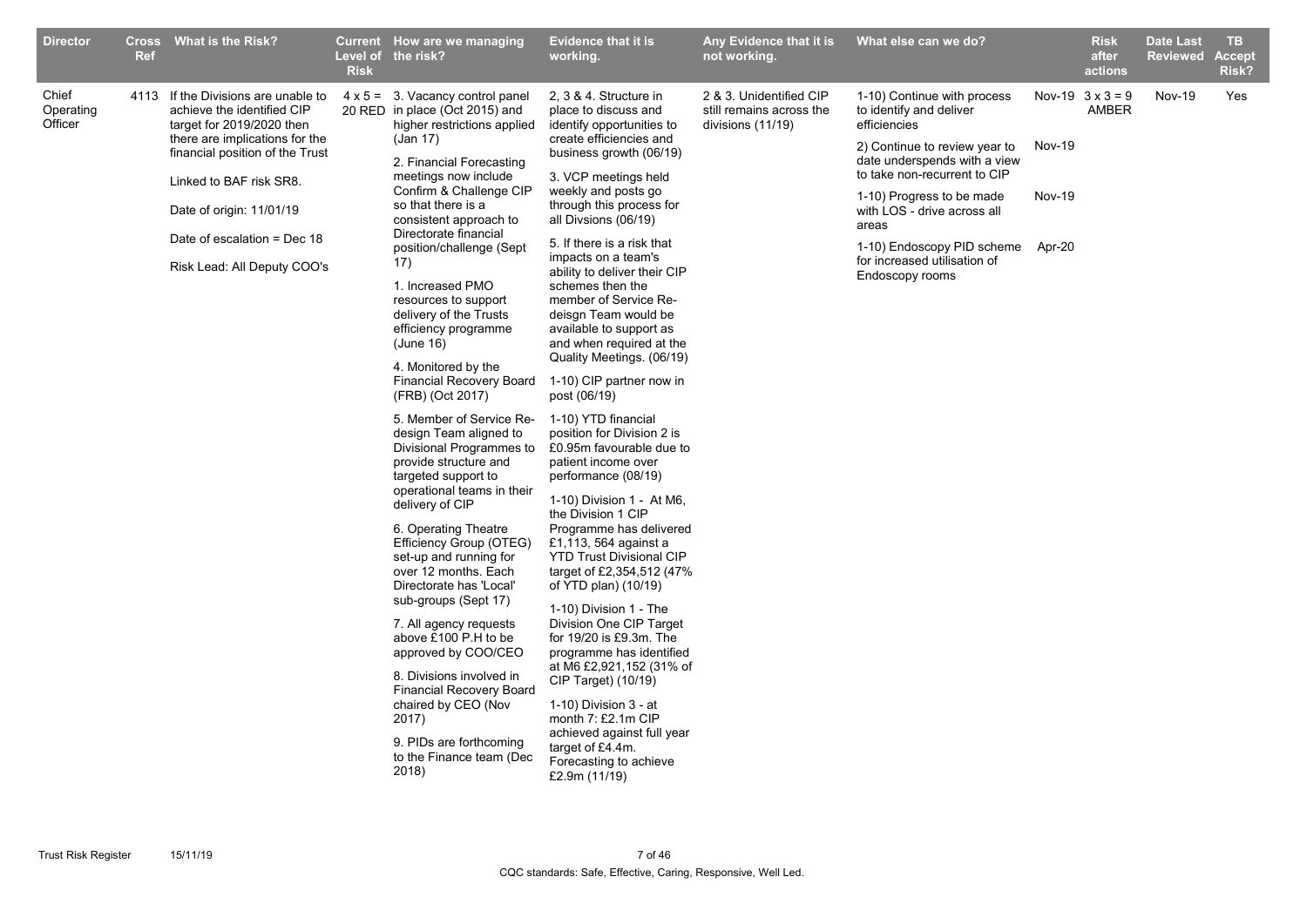| <b>Director</b>               | <b>Cross</b><br>Ref | What is the Risk?                                                                                                                                                                                                                                                                                                                                                                                                 | Level of<br><b>Risk</b> | Current How are we managing<br>the risk?                                                                                                                                                                                                                                                                                 | <b>Evidence that it is</b><br>working.                                                                                                                                                                                                                                                                                                                                                                                                               | Any Evidence that it is<br>not working.                                                                                                                                                                          | What else can we do?                                     | <b>Risk</b><br>after<br>actions          | <b>Date Last</b><br><b>Reviewed</b> | TB.<br><b>Accept</b><br>Risk? |
|-------------------------------|---------------------|-------------------------------------------------------------------------------------------------------------------------------------------------------------------------------------------------------------------------------------------------------------------------------------------------------------------------------------------------------------------------------------------------------------------|-------------------------|--------------------------------------------------------------------------------------------------------------------------------------------------------------------------------------------------------------------------------------------------------------------------------------------------------------------------|------------------------------------------------------------------------------------------------------------------------------------------------------------------------------------------------------------------------------------------------------------------------------------------------------------------------------------------------------------------------------------------------------------------------------------------------------|------------------------------------------------------------------------------------------------------------------------------------------------------------------------------------------------------------------|----------------------------------------------------------|------------------------------------------|-------------------------------------|-------------------------------|
|                               |                     |                                                                                                                                                                                                                                                                                                                                                                                                                   |                         | 10. Outpatient efficiencies<br>continue to be identified<br>via OPEG (Outpatient)<br>Dec 18                                                                                                                                                                                                                              | 1-10) Division 2 - £1.6m<br>CIP achieved to date,<br>against a target of £6.5<br>for Division 2 CIP (11/19)                                                                                                                                                                                                                                                                                                                                          |                                                                                                                                                                                                                  |                                                          |                                          |                                     |                               |
|                               |                     |                                                                                                                                                                                                                                                                                                                                                                                                                   |                         | 11. Trust supporting<br>GIRFT Visits (Nov 19)                                                                                                                                                                                                                                                                            | 11. All GIRFT's are<br>monitored by the CQI<br>team (Nov 19)                                                                                                                                                                                                                                                                                                                                                                                         |                                                                                                                                                                                                                  |                                                          |                                          |                                     |                               |
| Chief<br>Operating<br>Officer | 4903                | If the Directorate are unable<br>to meet the new NHSE<br>service specification for<br>thoracic work then thoracic<br>work will no longer be<br>commissioned at this Trust<br>from April 2019. This will<br>result in a loss of income<br>circa £2,000,000 of income<br>for the Trust per year.<br>Date of origin: 16th Nov<br>2017<br>Date of escalation: 18th Dec<br>2017<br>Risk Lead: Cardiac Group<br>Manager | $3 \times 4 =$<br>12    | 1. Medical Director held<br>discussions with Walsall<br>AMBER Manor Hospital to<br>increase referral cases to<br><b>RWT</b> (Jan 18)<br>2. Recruitment strategy in<br>place (April 2018)<br>3. Group Manager and<br><b>Thoracic Consultant have</b><br>met with Worcester<br>colleagues and pathways<br>agreed (Sept 18) | 2. Thoracic ANP has<br>been recruited and in post<br>(Oct 19)<br>2. Consultant Thoracic<br>Surgeon recruited and in<br>post (Oct 19)<br>1-3 Continue to approach<br>other Trusts for referrals<br>(Oct 19)<br>2. Locum Thoracic<br>Surgeon recruited and<br>started 4 November 2019<br>(Oct 19)<br>2. Thoracic Surgeons<br>have undertaken<br>proctored Robotic training<br>sessions in the hope of<br>attracting new work to<br><b>RWT (Oct 19)</b> | 1. Referrals have not<br>increased, this has been<br>escalated to DCOO and<br>COO (Oct 19)<br>1. Despite agreed referral<br>pathway with Walsall they<br>are unwilling to move<br>forward at present (Oct<br>19) | 1. Plan further approaches to<br><b>Walsall Hospital</b> | Dec-19 $1 \times 5 = 5$<br><b>YELLOW</b> | <b>Nov-19</b>                       |                               |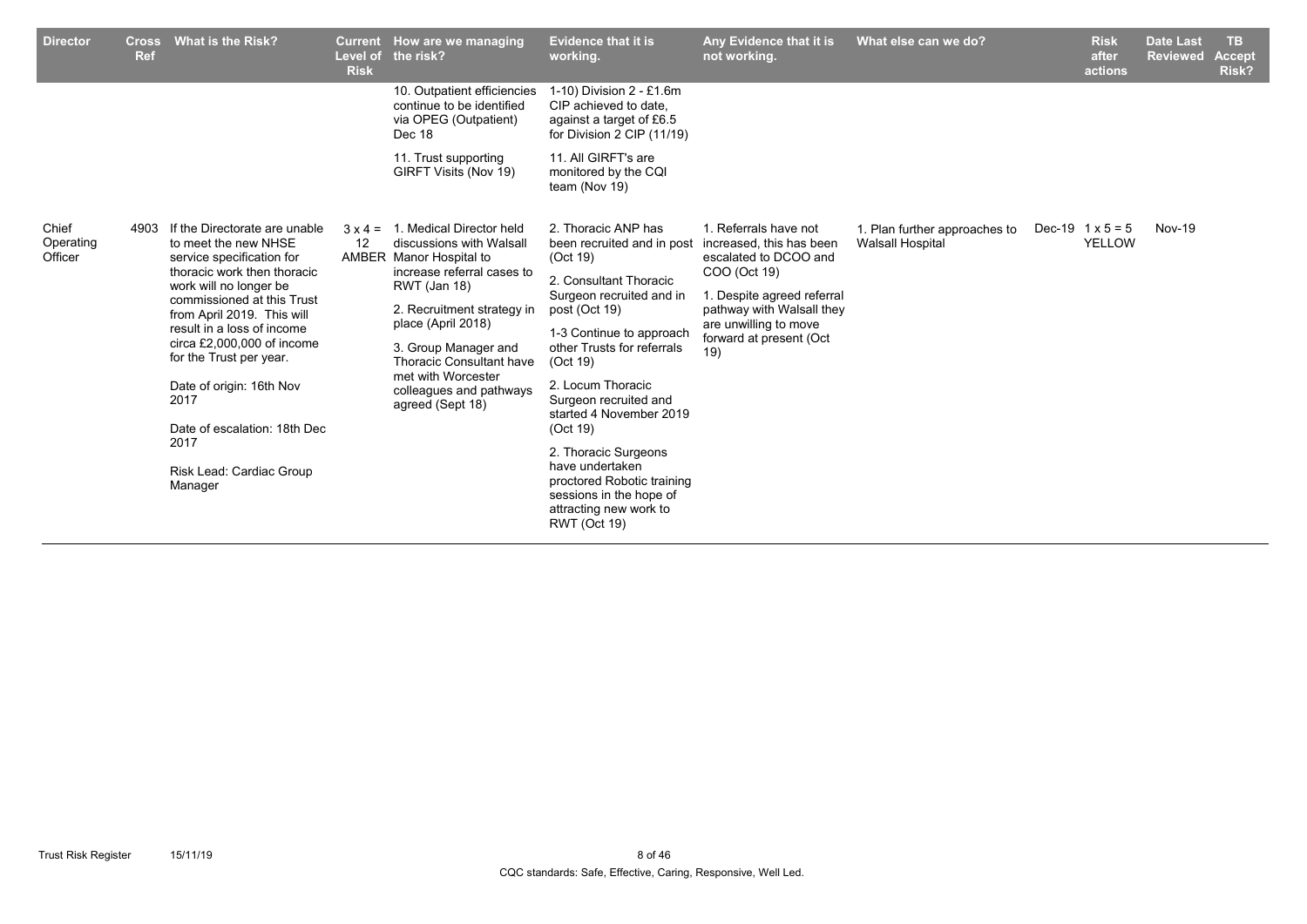| <b>Director</b>               | <b>Cross</b><br><b>Ref</b> | <b>What is the Risk?</b>                                                                                                                                                                                                                         | <b>Risk</b>       | Current How are we managing<br>Level of the risk?                                                                                                                                                                                                                                                                                                                                                                                                                                                                                                                                                                                                                                                                                                                                                 | <b>Evidence that it is</b><br>working.                                                                                                                                                                                                                                                    | Any Evidence that it is<br>not working.                                                                             | What else can we do?                                                                                                                                                                                                                |                  | <b>Risk</b><br>after<br>actions          | <b>Date Last</b><br><b>Reviewed</b> | <b>TB</b><br><b>Accept</b><br>Risk? |
|-------------------------------|----------------------------|--------------------------------------------------------------------------------------------------------------------------------------------------------------------------------------------------------------------------------------------------|-------------------|---------------------------------------------------------------------------------------------------------------------------------------------------------------------------------------------------------------------------------------------------------------------------------------------------------------------------------------------------------------------------------------------------------------------------------------------------------------------------------------------------------------------------------------------------------------------------------------------------------------------------------------------------------------------------------------------------------------------------------------------------------------------------------------------------|-------------------------------------------------------------------------------------------------------------------------------------------------------------------------------------------------------------------------------------------------------------------------------------------|---------------------------------------------------------------------------------------------------------------------|-------------------------------------------------------------------------------------------------------------------------------------------------------------------------------------------------------------------------------------|------------------|------------------------------------------|-------------------------------------|-------------------------------------|
| <b>Trust Objective:</b>       |                            | Attract, retain & develop our staff & improve employee engagemen                                                                                                                                                                                 |                   |                                                                                                                                                                                                                                                                                                                                                                                                                                                                                                                                                                                                                                                                                                                                                                                                   |                                                                                                                                                                                                                                                                                           |                                                                                                                     |                                                                                                                                                                                                                                     |                  |                                          |                                     |                                     |
| Chief<br>Operating<br>Officer |                            | 1713 Failure to effectively<br>maximise workforce<br>productivity; failure to<br>routinely review consultant<br>job plans.<br>Date of origin: 03/06/08<br>Date of escalation $=$<br>11/05/11<br>Risk Lead: COO/Deputy<br><b>Medical Director</b> | $12 \overline{ }$ | $4 \times 3 = 2$ ) Areas to be contained<br>with SPA allocation have<br>AMBER been agreed<br>4) Usage reports for<br>medical bank - Dec 17<br>3) RAG rated tool to<br>monitor compliance<br>against Job Plans has<br>been developed and now<br>shared with directorates<br>Sept 17.<br>1) Job plans continue to<br>be reviewed and sign off<br>by DMD / MD- sign off<br>committee established<br>(Apr-Aug18)<br>1) New Job Planning<br>Policy agreed by LNC<br>Mar 17<br>5) Job Planning updates<br>to be presented to clinical<br>excellence group (Jan 18)<br>6) Job Planning<br><b>Consistency Panel</b><br>established 18/19 (May<br>18 first one).<br>7) Business case for<br>Allocate approved.<br>Implementation plan<br>agreed at Workforce<br>group (Jan 18).<br>Implementation expected | 1) Job Planning Audit<br>indicated a number of<br>actions now addressed<br>1) Training commenced<br>on new job planning<br>process - Feb 16<br>4) Medical agency costs<br>reducing Dec 18.<br>1) Increase in number of<br>'signed off' job plans<br>October 2017 + April<br>2018 + Sep 18 | 1) Sign off of all job plans<br>not complete (Dec 2018)<br>1) Audit review still raised<br>concerns - closed Dec 17 | 1) Internal audit to review<br>progress made on job<br>planning 19/20<br>5) Further update to Audit<br>Committee in progress.<br>1) Continue to work with<br>NHSI on development of job<br>planning tools and sign off<br>processes | Feb-19<br>Apr-19 | Sep-19 $3 \times 2 = 6$<br><b>YELLOW</b> | <b>Nov-19</b>                       | Yes                                 |
|                               |                            |                                                                                                                                                                                                                                                  |                   | Apr/May 19                                                                                                                                                                                                                                                                                                                                                                                                                                                                                                                                                                                                                                                                                                                                                                                        |                                                                                                                                                                                                                                                                                           |                                                                                                                     |                                                                                                                                                                                                                                     |                  |                                          |                                     |                                     |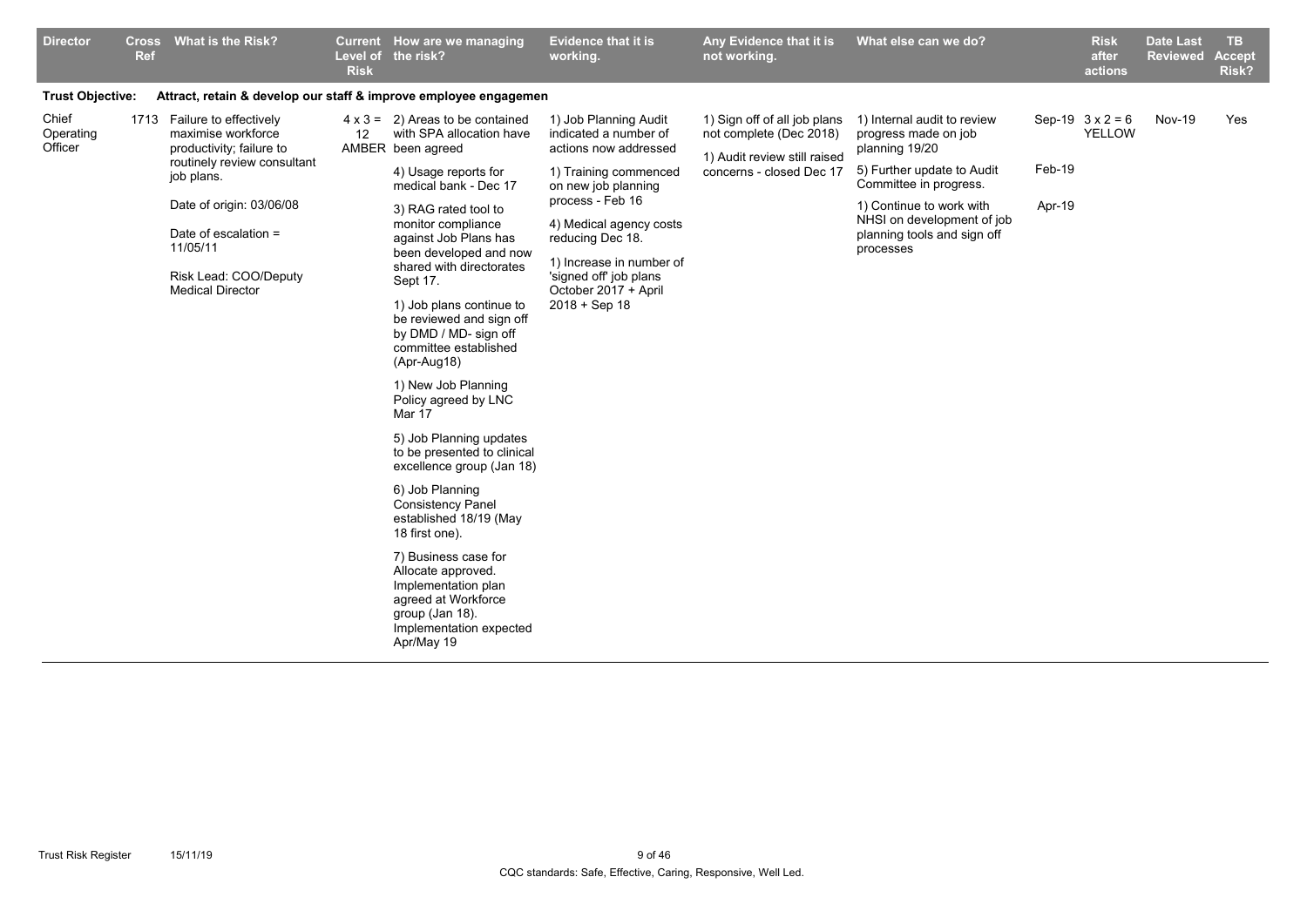| <b>Director</b>    | <b>Ref</b> | Cross What is the Risk?                                                                                                       | <b>Risk</b> | Current How are we managing<br>Level of the risk?                        | Evidence that it is<br>working.                                                                                                               | Any Evidence that it is<br>not working.                                                                                                                                                    | What else can we do?                                                                |          | <b>Risk</b><br>after<br>actions   | <b>Date Last</b><br><b>Reviewed</b> | <b>TB</b><br><b>Accept</b><br><b>Risk?</b> |
|--------------------|------------|-------------------------------------------------------------------------------------------------------------------------------|-------------|--------------------------------------------------------------------------|-----------------------------------------------------------------------------------------------------------------------------------------------|--------------------------------------------------------------------------------------------------------------------------------------------------------------------------------------------|-------------------------------------------------------------------------------------|----------|-----------------------------------|-------------------------------------|--------------------------------------------|
| Chief<br>Operating |            | 2080 If the Trust is unable to<br>recruit and retain sufficient                                                               |             | $5 \times 4 = 1$ ) Ongoing active<br>20 RED recruitment exercises -      | 8) HCA's are available via<br>Bank (11/19)                                                                                                    | 8) Insufficient RN's<br>available on Bank (11/19)                                                                                                                                          | 1) Continue with proactive<br>recruitment approach                                  |          | Dec-19 $4 \times 3 = 12$<br>AMBER | <b>Nov-19</b>                       | Yes                                        |
| Officer            |            | nursing staff across Division<br>2 then there will be reduced<br>quality of care for patients,<br>including increased risk of |             | including overseas (Jul<br>2018)<br>8) Use of Nurse Bank                 | 1) Proactive recruitment<br>approach continuing<br>(11/19)                                                                                    | 1) Nationallly we are an<br>outlier re safe staffing<br>levels (11/19)                                                                                                                     | 1) UK recruitment for Clinical<br>Nurse Fellow posts - ongoing<br>recruitment       | Dec-19   |                                   |                                     |                                            |
|                    |            | harm, late observations and<br>treatment. As well as<br>increased levels of staff                                             |             | when required (Jan 16)<br>3) Defined minimum safe                        | 1) 71.37 wte trained<br>nursing vacancies remain                                                                                              | 1) Recruited staff are<br>newly qualified which can                                                                                                                                        | 3) Continued local<br>recruitment - await outcome                                   | $Dec-19$ |                                   |                                     |                                            |
|                    |            | stress and complaints.<br>(Linked to local risks 2780<br>CHU, 4164 Renal, 4272                                                |             | staffing levels now in<br>place revised October<br>2017                  | (11/19)<br>1) Continued recruitment<br>to nursing clinical fellows                                                                            | lead to mentorship and<br>training pressures (11/19)<br>1) All wards are 'Amber'                                                                                                           | 1-10) Investigate use of<br>Pharmacists in drug admin to<br>free up trained nurses. | Dec-19   |                                   |                                     |                                            |
|                    |            | Therapy Svs, 4321 DN's,<br>3431 CofE)                                                                                         |             | 5) Modified dependency<br>tool for inpatient areas<br>commenced (Jan 16) | (11/19)<br>1-10) Matrons meeting                                                                                                              | re safe staffing levels on<br>daily basis (11/19)                                                                                                                                          | Director of Pharmacy<br>reviewing Pharmacy priorities<br>3) Electronic solution in  | Dec-19   |                                   |                                     |                                            |
|                    |            | Date of origin: 02/01/09<br>Date of escalation $=$                                                                            |             | 9) Staffing incidents<br>reviewed on monthly                             | every Friday to ensure<br>hospital is staffed over<br>the weekend (11/19)                                                                     | 3) Issue remains in<br>relation to ability to<br>provide accurate staffing                                                                                                                 | development for local<br>monitor/management of                                      |          |                                   |                                     |                                            |
|                    |            | 12/01/16<br>Risk Lead: Div 2 Deputy                                                                                           |             | basis (Jan 16)<br>10) Closed Ward 3 at                                   | 3) Snr Srs and Charge<br>nurses meeting daily to                                                                                              | figures - HoN to follow up<br>with IT re electronic<br>solution (11/19)                                                                                                                    | vacancy numbers and<br>recruitment                                                  |          |                                   |                                     |                                            |
|                    |            | <b>COO</b>                                                                                                                    |             | West Park Hospital (June<br>16)<br>4) Closed ward B7 (June<br>2017)      | ensure wards are safe<br>(11/19)<br>3) Newly qualified and<br>overseas nurses arriving,<br>6 out of 7 staff in the 1st<br>OSCI cohort passed, | 3) Breaches in minimum<br>safe staffing levels (11/19)<br>3) Significant nursing<br>shortages on C16, C19,<br>C24 and C25, working<br>arriving end of Nov (11/19) with 40% vacancies at Bd |                                                                                     |          |                                   |                                     |                                            |
|                    |            | On BAF                                                                                                                        |             |                                                                          |                                                                                                                                               |                                                                                                                                                                                            |                                                                                     |          |                                   |                                     |                                            |
|                    |            |                                                                                                                               |             |                                                                          | 3) 1 bay remains closed<br>on C25 and C19 - having<br>a beneficial impact (11/19) increase in HCA vacancy                                     | 5 level.(10/19)<br>3) Continuing to see an                                                                                                                                                 |                                                                                     |          |                                   |                                     |                                            |
|                    |            |                                                                                                                               |             |                                                                          | 1) Local recruitment for<br>Bd5's ongoing (11/19)                                                                                             | numbers (11/19)                                                                                                                                                                            |                                                                                     |          |                                   |                                     |                                            |
|                    |            |                                                                                                                               |             |                                                                          | 3) Ongoing weekly<br>meetings to address<br>vacancies as part of the<br>Renal action plan -<br>Twitter/Facebook<br>campaign (11/19)           |                                                                                                                                                                                            |                                                                                     |          |                                   |                                     |                                            |
|                    |            |                                                                                                                               |             |                                                                          | 3) Additional support to<br>C16 to allow completion<br>of D2A's to improve flow<br>(11/19)                                                    |                                                                                                                                                                                            |                                                                                     |          |                                   |                                     |                                            |
|                    |            |                                                                                                                               |             |                                                                          | 1) 27.1 HCA vacancies<br>(11/19)                                                                                                              |                                                                                                                                                                                            |                                                                                     |          |                                   |                                     |                                            |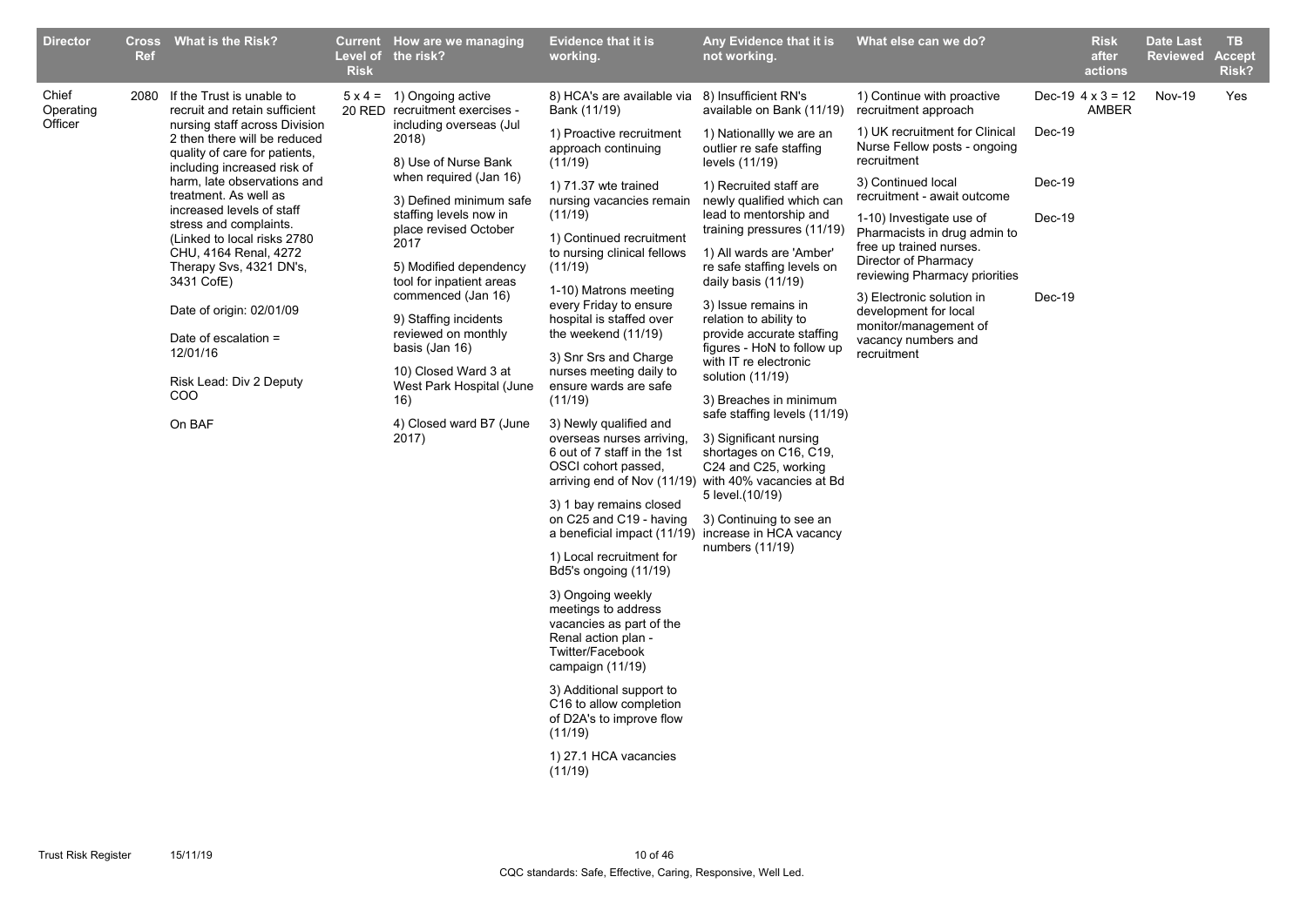| <b>Director</b> | <b>Ref</b> | Cross What is the Risk? | <b>Risk</b> | Current How are we managing<br>Level of the risk? | <b>Evidence that it is</b><br>working.                                                                   | Any Evidence that it is What else can we do?<br>not working. | <b>Risk</b><br>after<br>actions | Date Last<br><b>Reviewed Accept</b> | <b>TB</b><br>Risk? |
|-----------------|------------|-------------------------|-------------|---------------------------------------------------|----------------------------------------------------------------------------------------------------------|--------------------------------------------------------------|---------------------------------|-------------------------------------|--------------------|
|                 |            |                         |             |                                                   | 3) Slight improvement in<br>vacancy figures on wards<br>of most concern C16,<br>C19, C24 and C25 (11/19) |                                                              |                                 |                                     |                    |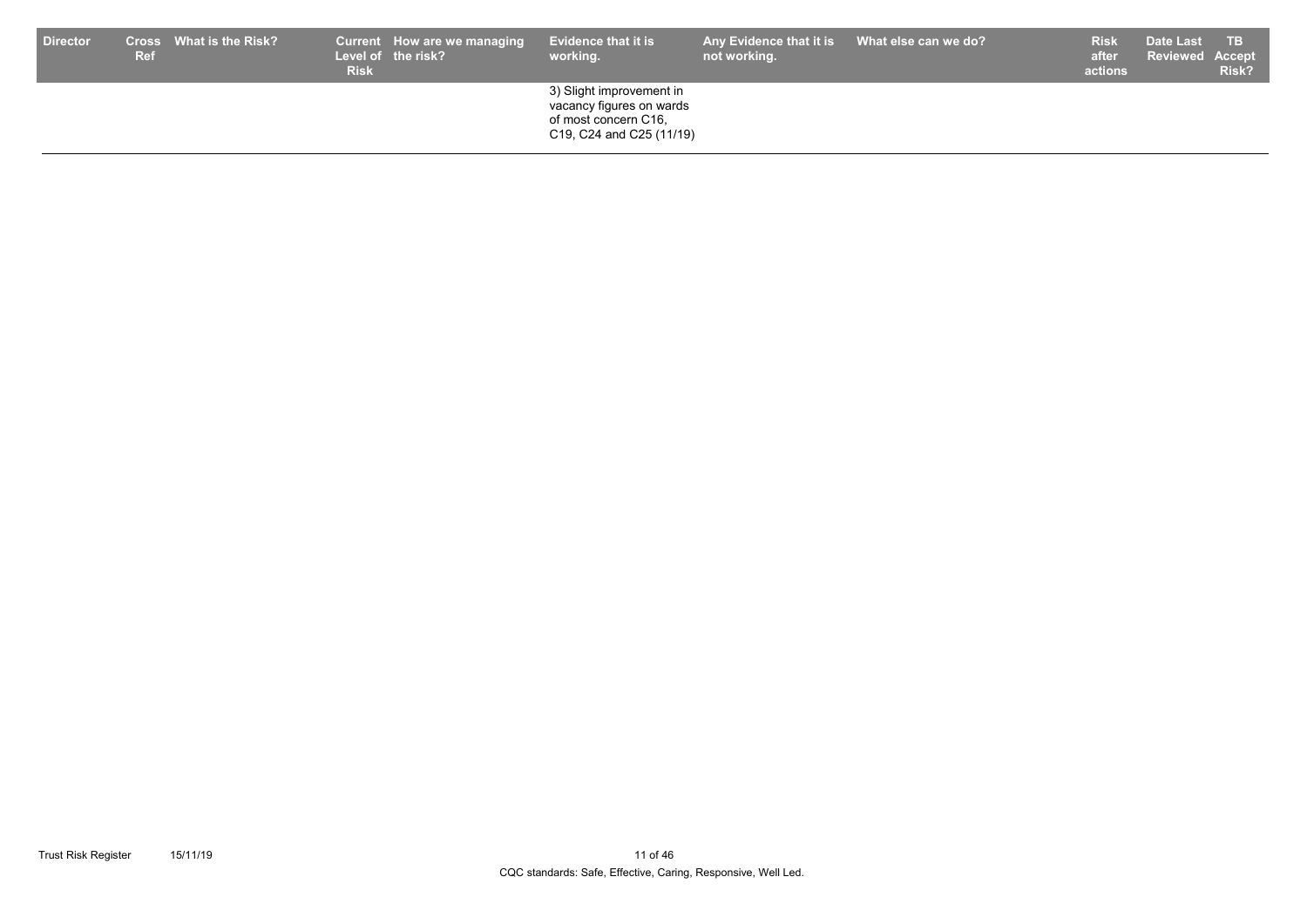| <b>Director</b>               | <b>Ref</b> | Cross What is the Risk?                                                                                                                                                                                                                                                                                                                                                                                                                                                                                                                                                                                                                                                                                                                                                                                                                                                                                                                                                                             | <b>Risk</b> | Current How are we managing<br>Level of the risk?                                                                                                                                                                                                                                                                                                                                                                                                                                                                                                                                                                                                                                                                                                                                                                                                                                                          | <b>Evidence that it is</b><br>working.                                                                                                                                                                                                                                                                                                                                                                                                                                                                                                                                                                                                                                                                                                                                                                                                                                                                                                    | Any Evidence that it is<br>not working.                                                                                 | What else can we do?                                                                                                                                                                                                                                                                                                                                                                                                                                                                                                                                                                                                                                            |                                                                      | <b>Risk</b><br>after<br>actions          | <b>Date Last</b><br><b>Reviewed</b> | TB.<br><b>Accept</b><br>Risk? |
|-------------------------------|------------|-----------------------------------------------------------------------------------------------------------------------------------------------------------------------------------------------------------------------------------------------------------------------------------------------------------------------------------------------------------------------------------------------------------------------------------------------------------------------------------------------------------------------------------------------------------------------------------------------------------------------------------------------------------------------------------------------------------------------------------------------------------------------------------------------------------------------------------------------------------------------------------------------------------------------------------------------------------------------------------------------------|-------------|------------------------------------------------------------------------------------------------------------------------------------------------------------------------------------------------------------------------------------------------------------------------------------------------------------------------------------------------------------------------------------------------------------------------------------------------------------------------------------------------------------------------------------------------------------------------------------------------------------------------------------------------------------------------------------------------------------------------------------------------------------------------------------------------------------------------------------------------------------------------------------------------------------|-------------------------------------------------------------------------------------------------------------------------------------------------------------------------------------------------------------------------------------------------------------------------------------------------------------------------------------------------------------------------------------------------------------------------------------------------------------------------------------------------------------------------------------------------------------------------------------------------------------------------------------------------------------------------------------------------------------------------------------------------------------------------------------------------------------------------------------------------------------------------------------------------------------------------------------------|-------------------------------------------------------------------------------------------------------------------------|-----------------------------------------------------------------------------------------------------------------------------------------------------------------------------------------------------------------------------------------------------------------------------------------------------------------------------------------------------------------------------------------------------------------------------------------------------------------------------------------------------------------------------------------------------------------------------------------------------------------------------------------------------------------|----------------------------------------------------------------------|------------------------------------------|-------------------------------------|-------------------------------|
| Chief<br>Operating<br>Officer |            | 4529 If there continues to be<br>vacancies in consultant and<br>training grade medical posts<br>across Division 1 alongside<br>an increase in elective<br>activity (in some<br>directorates) then this will<br>result in the need to engage<br>agency and locum staff in<br>order to deliver a safe and<br>effective elective service<br>and to safely staff on-call<br>rotas. Agency and locum<br>staff are often engaged at<br>premium rates which places<br>an enhanced pressure on<br>the divisional staffing<br>budget; it is also recognised<br>that locum/agency staff may<br>not be familiar with the Trust<br>procedures and that this<br>unfamiliarity may have a<br>detrimental impact on the<br>quality and continuity of<br>patient care.<br>Please note: Risk 4239<br>(Obs & Gynae) staffing risk<br>has been linked to this<br>overarching Divisional<br>medical staffing risk.<br>Date of origin: 23/04/16<br>Date of escalation $=$<br>17/05/16<br>Risk Level: Div 1 Deputy<br>COO | 12          | $4 \times 3 = 2$ . Baseline resourcing<br>meetings continue to be<br>AMBER held to review vacancies<br>and expenditure, identify<br>recruitment opportunities<br>within Directorates<br>explore alternative<br>solutions including future<br>workforce planning and<br>forecasting (Sept 17)<br>3. Trust continues to be<br>part of West Mid's Project<br>to reduce Locum Agency<br>use and pay (Dec 2017)<br>4. Trust part of Junior<br>Doctors in-training<br>streamlining group (Dec<br>2017)<br>1. Recruitment Strategy in<br>place for Consultant and<br>Middle Grade vacant<br>posts - this is ongoing<br>(Dec 17)<br>5. Acces to overseas<br>recruitment continuing<br>membership to Clinician's<br>Connected (June 18)<br>6. Utilisation of the<br>Fellowship Programme<br>(Sept 18)<br>7. Agency spend<br>reviewed monthly at<br>Directorate/Divisional<br>meetings via the<br>dashboard (Dec 18) | 1-7) Vacancy Rate<br>Medical Staff 4.93%,<br>Cardiothoracic and<br>Ophthalmology each<br>carrying circa 20%<br>vacancy (Sept 19)<br>7) There continues to be<br>no agency used in<br>nursing (Sept 19)<br>7) Continue to achieve<br>the agency cap (Sept 19)<br>2) Baseline meetings are<br>still continuing on-going<br>on a regular basis<br>(Sept19)<br>3) Project ongoing -<br>rengagement day due to<br>be held with Agencies in<br>Sept (Sept 19)<br>1) Recruitment is ongoing<br>(Oct 19)<br>1-7) Ongoing T&O<br>medical vacancies sent<br>20 CVs as were<br>struggling to recruit, 4<br>T&O Jnr Med<br>appointments recuited<br>(Aug 19)<br>1-7) 4 x O&G Consultants<br>recruited (Aug 19)<br>1-7) Agency Spend in<br>August dipped under<br>100k for the first time in<br>over 18 months (Sept 19)<br>1) Recruitment has been<br>successful to most<br>established medic<br>positions, for those where<br>recruitment is on hold | remain across Division 1<br>(Oct 19)<br>1-7) Locum spend<br>continues but at a lower<br>rate than previous (Sept<br>19) | 1-7) Number of vacancies 5. Fellowship Programme<br>ongoing<br>1. Continuing campaign with<br>reqular adverts<br>1. Continuing to develop roles<br>to support medical rota (ANPs)<br>and ACCPs)<br>6. Review of CVs by<br>Clinician's Connected to fill<br>Consultant vacancies<br>1. Continue to implement<br>recruitment strategy<br>8. HR to work with<br>Directorates to discuss<br>annualised contracts to<br>explore bringing locums onto<br>permanent contracts.<br>2. HR working with<br>Anaesthetics and<br>Ophthalmology to optimise<br>rota configuration<br>7. Divisional HR Manager to<br>share an update on Locum<br>list at DMT later this month | Oct-19<br>$Oct-19$<br>Oct-19<br>Dec-19<br>Oct-19<br>Oct-19<br>Oct-19 | Dec-19 $2 \times 2 = 4$<br><b>YELLOW</b> | <b>Nov-19</b>                       | Yes                           |
|                               |            |                                                                                                                                                                                                                                                                                                                                                                                                                                                                                                                                                                                                                                                                                                                                                                                                                                                                                                                                                                                                     |             |                                                                                                                                                                                                                                                                                                                                                                                                                                                                                                                                                                                                                                                                                                                                                                                                                                                                                                            | pending sign off of<br>business cases Divisional                                                                                                                                                                                                                                                                                                                                                                                                                                                                                                                                                                                                                                                                                                                                                                                                                                                                                          |                                                                                                                         |                                                                                                                                                                                                                                                                                                                                                                                                                                                                                                                                                                                                                                                                 |                                                                      |                                          |                                     |                               |

HR Manager is linking in with the medical resourcing lead to

discuss recruitment strategies (Sept 19)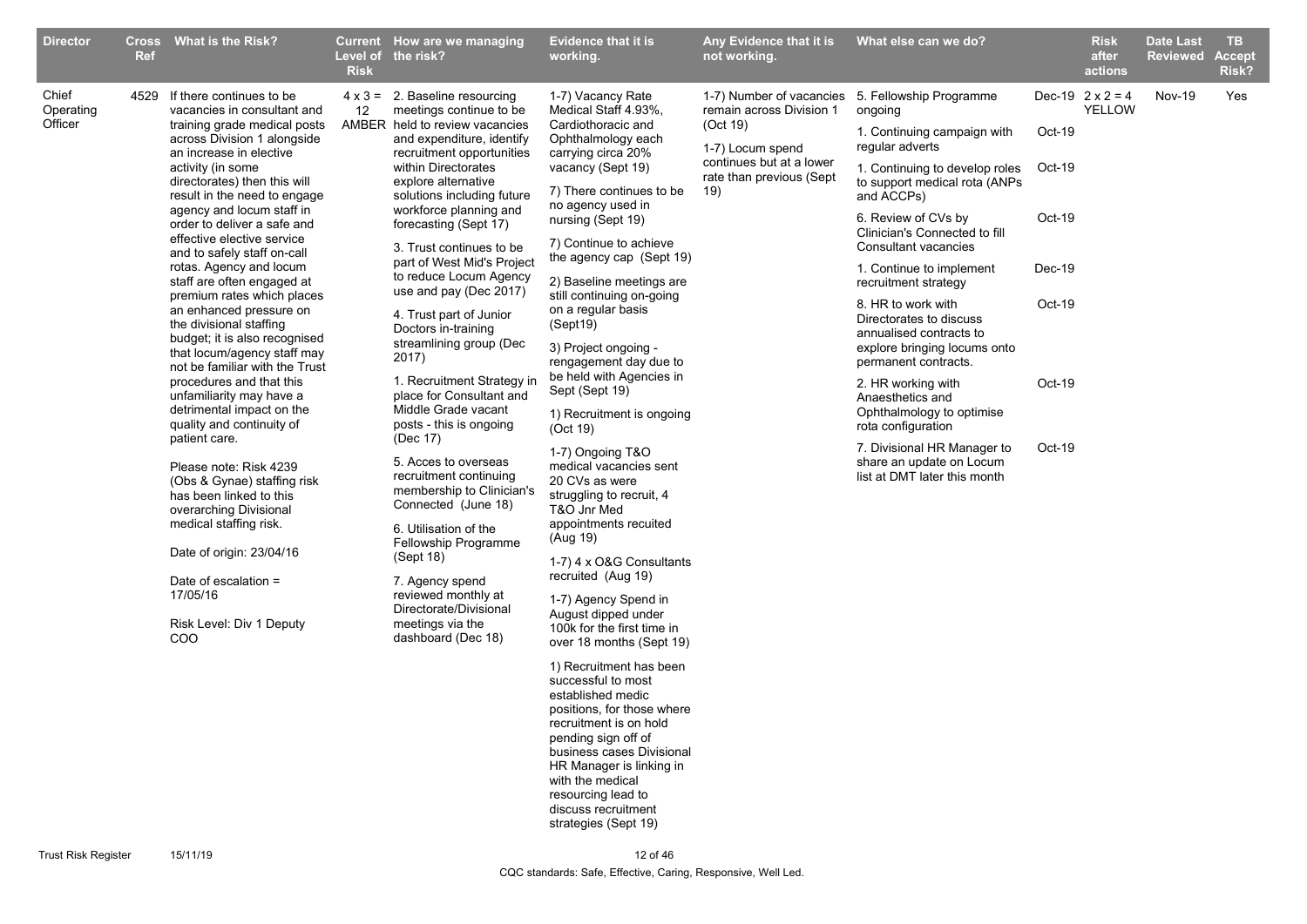| <b>Director</b> | <b>Cross</b><br><b>Ref</b> | What is the Risk? | <b>Risk</b> | Current How are we managing<br>Level of the risk? | <b>Evidence that it is</b><br>working.                                                                                                                                                          | Any Evidence that it is<br>not working. | What else can we do? | <b>Risk</b><br>after<br>actions | Date Last<br><b>Reviewed</b> | TB.<br>Accept<br>Risk? |
|-----------------|----------------------------|-------------------|-------------|---------------------------------------------------|-------------------------------------------------------------------------------------------------------------------------------------------------------------------------------------------------|-----------------------------------------|----------------------|---------------------------------|------------------------------|------------------------|
|                 |                            |                   |             |                                                   | 7) Divisional HR Manager<br>has a locum usage list<br>and this has discussed<br>the lists with directorates<br>to gain an understanding<br>of when we will stop using<br>these persons (Aug 19) |                                         |                      |                                 |                              |                        |
|                 |                            |                   |             |                                                   | 4) Steamlining Group to<br>be lead by lead<br>Employers (only RWT<br>speciality is Palliative)<br>(Aug 19)                                                                                      |                                         |                      |                                 |                              |                        |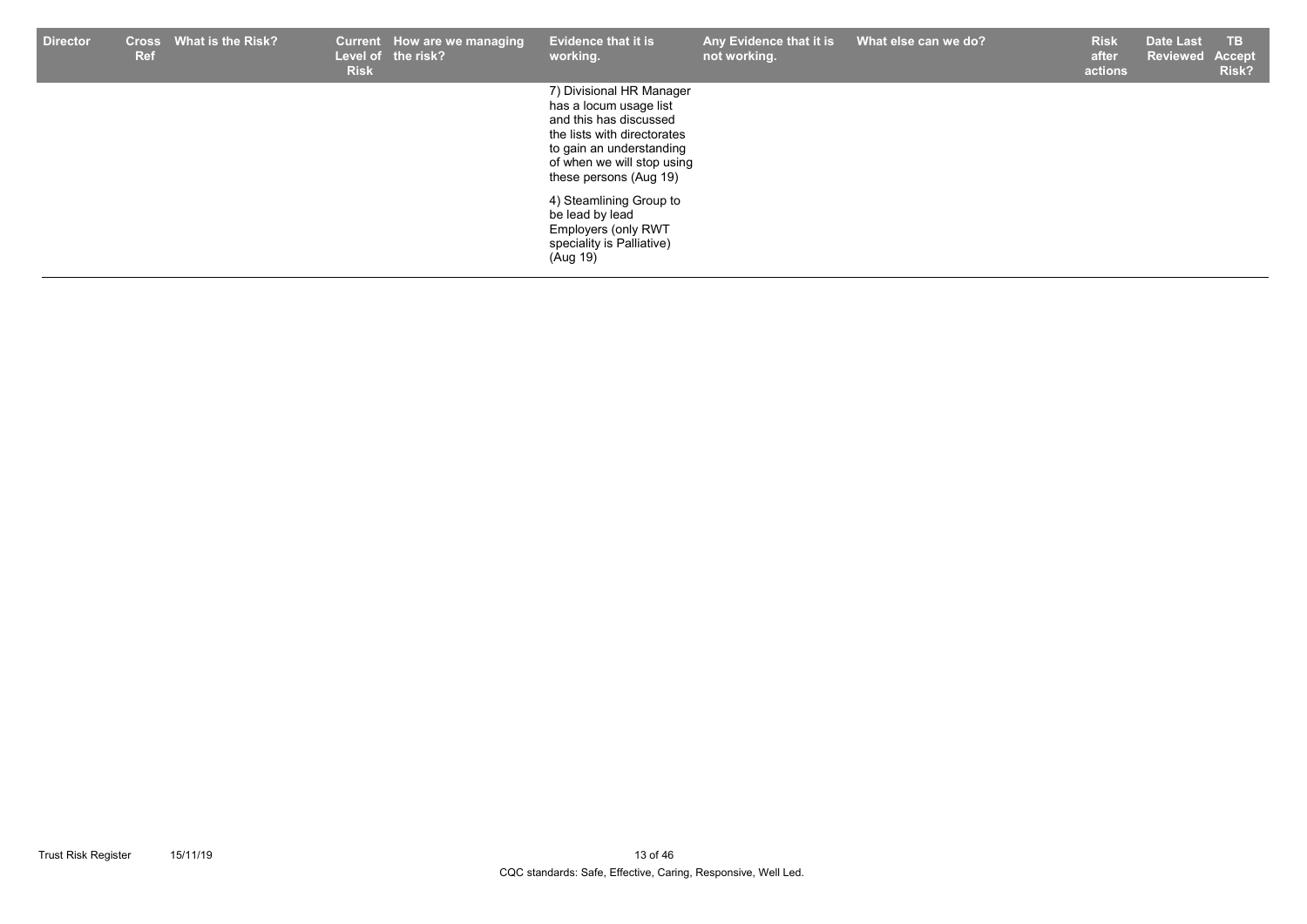| <b>Director</b> |     | Cross What is the Risk? |             | Current How are we managing Evidence that it is |          | Any Evidence that it is What else can we do? |         | Risk Date Last TB     |              |
|-----------------|-----|-------------------------|-------------|-------------------------------------------------|----------|----------------------------------------------|---------|-----------------------|--------------|
|                 | Ref |                         |             | Level of the risk?                              | working. | not working.                                 |         | after Reviewed Accept |              |
|                 |     |                         | <b>Risk</b> |                                                 |          |                                              | actions |                       | <b>Risk?</b> |

**Trust Objective: Create a culture of compassion, safety & quality**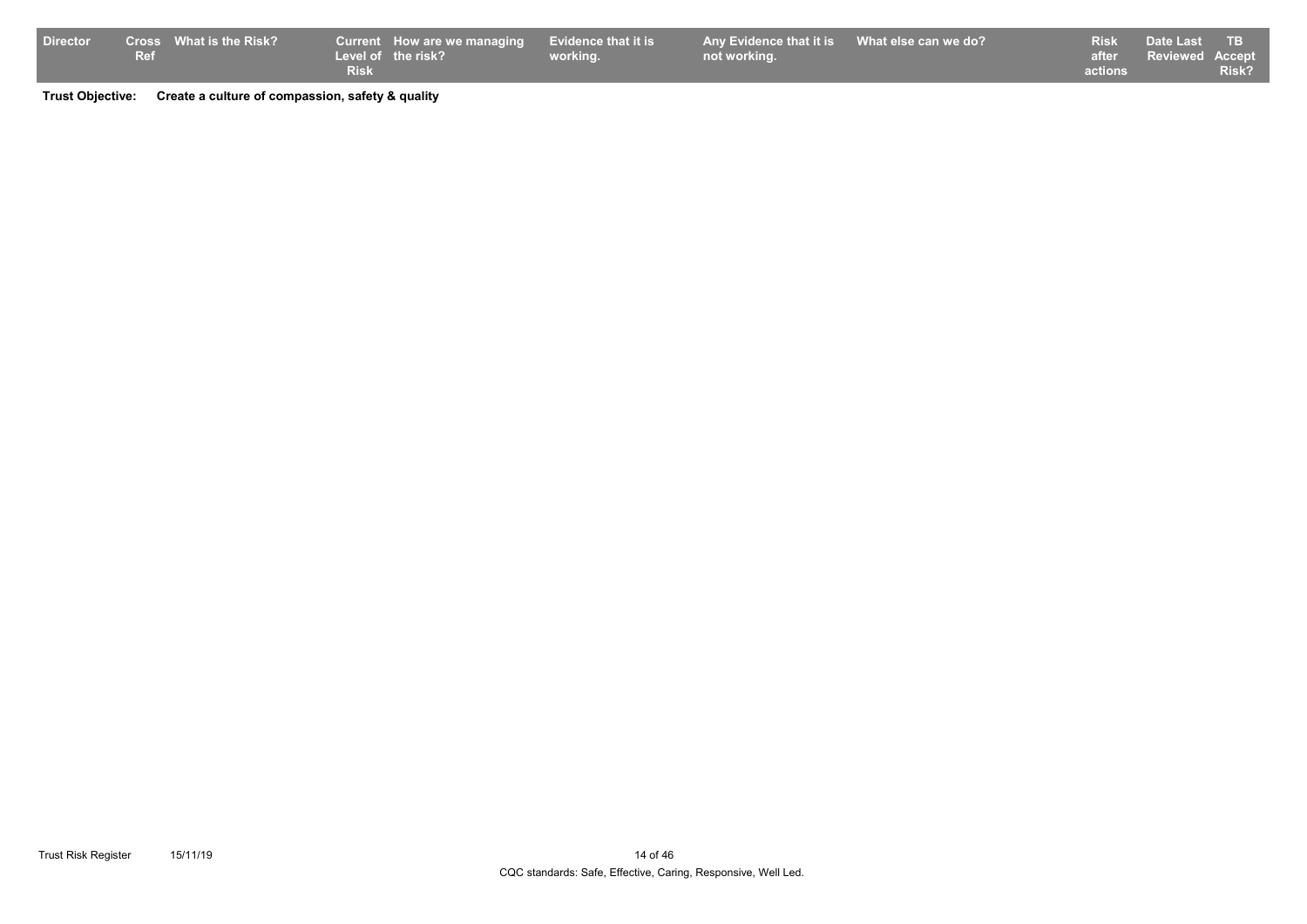| <b>Director</b>               | <b>Ref</b> | Cross What is the Risk?                                                                                                                                                                                                                                                                                                                              | <b>Risk</b> | Current How are we managing<br>Level of the risk?                                                                                                                                                                                                                                                                                                                                                                                                                                                                                                                                                                                                                                                                                                                                                                                                                                                                                                                                                                                                                                   | <b>Evidence that it is</b><br>working.                                                                                                                                                                                                                                                                                                                                                                                                                                                                                                                                                                                                                                                                                                                                                                                                                                                                                                                                                                                                                                                                              | Any Evidence that it is<br>not working.                                                                                                                                                                                                                                                                                                                                                                                                                                                                                                                                                                                                                                                                                                                                                                                                                                                                                                                                                                                                                                                                                                                                                                                    | What else can we do?                                                                                                                                                                                                                                                                                                             |                    | <b>Risk</b><br>after<br>actions  | <b>Date Last</b><br><b>Reviewed</b> | TB.<br><b>Accept</b><br><b>Risk?</b> |
|-------------------------------|------------|------------------------------------------------------------------------------------------------------------------------------------------------------------------------------------------------------------------------------------------------------------------------------------------------------------------------------------------------------|-------------|-------------------------------------------------------------------------------------------------------------------------------------------------------------------------------------------------------------------------------------------------------------------------------------------------------------------------------------------------------------------------------------------------------------------------------------------------------------------------------------------------------------------------------------------------------------------------------------------------------------------------------------------------------------------------------------------------------------------------------------------------------------------------------------------------------------------------------------------------------------------------------------------------------------------------------------------------------------------------------------------------------------------------------------------------------------------------------------|---------------------------------------------------------------------------------------------------------------------------------------------------------------------------------------------------------------------------------------------------------------------------------------------------------------------------------------------------------------------------------------------------------------------------------------------------------------------------------------------------------------------------------------------------------------------------------------------------------------------------------------------------------------------------------------------------------------------------------------------------------------------------------------------------------------------------------------------------------------------------------------------------------------------------------------------------------------------------------------------------------------------------------------------------------------------------------------------------------------------|----------------------------------------------------------------------------------------------------------------------------------------------------------------------------------------------------------------------------------------------------------------------------------------------------------------------------------------------------------------------------------------------------------------------------------------------------------------------------------------------------------------------------------------------------------------------------------------------------------------------------------------------------------------------------------------------------------------------------------------------------------------------------------------------------------------------------------------------------------------------------------------------------------------------------------------------------------------------------------------------------------------------------------------------------------------------------------------------------------------------------------------------------------------------------------------------------------------------------|----------------------------------------------------------------------------------------------------------------------------------------------------------------------------------------------------------------------------------------------------------------------------------------------------------------------------------|--------------------|----------------------------------|-------------------------------------|--------------------------------------|
| Chief<br>Operating<br>Officer |            | 3069 If a Never Event occurs<br>within Division 1 this may<br>result in an adverse<br>outcome, there is potential<br>for severe harm and/or<br>patient death and also<br>reputational impact<br>including increased external<br>monitoring<br>Date of origin: 19/07/12<br>Date of escalation =<br>17/11/15<br>Risk Level: Div 1 Deputy<br><b>COO</b> | 12          | $3 \times 4 = 5$ . Monitoring and<br>circulation of incident<br>AMBER notification reports to all<br>senior staff for review<br>6. Trustwide learning via<br>a "Lessons Learned"<br>sheet in the monthly IGR,<br><b>Risky Business</b><br>Newsletter and the CLIP<br>Group.<br>8. Regular scrutiny of<br>Directorate risk registers<br>and minutes of<br>Directorate governance<br>meetings at the Quality<br>Meetings<br>2. Review completed of<br>all documentation and<br>Theatre<br>protocols/procedures<br>amalgamating where<br>possible<br>1. Perioperative care<br>plans are in place across<br>the Trust<br>9. Agreed communication<br>strategy with Division 2 to<br>share/raise awareness of<br>never events and lessons<br>learnt<br>3. Monitoring of Policy<br>OP100 and monthly audit<br>of WHO Checklist for<br>agreed procedures.<br>Directorates providing<br>assurance of the<br>shortfalls in performance<br>at Directorate<br>Governance Meetings<br>and Quality Meetings.<br>4. New NE Guidance<br>(published Jan 2018)<br>being used for NE<br>classification | 10. Human Factors<br>continues to be<br>recgonised as a trend<br>(Nov 19)<br>6. Lessons Learnt<br>included within IGR<br>Lesson Learnt page and<br>circulated across the<br>Directorates. Risky<br><b>Business newsletter</b><br>contained lesson learnt<br>from incident. Quarterly<br>reporting to CLIP Group<br>continues (Nov 19)<br>11. Staff across the<br>Division are supported to<br>undertake PCM training<br>(Nov 19)<br>12. Audit of LocSSIPs<br>have previously been<br>presented to Division<br>before presentation at<br>QSIG (Nov 19)<br>1-8. Meeting between<br>CCG and Trust (April 18)<br>to provide assurance and<br>context regarding<br>reported NEs was largely<br>positive. Actions being<br>taken by the Trust were<br>recognised to be<br>proportionate and timely<br>in response. (June 18)<br>13. Over 5 AfPP training<br>days - approx. 240 staff<br>members have been<br>trained (Sept 19)<br>3. Monthly monitoring<br>data of compliance with<br>WHO checklist and<br><b>Procedural Safety</b><br>Checklist - 100% for full<br>completion<br>(documentation) in Oct<br>2019 (Nov 19) | 4. There have been 3 x<br>Never Event incidents 2 x<br>Wrong Site Surgery and 1<br>x Retained foreign object)<br>reported and investigated<br>during 2015<br>4. 5 x NE in 16/17<br>reported to CCG - 1.<br>Maternity NE (retained<br>tampon) reported (Datix<br>ID: 158830), 2. Radiology<br>NE (wrong ankle injected)<br>reported (Datix 165455),<br>3. Opthalmology (wrong<br>eye injected) reported<br>(Datix 166680) 4.<br>Theatres (retained foreign<br>object) reported (Datix ID:<br>169339) 5. Theatres/T&O<br>Cannock (wrong<br>prosthesis) reported<br>(Datix ID: 174038)<br>occured Mar 2017<br>4. 5 x NE incidents<br>reporting in 17/18<br>reported to CCG from<br>April 2017<br>(175581,179911,181941,1<br>85875 186479) (Dec 17)<br>4.4 x NE in 18/19<br>reported to CCG - 2 x<br>Wrong Site Surgery<br>incidents (Neonates Datix<br>194205 and H&N Datix<br>194977 - both in April<br>2018). There has been<br>and 2 Retained Foreign<br>Object incidents<br>(Theatres 197654 and<br>Obstetrics 197996 - both<br>in June 2018) (Nov 19)<br>4. 1 x NE in 19/20<br>reported to CCG (June<br>2019) - 1 x Wrong Site<br>Surgery - Wrong Side<br>Fascia Iliaca Block<br>(T&O/Theatres Datix<br>218936) (Nov 19) | 2. Programme of Human<br><b>Factors Training for Theatre</b><br>Staff under-development<br>1-11. Staff continue to<br>undertake PCM training<br>1-13 Ongoing implementation<br>of remaining x 2 actions<br>(10,000ft and Human Factors<br>training) as identified on the<br>action plan following the NE<br>Leicester Conference | $Jan-20$<br>Feb-20 | Jan-20 $2 \times 4 = 8$<br>AMBER | <b>Nov-19</b>                       | Yes                                  |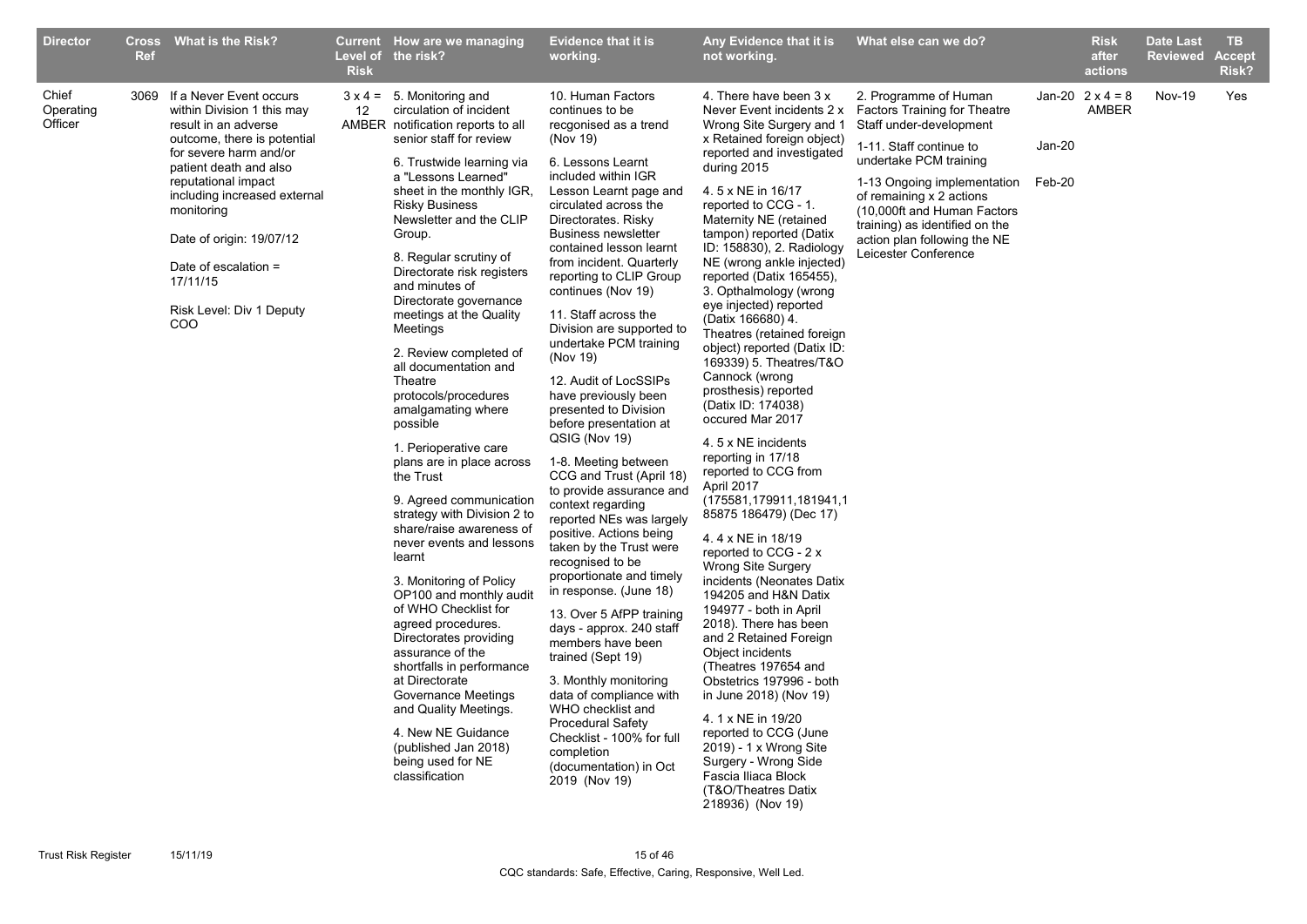| <b>Director</b> | <b>Cross</b><br>Ref | <b>What is the Risk?</b> | <b>Current</b><br><b>Risk</b> | How are we managing<br>Level of the risk?                                                                                                                                                                                                                                                                                                                                                  | <b>Evidence that it is</b><br>working.                                                                                                                                                                                                                            | Any Evidence that it is<br>not working. | What else can we do? | <b>Risk</b><br>after<br>actions | Date Last<br>Reviewed | <b>TB</b><br><b>Accept</b><br>Risk? |
|-----------------|---------------------|--------------------------|-------------------------------|--------------------------------------------------------------------------------------------------------------------------------------------------------------------------------------------------------------------------------------------------------------------------------------------------------------------------------------------------------------------------------------------|-------------------------------------------------------------------------------------------------------------------------------------------------------------------------------------------------------------------------------------------------------------------|-----------------------------------------|----------------------|---------------------------------|-----------------------|-------------------------------------|
|                 |                     |                          |                               | 7. Policy for the<br>management of retained<br>swabs in place<br>10. New qualitative and<br>observational WHO<br>checklist being used in<br>Theatres (Oct 17)<br>11. Sign up to Safety<br>campaign was<br>supported - T&O and<br>Maternity participation<br>(Oct 17)<br>12. LocSSIPs developed<br>by Directorates auditing<br>underway and presented<br>to Division and QSIG (Jan<br>2018) | 3. Monthly monitoring and<br>compliance with WHO<br>checklist use - There has<br>been 100% compliance<br>achieved during Oct 19<br>(Nov 19)<br>1-13 There has been no<br>new never events<br>reported for 4 x<br>consecutive months<br>within Division 1 (Nov 19) |                                         |                      |                                 |                       |                                     |
|                 |                     |                          |                               | 13. AFFP Peer Review<br>and Training undertaken                                                                                                                                                                                                                                                                                                                                            |                                                                                                                                                                                                                                                                   |                                         |                      |                                 |                       |                                     |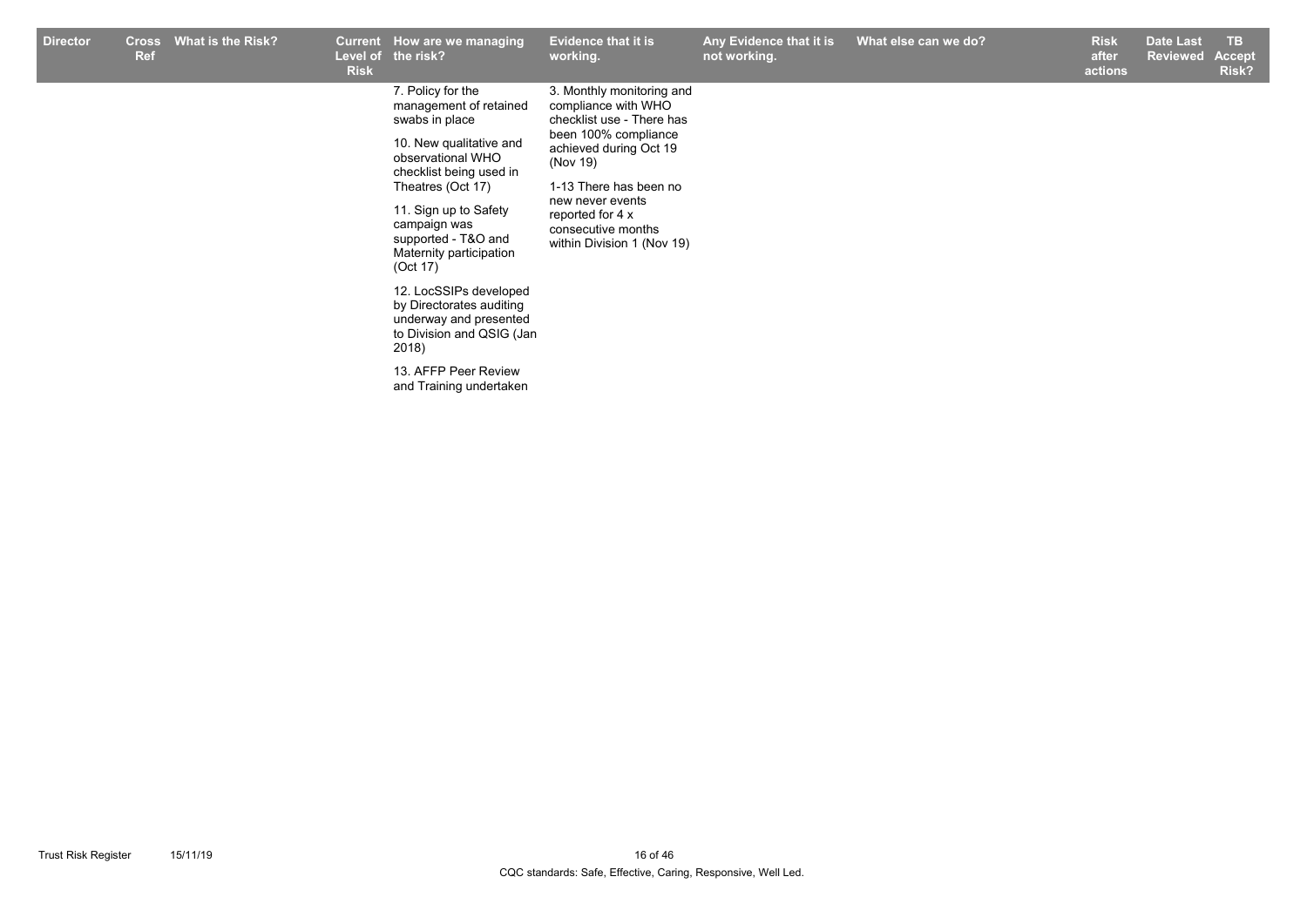| <b>Director</b>             | <b>Ref</b> | Cross What is the Risk?                                                                                                                                                                                                                                               | <b>Risk</b> | Current How are we managing<br>Level of the risk?                                                                                                                                                                                                                                                                                                                                                                                                                                                                                                                                        | <b>Evidence that it is</b><br>working.                                                                                                                                                                                                                                                                                                                                                                                                                                                                                                        | Any Evidence that it is<br>not working.                                                                                                                                                                                                                                                                                                                                                                                                                         | What else can we do?                                                                                                                  |                                | <b>Risk</b><br>after<br>actions          | <b>Date Last</b><br><b>Reviewed</b> | TB.<br><b>Accept</b><br>Risk? |
|-----------------------------|------------|-----------------------------------------------------------------------------------------------------------------------------------------------------------------------------------------------------------------------------------------------------------------------|-------------|------------------------------------------------------------------------------------------------------------------------------------------------------------------------------------------------------------------------------------------------------------------------------------------------------------------------------------------------------------------------------------------------------------------------------------------------------------------------------------------------------------------------------------------------------------------------------------------|-----------------------------------------------------------------------------------------------------------------------------------------------------------------------------------------------------------------------------------------------------------------------------------------------------------------------------------------------------------------------------------------------------------------------------------------------------------------------------------------------------------------------------------------------|-----------------------------------------------------------------------------------------------------------------------------------------------------------------------------------------------------------------------------------------------------------------------------------------------------------------------------------------------------------------------------------------------------------------------------------------------------------------|---------------------------------------------------------------------------------------------------------------------------------------|--------------------------------|------------------------------------------|-------------------------------------|-------------------------------|
| Chief<br>Nursing<br>Officer |            | 3644 If the Trust fails to sustain<br>improved compliance with<br>CQC standards the rating of<br>Good could decline and<br>progress will not be made<br>towards Outstanding.<br>Date of origin: 14/01/14<br>Date of escalation =<br>14/01/14<br>Risk Lead: Deputy CNO |             | $3 \times 3 = 9$ 1) Monitor recruitment<br>AMBER and retention via WODG<br>and Board monthly (Oct<br>19)<br>1) Monitor monthly<br>performance through the<br>nursing midwifery KPIs<br>reported to QSIG (Oct 19)<br>1) Environmental<br>Standards are monitored<br>via the environmental<br>group monthly (Oct 19)<br>1) Daily staffing (safe<br>staffing, Skill mix) is<br>monitored via the<br>Divisional ops meetings<br>(Oct 19)<br>1) Fundamental<br>standards are reviewed &<br>monitored by the<br>designated specialist<br>groups and bi annually by<br>the sponsor which then   | 1) Nursing and Midwifery<br>KPIs are on Health<br>Assure reporting and<br>emailed out to ward<br>sisters/matrons and HoNs<br>monthly. (Oct 19)<br>1) QRV process is now<br>embedded and refined,<br>plan formulated for<br>ongoing inspections<br>2019/20 (July 19)<br>1) Lord Carter metrics<br>monitored monthly via<br><b>Divisional Performance</b><br>meetings (Oct 19)<br>1) Divisions monitor<br>performance via monthly<br>Governance meetings<br>(Oct 19)<br>1) Improved staff survey<br>results (Oct 19)<br>1) There is a system of | 1) Vacancy rates remain<br>high in Medinine (Oct 19)<br>1) Safer staffing fill rates<br>remain transient<br>particularly for nights (Oct<br>19)<br>1) Inpatient survey results<br>show an average score of<br>76.7 which is a<br>deterioration from 2015.<br>Scoring is in the bottom<br>20% on 11 questions (Oct<br>19)<br>1) Registerd Nurse<br>vacancies are 123.66 and<br>HCA's 32.56 in Sept 19<br>(Oct 19)<br>1) CQC final report<br>unpublished (Oct 19) | Review Intranet to ensure<br>current content<br>Develop Mental Health act<br>training plan<br>Develop Mental Health Act<br>Use Policy | <b>Nov-19</b><br><b>Nov-19</b> | Nov-19 $2 \times 2 = 4$<br><b>YELLOW</b> | Oct-19                              | Yes                           |
|                             |            |                                                                                                                                                                                                                                                                       |             | reports to COG (Oct 19)<br>1) 2018 CQC Action Plan<br>is monitored via the<br><b>Divisional Performance</b><br>monitoring process and<br>relevant sub board<br>speciality groups<br>reporting to TMC on a<br>quarterly basis (Oct 19)<br>1) Mortality QI plan is<br>monitored via Programme<br>Board monthly and<br>learning outcomes via<br><b>MRG</b> (Oct 19)<br>1) EOL strategy with TOR<br>has been developed and<br>milestones monitored via<br>the EOL group monthly<br>(Oct 19)<br>1) Monitoring of the<br><b>Nursing System</b><br>Framework monthly via<br><b>TMC (Oct 19)</b> | nursing audits taking<br>place monthly (Oct 19)<br>1) There are no<br><b>Registered Midwife</b><br>Vacancies Oct 19)<br>1) SHIMI coming down in<br>lines with national<br>expectation. 1.15 in<br>September 2019 (Oct 19)<br>1) Nursing Audit data<br>avaiaible and reported for<br>July 19 (Oct 19)<br>1) Verbal feedback from<br>CQCQ is largerly positive,<br>all points raised<br>responded to and in<br>action plan (Oct 19)                                                                                                             |                                                                                                                                                                                                                                                                                                                                                                                                                                                                 |                                                                                                                                       |                                |                                          |                                     |                               |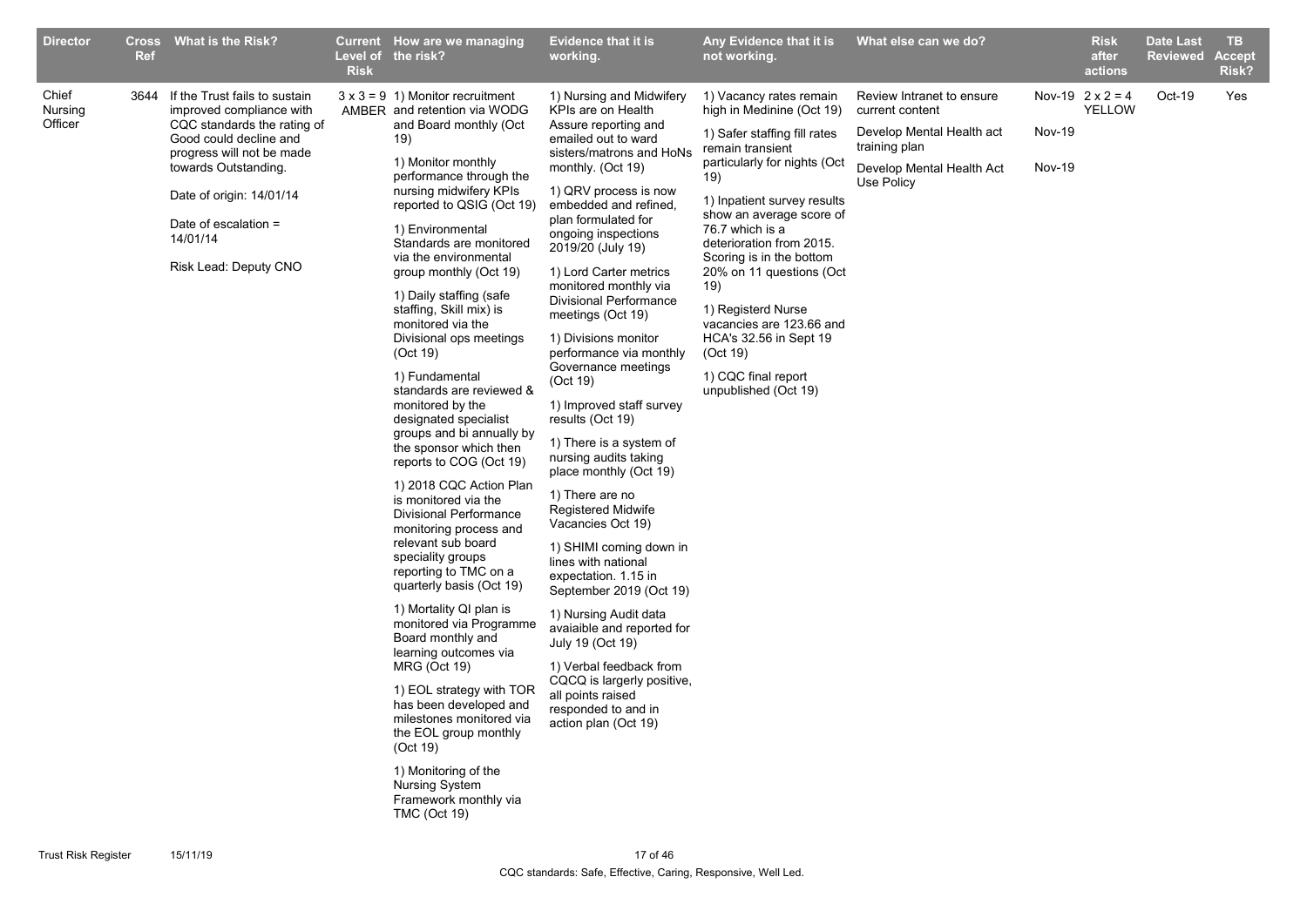| <b>Director</b> | <b>Cross</b><br>Ref | What is the Risk? | <b>Risk</b> | Current How are we managing<br>Level of the risk?                                                                         | Evidence that it is<br>working. | Any Evidence that it is<br>not working. | What else can we do? | <b>Risk</b><br>after<br>actions | <b>Date Last</b><br><b>Reviewed</b> | <b>TB</b><br><b>Accept</b><br>Risk? |
|-----------------|---------------------|-------------------|-------------|---------------------------------------------------------------------------------------------------------------------------|---------------------------------|-----------------------------------------|----------------------|---------------------------------|-------------------------------------|-------------------------------------|
|                 |                     |                   |             | 1) Monitoring via Quality<br>review visit and re-visit<br>programme to assess<br>CQC compliance (Oct 19)                  |                                 |                                         |                      |                                 |                                     |                                     |
|                 |                     |                   |             | 1) NEWS2 implemented<br>Trust-wide (Oct 19)                                                                               |                                 |                                         |                      |                                 |                                     |                                     |
|                 |                     |                   |             | 1) Information provided in<br>PIR according to<br>timescales (Oct 19)                                                     |                                 |                                         |                      |                                 |                                     |                                     |
|                 |                     |                   |             | 1) Series of Board<br>development sessions<br>sharing learning from<br>other insepections and<br>risks completed (Oct 19) |                                 |                                         |                      |                                 |                                     |                                     |
|                 |                     |                   |             | 1) comunication of Trust<br>Stragey including visions<br>and vaultes commenced<br>(Oct 19)                                |                                 |                                         |                      |                                 |                                     |                                     |
|                 |                     |                   |             | 1) Evidence on PIR<br>triangulated with KLOEs<br>(Oct 19)                                                                 |                                 |                                         |                      |                                 |                                     |                                     |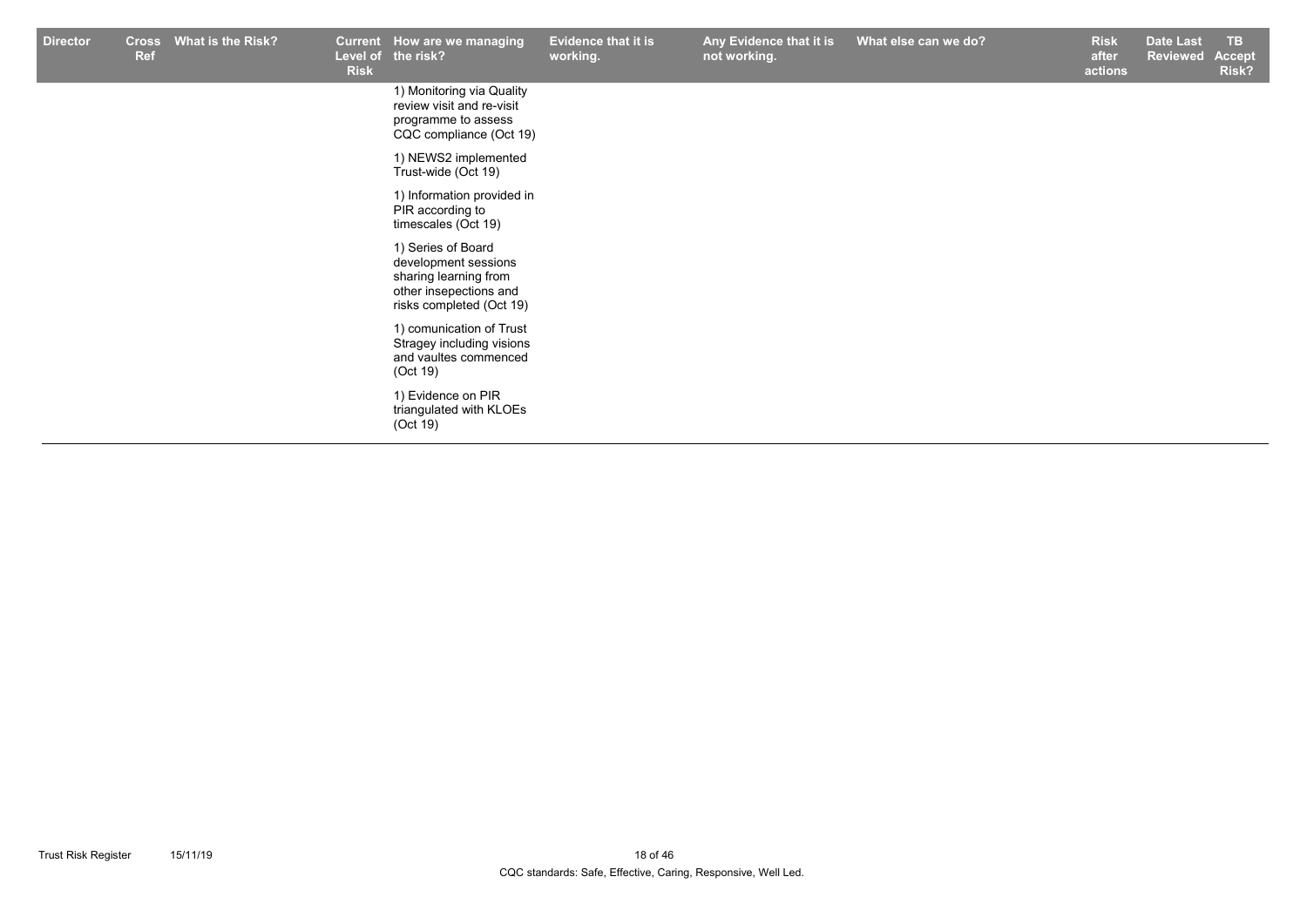| Nov-19 $3 \times 3 = 9$<br>AMBER |                                                                            |                                          |                                                                                                                                                                                                                                                                                                                                                                                                                                                                                                                                                                                                                                                                                                                                                                                                                                                                                                                                                                                                                                                                                                                                                                                                                                                                                            |                                                                                                                                                                                                                                                                                                                                                                                                                                                                                                                                                                                                                                                                                                                                                                                                                                                                                                                                                                                                                                                                       |                                                                                                                                                                                                                                                                                                                                                                                                                                                                                                              |                                                                                                                                                                                                                                                                                                                                                                                                                                                                                                                                                                                                                                                                                              | Level of the risk?<br><b>Risk</b> |                                                                                                                                                                                                                                                                                                                                                                                                                                                                                                                                                                                                                                                                                 | <b>Ref</b> |                               |
|----------------------------------|----------------------------------------------------------------------------|------------------------------------------|--------------------------------------------------------------------------------------------------------------------------------------------------------------------------------------------------------------------------------------------------------------------------------------------------------------------------------------------------------------------------------------------------------------------------------------------------------------------------------------------------------------------------------------------------------------------------------------------------------------------------------------------------------------------------------------------------------------------------------------------------------------------------------------------------------------------------------------------------------------------------------------------------------------------------------------------------------------------------------------------------------------------------------------------------------------------------------------------------------------------------------------------------------------------------------------------------------------------------------------------------------------------------------------------|-----------------------------------------------------------------------------------------------------------------------------------------------------------------------------------------------------------------------------------------------------------------------------------------------------------------------------------------------------------------------------------------------------------------------------------------------------------------------------------------------------------------------------------------------------------------------------------------------------------------------------------------------------------------------------------------------------------------------------------------------------------------------------------------------------------------------------------------------------------------------------------------------------------------------------------------------------------------------------------------------------------------------------------------------------------------------|--------------------------------------------------------------------------------------------------------------------------------------------------------------------------------------------------------------------------------------------------------------------------------------------------------------------------------------------------------------------------------------------------------------------------------------------------------------------------------------------------------------|----------------------------------------------------------------------------------------------------------------------------------------------------------------------------------------------------------------------------------------------------------------------------------------------------------------------------------------------------------------------------------------------------------------------------------------------------------------------------------------------------------------------------------------------------------------------------------------------------------------------------------------------------------------------------------------------|-----------------------------------|---------------------------------------------------------------------------------------------------------------------------------------------------------------------------------------------------------------------------------------------------------------------------------------------------------------------------------------------------------------------------------------------------------------------------------------------------------------------------------------------------------------------------------------------------------------------------------------------------------------------------------------------------------------------------------|------------|-------------------------------|
|                                  | <b>Nov-19</b><br><b>Nov-19</b><br><b>Nov-19</b><br>Mar-21<br><b>Nov-19</b> | <b>Nov-19</b><br><b>Nov-19</b><br>Nov-19 | 1) Training for PGD antibiotics<br>and competencies, PEF's to<br>be included in competency<br>training, facilitator. Currently<br>with MMC. No suitable<br>facilitator due to poor sepsis<br>compliance<br>7) Business Case to be<br>finalised by Group Manager<br>and to be formalised for<br>increased nursing allowing for<br>Community clinics and<br>increased staffing in Durnell-<br>13.05.2019 to be finalised<br>post process mapping<br>1) AOS nurse to undertake<br>RCA to review 'golden hour'<br>patients. For any patients<br>who do not get antibiotis<br>within the hour AOS nurse to<br>review-ongoing<br>1-9) Update for demand and<br>capacity project ongoing. -<br><b>Manx Baker Servive</b><br>Improvement<br>6) Ongoing training for nurses Nov-19<br>to take blood cultures- 13/06<br>on hold until workforce more<br>stable<br>9) Utilising Discharge Lounge<br>for appropriate patients<br>9) Monitoring of Patient waits<br>on Durnall<br>9) Scheduling of patients<br>attending Durnall Review<br>1) Meeting with estates to<br>access alternative areas to<br>accommodate Durnall day<br>case area. Various options<br>discussed Group Manager to<br>escalate to divisional<br>management April 2019<br>1-8) Trust AOS Low risk<br>sepsis service to consider | 7) Overspend for<br>Directorate (11/19)<br>7) Capacity review means<br>some patients may have<br>to attend hospital every<br>other week (11/19)<br>6) Approx 60% of nurses<br>still to be trained to take<br>blood cultures. Training<br>postponed (11/19)<br>9) Inadequate floor space<br>found by H&S Health<br>Building Note 00-03<br>review. This stated that<br>1.5m2 should be provided<br>for ambulant persons and<br>3.0m2 for wheelchair<br>users. Effectively the<br>space currently seating<br>15 should realistically<br>seat 6 ambulant and may<br>be 1 wheelchair (11/19)<br>8) SEPSIS 6 Rolled out in<br>dept reduction in door to<br>needle time compliance<br>and compatability with<br>vitalpac $(11/19)$<br>6) Gaps in numbers of<br>nurses trained to take<br>blood cultures (11/19)<br>10) Decrease in patients<br>treated within "Golden<br>Hour" (11/19)<br>9) Patients stranded on<br>Durnall Unit after 7pm in<br>month (11/19)<br>3,4) Staff transfer has<br>been required in this<br>month (11/19)<br>6) Nurse training on hold<br>(11/19) | 6) Approx 40% of nurses<br>now trained to take blood<br>cultures (11/19)<br>1-9) Service Improvement<br>Team undertaking<br>demand v activity v<br>capacity - await outcome<br>(11/19)<br>7) Positive feedback from<br>patients about the weekly<br>community clinics (11/19)<br>1-7) Ongoing progress<br>with action plan following<br>process mapping of<br>patient journey (11/19)<br>1) PEF advert closed -<br>await outcome of<br>interviews (11/19)<br>1-9) Positive QRV report<br>for Durnall (11/19) | $3 \times 4 = 4$ . Staff in unit actively<br>support triage area staff<br>AMBER (07/19)<br>5. Morbidity & Mortality<br>Reviews (07/19)<br>7. Capacity Reviews,<br><b>Weekly Community</b><br>clinics (Weds weekly, Fri<br>alternate weeks) (07/19)<br>3. Staff from ward and<br><b>Educational facilitators</b><br>used to provide support at<br>times of increased<br>demand (07/19)<br>1. Door to needle times<br>monitored for sepsis<br>patients. Summary of 2<br>monthly Sepsis Audit<br>findings $(07/19)$<br>2. Actively monitoring<br>PALS feedback about the<br>Durnall Unit (07/19)<br>9. Facilitate transfer to<br>Deanesly and CHU within<br>department opening times<br>(07/19) | 12                                | 4170 If there is a lack of physical<br>and staffing capacity in the<br>Durnall unit, then this will<br>impact on the ability to<br>effectively triage and treat<br>sick patients. This will result<br>in neutropenic sepsis<br>patients not receiving<br>treatment within the 'golden<br>hour', patients receiving line<br>care and other interventions<br>having significant delays<br>and long waiting times,<br>including pts with life limiting<br>conditions. Clinics over<br>running significantly leading<br>to poor patient experience.<br>Date of origin: May 2015<br>Date of escalation: April<br>2019<br>Risk lead: Group Manager<br>for Oncology and<br>Haematology |            | Chief<br>Operating<br>Officer |
|                                  |                                                                            |                                          | community reviews, daily<br>follow ups and weekend<br>follow ups                                                                                                                                                                                                                                                                                                                                                                                                                                                                                                                                                                                                                                                                                                                                                                                                                                                                                                                                                                                                                                                                                                                                                                                                                           |                                                                                                                                                                                                                                                                                                                                                                                                                                                                                                                                                                                                                                                                                                                                                                                                                                                                                                                                                                                                                                                                       |                                                                                                                                                                                                                                                                                                                                                                                                                                                                                                              |                                                                                                                                                                                                                                                                                                                                                                                                                                                                                                                                                                                                                                                                                              |                                   |                                                                                                                                                                                                                                                                                                                                                                                                                                                                                                                                                                                                                                                                                 |            |                               |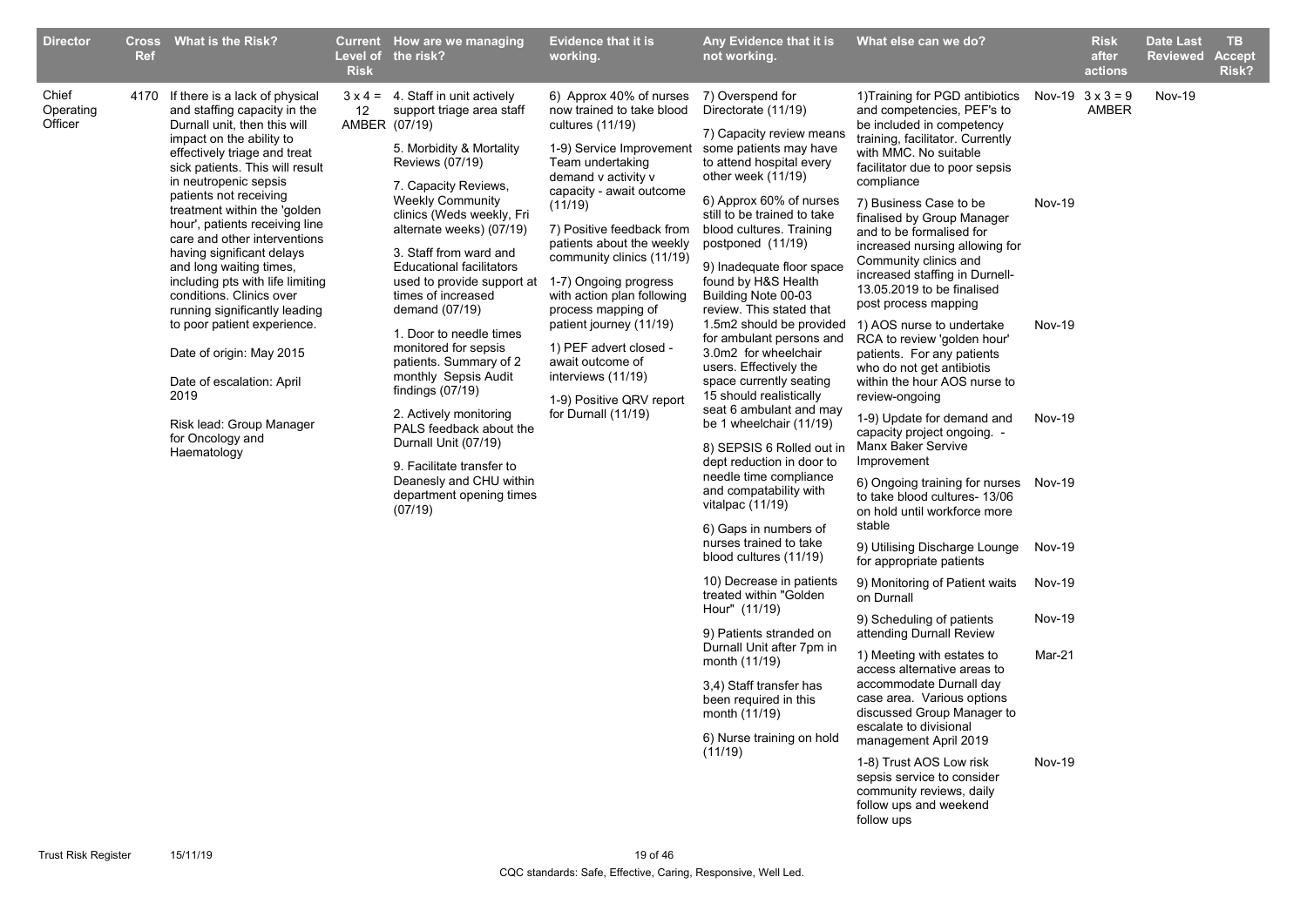| <b>Director</b> | <b>Cross</b><br><b>Ref</b> | What is the Risk? | <b>Risk</b> | <b>Current</b> How are we managing<br>Level of the risk? | <b>Evidence that it is</b><br>working. | Any Evidence that it is<br>not working. | What else can we do?                                                                                                                                |               | <b>Risk</b><br>after<br>actions | <b>Date Last</b><br>Reviewed | <b>TB</b><br>Accept<br>Risk? |
|-----------------|----------------------------|-------------------|-------------|----------------------------------------------------------|----------------------------------------|-----------------------------------------|-----------------------------------------------------------------------------------------------------------------------------------------------------|---------------|---------------------------------|------------------------------|------------------------------|
|                 |                            |                   |             |                                                          |                                        |                                         | 1-8) 95% staff to attend<br>sepsis study day and online<br>training - study day<br>11.06.2019 well attended<br>remainder of staff to be<br>captured | <b>Nov-19</b> |                                 |                              |                              |
|                 |                            |                   |             |                                                          |                                        |                                         | 1-8) Post non compliance<br>sepsis investigation staff to<br>reflect on findings - ongoing                                                          | <b>Nov-19</b> |                                 |                              |                              |
|                 |                            |                   |             |                                                          |                                        |                                         | 1-9) Audit underway of coding Nov-19<br>and capturing of patient<br>activity - ongoing                                                              |               |                                 |                              |                              |
|                 |                            |                   |             |                                                          |                                        |                                         | 7) 2 Band 8a and a Band 7 to Dec-19<br>be interviewed                                                                                               |               |                                 |                              |                              |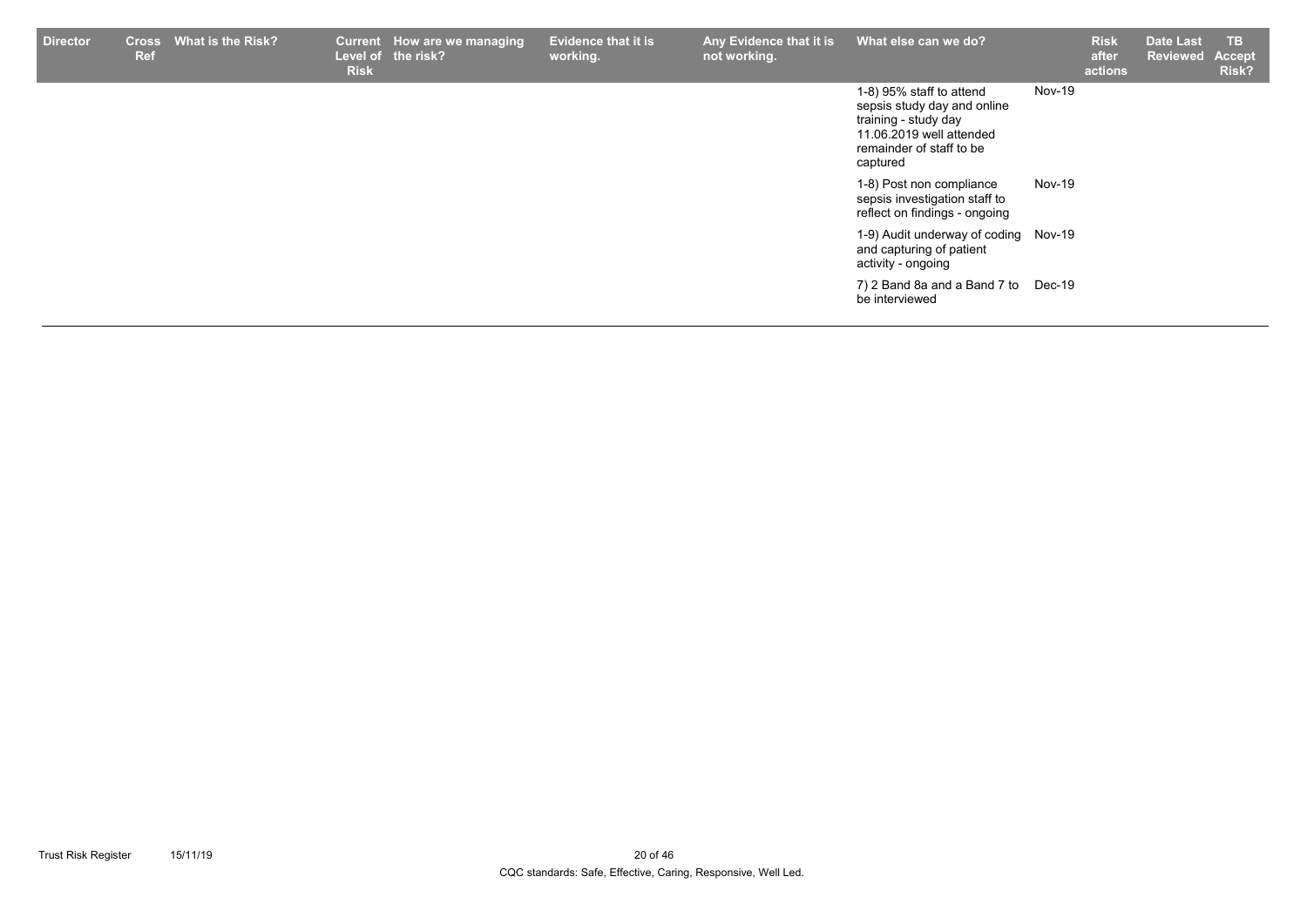| <b>Director</b>               | <b>Cross</b><br><b>Ref</b> | <b>What is the Risk?</b>                                                                                                                                                                                                                                                                                                                                                                                                                             | <b>Risk</b>          | Current How are we managing<br>Level of the risk?                                                                                                                                                                                                                                                                                                                                                                                                                                                                                                                                                                                                                            | <b>Evidence that it is</b><br>working.                                                                                                                                                                                                                                                                                                                                                                                                                                                                                                                                                                                                                                                                                                                                                                                                                                                                               | Any Evidence that it is<br>not working.                                          | What else can we do? | <b>Risk</b><br>after<br>actions   | <b>Date Last</b><br><b>Reviewed</b> | TB.<br><b>Accept</b><br>Risk? |
|-------------------------------|----------------------------|------------------------------------------------------------------------------------------------------------------------------------------------------------------------------------------------------------------------------------------------------------------------------------------------------------------------------------------------------------------------------------------------------------------------------------------------------|----------------------|------------------------------------------------------------------------------------------------------------------------------------------------------------------------------------------------------------------------------------------------------------------------------------------------------------------------------------------------------------------------------------------------------------------------------------------------------------------------------------------------------------------------------------------------------------------------------------------------------------------------------------------------------------------------------|----------------------------------------------------------------------------------------------------------------------------------------------------------------------------------------------------------------------------------------------------------------------------------------------------------------------------------------------------------------------------------------------------------------------------------------------------------------------------------------------------------------------------------------------------------------------------------------------------------------------------------------------------------------------------------------------------------------------------------------------------------------------------------------------------------------------------------------------------------------------------------------------------------------------|----------------------------------------------------------------------------------|----------------------|-----------------------------------|-------------------------------------|-------------------------------|
| Chief<br>Operating<br>Officer | 4375                       | (NX87) Heart Centre - Fire<br>Safety:<br>As a consequence of<br>shortfalls in structural fire<br>protection (including<br>emergency lighting) and the<br>recent failure of external<br>ACM cladding, fire could<br>spread both externally and<br>internally throughout the<br>building, compromising life<br>safety.<br>Date of origin: July 2017<br>Date of escalation: Sep 17<br>Risk Lead: Estates and<br><b>Facilities Divisional</b><br>Manager | $3 \times 4 =$<br>12 | Implementation of a 4<br><b>Stage Risk Mitigation</b><br>AMBER Plan; details include<br>1) Restricted parking of<br>vehicles to 6m<br>2) Management of waste<br>in the external compound<br>3) Increased security and<br>surveillance<br>4) Augmented Fire<br>Service reponse<br>5) Increased Trust Fire<br>Response<br>6) Additional Fire<br>Wardens trained<br>7) Additional fire<br>exercises and drills<br>8) Review of fire risk<br>assessments (15<br>completed, local risks<br>managed by Directorates)<br>9) Building &<br>Maintenance risks<br>managed by Estates via<br>Planet FM<br>10) Statutory fire alarm<br>testing (weekly), Fire<br>Damper Testing (Annual) | 10) 0 incidents relating to<br>Reportable Fire's within<br>Aug 2019<br>3) Additional Security Fire<br>Patrols undertaken and<br>recorded<br>9) Priority Planned<br>Preventative<br>Maintenance undertaken<br>2) Waste compound has<br>been relocated<br>7) Third Floor Fire<br>Evacuation Exercise on<br>31.05.18<br>9) Automatic Fire<br>Detection (AFD) in<br>identified areas has been<br>upgraded with Tri-State<br>Detectors, Areas<br>identified from UwFS<br>10) Break-glass over-ride<br>facility for 3rd floor<br>installed to enable lifts to<br>be used in the event of an<br>evacuation.<br>1-10) Construction work<br>underway in removing<br>ACM cladding. Approx<br>70% has been removed<br>from outer building. Inner<br>courtyards had been<br>resolved.<br>4) WMFSvisited site,<br>agreed security patrols<br>and WMFS attendance to<br>continue<br>10) 0 unwanted fire<br>signals during Aug 2019 | 9) Outstanding fire<br>stopping required<br>following<br>compartmentation survey |                      | $2 \times 2 = 4$<br><b>YELLOW</b> | <b>Nov-19</b>                       |                               |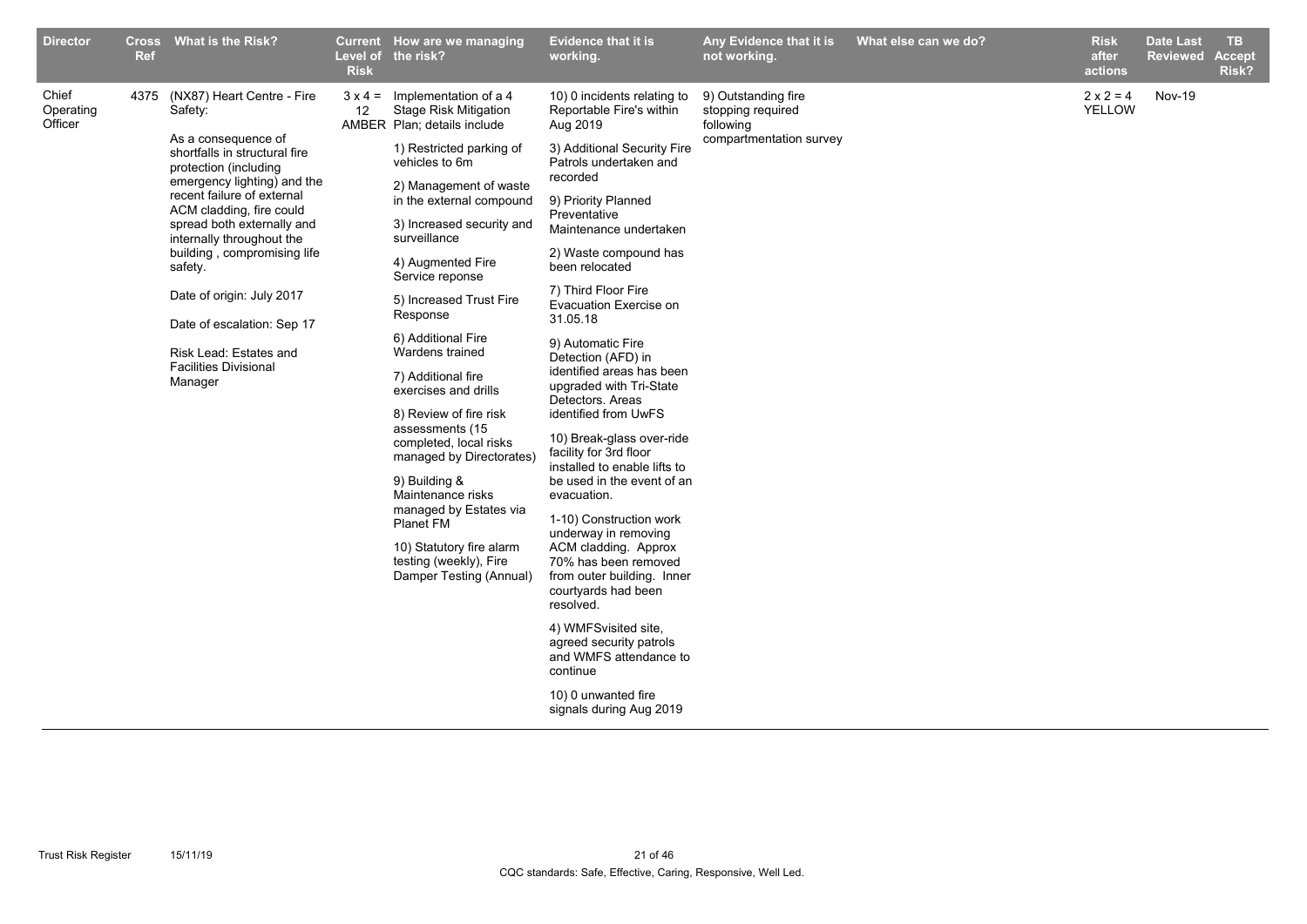| <b>Director</b>               | <b>Cross</b><br><b>Ref</b> | What is the Risk?                                                                                                                                                                                                                                                                                             | <b>Current</b><br>Level of<br><b>Risk</b> | How are we managing<br>the risk?                                                                                                                                                                                                                                                                                                                                                                                                                                                  | <b>Evidence that it is</b><br>working.                                                                                                                                                                                                                                       | Any Evidence that it is<br>not working.                                                                                                                                                                                                                     | What else can we do?                                                   | <b>Risk</b><br>after<br>actions          | <b>Date Last</b><br><b>Reviewed</b> | <b>TB</b><br><b>Accept</b><br>Risk? |
|-------------------------------|----------------------------|---------------------------------------------------------------------------------------------------------------------------------------------------------------------------------------------------------------------------------------------------------------------------------------------------------------|-------------------------------------------|-----------------------------------------------------------------------------------------------------------------------------------------------------------------------------------------------------------------------------------------------------------------------------------------------------------------------------------------------------------------------------------------------------------------------------------------------------------------------------------|------------------------------------------------------------------------------------------------------------------------------------------------------------------------------------------------------------------------------------------------------------------------------|-------------------------------------------------------------------------------------------------------------------------------------------------------------------------------------------------------------------------------------------------------------|------------------------------------------------------------------------|------------------------------------------|-------------------------------------|-------------------------------------|
| Chief<br>Operating<br>Officer | 4382                       | NX55 (Main Theatres,<br>Wards A12, A14, Admin,<br>Plant Rooms) - Fire Safety:<br>As a consequence of<br>shortfalls in structural fire<br>protection (including fire<br>alarm), fire could spread<br>uncontrolled through wards<br>and departments,<br>compromising life safety.<br>Date of Origin: 09/12/2015 | $3 \times 4 =$<br>12                      | . Statutory fire alarm<br>testing (weekly), fire<br>AMBER damper testing (annual)<br>2. Departmental Fire Risk<br>Assessments<br>undertaken. Main<br>Theatres frequency<br>increased to 6 monthly<br>due to risk<br>3. Statutory Planned<br>Preventative<br>4. Bespoke Fire Warden<br>Training<br>5. Additional Fire<br><b>Exercises and Drills</b><br>7. Revised Management<br>of External Waste in the<br>Compound<br>6. Departmental Fire<br>Warden Daily Checks<br>undertaken | 1. 0 incidents relating to<br>Reportable Fire's within<br>Aug 2019<br>3. Fire strategy has been<br>approved and money set<br>aside.<br>1.0 Unwanted Fire<br>Signals within Aug 2019<br>1. Fire Alarm is being<br>upgraded to L1. Being<br>montiored via Fire Safety<br>Group | 2. Compartmentation<br>Survey to be completed<br>3. Operational issues<br>have meant the fire<br>strategy work will take<br>longer to complete with<br>some work on hold<br>1. Fire alarm & ancilliary<br>systems do not comply<br>with current regulations | 1. monitor and work towards<br>completion of fire stategy for<br>block | Mar-20 $2 \times 2 = 4$<br><b>YELLOW</b> | <b>Nov-19</b>                       |                                     |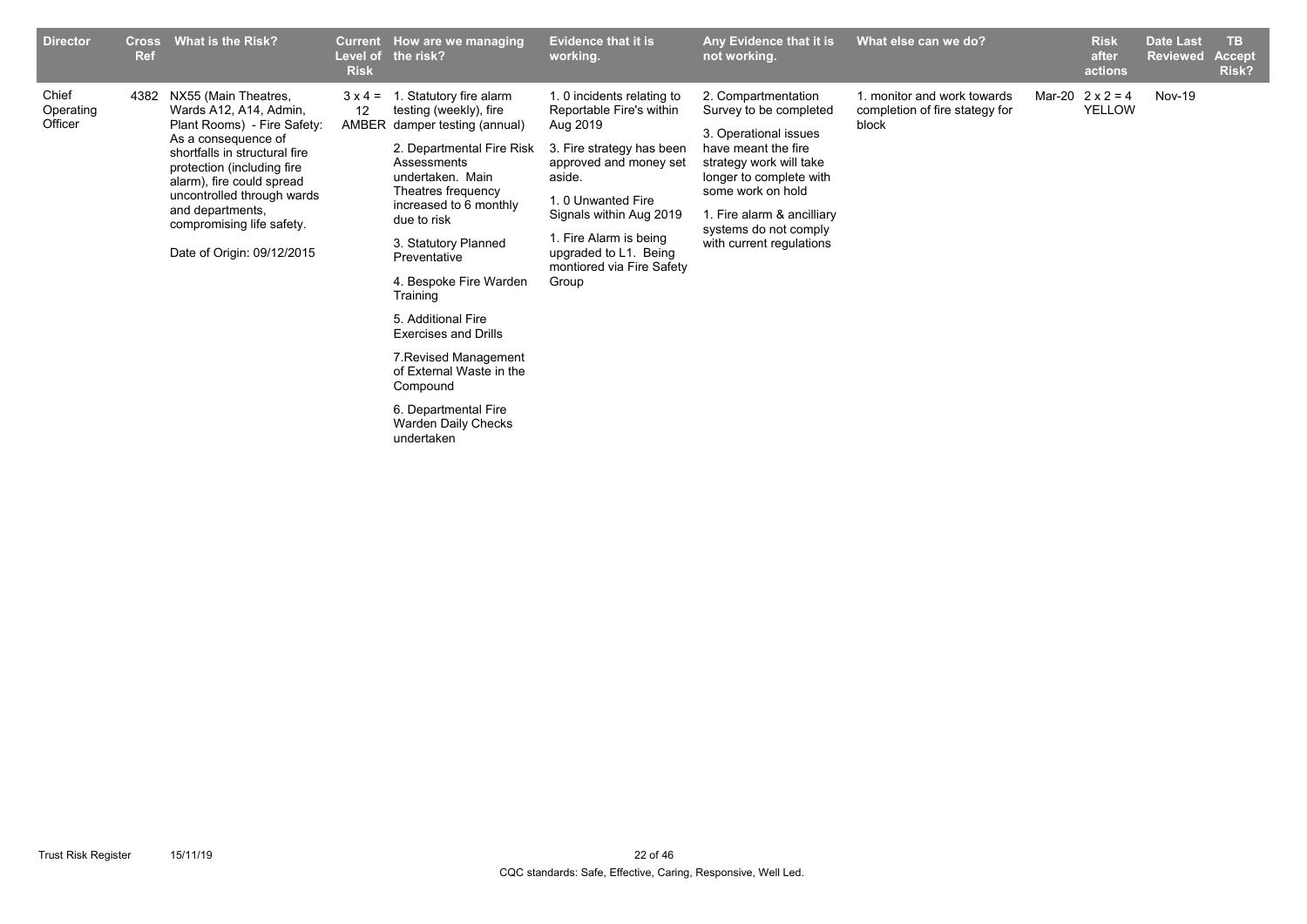| <b>Director</b>               | <b>Cross</b><br><b>Ref</b> | What is the Risk?                                                                                                                                                                                                                                                                                                                                                                                                                                                                                               | Current<br>Level of<br><b>Risk</b>   | How are we managing<br>the risk?                                                                                                                                                                                                                                                                                                                                                                                                                                                                                                                                                                                                        | <b>Evidence that it is</b><br>working.                                                                                                                                                                                                                                                                                                                                                                                                                                                                                                                       | Any Evidence that it is<br>not working. | What else can we do?                                                                                                               | <b>Risk</b><br>after<br>actions   | <b>Date Last</b><br><b>Reviewed</b> | <b>TB</b><br><b>Accept</b><br>Risk? |
|-------------------------------|----------------------------|-----------------------------------------------------------------------------------------------------------------------------------------------------------------------------------------------------------------------------------------------------------------------------------------------------------------------------------------------------------------------------------------------------------------------------------------------------------------------------------------------------------------|--------------------------------------|-----------------------------------------------------------------------------------------------------------------------------------------------------------------------------------------------------------------------------------------------------------------------------------------------------------------------------------------------------------------------------------------------------------------------------------------------------------------------------------------------------------------------------------------------------------------------------------------------------------------------------------------|--------------------------------------------------------------------------------------------------------------------------------------------------------------------------------------------------------------------------------------------------------------------------------------------------------------------------------------------------------------------------------------------------------------------------------------------------------------------------------------------------------------------------------------------------------------|-----------------------------------------|------------------------------------------------------------------------------------------------------------------------------------|-----------------------------------|-------------------------------------|-------------------------------------|
| Chief<br>Operating<br>Officer | 4411                       | (NX08/09) McHale - Fire<br>Safety:<br>As a consequence of<br>shortfalls in structural fire<br>protection and the<br>identification of polystyrene<br>foam insulation installed<br>between metal cladding, fire<br>could spread uncontrolled<br>throughout the building<br>effecting critical operational<br>services that could<br>compromise hospital<br>business continuity.<br>Date of origin: 14/02/2018<br>Date of escalation: Sep 17<br>Risk Lead: Estates and<br><b>Facilities Divisional</b><br>Manager | $3 \times 4 =$<br>12<br><b>AMBER</b> | 1. Statutory fire alarm<br>testing (weekly)<br>2. Departmental Fire Risk<br>Assessments undertaken<br>3. Statutory Planned<br>Preventative<br>4. Waste Management<br>6. Fire Evacuation Drill<br>taken place on 12th<br>November 2019. Fire drill<br>is on a rolling programme<br>5. Departmental Fire<br><b>Warden Daily Checks</b><br>undertaken<br>7. Tugway Safety &<br><b>Environmental Group</b><br>commenced May 2018<br>4. Implementation of<br>robust waste<br>management controls to<br>reduce the risk of a fire<br>occurring.<br>7. Basement area<br>(Tugway) now being<br>monitored following the<br>Installation of CCTV. | 1.0 Unwanted Fire<br>Signals - October 2019<br>1. 0 incidents relating to<br>Reportable Fire's -<br>October 2019<br>2. Combustible items<br>located in the Tugway<br>have been removed. The<br>area is being monitored<br>by Estates Department<br>via the Tugway Group<br>7. Structural fire safety<br>repairs carried out to<br>minimise risk fire spread<br>from the Basement<br>(Tugway) into the building<br>above.<br>7. Implementation of<br>robust management<br>controls<br>4. Environmental Audit<br>Group carry out 3 monthly<br>audits of Tugway |                                         | 2. Departmental Business<br>Continuity Plans need to be<br>updated<br>6. Develop interim protocols<br>for switchboard and security | $2 \times 2 = 4$<br><b>YELLOW</b> | <b>Nov-19</b>                       |                                     |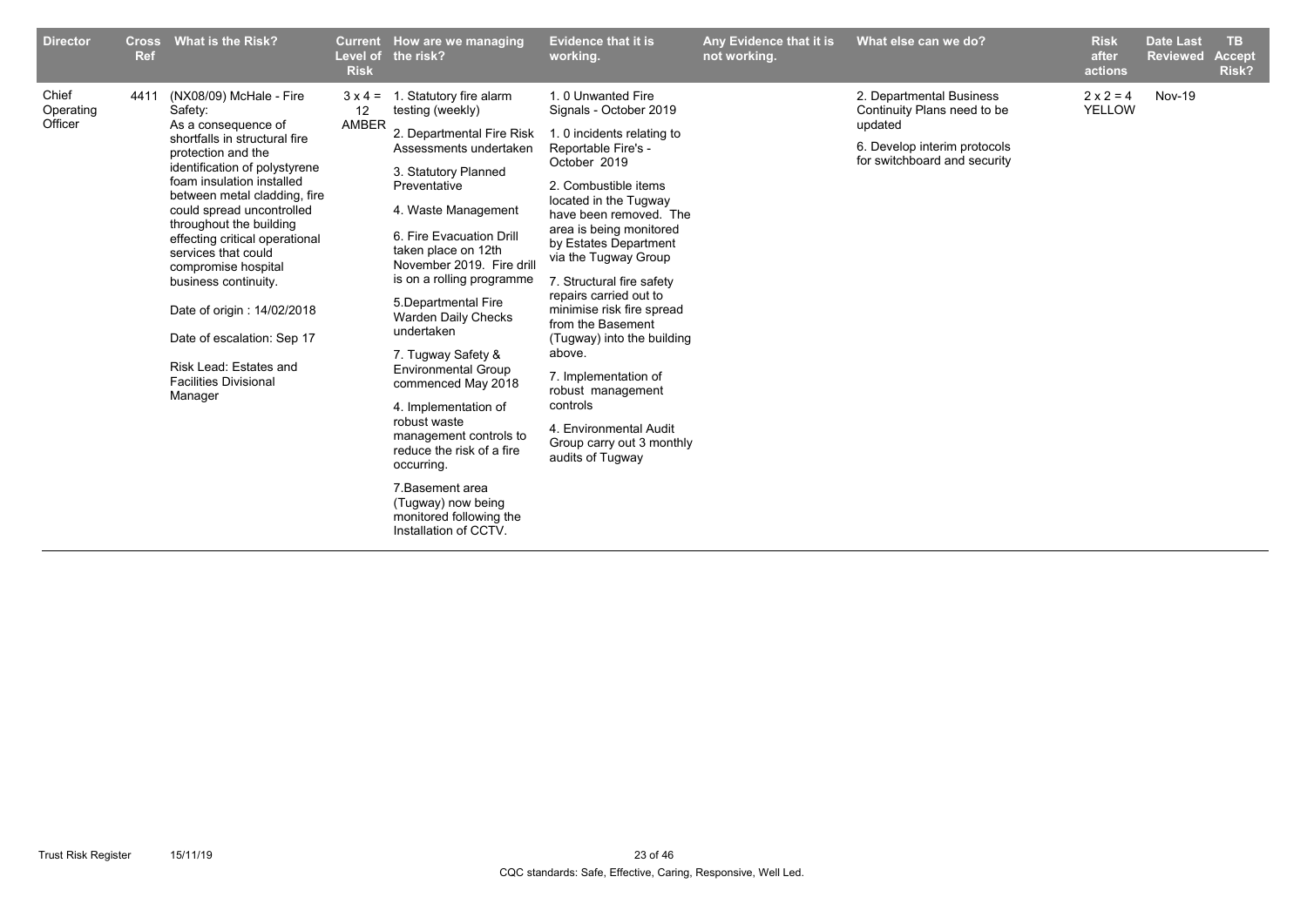| <b>Director</b>               | <b>Ref</b> | Cross What is the Risk?                                                                                                                                                                                                                                                                                                                                                                | <b>Risk</b> | Current How are we managing<br>Level of the risk?                                                                                                                                                                                                                                                                                                                                                                                                                                                                                                                                                                                                                                                                                                                                                                                                                                                                                                                                                                                                                                            | <b>Evidence that it is</b><br>working.                                                                                                                                                                                                                                                                                                                                                                                                                                                                                                                                                                                                            | Any Evidence that it is<br>not working.                                                                                                                                                                                                                                                                                                                                                                                                                                                                                                                                                                                                                                                                                  | What else can we do?                                                                                                                                                                                                                                                                                                                                                                                                                                                                                                                                      |                                        | <b>Risk</b><br>after<br>actions | <b>Date Last</b><br><b>Reviewed</b> | TB.<br><b>Accept</b><br><b>Risk?</b> |
|-------------------------------|------------|----------------------------------------------------------------------------------------------------------------------------------------------------------------------------------------------------------------------------------------------------------------------------------------------------------------------------------------------------------------------------------------|-------------|----------------------------------------------------------------------------------------------------------------------------------------------------------------------------------------------------------------------------------------------------------------------------------------------------------------------------------------------------------------------------------------------------------------------------------------------------------------------------------------------------------------------------------------------------------------------------------------------------------------------------------------------------------------------------------------------------------------------------------------------------------------------------------------------------------------------------------------------------------------------------------------------------------------------------------------------------------------------------------------------------------------------------------------------------------------------------------------------|---------------------------------------------------------------------------------------------------------------------------------------------------------------------------------------------------------------------------------------------------------------------------------------------------------------------------------------------------------------------------------------------------------------------------------------------------------------------------------------------------------------------------------------------------------------------------------------------------------------------------------------------------|--------------------------------------------------------------------------------------------------------------------------------------------------------------------------------------------------------------------------------------------------------------------------------------------------------------------------------------------------------------------------------------------------------------------------------------------------------------------------------------------------------------------------------------------------------------------------------------------------------------------------------------------------------------------------------------------------------------------------|-----------------------------------------------------------------------------------------------------------------------------------------------------------------------------------------------------------------------------------------------------------------------------------------------------------------------------------------------------------------------------------------------------------------------------------------------------------------------------------------------------------------------------------------------------------|----------------------------------------|---------------------------------|-------------------------------------|--------------------------------------|
| Chief<br>Operating<br>Officer |            | 4472 If patients wait over 15<br>minutes for triage and 2<br>hours for assessment by a<br>Dr in the Emergency<br>Department, then an urgent<br>clinical need may not be<br>identified within appropriate<br>timescale's, which could<br>compromise patient care.<br>Date of Origin: 24/02/2016<br>Date of escalation =<br>15/04/16<br>Risk Lead: Emergency<br>Department Group Manager | 12          | $3 \times 4 = 1$ ) National quidance in<br>place (15 minutes for<br>AMBER triage & 2 hours for<br>assessment) (6/3/19)<br>2) Use of MSS to monitor<br>times for triage and<br>assessment (6/3/19)<br>4) Reallocation of doctors<br>to areas with high waiting<br>times if appropriate<br>(6/3/19)<br>5) Reallocation of nurse<br>to support triage nurse<br>(6/3/19)<br>6) Bed meetings held 3<br>times a day everyday<br>where status of<br>Emergency Department is underway for Bd 7 - 2nd<br>discussed with<br>representatives of both<br>Divisions to facilitate flow<br>(6/3/19)<br>7) Monthly review with<br>Recruitment and Finance<br>department of staffing<br>ratios and man-power<br>plans (6/3/19)<br>8) Acute Physician team<br>available to support<br>department from 10am<br>until 21.30 every day<br>(6/3/19)<br>9) UCC opened on 1st<br>April 2016 and joint<br>triage model in place.<br>(6/3/19)<br>10) Powerpoint<br>presentation around<br>National ED standards<br>included in new starters<br>induction and within<br>annual mandatory training<br>sessions (6/3/19) | 8) Acute Physician<br>support continues to work<br>well (11/19)<br>4-5) Reallocation of staff<br>working well to help<br>reduce wait times during<br>pressured times (11/19)<br>15) Urgent treatment<br>doctor is making an<br>improvement to patients<br>recieving appropiate<br>emergency treatment<br>(11/19)<br>17) Additional triage room<br>helping to reduce triage<br>wait times (11/19)<br>1,2,7) Interviews<br>cohort interviewed, 3<br>appointed (11/19)<br>1,2,7) Plan for Bd 7 to<br>cover Zone A&B during<br>day to be trialled - update<br>required(11/19)<br>1) Approval recieved for<br>additional Middle grade<br>posts (11/19) | 1, 2) Inability to achieve<br>15 minute triage<br>consistently breaches<br>mainly in minors, at<br>1.5hrs at points in month<br>(11/19)<br>4,5) Staff not always<br>available to be<br>reallocated (11/19)<br>7) Medical and nursing<br>vacancies and<br>sickness/annual leave<br>resulting in gaps in rota.<br>Link to risk 4496 and<br>2374 (11/19)<br>9) UCC minimum impact<br>on pt numbers and delays<br>in assessments (11/19)<br>7) Continued use of long<br>term locums, overall 5<br>substantive Cons<br>vacancies(11/19)<br>1) Inability to acheive 2 hr<br>target in month,<br>significant delays<br>experienced (11/19)<br>1) Highest number of<br>attendences through ED<br>experienced, 512 pts<br>(11/19) | 7) Continue with recruitment of Dec-19 $1 \times 4 = 4$<br>medical staff<br>1) GIRFT Visit completed<br>September 2018. Report<br>received, Group Manager<br>reviewing report (Winter<br>pressures July completion<br>date) monitoring actions<br>through Governance meetings<br>1) External agency to map<br>rota against patient no's and<br>develop workforce plan<br>1-21) LEAN Project (28/06/19<br>& 19/07/19) to look at<br>processes and flow in Zone<br>B. 2nd lean meeting to be held<br>5) Await outcome of plan for<br>second Bd 7 for Zone B | $Dec-19$<br>Dec-19<br>Jan-20<br>Dec-19 | <b>YELLOW</b>                   | <b>Nov-19</b>                       | Yes                                  |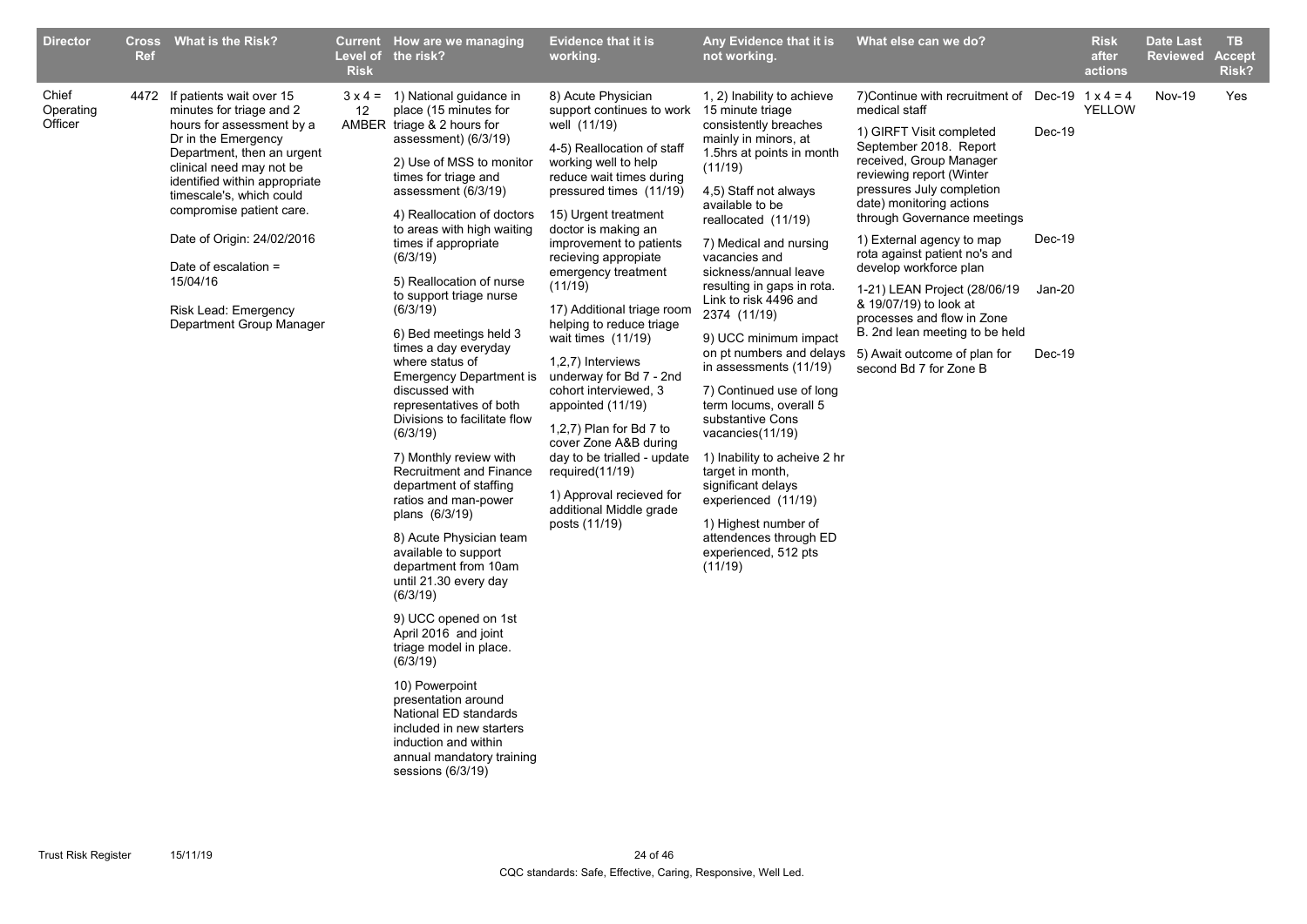**Evidence that it is working.**

**How are we managing TB Any Evidence that it is not working.**

**Risk** 11) Human factors review completed and resulted in department restructure. All staff provided with human factors training and rapid improvement events [6/3/19] 12) Medical and nurse staffing managed via the risk regsiter (risk 2374 & 4496) [5/3/19] 13) Nurse led RAT and SOP ratified and in place (5/3/19) 14) Where possible, newly qualified starters have their last student placement transferred to RWT ED [5/3/19] 15) System in place to ensure that Cat 2 patients are shown red at 15 minutes. Urgent treatment Doctor role developed to see cat 2 patients [5/3/19] 16) Use of internal bank rather than locum agencies where possible [5/3/19] 17) Extra Triage room and escalation process in place [5/3/19] 18) Escalation tool developed and identifies pressure points with agreed action [5/3/19] 19) Appointed Specialty Doctor in November 18 (5/3/19) 20) GIRFT Visit to be reviewed by end of July (7/19)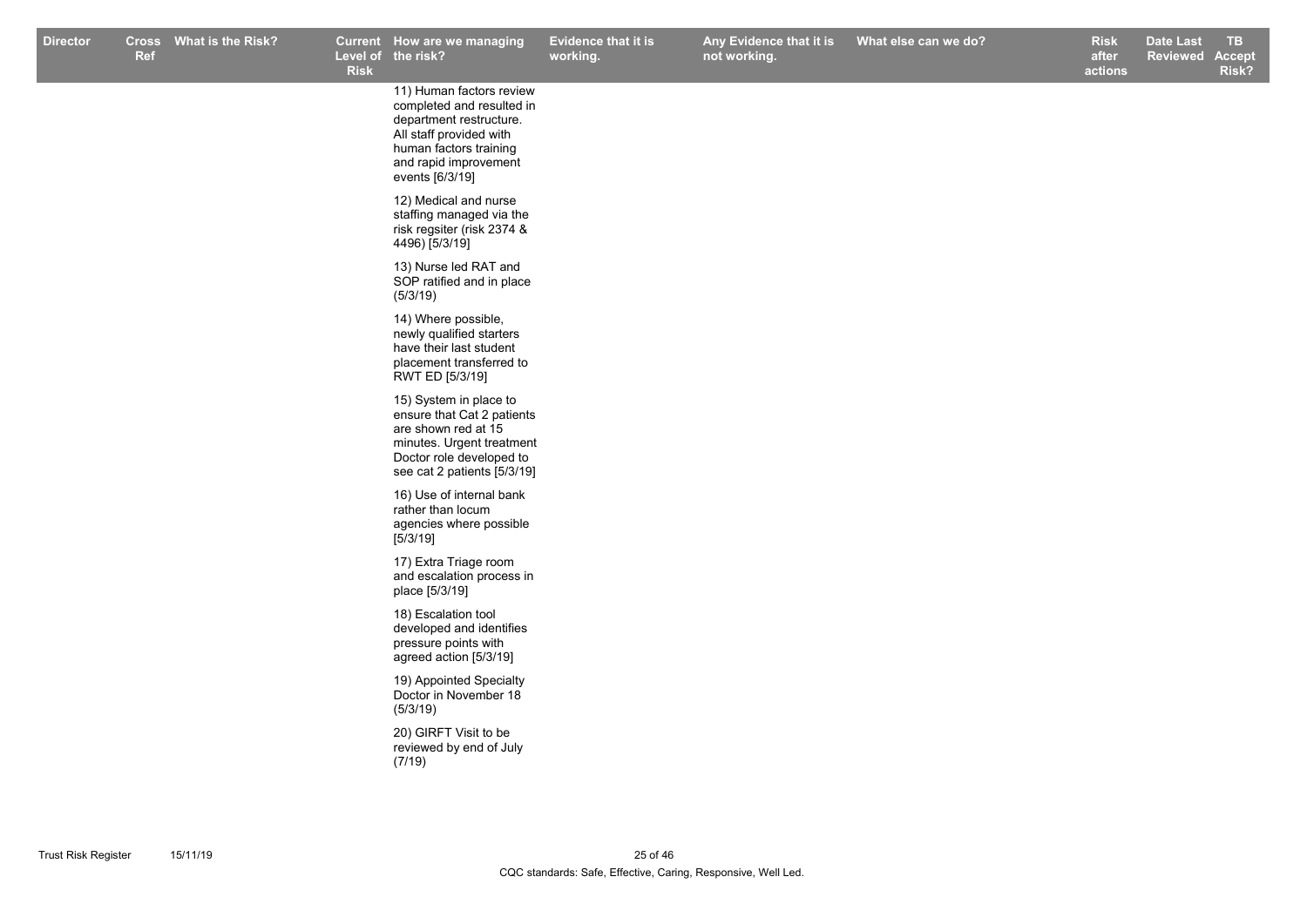| <b>Director</b> | <b>Cross</b><br><b>Ref</b> | What is the Risk? | <b>Risk</b> | Current How are we managing<br>Level of the risk?                                                                                                           | <b>Evidence that it is</b><br>working. | Any Evidence that it is<br>not working. | What else can we do? | <b>Risk</b><br>after<br>actions | <b>Date Last</b><br>Reviewed Accept | <b>TB</b><br>Risk? |
|-----------------|----------------------------|-------------------|-------------|-------------------------------------------------------------------------------------------------------------------------------------------------------------|----------------------------------------|-----------------------------------------|----------------------|---------------------------------|-------------------------------------|--------------------|
|                 |                            |                   |             | 3) A management<br>consultant from Industry<br>visited the Trust at the<br>beginning of February to<br>look at flow in Minors<br>awaiting feedback (6/3/19) |                                        |                                         |                      |                                 |                                     |                    |
|                 |                            |                   |             | 21) Every member of staff<br>has additional training 1<br>day per year $(6/3/19)$                                                                           |                                        |                                         |                      |                                 |                                     |                    |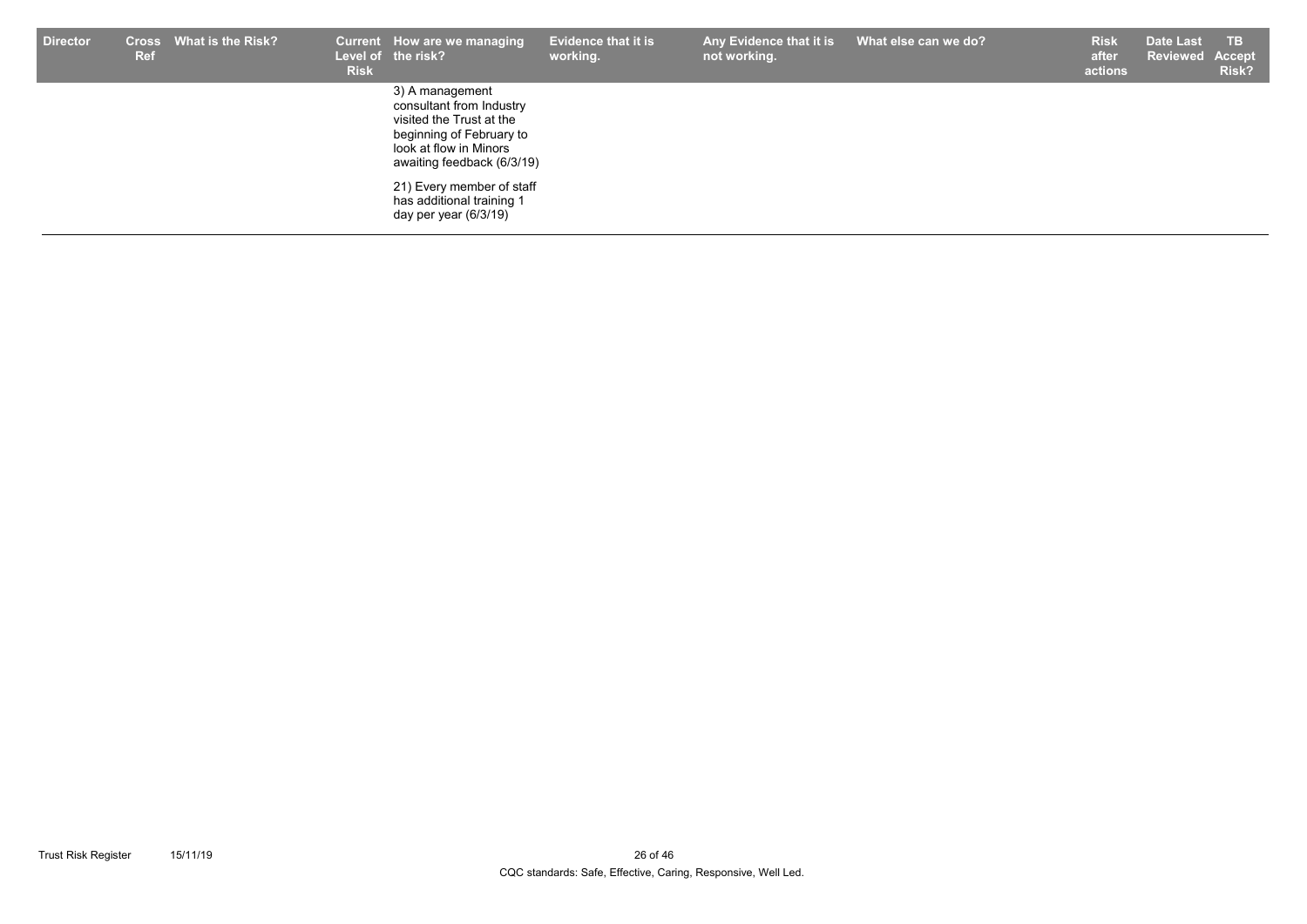| <b>Director</b>               | <b>Ref</b> | Cross What is the Risk?                                                                                                                                                                                                                                                                                                                                                                                                                                                                                                                                                                                                  | <b>Risk</b>        | Current How are we managing<br>Level of the risk?                                                                                                                                                                                                                                                                                | <b>Evidence that it is</b><br>working.                                                                                                                                                                                                                                 | Any Evidence that it is<br>not working.                                                                                                                                                                                                                                                                                                                                                                                                                                                                                                                                                                                                                                                                                                                                                                                                                                                                                                                                    | What else can we do?                  | <b>Risk</b><br>after<br>actions          | <b>Date Last</b><br>Reviewed | TB.<br><b>Accept</b><br>Risk? |
|-------------------------------|------------|--------------------------------------------------------------------------------------------------------------------------------------------------------------------------------------------------------------------------------------------------------------------------------------------------------------------------------------------------------------------------------------------------------------------------------------------------------------------------------------------------------------------------------------------------------------------------------------------------------------------------|--------------------|----------------------------------------------------------------------------------------------------------------------------------------------------------------------------------------------------------------------------------------------------------------------------------------------------------------------------------|------------------------------------------------------------------------------------------------------------------------------------------------------------------------------------------------------------------------------------------------------------------------|----------------------------------------------------------------------------------------------------------------------------------------------------------------------------------------------------------------------------------------------------------------------------------------------------------------------------------------------------------------------------------------------------------------------------------------------------------------------------------------------------------------------------------------------------------------------------------------------------------------------------------------------------------------------------------------------------------------------------------------------------------------------------------------------------------------------------------------------------------------------------------------------------------------------------------------------------------------------------|---------------------------------------|------------------------------------------|------------------------------|-------------------------------|
| Chief<br>Operating<br>Officer | 4528       | If Clinical Web Portal does<br>not contain full copies of<br>patient's notes/health<br>records (if seen before<br>2013) as well as all<br>Paediatric<br>admissions/Badgernet<br>information then clincians<br>will only have access to an<br>incomplete health record<br>for inpatient and outpatient<br>encounters. Lack of a<br>comprehensive record may<br>impact on the accuracy<br>and/or timeliness of clinical<br>decision making. NHSI link<br>NE's to lack of complete<br>clinical records in OPD<br>clinics.<br>Date of origin: 29/04/16<br>Date of escalation =<br>17/05/16<br>Risk Lead: Div 1 Deputy<br>COO | 12<br><b>AMBER</b> | $4 \times 3 = 1$ . Ability to request paper<br>notes (May 16)<br>2. Process for both<br>access to patient records<br>aswell as the process for<br>when there is a need to<br>have a complete patient<br>scanned has been<br>circulated by Patient<br>Access (Dec 16)<br>3. Badgernet System in<br>place in Maternity (Feb<br>19) | 1. No continuous Datix<br>incidents (Nov 19)<br>3. The Badgenet System<br>remains embedded within<br>the Maternity department<br>(Nov19)<br>2. Procedures continue to<br>be in place to access<br>paper records/request<br>scanning of records onto<br>portal (Nov 19) | 1. Datix Incident<br>reported - Non STEIS<br>RCA 185209. There has<br>been identification that<br>the information included<br>in hospital notes not<br>available via clinical web-<br>portal (Nov 19)<br>1. Records are not always<br>available for elective<br>clinics, even if they are<br>available this creates a<br>time lag within the clinic<br>(Nov 19)<br>1. Further incident<br>identified re:186645 -<br>Unexpected<br>Injury/Extravasation injury<br>to neonate - removed<br>from STEIS (Apr 2018)<br>1. Inability to access<br>medical records is also<br>impacting upon the Legal<br>Services Dept, slowing<br>down legal services work<br>(Nov 19)<br>3. Restricted access to<br>the Badgernet System -<br>no immediate access to<br>Maternity notes (Nov 19)<br>1. Another incident<br>identified Non STEIS<br>RCA 215719 Treatment<br>Procedure - Leadless<br>pacemaker not required -<br>Old paper notes of<br>relevance were not<br>available (June 19) | 1-2. Continue to monitor<br>incidents | Mar-20 $2 \times 2 = 4$<br><b>YELLOW</b> | <b>Nov-19</b>                | Yes                           |
|                               |            |                                                                                                                                                                                                                                                                                                                                                                                                                                                                                                                                                                                                                          |                    |                                                                                                                                                                                                                                                                                                                                  |                                                                                                                                                                                                                                                                        |                                                                                                                                                                                                                                                                                                                                                                                                                                                                                                                                                                                                                                                                                                                                                                                                                                                                                                                                                                            |                                       |                                          |                              |                               |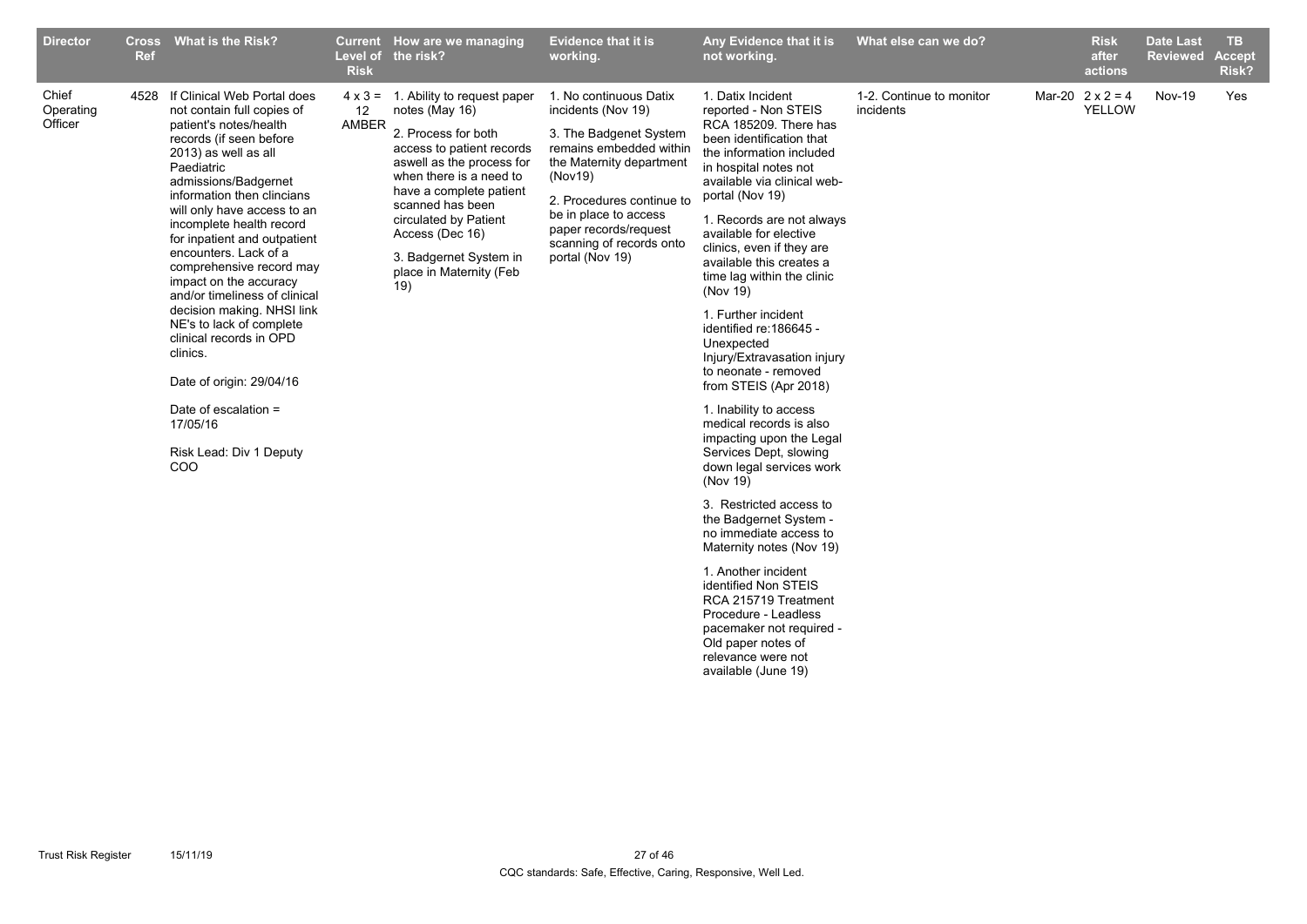| <b>Director</b>     | <b>Ref</b> | Cross What is the Risk?                                                                                                                                                                                                                                                                                                                                                                                                                                                                    | <b>Risk</b> | Current How are we managing<br>Level of the risk?                                                                                                                                                                                                                                                                                                                                                                                                                                                                                                                                                                                                                                                                      | <b>Evidence that it is</b><br>working.                                                                                                                                                                                                                                                                                                                                                                                                                                                                                                                                                                                                                                                                                                                                                                                                                                                                                                                                                                                                                                                                                                                                                                        | Any Evidence that it is<br>not working.                                                                                                                                                                                                                                                                                                                                                                                                                                                                                                                                                                                                                                                                                                                                                                                                                                                                                                                                                                                                                                                                                                             | What else can we do?                                                                                                                                                                                                                                                                                                                                                                                                                                                                  |                                   | <b>Risk</b><br>after<br>actions | Date Last<br><b>Reviewed</b> | TB.<br><b>Accept</b><br>Risk? |
|---------------------|------------|--------------------------------------------------------------------------------------------------------------------------------------------------------------------------------------------------------------------------------------------------------------------------------------------------------------------------------------------------------------------------------------------------------------------------------------------------------------------------------------------|-------------|------------------------------------------------------------------------------------------------------------------------------------------------------------------------------------------------------------------------------------------------------------------------------------------------------------------------------------------------------------------------------------------------------------------------------------------------------------------------------------------------------------------------------------------------------------------------------------------------------------------------------------------------------------------------------------------------------------------------|---------------------------------------------------------------------------------------------------------------------------------------------------------------------------------------------------------------------------------------------------------------------------------------------------------------------------------------------------------------------------------------------------------------------------------------------------------------------------------------------------------------------------------------------------------------------------------------------------------------------------------------------------------------------------------------------------------------------------------------------------------------------------------------------------------------------------------------------------------------------------------------------------------------------------------------------------------------------------------------------------------------------------------------------------------------------------------------------------------------------------------------------------------------------------------------------------------------|-----------------------------------------------------------------------------------------------------------------------------------------------------------------------------------------------------------------------------------------------------------------------------------------------------------------------------------------------------------------------------------------------------------------------------------------------------------------------------------------------------------------------------------------------------------------------------------------------------------------------------------------------------------------------------------------------------------------------------------------------------------------------------------------------------------------------------------------------------------------------------------------------------------------------------------------------------------------------------------------------------------------------------------------------------------------------------------------------------------------------------------------------------|---------------------------------------------------------------------------------------------------------------------------------------------------------------------------------------------------------------------------------------------------------------------------------------------------------------------------------------------------------------------------------------------------------------------------------------------------------------------------------------|-----------------------------------|---------------------------------|------------------------------|-------------------------------|
| Medical<br>Director | 4661       | Lack of robust effective<br>system for the<br>communication of high risk<br>or abnormal/ unexpected<br>investigation results, and<br>evidence of receipt, review<br>and actions taken by<br>clinicians. Risk of delayed<br>or missed opportunities for<br>diagnoses and appropriate<br>treatment for patients, which<br>could result in Serious<br>Incidents, litigation and<br>complaints.<br>Date of origin: 17/11/16<br>Date of escalation =<br>17/11/16<br>Risk Lead: Medical Director |             | $4 \times 4 = 5$ ) Monitoring via incident<br>16 RED reporting<br>4) Directorate/ specialty<br>local 'safety net'<br>procedures to ensure<br>results are received and<br>reviewed<br>3) Pathology local<br>procedure(s) for the<br>escalation of abnormal<br>results<br>2) Radiology local<br>procedure(s)<br>"Communication of<br>Critical and/ or<br>Unexpected Findings to<br><b>Referring Doctors"</b><br>1) Trust wide Policy CP50<br>for the Management of<br>Risks Associated with<br><b>Clinical Diagnostic Tests</b><br>and Screening<br>6) ICE system is now fully<br>functional from 1st April<br>2018 and reviewing filing<br>of Pathology results and<br>Radiology reports is<br>available and auditable. | 5) Small proportion of<br>incidents to number of<br>investigations undertaken<br>2) Policy implemented for<br>urgent and critical<br>findings (June 2017)<br>2) A flag is also added to<br>the report which will send<br>in the subject matter of<br>the e-mailed report<br>***Urgent Findings*** or<br>Unexpected Significant<br>Findings, this will alert the<br>referring consultant (June<br>2017)<br>2) There is now also a<br>Cancer Suspicious flag<br>which can also be<br>attached (June 2017)<br>3) There are a list of tests<br>that fall into the urgent<br>action category, the<br>clinicans are telephoned<br>about these. Other less<br>urgent abnormal results<br>are highlighted as such in<br>TD Web when they are<br>reviewed (June 2017)<br>6) As at 31st Dec 18 21%<br>of Pathology and<br>Radiology results were<br>filed<br>6) TD Web requesting<br>facility is disabled,<br>allowing only for the<br>review of historic results.<br>This will continue with<br>monitoring of usage until<br>further notice (May 19).<br>6) From 3rd September<br>19 histology results will<br>be available via ICE.<br>Moving closer towards<br>the soe use of ICE for<br>results reporting (June 19) | 1-4) Audit of local safety<br>net procedures<br>demonstrated significant<br>gaps (Nov 16)<br>2) Size of Radiology<br>reports is significant<br>resulting in inbox limits<br>being frequently<br>exceeded (Nov 16)<br>5) Incidents continue to<br>be reported where the<br>reviewing if abnormal<br>results has been delayed<br>with significant<br>consequences to patient<br>outcome (May 17)<br>3) No further action can<br>be taken by Pathology<br>until ICE is implemented<br>(June 2017)<br>6) As at 31st Dec 18 79%<br>of Pathology and<br>Radiology results were<br>unfiled. (Feb 19)<br>6) As at 31st Jan 19, 20%<br>of Pathology and<br>Radiology results were<br>filed which has slightly<br>reduced from Dec 18<br>report; and 80% of<br>Pathology and Radiology<br>results were unfiled.(Mar<br>19)<br>3,6) Currently unable to"<br>freeze" TD Web which<br>means it is still available<br>for reviewing results in<br>conjunction with ICE<br>(June 19)<br>6) ICE filing compliance<br>remains low across all<br>reporting (circa 20%)<br>(June 19)<br>6) 76% of results on ICE<br>are unfiled, 23% of results<br>are filed (Sept 19) | 1-4) Local SOPs for results<br>reporting required from all<br>areas with mandatory<br>reviewing and filing of results<br>with audit of compliance by<br>Directorate and Consultant.<br>Aim is to achieve full<br>compliance with viewing and<br>filing.<br>1-6) Task and finish group to<br>tailor the rebuild of ICE in<br>readiness for new BCPS<br>system in Feb 20 (only<br>available via ICE).<br>6) Trustwide SOP for use to<br>be developed alongside<br>rebuild of ICE system | <b>Nov-19</b><br>Feb-20<br>Feb-20 | $x =$                           | <b>Nov-19</b>                | Yes                           |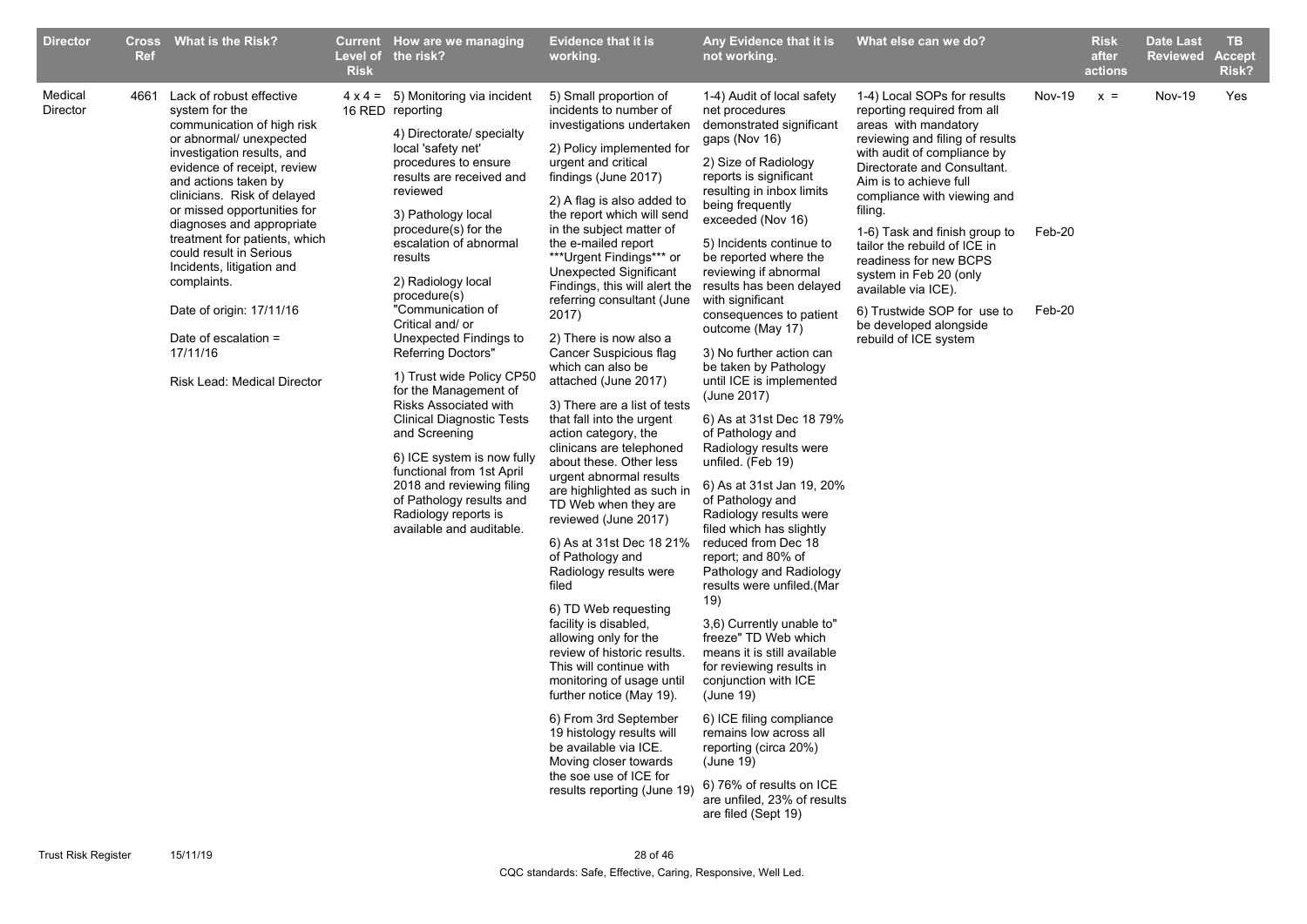| <b>Director</b> | <b>Cross</b><br>Ref | What is the Risk? | <b>Risk</b> | Current How are we managing<br>Level of the risk? | <b>Evidence that it is</b><br>working.                                                                                                                                                                                                                                                                                                                                                                                                                                                                                                                                                                                | Any Evidence that it is<br>not working. | What else can we do? | <b>Risk</b><br>after<br>actions | <b>Date Last</b><br><b>Reviewed</b> | <b>TB</b><br><b>Accept</b><br>Risk? |
|-----------------|---------------------|-------------------|-------------|---------------------------------------------------|-----------------------------------------------------------------------------------------------------------------------------------------------------------------------------------------------------------------------------------------------------------------------------------------------------------------------------------------------------------------------------------------------------------------------------------------------------------------------------------------------------------------------------------------------------------------------------------------------------------------------|-----------------------------------------|----------------------|---------------------------------|-------------------------------------|-------------------------------------|
|                 |                     |                   |             |                                                   | 6) Small increase in filed<br>results from 20% to 23%<br>(74% unfiled) however a<br>plan is progressing with<br>the migration of Cytology<br>services to ICE on the<br>17th of September,<br>followed by all new<br>Histopathology results via<br>ICE from 23/9/19 and<br><b>Blood Sciences</b><br>(Biochemistry,<br>Haematology and<br>Transfusion) and<br>Microbiology results only<br>being available via ICE<br>aimed for February 2020.<br>At the point of migration<br>of reports to ICE, TD web<br>will only be available to<br>view historical reports<br>(preceding the date of<br>data transfer.) (Sept 19) |                                         |                      |                                 |                                     |                                     |
|                 |                     |                   |             |                                                   | 6) From 23/9/19 Histology<br>results available on ICE<br>only. Only historic<br>Histology results are<br>viewable via TD Web.<br>(Oct 19)                                                                                                                                                                                                                                                                                                                                                                                                                                                                             |                                         |                      |                                 |                                     |                                     |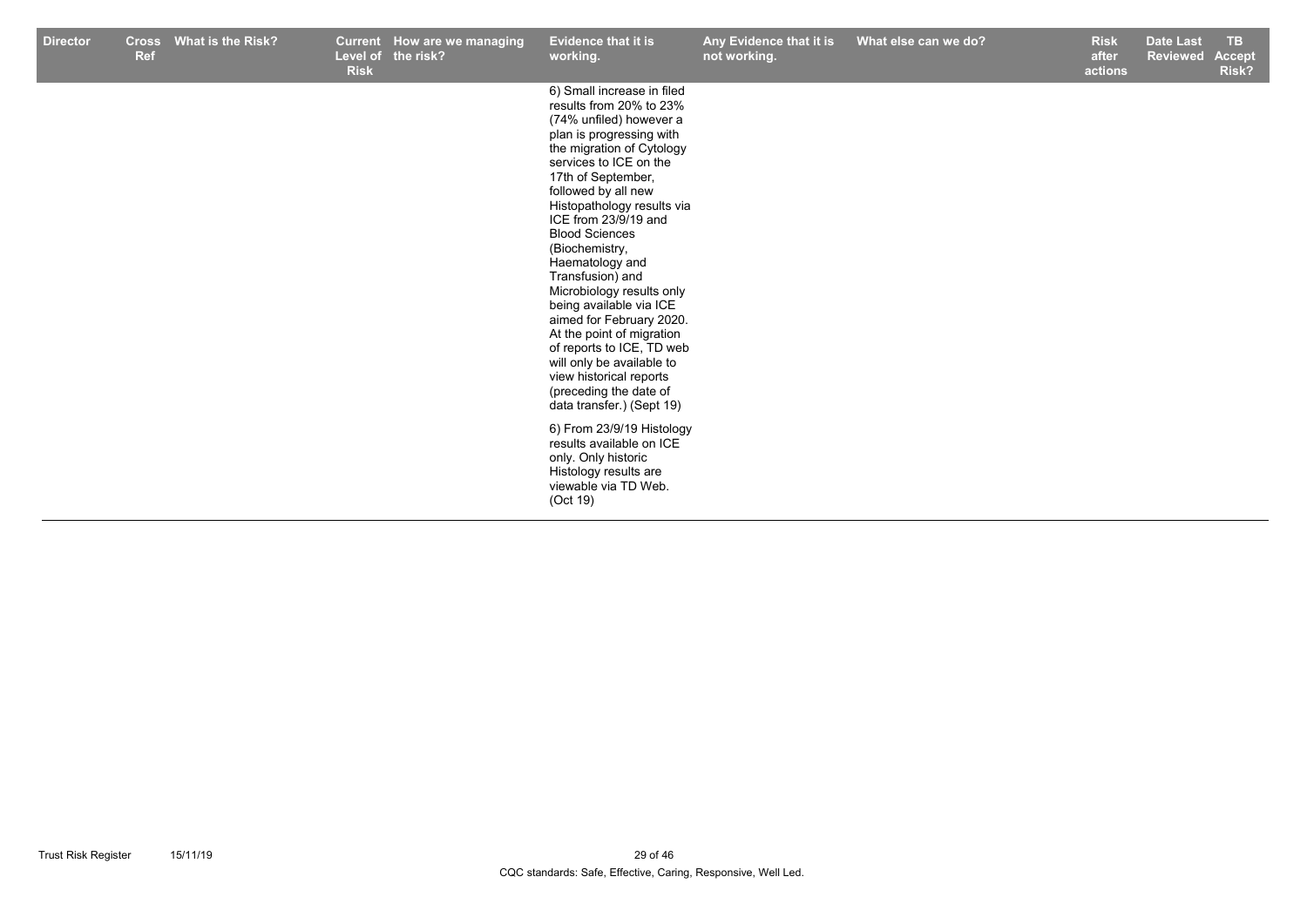| <b>Director</b>               | <b>Cross</b><br>Ref | <b>What is the Risk?</b>                                                                                                                                                                                                                                                                                                                                                                                                                                                                         | <b>Risk</b>                   | Current How are we managing<br>Level of the risk?                                                                                                                                                                                                                                                                                                                      | <b>Evidence that it is</b><br>working.                                                                                                                                                                                                                                                                                                                                                                                | Any Evidence that it is<br>not working.                                                                                                                                                                                                                                                                                                                                                                                                                                                            | What else can we do?                                                                                                                                                                                                                                                                                                                                                                |                    | <b>Risk</b><br>after<br>actions  | <b>Date Last</b><br><b>Reviewed</b> | TB.<br><b>Accept</b><br>Risk? |
|-------------------------------|---------------------|--------------------------------------------------------------------------------------------------------------------------------------------------------------------------------------------------------------------------------------------------------------------------------------------------------------------------------------------------------------------------------------------------------------------------------------------------------------------------------------------------|-------------------------------|------------------------------------------------------------------------------------------------------------------------------------------------------------------------------------------------------------------------------------------------------------------------------------------------------------------------------------------------------------------------|-----------------------------------------------------------------------------------------------------------------------------------------------------------------------------------------------------------------------------------------------------------------------------------------------------------------------------------------------------------------------------------------------------------------------|----------------------------------------------------------------------------------------------------------------------------------------------------------------------------------------------------------------------------------------------------------------------------------------------------------------------------------------------------------------------------------------------------------------------------------------------------------------------------------------------------|-------------------------------------------------------------------------------------------------------------------------------------------------------------------------------------------------------------------------------------------------------------------------------------------------------------------------------------------------------------------------------------|--------------------|----------------------------------|-------------------------------------|-------------------------------|
| Chief<br>Operating<br>Officer | 4696                | If non-urgent imaging<br>studies are not reported<br>within the timescale of $3 - 6$<br>weeks, delays may have an<br>impact on timely patient<br>management. Ideally,<br>imaging should be reported<br>as soon as they are<br>undertaken but this is not<br>possible given the national<br>shortage of staff.<br>Date of origin: 5 January<br>2017<br>Approved by Division: 28<br>December 2016<br>Accepted onto Trust Risk<br>Register: 5 January 2017<br>Risk Lead: Radiology Group<br>Manager | $3 \times 4 =$<br>12<br>AMBER | 1) Monitoring of<br>unreported scans/imaging<br>studies on a weekly basis<br>(Jan 2017)<br>3) Clinical Fellows are<br>being employed (Jan<br>2017)<br>4) Regular meetings<br>between Clinical Director<br>and Group Manager (Jan<br>2017)<br>5) Waiting list initiatives<br>for Trust Radiologists on<br>going $($ Jan 2017 $)$<br>6) Use of outsourcing<br>(Oct 2018) | 3) Clinical Fellows have<br>been appointed (4 in<br>place) (Nov 2019)<br>4) Review meetings are<br>happening fortnightly<br>(Nov 2019)<br>1), 5) & 6) Backlog<br>against a backdrop of<br>increased referrals has<br>reduced from 7332 May<br>2017 to less than 5239 in<br>October 2019 (Nov 2019)<br>3) Office space sourced<br>(Nov 2019)<br>1) The backlog is actively<br>monitored by Group<br>Manager (Nov 2019) | 1) Approximately 5239<br>non-urgent imaging<br>studies unreported<br>October 2019 (inclusive<br>of 642 CT scans and<br>2759 MRI scans). Over<br>20 days there are 2502 in<br>total (inclusive of 237 CT<br>scans and 1633 MRI<br>scans) (Nov 2019)<br>1) Poor patient<br>experience if patients and<br>doctors are unsure when<br>their scans are reported<br>(Nov 2019)<br>3), 4), 5) & 6) Demand for<br>reporting imaging studies<br>is higher than expanded<br>reporting capacity (Nov<br>2019) | 1,3,4, & 5) Offer opportunities<br>to Radiologists from other<br>localities to work in our Trust.<br>Radiology will liaise with HR<br>about the possibility of head<br>hunting Radiologists from<br>other Trusts<br>1,3,4, 5 & 6) Monitor<br>outsourcing work and assess<br>impact on reducing<br>outstanding numbers<br>1,3,4 & 5) Continue to utilise<br>waiting list initiatives | $Dec-19$<br>Dec-19 | Dec-19 $2 \times 4 = 8$<br>AMBER | <b>Nov-19</b>                       | Yes                           |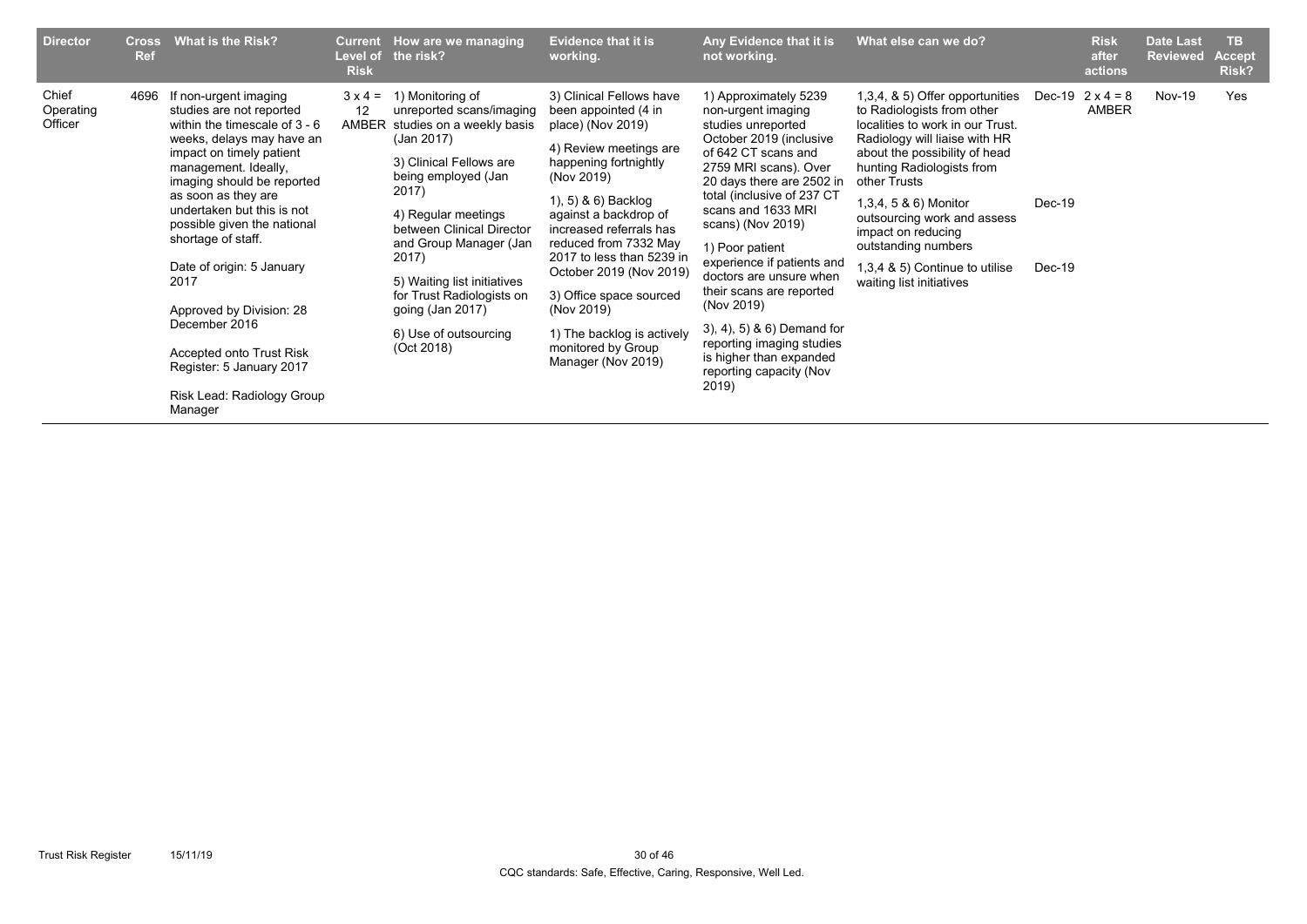| <b>Director</b>               | <b>Ref</b> | Cross What is the Risk?                                                                                                                                                                                                                                                                                                                                                                                                                                                                                                                                                                                                                                                                                                                                                                                                                                                                                                                                                                                                                                                                                                                                                                                                                                                     | <b>Risk</b> | Current How are we managing<br>Level of the risk?                                                                                                                                                                                                                                                                                                                                                                                    | <b>Evidence that it is</b><br>working.                                                                                                                                                                                                                                                                                                                                                                                                                                                                         | Any Evidence that it is<br>not working.                                                                                                                                 | What else can we do?                                                                                                                                                                     |        | <b>Risk</b><br>after<br>actions         | Date Last<br><b>Reviewed</b> | <b>TB</b><br><b>Accept</b><br>Risk? |
|-------------------------------|------------|-----------------------------------------------------------------------------------------------------------------------------------------------------------------------------------------------------------------------------------------------------------------------------------------------------------------------------------------------------------------------------------------------------------------------------------------------------------------------------------------------------------------------------------------------------------------------------------------------------------------------------------------------------------------------------------------------------------------------------------------------------------------------------------------------------------------------------------------------------------------------------------------------------------------------------------------------------------------------------------------------------------------------------------------------------------------------------------------------------------------------------------------------------------------------------------------------------------------------------------------------------------------------------|-------------|--------------------------------------------------------------------------------------------------------------------------------------------------------------------------------------------------------------------------------------------------------------------------------------------------------------------------------------------------------------------------------------------------------------------------------------|----------------------------------------------------------------------------------------------------------------------------------------------------------------------------------------------------------------------------------------------------------------------------------------------------------------------------------------------------------------------------------------------------------------------------------------------------------------------------------------------------------------|-------------------------------------------------------------------------------------------------------------------------------------------------------------------------|------------------------------------------------------------------------------------------------------------------------------------------------------------------------------------------|--------|-----------------------------------------|------------------------------|-------------------------------------|
| Chief<br>Operating<br>Officer |            | 4706 Longstanding maintenance<br>challenge around<br>infrastructure/environment<br>in Nucleus Theatres, which<br>includes:<br>1. Sewage - usually in the<br>form of water leaking<br>through ceilings<br>2. Electrical infrastructure -<br>emergency power back-up<br>in theatres<br>3. Fire safety - storage of<br>equipment and<br>consumables compromising<br>emergency evac routes -<br>This has been addressed<br>with the creation of storage<br>in the basement. (July 2019)<br>4. Operating lights -<br>(Theatre 7 require light<br>replacement - July 2019)<br>5. Air-flow/ventilation -<br>(addressed)<br>6. Storage - not enough<br>dedicated storage space in<br>theatres for equipment and<br>consumables (addressed)<br>7. Insect infestation - flies<br>and bugs being seen in<br>theatres - (addressed No<br>incidents reported 01/01/19<br>to 08/-7/19)<br>All of the above could lead<br>to patient (and staff) safety<br>being compromised, non-<br>compliance with external<br>regulations and/or internal<br>standard/ audits and also<br>adverse media publicity and<br>increasing number of raising<br>concerns via local policy.<br>Date of origin: Feb 17<br>Date of escalation to<br>Divisional Management:<br>Sep 17<br>Risk Lead: Critical Care | 12          | $4 \times 3 = 1$ . Existing programme of<br>theatre works in place (3)<br>AMBER phase refurbishment is<br>underway) - Currently in<br>Stage 1 phase 3 (Oct<br>2019)<br>2. All<br>leakage/flooding/insect<br>infestations incidents<br>reported to management<br>are immediately<br>escalated to Hotel<br>Services<br>3. Theatre 5 was closed<br>for refurb between April<br>17 - Oct 18 - This is now<br>open and is fully utilised. | 1 - 7 No procedure<br>cancellations due to any<br>of the above issues for 9<br>months (Oct 19)<br>1 - 1 x reported incident<br>of Sewage ingress/water<br>leaks since May 2019 -<br>no further incidents<br>reported but sewers are<br>blocked below the<br>department (Oct 19)<br>2 - 1 x reported incident<br>of power outage or back-<br>up power failure in<br>Theatre 7 during August<br>No further reports (Oct 19)<br>7 - No reported incidents<br>of insect infestation for<br>last 10 months (Oct 19) | 3) 3 x recent incidents of<br>fire alarms sounding in<br>theatres - of unknown<br>cause between 01/01/19<br>and 15/08/19 - no further<br>incidents reported (Oct<br>19) | 1 - 4. Reconfiguration of<br>Theatre reception and<br>storage currently in progress<br>1 - Work to commence this<br>financial year for fire<br>compartmentalisation in<br>clinical areas | Mar-20 | Mar-20 $2 \times 1 = 2$<br><b>GREEN</b> | <b>Nov-19</b>                |                                     |
|                               |            | Group Manager                                                                                                                                                                                                                                                                                                                                                                                                                                                                                                                                                                                                                                                                                                                                                                                                                                                                                                                                                                                                                                                                                                                                                                                                                                                               |             |                                                                                                                                                                                                                                                                                                                                                                                                                                      |                                                                                                                                                                                                                                                                                                                                                                                                                                                                                                                |                                                                                                                                                                         |                                                                                                                                                                                          |        |                                         |                              |                                     |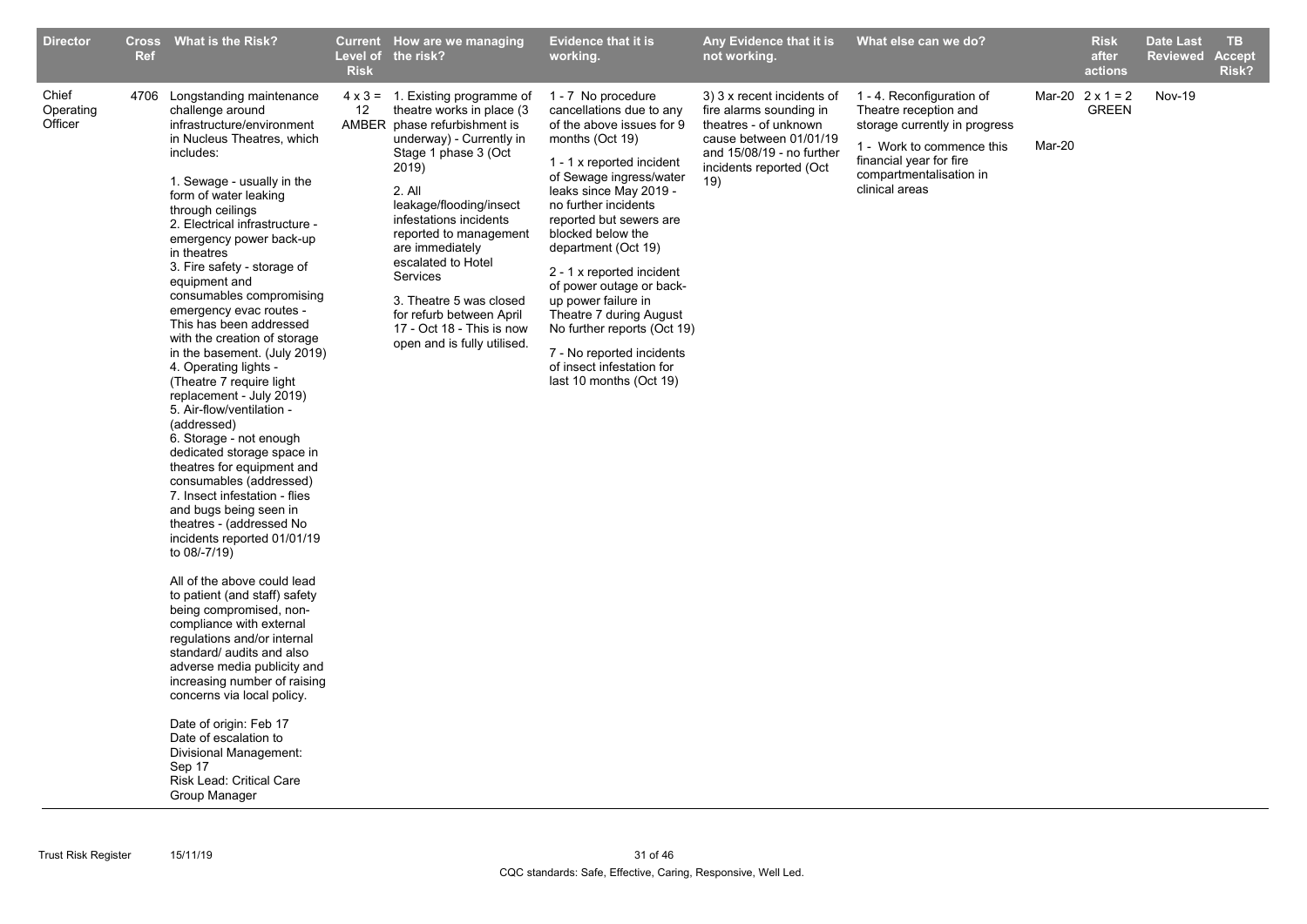| <b>Director</b>               | Cross<br><b>Ref</b> | <b>What is the Risk?</b>                                                                                                                                                                                                                                                                                                                                                                                                                                                                                                                                                                                                                                                                                                              | <b>Risk</b> | Current How are we managing<br>Level of the risk?                                                                                                                                                                                                                                                                                                                                                                                                                                                                                                                                                                                                                                                                                                                                                                                                                                                                                                                                                                                                                                                                                                      | <b>Evidence that it is</b><br>working.                                                                                                                                                                                                                                                                                                                                                                                                                                                                                                                                                                                                                                                                                                                                                                                                                                                                                                                                                                                                                                                                                                                                                            | Any Evidence that it is<br>not working.                                                                                                                                                                                                                                                                                                                                                                                                                                                                                                                                                                                                                                                                                                                                                                                                                                                                                                                               | What else can we do?                                                                                                                                                                                                                                                                  |                                             | <b>Risk</b><br>after<br>actions         | <b>Date Last</b><br><b>Reviewed</b> | TB.<br><b>Accept</b><br><b>Risk?</b> |
|-------------------------------|---------------------|---------------------------------------------------------------------------------------------------------------------------------------------------------------------------------------------------------------------------------------------------------------------------------------------------------------------------------------------------------------------------------------------------------------------------------------------------------------------------------------------------------------------------------------------------------------------------------------------------------------------------------------------------------------------------------------------------------------------------------------|-------------|--------------------------------------------------------------------------------------------------------------------------------------------------------------------------------------------------------------------------------------------------------------------------------------------------------------------------------------------------------------------------------------------------------------------------------------------------------------------------------------------------------------------------------------------------------------------------------------------------------------------------------------------------------------------------------------------------------------------------------------------------------------------------------------------------------------------------------------------------------------------------------------------------------------------------------------------------------------------------------------------------------------------------------------------------------------------------------------------------------------------------------------------------------|---------------------------------------------------------------------------------------------------------------------------------------------------------------------------------------------------------------------------------------------------------------------------------------------------------------------------------------------------------------------------------------------------------------------------------------------------------------------------------------------------------------------------------------------------------------------------------------------------------------------------------------------------------------------------------------------------------------------------------------------------------------------------------------------------------------------------------------------------------------------------------------------------------------------------------------------------------------------------------------------------------------------------------------------------------------------------------------------------------------------------------------------------------------------------------------------------|-----------------------------------------------------------------------------------------------------------------------------------------------------------------------------------------------------------------------------------------------------------------------------------------------------------------------------------------------------------------------------------------------------------------------------------------------------------------------------------------------------------------------------------------------------------------------------------------------------------------------------------------------------------------------------------------------------------------------------------------------------------------------------------------------------------------------------------------------------------------------------------------------------------------------------------------------------------------------|---------------------------------------------------------------------------------------------------------------------------------------------------------------------------------------------------------------------------------------------------------------------------------------|---------------------------------------------|-----------------------------------------|-------------------------------------|--------------------------------------|
| Chief<br>Operating<br>Officer | 5031                | If sub-optimal staffing<br>(reduction in 39%)<br>continues within the<br><b>Ultrasound Scan</b><br>Department, then it will<br>impact on required<br>compliance with national<br>screening standards - this<br>includes submitting the<br>required data and proving<br>quality of work is assessed<br>continually for obstetric<br>patients. Neonatal hip and<br>cranial scans also need to<br>comply with national<br>standards and this may be<br>affected. Training will also<br>be impeded affecting the<br>future of service provision.<br>There may be a rise in<br>litigation cases and<br>disability, amongst other<br>issues.<br>Date of origin: 17/05/18<br>Date of escalation: 05/09/19<br>Risk Lead: Head of<br>Midwifery | 12          | $3 \times 4 = 1$ ) Dating and Fetal<br>Anomaly scans are given<br>AMBER priority over Gynaecology<br>scans to ensure women<br>have their scans<br>performed in accordance<br>with the national<br>programme standards.<br>9/4/19<br>2) Community Midwives<br>have the facility to<br>telephone the Maternity<br>Unit and organise an<br>urgent priority scan if a<br>woman is thought to have<br>booked late (9/4/19)<br>3) Midwife Sonographers<br>in fetal medicine (FMU)<br>are being asked to assist<br>with scanning both<br>obstetric and gynae<br>scans in the main scan<br>department when staffing<br>in FMU allows (9/4/19)<br>4) Staff in Maternity Scan<br>Dept.are continually<br>reviewing their staffing<br>levels to escalate their<br>concerns appropriately<br>(9/4/19)<br>5) Agreement for<br>sonographers to<br>volunteer to run weekend<br>clinics and extended days<br>to increase available<br>scanning slots.<br>(09/04/2019)<br>6) Current adhoc support<br>from midwife<br>sonographers enables<br>the sonographers to<br>undertake hip, cranial and<br>emergency gynae scans<br>which have been<br>prioritised. (9/04/2019) | 1-4) There are no<br>reported incidents<br>whereby a woman has<br>missed the opportunity to<br>have her dating or<br>anomaly scan as a direct<br>result of sub standard<br>staffing within main scan<br>(8/11/19)<br>1-3) The Antenatal<br><b>Screening Coordinator</b><br>(Midwives) has not<br>received any notifications<br>from any community<br>midwives to inform of<br>missed antenatal<br>screening (8/11/19)<br>1-15) Prioritisation of<br>urgent patients, e.g.,<br>ectopics from ward and<br>EPAU (8/11/2019)<br>1-15) Patients may be<br>admitted to ward if unable<br>to perform scan and<br>confirm diagnosis<br>(8/11/2019)<br>1-15) Currently, due to<br>the prioritisation of work,<br>sonographers are<br>attempting to perform<br>scans within standards<br>stipulated for babies and<br>mothers.(8/11/2019)<br>11) Staff have worked<br>additional hours on the<br>enhanced rate (8/11/19)<br>1-15) Still working<br>weekend sessions to<br>keep hip scans within 6<br>weeks (8.11.19)<br>1-15) Currently, all<br>obstetric patients are<br>being offered screening<br>and anomaly scans within<br>the screening standard<br>and no incidents have<br>been reported (8/11/19) | 1-4) Datix incident reports<br>have been received<br>concerning staff<br>shortages resulting in no<br>scan service in the<br>EPAU - none received<br>since 07.01.19 (8/11/19)<br>15) Whilst weekend<br>clinics are ensuring hip<br>scans are not breached.<br>there are still a number of<br>gynae women who are<br>not scanned within the<br>national standard for<br>emergency gynae fast<br>track.(8/11/2019)<br>11) There remains a<br>vacancy for a dedicated<br>sonographer Manager.<br>(8/11/19)<br>1-3) Whilst patients aren't<br>missing screening there<br>have been incidences<br>where women have not<br>been offered the<br>combined screening<br>(Downs, syndrome,<br><b>Edwards and Pataus</b><br>syndromes) at 11+2 -<br>14+1 weeks gestation<br>which is the optimal<br>screening test. Patients<br>have gone on to have the<br>QUAD test which is a less<br>accurate screening test<br>and is for Downs<br>syndrome screening only<br>$(8/11/19)$ . | 1) Increase staffing of<br>sonographers in main scan<br>2) Resolve HR issues<br>1) Re-advertise for permanent<br>sonographers<br>1) Ultrasound Superintendent<br>Manager to be advertised and<br>recruited.<br>1) Further training of midwife<br>to undertake full sonography<br>role | Dec-19<br>Dec-19<br>Apr-20<br><b>Jun-20</b> | Dec-19 $1 \times 3 = 3$<br><b>GREEN</b> | <b>Nov-19</b>                       |                                      |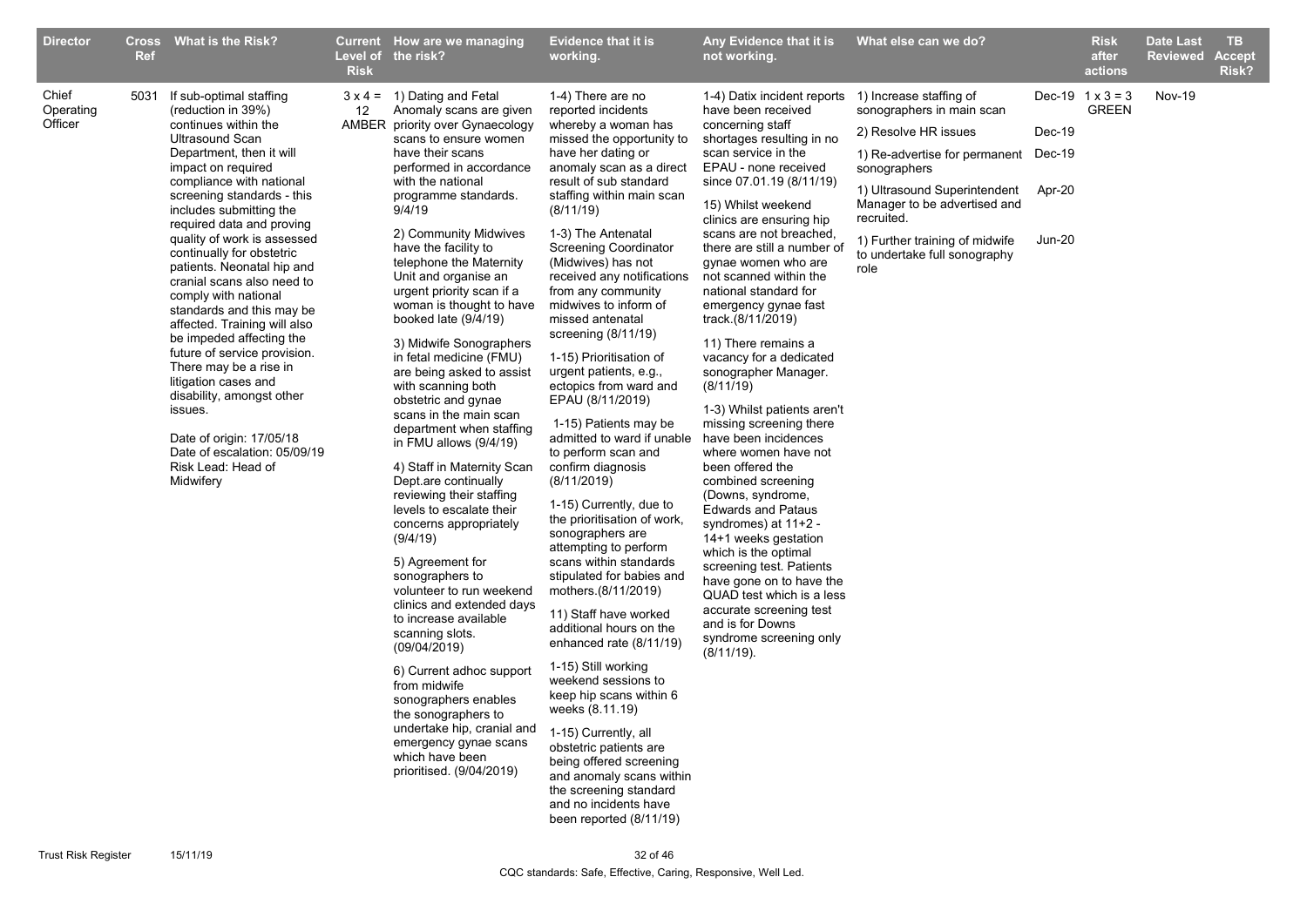| <b>Director</b> | <b>Ref</b> | Cross What is the Risk? | <b>Risk</b> | Current How are we managing<br>Level of the risk?                                                                                                                                                                                                                                                                                                                                                                                                                                                                                                                                                                                                                                                                                                                                                                                                                                                                                                                                                                                                                                             | <b>Evidence that it is</b><br>working.                                                                                                                                                                                                                                             | Any Evidence that it is<br>not working. | What else can we do? | <b>Risk</b><br>after<br>actions | <b>Date Last</b><br><b>Reviewed Accept</b> | TB.<br>Risk? |
|-----------------|------------|-------------------------|-------------|-----------------------------------------------------------------------------------------------------------------------------------------------------------------------------------------------------------------------------------------------------------------------------------------------------------------------------------------------------------------------------------------------------------------------------------------------------------------------------------------------------------------------------------------------------------------------------------------------------------------------------------------------------------------------------------------------------------------------------------------------------------------------------------------------------------------------------------------------------------------------------------------------------------------------------------------------------------------------------------------------------------------------------------------------------------------------------------------------|------------------------------------------------------------------------------------------------------------------------------------------------------------------------------------------------------------------------------------------------------------------------------------|-----------------------------------------|----------------------|---------------------------------|--------------------------------------------|--------------|
|                 |            |                         |             | 7) Selected low risk<br>gynae patients have been<br>referred to Radiology<br>(09/04/2019)<br>8) Doctors training<br>cancelled as a temporary<br>measure in Women and<br>Children's to maximise<br>the patients being<br>scanned in a list.<br>(9/04/2019)<br>9) x2 sonographers have<br>been employed via the<br>Bank - booked if they are<br>available (09/04/2019)<br>10) x2 members of staff<br>have increased their<br>hours on a permanent<br>basis (09/04/2019)<br>11) Enhanced Bank<br>Rates £45/hr are being<br>offered for any part time<br>current staff (09/4/2019)<br>12) Plans to train a nurse<br>from EGAU to do<br>scanning (9/4/2019)<br>13) Training two midwives<br>to scan 3rd trimester<br>scans (9/4/19)<br>14) Health & Safety<br>assessment from<br>Occupational Health<br>undertaken (9/4/19)<br>15) Agency sonographer<br>started on the 07.01.19 -<br>0.4 WTE (9/4/19)<br>16) Recruitment drive for<br>both agency<br>sonographers and<br>permanant staff<br>continues. 1WTE<br>appointed (started April<br>19) and 1 WTE due to<br>start October 2019.<br>20/8/19 | 13) One midwife has<br>completed her training<br>and one midwife is due to<br>complete her training<br>(8/11/19)<br>12) Nurse started<br>University in February<br>2019 (8/9/19)<br>15) Weekends are being<br>utilised to adhere to<br>Gynae and Hip scan<br>standards $(8/11/19)$ |                                         |                      |                                 |                                            |              |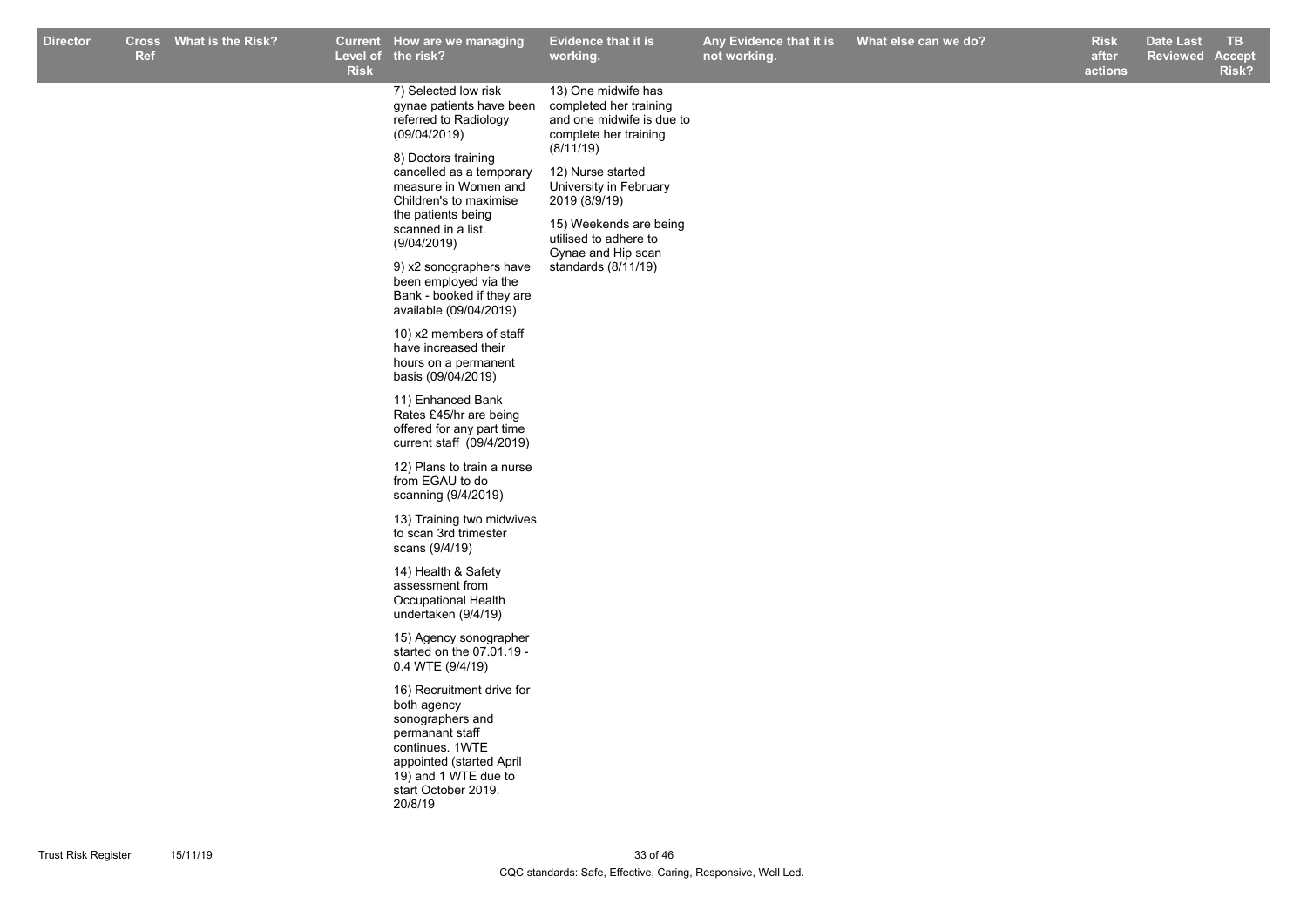| <b>Director</b>     | <b>Ref</b> | Cross What is the Risk?                                                                                                                                                                                                                                                                                                                                                                                                                               | <b>Risk</b> | Current How are we managing<br>Level of the risk?                                                                                                                                                                                                                                                                                                                                                                                                                                                                                                                                                                                                                                                                                                                                                                                                                                                                                                                                                                                                                                                                                                                                                                                    | <b>Evidence that it is</b><br>working.                                                                                                                                                                                                                                                                                                                                                                                                                                                                                                                                                                                                                                                                                                                                                                                                                                                                                                                                                                                                                                                                                                                                     | Any Evidence that it is<br>not working.                                                                                                                                                                                                                                  | What else can we do?                                                                                                                                                                                                                                                                                                                                                                                                                                                                                                                                                                                                                                                                             |        | <b>Risk</b><br>after<br>actions | <b>Date Last</b><br>Reviewed | <b>TB</b><br><b>Accept</b><br><b>Risk?</b> |
|---------------------|------------|-------------------------------------------------------------------------------------------------------------------------------------------------------------------------------------------------------------------------------------------------------------------------------------------------------------------------------------------------------------------------------------------------------------------------------------------------------|-------------|--------------------------------------------------------------------------------------------------------------------------------------------------------------------------------------------------------------------------------------------------------------------------------------------------------------------------------------------------------------------------------------------------------------------------------------------------------------------------------------------------------------------------------------------------------------------------------------------------------------------------------------------------------------------------------------------------------------------------------------------------------------------------------------------------------------------------------------------------------------------------------------------------------------------------------------------------------------------------------------------------------------------------------------------------------------------------------------------------------------------------------------------------------------------------------------------------------------------------------------|----------------------------------------------------------------------------------------------------------------------------------------------------------------------------------------------------------------------------------------------------------------------------------------------------------------------------------------------------------------------------------------------------------------------------------------------------------------------------------------------------------------------------------------------------------------------------------------------------------------------------------------------------------------------------------------------------------------------------------------------------------------------------------------------------------------------------------------------------------------------------------------------------------------------------------------------------------------------------------------------------------------------------------------------------------------------------------------------------------------------------------------------------------------------------|--------------------------------------------------------------------------------------------------------------------------------------------------------------------------------------------------------------------------------------------------------------------------|--------------------------------------------------------------------------------------------------------------------------------------------------------------------------------------------------------------------------------------------------------------------------------------------------------------------------------------------------------------------------------------------------------------------------------------------------------------------------------------------------------------------------------------------------------------------------------------------------------------------------------------------------------------------------------------------------|--------|---------------------------------|------------------------------|--------------------------------------------|
| Medical<br>Director |            | 5045 Sepsis and severe infection<br>are perhaps the most<br>common reasons for<br>admission to hospital and<br>cause of inpatient<br>deterioration.<br>If patients do not receive<br>high quality and timely<br>sepsis care through<br>detection, recognition and<br>management of the<br>deteriorating patient then<br>patient harm or death could<br>result.<br>Date of origin: Jun 18<br>Date of escalation: Jun 18<br>Risk Lead: Medical Director | 12          | $4 \times 3 = 4$ ) Training staff in the<br>recognition and<br>AMBER management of sepsis -<br>ongoing monitoring.<br>2) Early warning systems<br>for paediatric, maternal<br>and adult patients assist<br>in the detection of<br>deteriorating patients -<br>many of whom will have<br>sepsis.<br>3) Sepsis screening tools<br>exist for paediatric,<br>maternal and adult<br>patients who deteriorate<br>and may have sepsis.<br>Optimal utilisation of<br>these tools help reduce<br>the mortality and<br>morbidity from sepsis.<br>1) A trust antimicrobial<br>guideline has been<br>developed to advise<br>appropriate antibiotics for<br>given indications. This is<br>available as an app and<br>on the intranet and is<br>subject to audit.<br>5) Two sepsis nurses<br>have been recruited (1<br>band 7 and 1 Band 6)<br>(Feb 19)<br>6) Vital PACS upgrade<br>with sepsis module have<br>been implemented on<br>28th March. Captured<br>data will measure<br>compliance and<br>improvement in<br>identification and timely<br>management of sepsis.<br>7) Weekly sepsis report is<br>being forwarded to all<br>directorates and the<br>performance will be<br>discussed at QSIG<br>meeting and at the<br>Governance meeting. | 4) Mandatory training<br>compliance in IP and<br>Sepsis is monitored at<br>directorate governance<br>2) Early Warning Score<br>audit compliance.<br>Auditing medical records<br>to ensure the processes<br>of detection, recognition<br>and management of<br>deteriorating patients is<br>robust with feedback of<br>performance to<br>directorates and the<br>development of action<br>plans to achieve<br>compliance<br>3) Compliance with<br>sepsis screening and<br>sepsis 6 delivery.<br>Auditing the use of the<br>sepsis screening tool and<br>delivery of the sepsis 6<br>with feedback of<br>performance to<br>directorates and the<br>development of action<br>plans to achieve<br>compliance<br>1) Antimicrobial<br>prescribing compliance.<br>To ensure that<br>antimicrobial prescribing<br>is compliant with trust<br>guidance and that<br>antimicrobials are<br>reviewed to reduce<br>antimicrobial resistance<br>4) LBR training funding<br>for 19/20 is risk prioritised<br>and includes Intermediate<br>Life Support, Neonatal<br>Life Support, Advanced<br>Paediatric Life Support,<br>ALERT training, ALS,<br>Non Medical Prescribing<br>etc. (May 19) | 4) Mandatory training<br>performance report.<br>2) Non-Compliance with<br>EWS audit.<br>1) Non-compliance with<br>Antimicrobial audit.<br>5) Currently we have<br>three sepsis nurses (last<br>appointment Nov 2019).<br>One of them is currently<br>on maternity leave. | Consolidate sepsis<br>awareness across the trust<br>with the help of newly<br>appointed sepsis nurses.<br>Conducting regular sepsis<br>compliance audits in ED,<br>Inpatients, Haemat-oncology,<br>Paediatrics and Obstetrics.<br>The results of these are fed<br>back to the DPG monthly.<br>Regular QIP projects to<br>improve the delivery of sepsis<br>screening, awareness and<br>antibiotic delivery within an<br>hour in patients with sepsis or<br>suspected sepsis. This will<br>also help identify any barriers<br>that influence the uptake of<br>the sepsis screening.<br>Generating weekly sepsis<br>report from sepsis module<br>and sharing it with the<br>directorates. (Sep 19) | Mar-19 | $x =$                           | <b>Nov-19</b>                |                                            |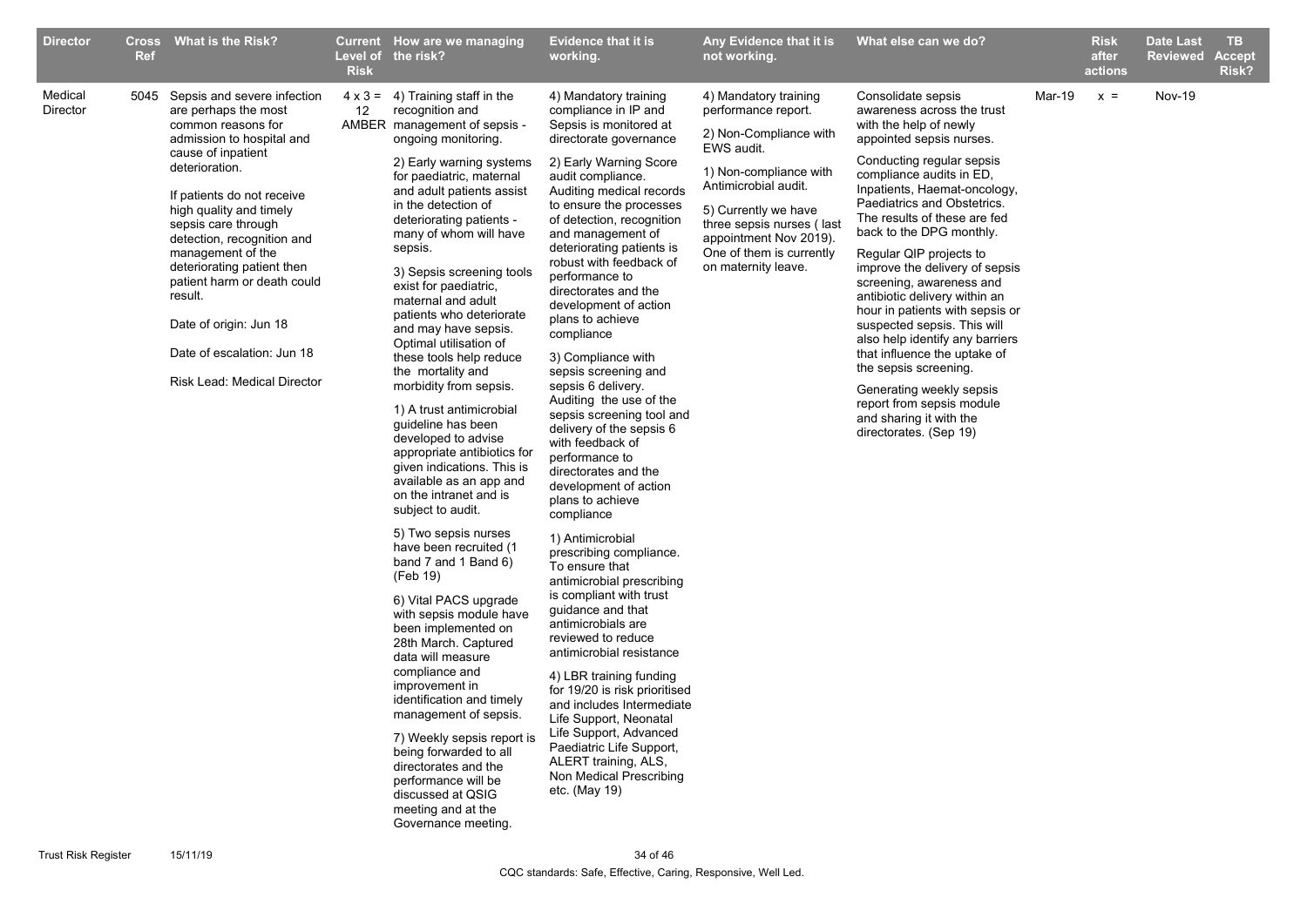| <b>Director</b>               | <b>Cross</b><br><b>Ref</b> | What is the Risk?                                                                                                                                                                                                                                                                                                                                                                                                                                                                                                                                    | <b>Risk</b> | Current How are we managing<br>Level of the risk?                                                                                                                                                                                                                                                                                                                                                                                                                                                                                                                                                                                                                                                                                                                                                                | Evidence that it is<br>working.                                                                                              | Any Evidence that it is<br>not working.                                                                                                                                                                                                                                                                                                                                   | What else can we do?                                                   | <b>Risk</b><br>after<br>actions          | <b>Date Last</b><br><b>Reviewed</b> | <b>TB</b><br><b>Accept</b><br>Risk? |
|-------------------------------|----------------------------|------------------------------------------------------------------------------------------------------------------------------------------------------------------------------------------------------------------------------------------------------------------------------------------------------------------------------------------------------------------------------------------------------------------------------------------------------------------------------------------------------------------------------------------------------|-------------|------------------------------------------------------------------------------------------------------------------------------------------------------------------------------------------------------------------------------------------------------------------------------------------------------------------------------------------------------------------------------------------------------------------------------------------------------------------------------------------------------------------------------------------------------------------------------------------------------------------------------------------------------------------------------------------------------------------------------------------------------------------------------------------------------------------|------------------------------------------------------------------------------------------------------------------------------|---------------------------------------------------------------------------------------------------------------------------------------------------------------------------------------------------------------------------------------------------------------------------------------------------------------------------------------------------------------------------|------------------------------------------------------------------------|------------------------------------------|-------------------------------------|-------------------------------------|
| Chief<br>Operating<br>Officer |                            | 5119 If the Trust does not comply<br>with the EU Falsified<br>Medicines Directive then we<br>will be subject to<br>penalties/fines and could<br>expose patients to<br>counterfeit medicines.<br>resulting in financial<br>damages to the Trust and<br>potential harm to patients.<br>In addition we will not be<br>able to provide assurance to<br>CQC that we are protecting<br>patients from harm from<br>falsified medicines.<br>Date of Risk: October 2018<br>Accepted onto Divisional<br>RR: 16/11/2018<br>Accepted onto Trust RR:<br>22/7/2019 | 12          | $4 \times 3 = 6$ . HTE asked to develop<br>framework for purchase<br>AMBER of required kit which will<br>support a competitive<br>purchasing<br>process(18/12/18)<br>5. National email address<br>from MHRA for<br>FMD.(18/12/18)<br>4. Black Country STP<br>meetings. (18/12/18)<br>3. Group action from chief<br>pharmacists. (18/12/18)<br>2. Attended regional<br>study day which explored<br>different options to<br>achieve compliance<br>(22/01/19)<br>1. Regional review of<br><b>FMD</b> software<br>undertaken. (18/12/18)<br>7. Information for HTE<br>framework made<br>available through regional<br>purchasing lead (4.2.19)<br>8. Business case written<br>to go to core team (Div3)<br>(18.2.19)<br>9. Pharmacy stakeholders<br>meeting around option<br>appraisal and action plan<br>(14/01/19) | 4. Able to use for<br>networking and<br>knowledge. (Oct 19)<br>8. Business case<br>approved by Division and<br>C&C ((Oct 19) | 2. Implementation plan<br>and date not agreed.<br>(Oct 19)<br>1. Software, hardware<br>and licences not<br>purchased ((Oct 19)<br>3. Post-Brexit position<br>with regard to long term<br>compatibility of software/<br>hardware across Europe<br>remains unclear (Oct 19)<br>8. Business case for<br>staffing, hardware and<br>software to be approved<br>by TMC (Oct 19) | 1-9. Implement new<br>resources following approval<br>of business case | Jan-20 $2 \times 3 = 6$<br><b>YELLOW</b> | <b>Nov-19</b>                       |                                     |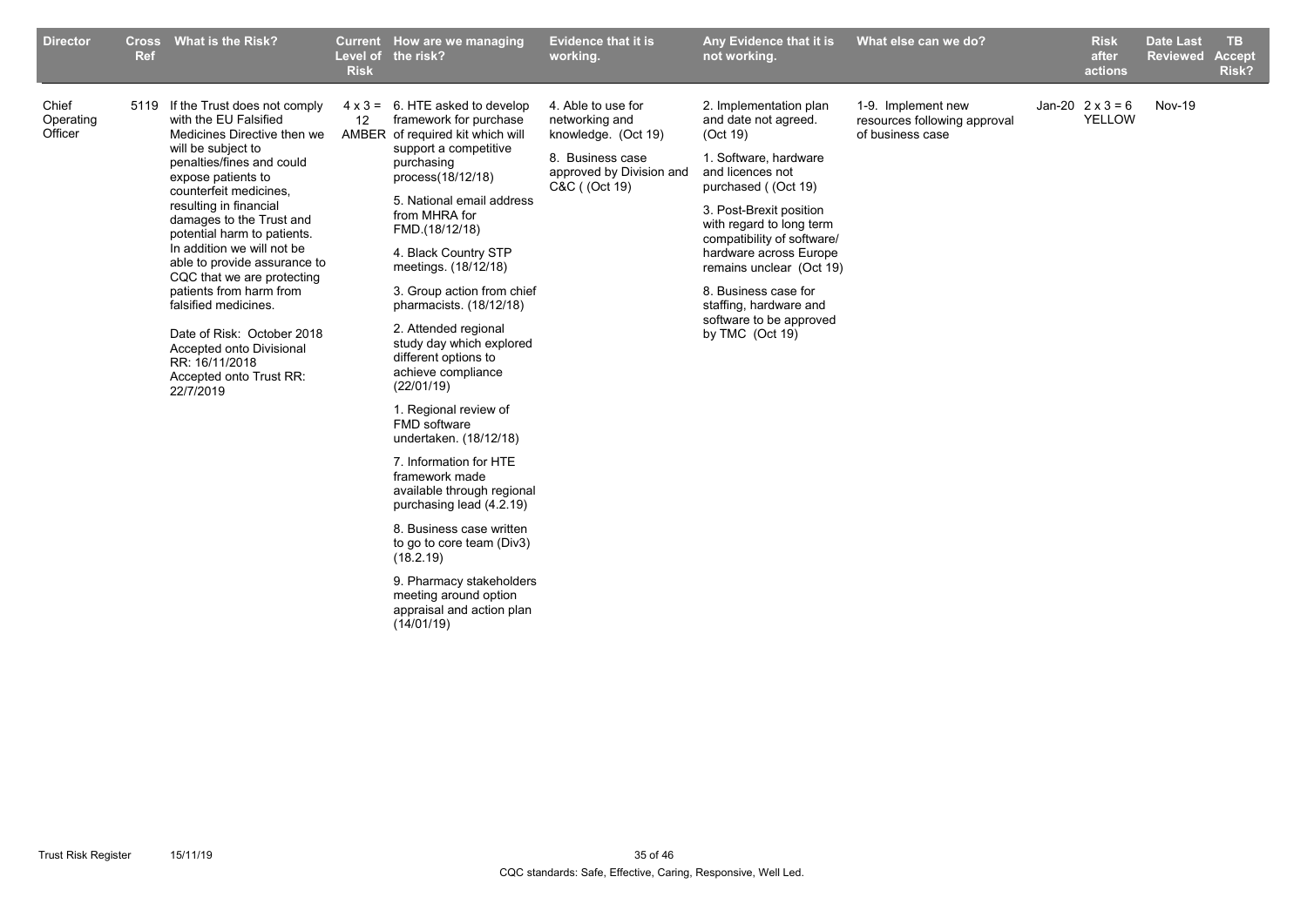| <b>Director</b>     | <b>Cross</b><br><b>Ref</b> | What is the Risk?                                                                                                                                                                                                                                                                                                                                                                                                        | <b>Risk</b> | Current How are we managing<br>Level of the risk?                                                                                                                                                                                                                                                                                                                                                                                                                                                                                     | <b>Evidence that it is</b><br>working.                                                                       | Any Evidence that it is<br>not working.                                   | What else can we do?                                                                                                                                                                          |               | <b>Risk</b><br>after<br>actions          | <b>Date Last</b><br><b>Reviewed</b> | TB.<br><b>Accept</b><br>Risk? |
|---------------------|----------------------------|--------------------------------------------------------------------------------------------------------------------------------------------------------------------------------------------------------------------------------------------------------------------------------------------------------------------------------------------------------------------------------------------------------------------------|-------------|---------------------------------------------------------------------------------------------------------------------------------------------------------------------------------------------------------------------------------------------------------------------------------------------------------------------------------------------------------------------------------------------------------------------------------------------------------------------------------------------------------------------------------------|--------------------------------------------------------------------------------------------------------------|---------------------------------------------------------------------------|-----------------------------------------------------------------------------------------------------------------------------------------------------------------------------------------------|---------------|------------------------------------------|-------------------------------------|-------------------------------|
| Medical<br>Director | 5182                       | If RWT does not meet<br>NHSE requirements of<br>having Cardiac Thoracic<br>and Aortic Services co-<br>located with Vascular<br>services on RWT site, then<br>the Aortic service<br>specification will not be met<br>and RWT may not be<br>authorised for Aortic<br>services, this will adversely<br>result on impacting patient<br>service provision at RWT.<br>Date of origin: 11/03/19<br>Date of escalation: 25/03/19 |             | $4 \times 4 = 1$ . Vascular support in<br>16 RED place for TAVI (Mar 19)<br>2. Monthly aortic MDT<br>occuring at RWT (Mar 19)<br>3. A regional meeting<br>took place in September<br>2019 to discuss the<br>regional aortic dissection<br>rota and RWT will be a<br>part of this rota (Oct 19)<br>4. A meeting of SCTS on<br>8 October 2019 agreed<br>that all centres who are<br>part of the regional<br>dissection rota should<br>have FET on the shelf<br>and we are hopeful that<br>commissioners will<br>recognise this (Oct 19) | 1-2 From May-Oct 19<br>there have been 3 x TAVI<br>lists cancelled due to lack<br>of vascular cover (Nov 19) | 1-2 Frozen Elephant<br>Trunk (FET) Device is not<br>yet approved (Nov 19) | 1-2 Further evidence<br>becoming available to enable<br>approval of FET device.<br>3 A further regional meeting<br>to confirm the workings of the<br>rota etc is planned in<br>November 2019. | <b>Nov-19</b> | Dec-19 $2 \times 2 = 4$<br><b>YELLOW</b> | Nov-19                              |                               |
|                     |                            |                                                                                                                                                                                                                                                                                                                                                                                                                          |             |                                                                                                                                                                                                                                                                                                                                                                                                                                                                                                                                       |                                                                                                              |                                                                           |                                                                                                                                                                                               |               |                                          |                                     |                               |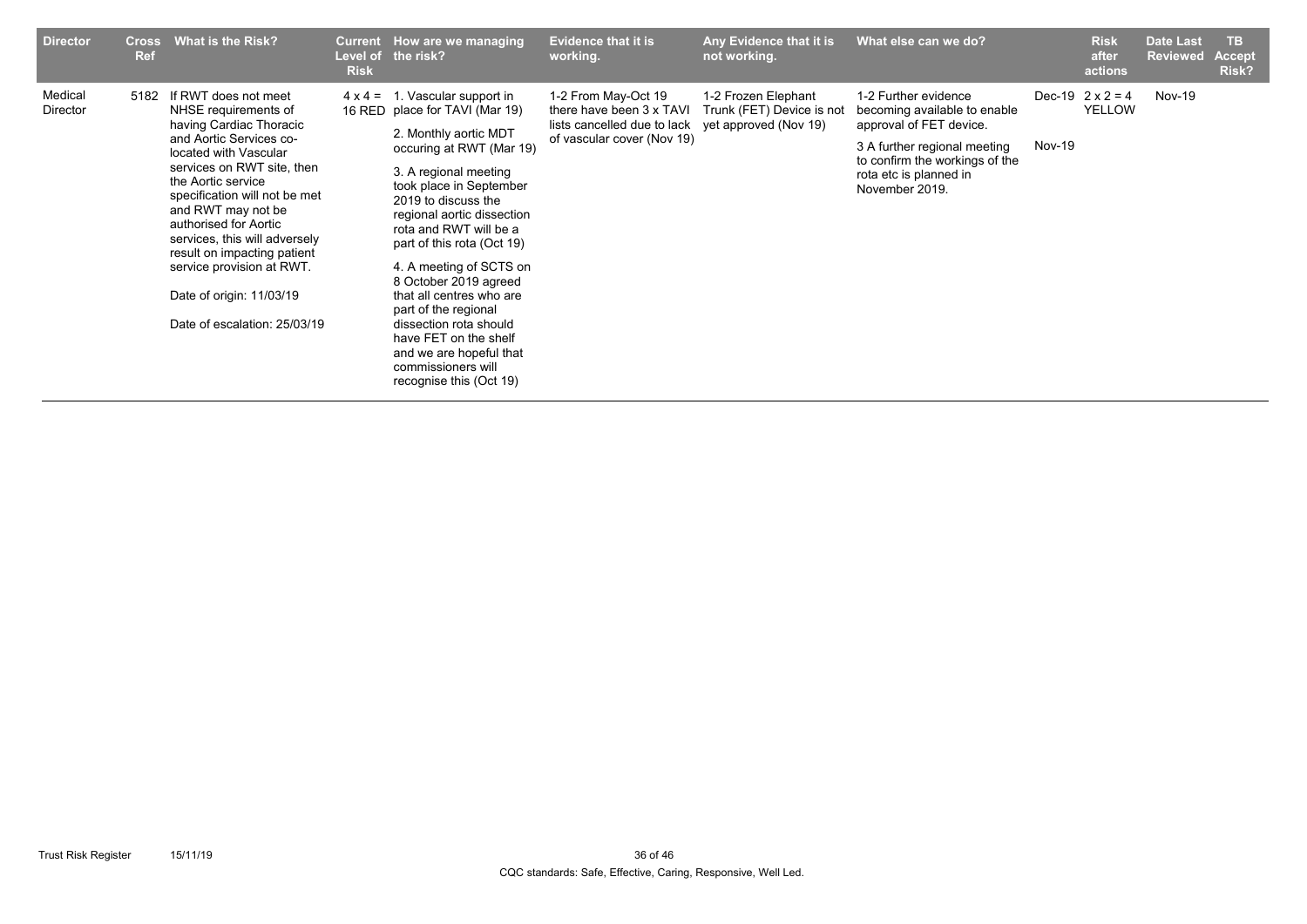| <b>Director</b>               | <b>Ref</b> | Cross What is the Risk?                                                                                                                                                                                                                                                                                        | <b>Risk</b>          | Current How are we managing<br>Level of the risk?                                                                                                                                                                                                                                                                                                                                                                                                                                                                                                                                                                                                                                                                                                                                                                                                                                                                                                                                                                                                                                                                                                                                                                                                                                     | <b>Evidence that it is</b><br>working.                                                                                                                                                                                                                                                                                                                  | Any Evidence that it is<br>not working.                                                                                                                                                                                                                                                                                                                                                                                                                                                                       | What else can we do?                                                                                                                                                                                                                                                                                                                                                                                                                                                                                                                                                                                                                                                                                                                                                                                                                                                                      |                                                                                  | <b>Risk</b><br>after<br>actions  | <b>Date Last</b><br>Reviewed | <b>TB</b><br><b>Accept</b><br>Risk? |
|-------------------------------|------------|----------------------------------------------------------------------------------------------------------------------------------------------------------------------------------------------------------------------------------------------------------------------------------------------------------------|----------------------|---------------------------------------------------------------------------------------------------------------------------------------------------------------------------------------------------------------------------------------------------------------------------------------------------------------------------------------------------------------------------------------------------------------------------------------------------------------------------------------------------------------------------------------------------------------------------------------------------------------------------------------------------------------------------------------------------------------------------------------------------------------------------------------------------------------------------------------------------------------------------------------------------------------------------------------------------------------------------------------------------------------------------------------------------------------------------------------------------------------------------------------------------------------------------------------------------------------------------------------------------------------------------------------|---------------------------------------------------------------------------------------------------------------------------------------------------------------------------------------------------------------------------------------------------------------------------------------------------------------------------------------------------------|---------------------------------------------------------------------------------------------------------------------------------------------------------------------------------------------------------------------------------------------------------------------------------------------------------------------------------------------------------------------------------------------------------------------------------------------------------------------------------------------------------------|-------------------------------------------------------------------------------------------------------------------------------------------------------------------------------------------------------------------------------------------------------------------------------------------------------------------------------------------------------------------------------------------------------------------------------------------------------------------------------------------------------------------------------------------------------------------------------------------------------------------------------------------------------------------------------------------------------------------------------------------------------------------------------------------------------------------------------------------------------------------------------------------|----------------------------------------------------------------------------------|----------------------------------|------------------------------|-------------------------------------|
| Chief<br>Operating<br>Officer | 5197       | The Cardiology Directorate<br>does not have enough<br>outpatient capacity to see<br>review patients by the date<br>the doctor has requested. If<br>there continues to be<br>inadequate capacity then<br>this may result in patient<br>harm due to delays in<br>further diagnosis and<br>treatment if required. | $4 \times 3 =$<br>12 | 2. Consultants and ANP's<br>being offered WLI<br>AMBER rates/overtime to do<br>additional clinics in areas<br>where there are a<br>particularly large number<br>of patients overdue their<br>review appointment<br>3. As we use partial<br>booking the review<br>appointments are actively<br>managed and not booked<br>up too far in advance so if<br>a patient contacts the<br>Directorate with any<br>concerns we are able to<br>give them an appointment<br>within a reasonable<br>timescale and will speak<br>to the consultant about<br>overbooking if a patient<br>needs to be seen urgently.<br>4. Patients on FU OWL<br>are validated by the FU<br>OWL coordinator to<br>ensure that they are<br>appropriately booked so<br>that slots aren't wasted<br>5. Assistant Directorate<br>Manager regularly<br>reviews slot utilisation<br>report to ensure that all<br>review slots are used<br>1. Recuitment Stategy in<br>place<br>6. We are adding an an<br>additional bex to the RTT<br>form so that Consultants<br>can indicate if a patient<br>needs to be seen by a<br>specified date.<br>7. We are asking the<br>Registrars to review<br>patients who are red on<br>follow-up OWL starting<br>with the Consultants who<br>have the most to pull out<br>clinically urgent. | 2. Extra clinics continue<br>to run when<br>consultants/ANPs agree<br>to do so (Oct 2019)<br>3. Partial booking process<br>remains in place (Oct<br>2019)<br>4 & 5. Deloittes KPI report<br>showed high level of slot<br>utilisation for review<br>clinics (Oct 2019)<br>1. Appointed a new EP<br>Consultant due to start 20<br>January 2020 (Oct 2019) | 2, 4, 5. Numbers of<br>review patients on FU<br>OWL and overdue<br>continuing to rise despite<br>additional clinics and<br>other controls (Oct 2019)<br>1-5 Red FU OWL = total<br>waits 2576 (Oct 2019) the<br>patient is overdue their<br>appointment<br>1-5 Amber FU OWL =<br>total waits 575 (Oct 2019)<br>the patient will be due<br>their appointment within<br>the next 6 weeks<br>1-5 Green FU OWL =<br>total waits 2278 (Oct<br>2019) the patient is due<br>their appointment in more<br>than 6 weeks | Extra consultant posts being<br>recruited into to increase OP<br>capacity across whole of<br>cardiology<br>Review capacity and demand.<br>A further business case will<br>be required which is in line<br>with years 2-3 of the 10 year<br>plan.<br>Arrange a review of the long<br>waiters/urgency in the first<br>instance by one of the<br>middlegrades using notes on<br>portal and arrange for any<br>clinically significant patients<br>to be seen.<br>Identify patients that do not<br>require a Consultant review<br>for a pacemaker check to<br>ease waiting list times<br>Monthly meeting with<br>Arrhythmia Nurses/Cardiology<br>ANP to undertake additional<br>clinics to support.<br>Pooling internal referrals for<br>EP<br>Locum Consultant appointed<br>due to backlog of patients.<br>They have been asked to do<br>5 clinics a week which should<br>help the situation. | Feb-20<br><b>Nov-19</b><br><b>Nov-19</b><br>Sep-19<br>Dec-19<br>Dec-19<br>Dec-19 | Feb-20 $4 \times 2 = 8$<br>AMBER | <b>Nov-19</b>                |                                     |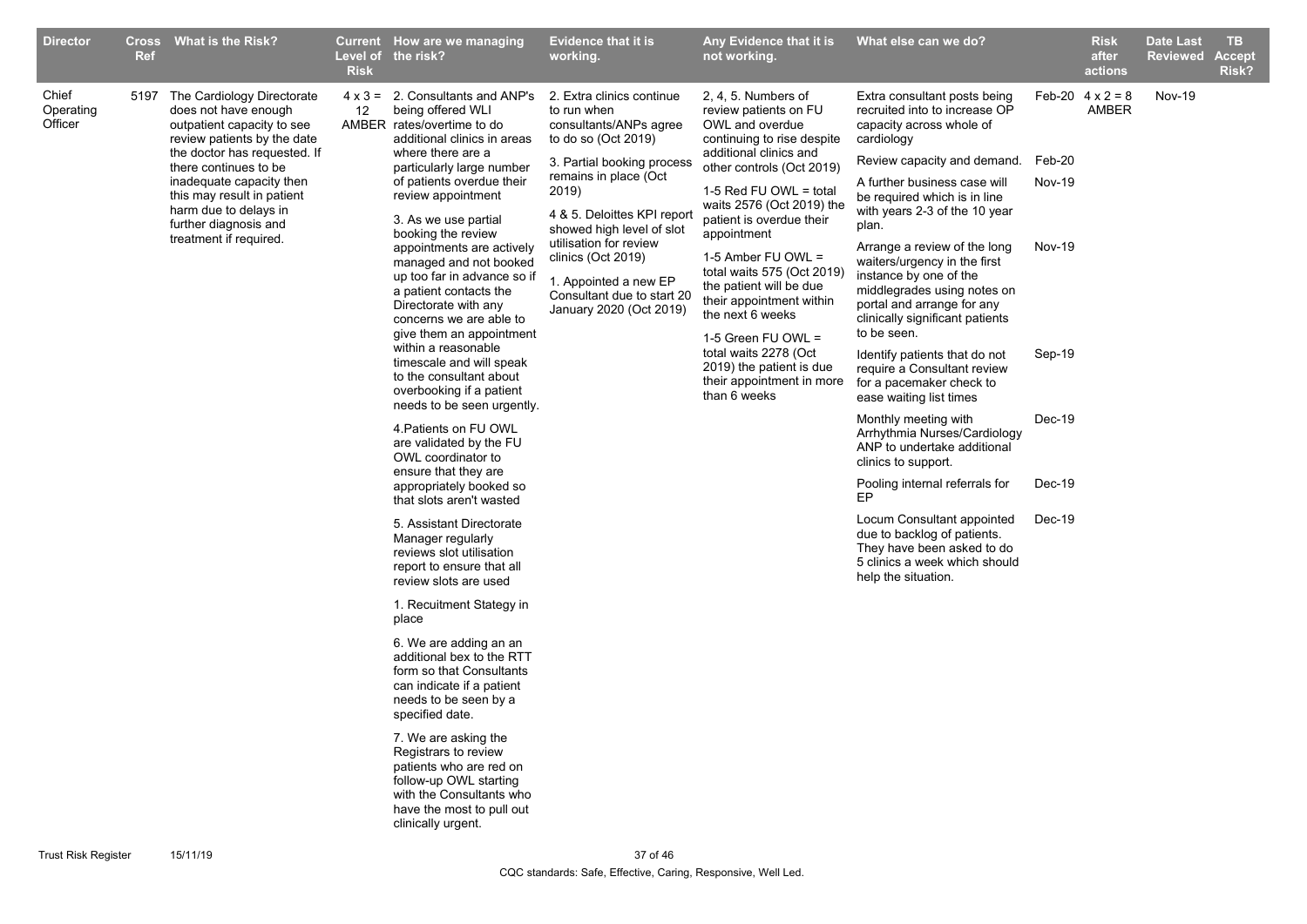| <b>Director</b> |     | Cross What is the Risk? |             | Current How are we managing         | <b>Evidence that it is</b> | Any Evidence that it is What else can we do? | <b>Risk</b> | Date Last TB          |       |
|-----------------|-----|-------------------------|-------------|-------------------------------------|----------------------------|----------------------------------------------|-------------|-----------------------|-------|
|                 | Ref |                         |             | Level of $\,$ the risk? $^{\prime}$ | working.                   | not working.                                 |             | after Reviewed Accept |       |
|                 |     |                         | <b>Risk</b> |                                     |                            |                                              | actions     |                       | Risk? |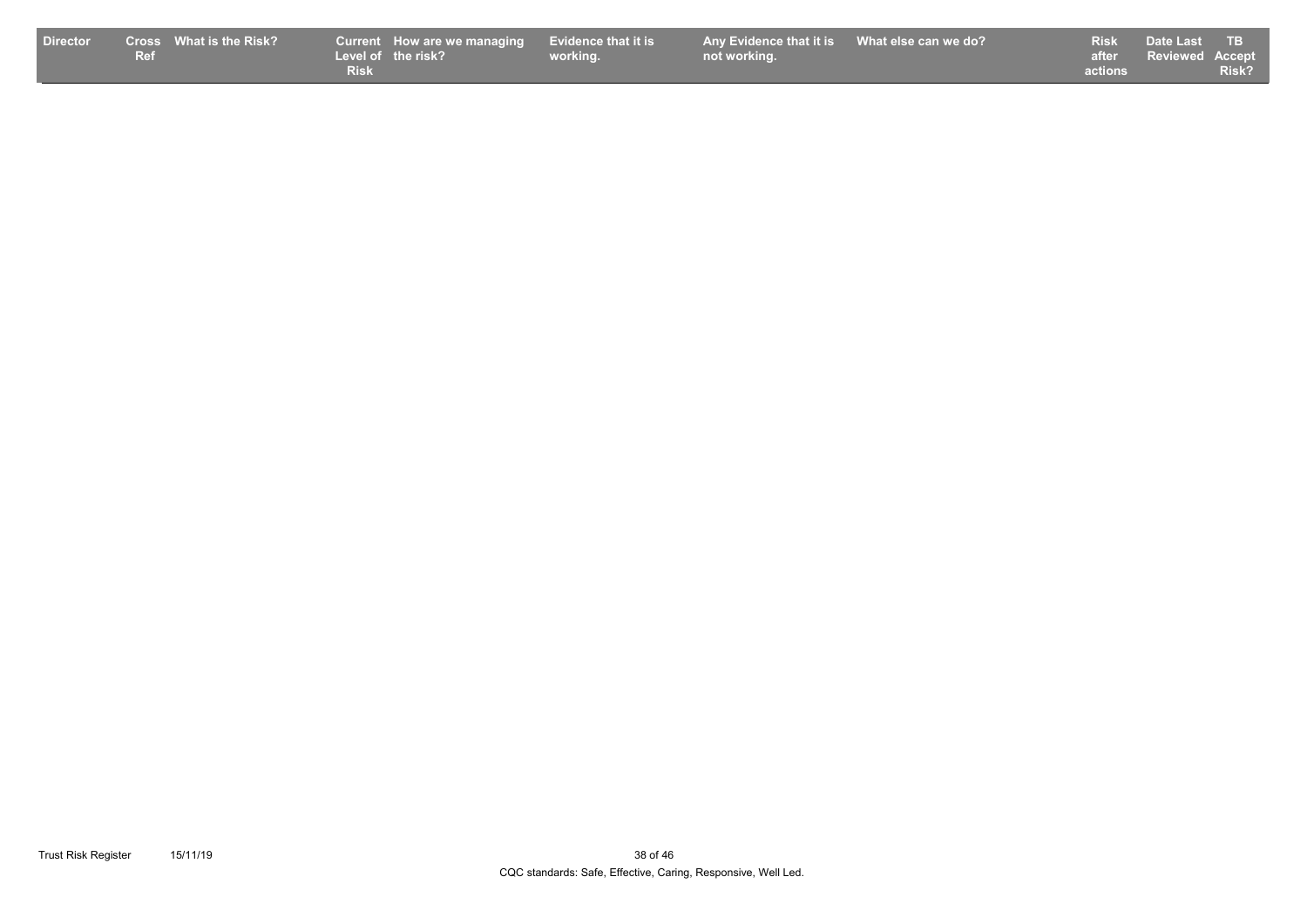| <b>Director</b>               | <b>Ref</b> | Cross What is the Risk?                                                                                                                                                                                                                                                                                                                                                                                                                                                                                           | <b>Risk</b> | Current How are we managing<br>Level of the risk?                                                                                                                                                                                                                                                                                                                                                                                                                                                                                                                                                                                                                                                                                                                                                                                                                                                                                                            | <b>Evidence that it is</b><br>working.                                                                                                                                                                                                                                                                                                                                                                                                                                                                                                                                                                                       | Any Evidence that it is<br>not working.                                                                                                                                                                                                                                                                                                                                                                                                                                                                                                                                                                                                                                                                                                                                                                                                                                                                                                                                                                                                                                                                           | What else can we do?                                                                         | <b>Risk</b><br>after<br>actions | <b>Date Last</b><br><b>Reviewed</b> | TB.<br><b>Accept</b><br>Risk? |
|-------------------------------|------------|-------------------------------------------------------------------------------------------------------------------------------------------------------------------------------------------------------------------------------------------------------------------------------------------------------------------------------------------------------------------------------------------------------------------------------------------------------------------------------------------------------------------|-------------|--------------------------------------------------------------------------------------------------------------------------------------------------------------------------------------------------------------------------------------------------------------------------------------------------------------------------------------------------------------------------------------------------------------------------------------------------------------------------------------------------------------------------------------------------------------------------------------------------------------------------------------------------------------------------------------------------------------------------------------------------------------------------------------------------------------------------------------------------------------------------------------------------------------------------------------------------------------|------------------------------------------------------------------------------------------------------------------------------------------------------------------------------------------------------------------------------------------------------------------------------------------------------------------------------------------------------------------------------------------------------------------------------------------------------------------------------------------------------------------------------------------------------------------------------------------------------------------------------|-------------------------------------------------------------------------------------------------------------------------------------------------------------------------------------------------------------------------------------------------------------------------------------------------------------------------------------------------------------------------------------------------------------------------------------------------------------------------------------------------------------------------------------------------------------------------------------------------------------------------------------------------------------------------------------------------------------------------------------------------------------------------------------------------------------------------------------------------------------------------------------------------------------------------------------------------------------------------------------------------------------------------------------------------------------------------------------------------------------------|----------------------------------------------------------------------------------------------|---------------------------------|-------------------------------------|-------------------------------|
| Chief<br>Operating<br>Officer |            | 5243 If there continues to be<br>fragility of the Trust's ability<br>to deliver the Breast Service<br>to within national standards,<br>then this may lead to<br>delayed diagnosis and<br>treatment of cancer and<br>failure to meet national<br>cancer targets, resulting in<br>patient harm and an<br>adverse impact on<br>substantive staffs health &<br>wellbeing.<br>Created: 14/06/19<br>Accepted onto Divisional<br>Risk Registers (1 and 3):<br>23/09/19<br>Accepted onto Trust Risk<br>Register: 04/11/19 | 12          | $3 \times 4 = 1$ . Twice weekly reports<br>from Fast Track team re<br>AMBER outstanding referrals v<br>available capacity (June<br>19)<br>2. Script provided to Fast<br>Track for management of<br>patient expectations<br>(June 19)<br>3. Communication put on<br>ERS for GPs to advise<br>patients that wait is longer<br>than $14$ days (June $19$ )<br>4. Regular backfill of<br>cancelled sessions (due<br>to annual leave, study<br>leave, on-call and post on-<br>call time off) where<br>possible (June 19)<br>5. Monthly Saturday<br>clinics (Sept 19)<br>7. Weekly PTL meeting<br>(June 19)<br>6. Agenda item at weekly<br>performance meeting<br>(June 19)<br>8. Monthly Cancer<br>Recovery Meeting and<br>associated action plan<br>shared with external<br>stakeholders<br>9. Additional Radiologist<br>capacity in place (June<br>19)<br>10. Advanced Practitioner<br>Radiographer recruited to<br>start in post from<br>December 19 (Sept 19) | 11. Divert to Dudley and<br>Walsall is reducing<br>referrals by 21% (Sept 19)<br>5-6. Saturday 'bumper'<br>clinics are having a<br>positive impact (Sept 19)<br>11. With agreement of the<br>STP on 10/10/2019 we<br>will turn off the diversion<br>to Walsall from GP<br>surgeries who are greater<br>than 1 mile but less than<br>3 miles so only referrals<br>from GPs within 1 mile<br>additional travelling<br>distance will be diverted.<br>The status quo remains<br>for Dudley (Oct 19)<br>1-12. As at the 06/11/19<br>the Trust is currently<br>booking at day 15 with 8<br>in the backlog to be<br>booked (Nov 19) | 1. Significant increase in<br>workload due to<br>increased referrals and<br>associated management<br>of a 'backlog' (June 19)<br>2. Inability by the Fast<br>Track Team to reassure<br>patients and need for<br>escalation to PALS and<br>Group Manager for<br>Surgery (June 19)<br>3. Inability to be assured<br>that GPs are sharing this<br>information with patients<br>and or providing<br>reassurance/referral<br>elsewhere (patient<br>choice) (June 19)<br>4. Not always possible<br>due to other elective<br>commitments e.g.<br>operating and due to the<br>'spread' of capacity<br>throughout the week.<br>Continued provision is<br>unsustainable for the<br>existing workforce (June<br>19)<br>7. Reporting mechanism<br>only (June 19)<br>1-12. Breaching the initial<br>2/52 target by such an<br>extent that achieving the<br>subsequent targets for<br>treatment is now near<br>impossible (June 19)<br>9. Additional Radiology<br>capacity is locum / non-<br>substantive so potentially<br>fragile (Sept 19)<br>11. Not known how long<br>the GP referral divert can<br>be sustained (Sept 19) | 1-8. Explore options to secure Dec-19 $2 \times 1 = 2$<br><b>Clinical Fellows from India</b> | <b>GREEN</b>                    | <b>Nov-19</b>                       |                               |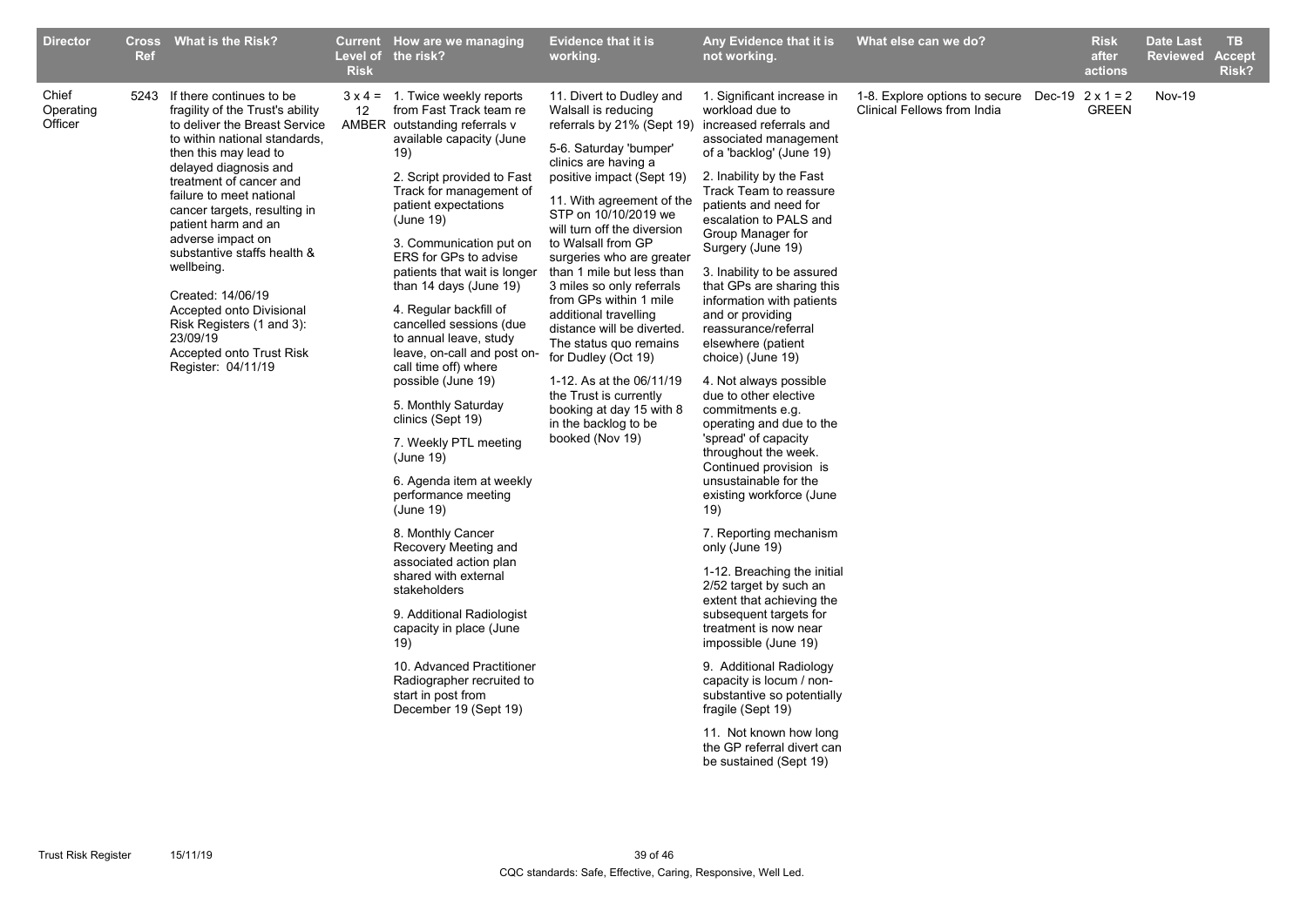| <b>Director</b> | Ref | Cross What is the Risk? | <b>Risk</b> | Current How are we managing<br>Level of the risk?                                                                                                                                                                                                                                                                                                                                     | <b>Evidence that it is</b><br>working. | Any Evidence that it is<br>not working.                                                                         | What else can we do? | <b>Risk</b><br>after<br>actions | <b>Date Last</b><br>Reviewed | TB.<br><b>Accept</b><br>Risk? |
|-----------------|-----|-------------------------|-------------|---------------------------------------------------------------------------------------------------------------------------------------------------------------------------------------------------------------------------------------------------------------------------------------------------------------------------------------------------------------------------------------|----------------------------------------|-----------------------------------------------------------------------------------------------------------------|----------------------|---------------------------------|------------------------------|-------------------------------|
|                 |     |                         |             | 11. Following the<br>implementation of the<br>divert agreement with<br>Dudley and Walsall,<br>backlog numbers and day<br>booking to are being<br>monitored across all 3<br>Trusts; If any of the<br>Trusts see an increase in<br>either backlog or day<br>booking to, the divert will<br>be reviewed accordingly<br>to maintain equitable<br>waiting times across the<br>STP (Nov 19) |                                        | 1-12. No control over<br>external factors<br>potentially influencing<br>national referral increase<br>(Sept 19) |                      |                                 |                              |                               |
|                 |     |                         |             | 12. 1-8. Breast<br>symptomatic patients to<br>be subject to 1 DNA and<br>no further appointment<br>sent. Cancer suspicious<br>patients to be subject to 2<br>DNA's. Fast track are<br>ringing the patients to<br>negotiate the appointment<br>and to remind them to<br>attend. (Sept 19)                                                                                              |                                        |                                                                                                                 |                      |                                 |                              |                               |
|                 |     |                         |             | 13. STP/NHSI<br>agreement that waiting<br>times across the Black<br>Country should be<br>equitable (Nov 19)                                                                                                                                                                                                                                                                           |                                        |                                                                                                                 |                      |                                 |                              |                               |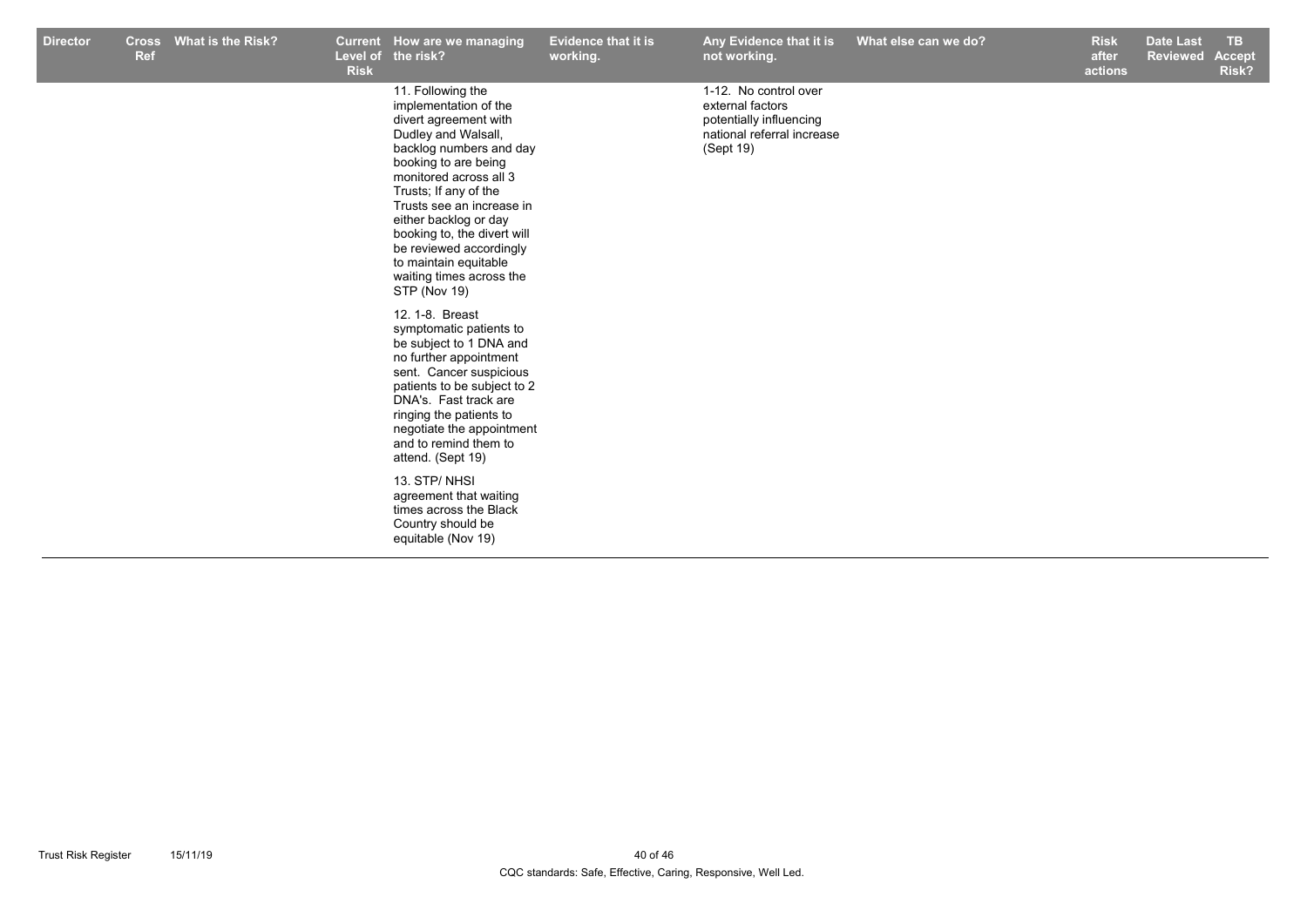| <b>Director</b>               | <b>Cross</b><br><b>Ref</b> | What is the Risk?                                                                                                                                                                                                                                                                                                                                                                                                                                                                                                                                                                                                                                                     | <b>Risk</b>                   | Current How are we managing<br>Level of the risk?                                                                                                                                                                                                                                                                                                                                                                                                                                          | <b>Evidence that it is</b><br>working.                                                                                                                                                                                               | Any Evidence that it is<br>not working.                                                                                                                                                           | What else can we do?                                                                                                                                                                                                                                                                                                                                                                                      |                                        | <b>Risk</b><br>after<br>actions  | <b>Date Last</b><br><b>Reviewed</b> | <b>TB</b><br><b>Accept</b><br>Risk? |
|-------------------------------|----------------------------|-----------------------------------------------------------------------------------------------------------------------------------------------------------------------------------------------------------------------------------------------------------------------------------------------------------------------------------------------------------------------------------------------------------------------------------------------------------------------------------------------------------------------------------------------------------------------------------------------------------------------------------------------------------------------|-------------------------------|--------------------------------------------------------------------------------------------------------------------------------------------------------------------------------------------------------------------------------------------------------------------------------------------------------------------------------------------------------------------------------------------------------------------------------------------------------------------------------------------|--------------------------------------------------------------------------------------------------------------------------------------------------------------------------------------------------------------------------------------|---------------------------------------------------------------------------------------------------------------------------------------------------------------------------------------------------|-----------------------------------------------------------------------------------------------------------------------------------------------------------------------------------------------------------------------------------------------------------------------------------------------------------------------------------------------------------------------------------------------------------|----------------------------------------|----------------------------------|-------------------------------------|-------------------------------------|
| Chief<br>Operating<br>Officer | 5246                       | If there is insufficient<br>Consultant cover for H&N.<br>colorectal, sarcoma and<br>upper GI cancer sites<br>(currently only 1 Cons for<br>each of these sites due to<br>inability to successfully<br>recruit), then this will impact<br>on the ability of the service<br>to provide appropriate and<br>timely care to patients at<br>times of additional<br>vacancies, staff sickness<br>and annual leave. This will<br>lead to a risk of<br>compromised patient care,<br>inability to treat specific<br>cancer site patients at RWT,<br>delays in treatment, inability<br>to achieve cancer targets<br>and increased<br>workload/stress for existing<br>Cons staff. | $3 \times 4 =$<br>12<br>AMBER | 1) Palliative Consultant<br>Radiologist reviewing<br>Palliative care patients<br>(07/19)<br>2) Prioritisation of existing<br>patients $(07/19)$<br>3) On- going monitoring<br>of service performance<br>against national cancer<br>targets $(07/19)$<br>4) Clinical Director trained<br>in managing thyroid<br>cancer patients (07/19)<br>5) 104 day harm reviews<br>to identify harm (09/19)<br>6) Senior Clinical Fellow<br>programme is providing<br>support to the existing<br>service | 1,2,4) No medical staffing<br>Datix incidents (11/19)<br>6) Senior clinical Fellows<br>are being supported<br>through the CESR<br>programme (11/19)<br>2&3) Discussions are<br>ongoing with other<br>healthcare providers<br>(11/19) | 1 & 4) Consultant<br>consistently raising<br>concerns regarding lack<br>of cover during periods of<br>leave (11/19)<br>1-5) 1 Cons retiring<br>resulting in further<br>shortfall of staff (11/19) | 2&3) Discussions with other<br>healthcare providers for<br>support<br>1-4) Development of current<br><b>Clinical Fellowship</b><br>programme to identify<br>medical staff of suitable<br>calibre<br>1-4) Active recruitment to<br>vacant colorectal posts<br>1-4) Active recruitment to<br>vacant H&N post<br>1-4) Active recruitment to<br>vacant upper GI post<br>1-6) Identify locum Cons cover Dec-19 | $Dec-19$<br>Dec-19<br>Dec-19<br>Dec-19 | Dec-19 $2 \times 4 = 8$<br>AMBER | <b>Nov-19</b>                       |                                     |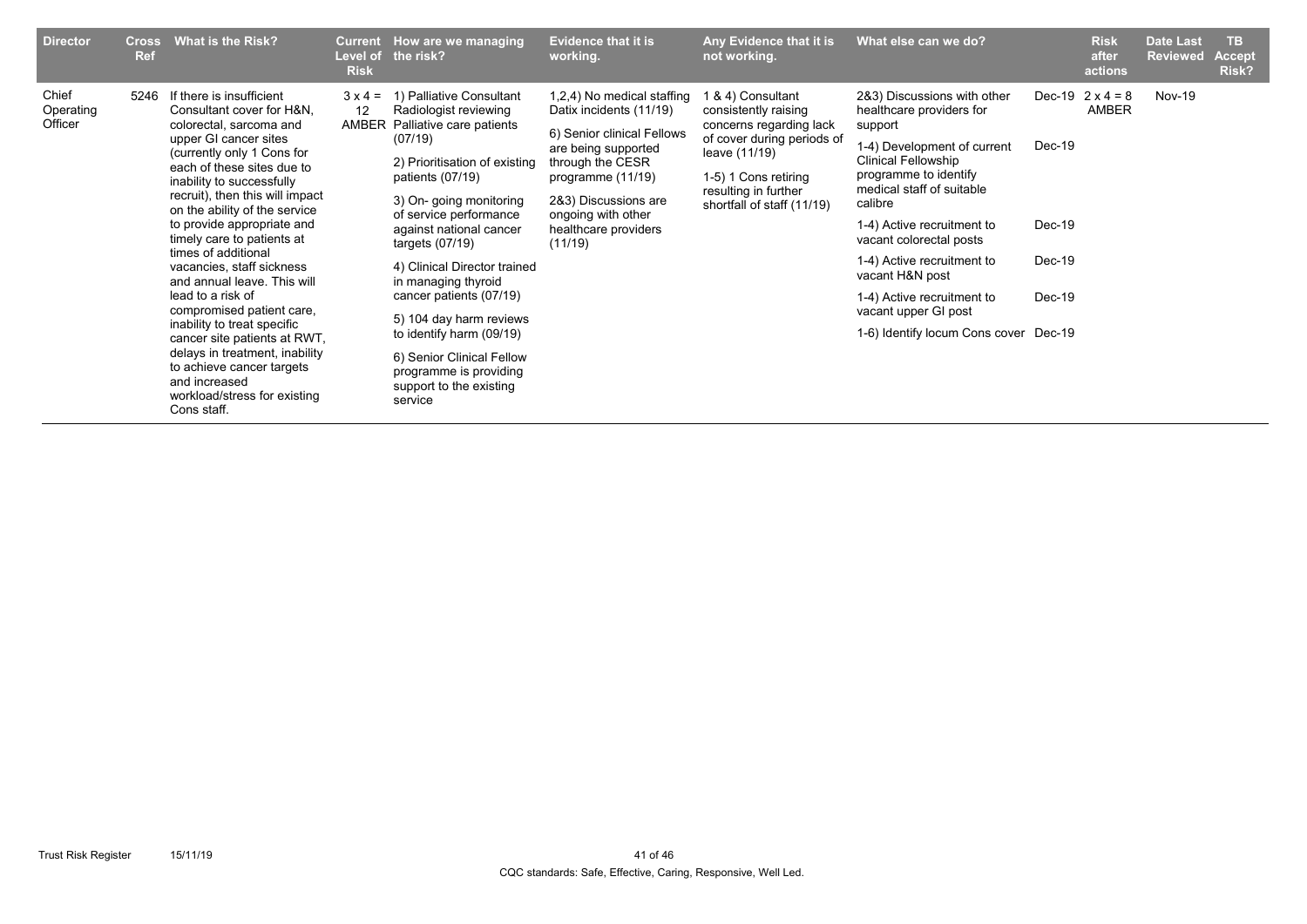| <b>Director</b>               | <b>Cross</b><br><b>Ref</b> | <b>What is the Risk?</b>                                                                                                                                                                                                                                                                                                                                                                                                                                                                                                                                                                                                                                                                                                                                                     | Level of<br><b>Risk</b> | Current How are we managing<br>the risk?                                                                                                                                                                                                                                                                                                                              | <b>Evidence that it is</b><br>working. | Any Evidence that it is<br>not working.                                  | What else can we do?                                                                                                                                                                                                                                         |                                | <b>Risk</b><br>after<br>actions         | <b>Date Last</b><br><b>Reviewed</b> | <b>TB</b><br><b>Accept</b><br>Risk? |
|-------------------------------|----------------------------|------------------------------------------------------------------------------------------------------------------------------------------------------------------------------------------------------------------------------------------------------------------------------------------------------------------------------------------------------------------------------------------------------------------------------------------------------------------------------------------------------------------------------------------------------------------------------------------------------------------------------------------------------------------------------------------------------------------------------------------------------------------------------|-------------------------|-----------------------------------------------------------------------------------------------------------------------------------------------------------------------------------------------------------------------------------------------------------------------------------------------------------------------------------------------------------------------|----------------------------------------|--------------------------------------------------------------------------|--------------------------------------------------------------------------------------------------------------------------------------------------------------------------------------------------------------------------------------------------------------|--------------------------------|-----------------------------------------|-------------------------------------|-------------------------------------|
| Chief<br>Operating<br>Officer | 5249                       | If the current x2 CFM<br>machines used to record<br>EEG tracing during cooling<br>treatment delivery continue<br>to frequently fail (machines<br>not holding charge and<br>therefore failing to capture<br>ongoing clinical tracing)<br>then we will not be able to<br>deliver the required<br>treatment. This may result in<br>loss of Unit Level 3 status<br>as NX is a designated<br>Cooling Centre. The Trust<br>will also not be able to<br>defend care delivery in legal<br>cases as evidence of EEG<br>trace may have been lost<br>during recording. This could<br>potentially lead to increase<br>in compensations if cases<br>become legal. There is no<br>contract cover for company<br>to provide backup if<br>machine fails.<br>Accepted onto TRR:<br>16/09/2019 | $4 \times 3 =$<br>12    | 2. 1 x CFM machine<br>available and 1 x loan<br>AMBER machine is currently in<br>place (Oct 19)<br>4. Local printer set up to<br>one CFM for printing of<br>CFM trace (Oct 19)<br>3. Fast track charger<br>available for failure during<br>recording (Oct 19)<br>1. Current situation<br>awareness for all<br><b>Consultants and Senior</b><br>nursing team. (Oct 19) |                                        | 1-3) There is no<br>assurance with the<br>current set-up<br>(07/10/2019) | 1-5) Replace existing<br>equipment<br>1-5) Business Case to be<br>presented to support<br>replacement of equipment<br>1-5) Trial to be undertaken of<br>machines by both companies<br>which will then inform the<br>Business Case as to<br>preferred product | <b>Nov-19</b><br><b>Nov-19</b> | Nov-19 $1 \times 1 = 1$<br><b>GREEN</b> | <b>Nov-19</b>                       |                                     |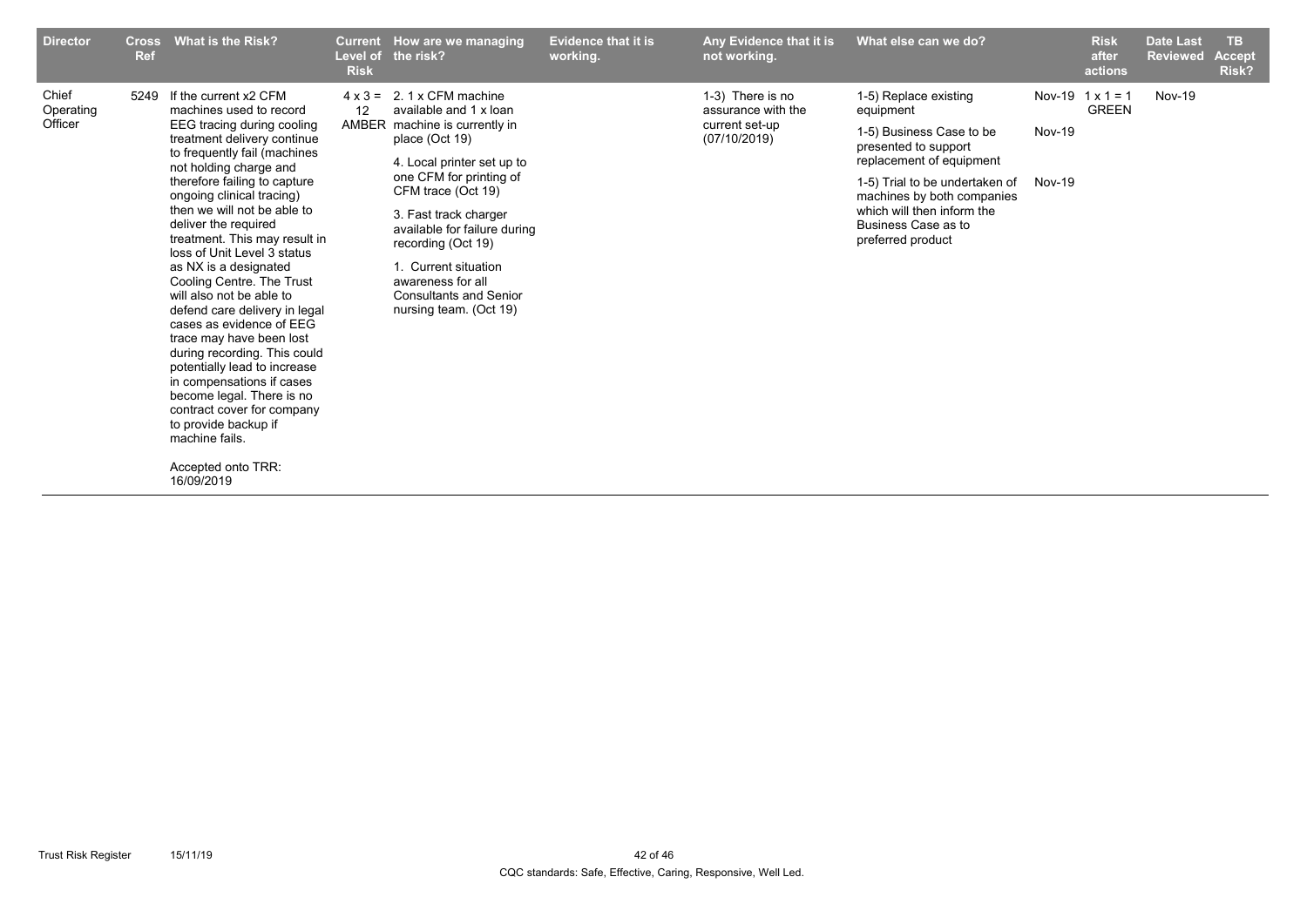| <b>Director</b>               | <b>Ref</b> | Cross What is the Risk?                                                                                                                                                                                                                                                                                                                                                                                                                                                                                                                                                                                                                                                                                                                                                                                                                                                                                                                                                                                                                                                                                                        | <b>Risk</b> | Current How are we managing<br>Level of the risk?                                                                                                                                                                                                                                                                                                                                                                                                                                                                                                                                                                                                                                                                                                                                                                                                                         | Evidence that it is<br>working.                                                                                                                                                                                                                                                                                                                                                                    | Any Evidence that it is<br>not working.                                                                                                                                                                                                                                                                                                                                                                                                                                                                                                                                                                                                                                                                       | What else can we do?                                                                                                                                                                                                                                                                                                                                                                                                                                                                                                                                                                                                                                                                                                                                                                                                         |                                                                                  | <b>Risk</b><br>after<br>actions          | <b>Date Last</b><br><b>Reviewed</b> | TB.<br><b>Accept</b><br>Risk? |
|-------------------------------|------------|--------------------------------------------------------------------------------------------------------------------------------------------------------------------------------------------------------------------------------------------------------------------------------------------------------------------------------------------------------------------------------------------------------------------------------------------------------------------------------------------------------------------------------------------------------------------------------------------------------------------------------------------------------------------------------------------------------------------------------------------------------------------------------------------------------------------------------------------------------------------------------------------------------------------------------------------------------------------------------------------------------------------------------------------------------------------------------------------------------------------------------|-------------|---------------------------------------------------------------------------------------------------------------------------------------------------------------------------------------------------------------------------------------------------------------------------------------------------------------------------------------------------------------------------------------------------------------------------------------------------------------------------------------------------------------------------------------------------------------------------------------------------------------------------------------------------------------------------------------------------------------------------------------------------------------------------------------------------------------------------------------------------------------------------|----------------------------------------------------------------------------------------------------------------------------------------------------------------------------------------------------------------------------------------------------------------------------------------------------------------------------------------------------------------------------------------------------|---------------------------------------------------------------------------------------------------------------------------------------------------------------------------------------------------------------------------------------------------------------------------------------------------------------------------------------------------------------------------------------------------------------------------------------------------------------------------------------------------------------------------------------------------------------------------------------------------------------------------------------------------------------------------------------------------------------|------------------------------------------------------------------------------------------------------------------------------------------------------------------------------------------------------------------------------------------------------------------------------------------------------------------------------------------------------------------------------------------------------------------------------------------------------------------------------------------------------------------------------------------------------------------------------------------------------------------------------------------------------------------------------------------------------------------------------------------------------------------------------------------------------------------------------|----------------------------------------------------------------------------------|------------------------------------------|-------------------------------------|-------------------------------|
| Chief<br>Financial<br>Officer |            | 5253 Dell Latitude tablet<br>computers were purchased<br>for use on ePMA wards to<br>enable drug rounds.<br>Significant numbers have<br>been damaged around the<br>charging ports and are<br>either difficult to charge<br>and/or rendering the device<br>unchangeable. The supplier<br>has identified excessive use<br>in a ward environment and<br>the fact that they are not<br>used on a one user to one<br>device basis as the root<br>cause. The supplier has<br>therefore stated that these<br>device failures are not<br>supported under the 3 year<br>warranty because the<br>damage is due to user<br>misuse.<br>The devices are vital to<br>administering drugs at the<br>patient's bedside. If<br>insufficient devices are<br>available the wards will<br>have to use computers on<br>wheels or desktops for<br>administration. This would<br>be acceptable for business<br>continuity in the short term<br>whilst Wi-Fi issues are<br>resolved however for<br>unspecified and ongoing<br>durations it introduces<br>significant risks. The risks<br>are that patients may<br>receive the wrong drugs or<br>doses. | 12          | $4 \times 3 = 1$ ) Continue to attempt to<br>send devices to Dell for<br>AMBER repair (June 19)<br>2) Extra kit re-purposed<br>for deployment as EPMA<br>tablets (36 additional<br>devices) (June 19)<br>3) Magnetic adapters<br>used on new devices to<br>relieve pressure on<br>charging ports and help<br>durability of devices.(June<br>19)<br>4) Redeployment of kit<br>(June 19)<br>5) Trial is running using<br>alternative Getac tablet<br>devices in 3 clinical areas<br>for 8 weeks until Oct 19.<br>currently going well<br>6) IT to raise business<br>case for requirement of<br>further devices in all<br>clinical areas<br>7) 100k of IT funding re-<br>directed towards this<br>pressure<br>8) 72 GTAC new and<br>robust mobile tablet<br>devices have been<br>ordered as outcome from<br>a successful pilot which<br>was mainly targeted at<br>ePMA usage | 2) Extra kit re-purposed<br>for deployment as EPMA<br>tablets (36 additional<br>devices) (June 19)<br>3) Magnetic adapters<br>used on new devices to<br>relieve pressure on<br>charging ports and help<br>durability of devices.(June<br>19)<br>7) Pilot outcomes proved<br>positively the likes of<br>battery time, usability of<br>devices, robustness of<br>hardware and Wi-Fi<br>connectivity. | 1) Not all devices will be<br>fixed under warranty<br>2) Durability of devices<br>still questionable and<br>even replacements<br>exhibit same weaknesses<br>as those devices which<br>are being replaced.<br>Eventually we will run out<br>of replacement devices<br>3) May provide some<br>additional durability to<br>new devices being<br>redeployed but will not<br>provide any durability to<br>devices already<br>weakened by use.<br>4) Has reduced overall<br>number of devices on<br>each ward.<br>1) Dell pushback<br>regarding warranty as no<br>manufacturing fault found<br>with devices, Dell state no<br>other customers with<br>issues and all industry<br>testing was successful<br>(Oct 19) | 2) Identify funding to procure<br>replacement devices.<br>Sufficient devices are<br>required to mitigate issues<br>based on current reduction in<br>numbers.<br>2) Procure additional devices<br>and build for deployment.<br>4) Monitor number of<br>replacement devices<br>available and report count to<br>Head of Technical Services,<br>Dell have been able to repair<br>and return some devices<br>(Sep 19)<br>5) Once trial ended to gain<br>agreement from clinical areas<br>and IT to go ahead with new<br>Getec devices<br>5) Order to be rawised for<br>devices required<br>5) IT to work on a roll out plan<br>6) IT to raise business case<br>for further devices<br>7) The devices arrive onsite<br>end of this month and build /<br>deployment will commence<br>through-out December to<br>target those wards | Oct-19<br>Oct-19<br>Oct-19<br>Oct-19<br><b>Nov-19</b><br><b>Nov-19</b><br>Dec-19 | Oct-19 $4 \times 1 = 4$<br><b>YELLOW</b> | <b>Nov-19</b>                       |                               |

 $\overline{\phantom{0}}$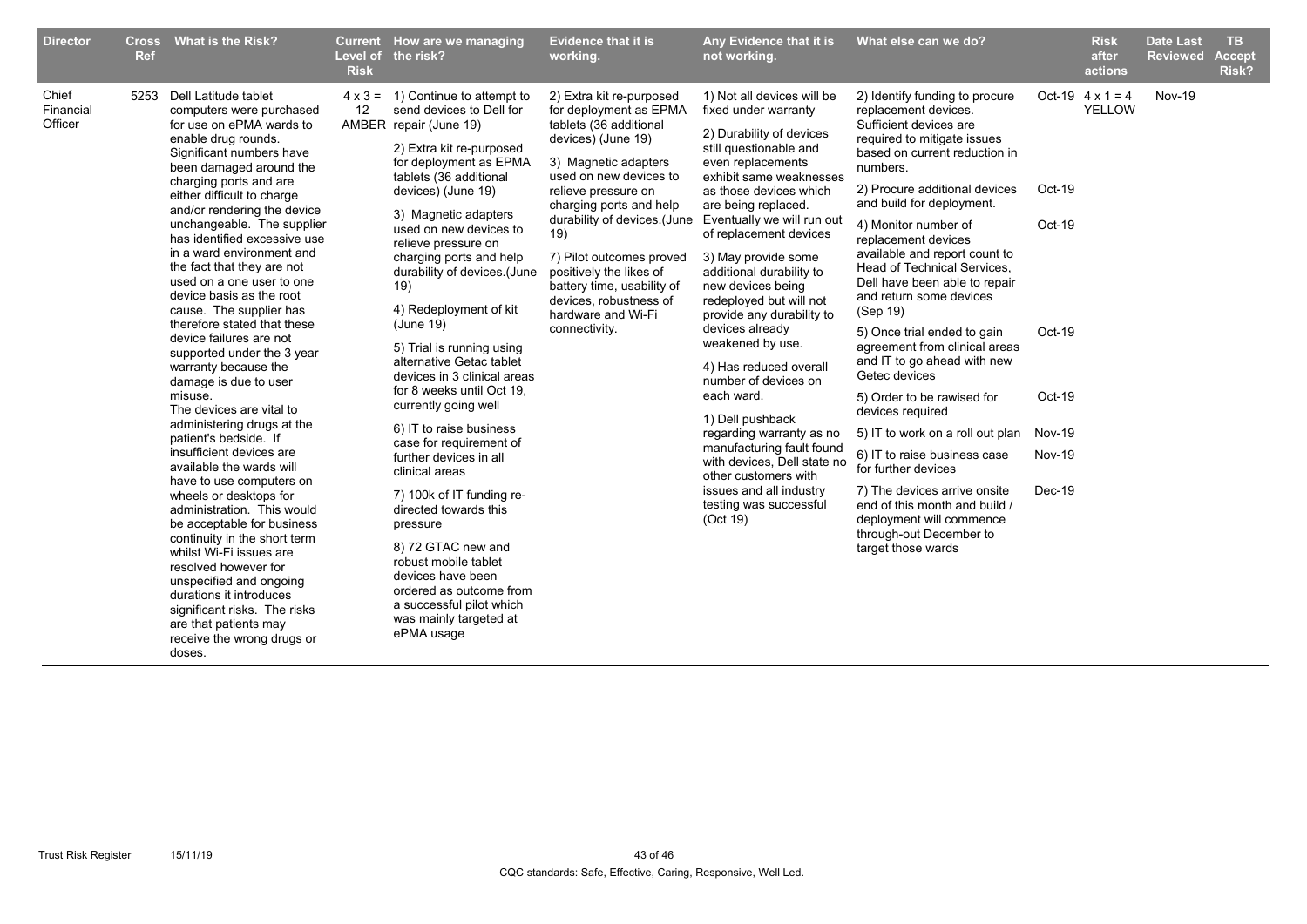| <b>Director</b>               | <b>Cross</b><br><b>Ref</b> | What is the Risk?                                                                                                                                                                                                                                                                                                                                                                                                                                                                                                                                                                                                                                                                                                                                                                                                                                                                                                                                                                                                                                                                         | Current<br>Level of<br><b>Risk</b> | How are we managing<br>the risk?                                                                                                                                                                                                                                                                                                                                                                                                                                                                                                                                                                                                                                                                                                                                                                                                                                                                                                                                                                                                                                                                                                                                                               | <b>Evidence that it is</b><br>working.                                                                                                                                                                                                                                                                                                                                                                                                                                                                                                                                                                                                                                    | Any Evidence that it is<br>not working.                                                                                                                                                                                                                                                                                                                                                                                                                                                                                                                                                                                                                                                                                                                                                                                                                                                                                                                                                                                                                              | What else can we do?                                                                                                                                                                                                |                            | <b>Risk</b><br>after<br>actions         | <b>Date Last</b><br><b>Reviewed</b> | <b>TB</b><br><b>Accept</b><br>Risk? |
|-------------------------------|----------------------------|-------------------------------------------------------------------------------------------------------------------------------------------------------------------------------------------------------------------------------------------------------------------------------------------------------------------------------------------------------------------------------------------------------------------------------------------------------------------------------------------------------------------------------------------------------------------------------------------------------------------------------------------------------------------------------------------------------------------------------------------------------------------------------------------------------------------------------------------------------------------------------------------------------------------------------------------------------------------------------------------------------------------------------------------------------------------------------------------|------------------------------------|------------------------------------------------------------------------------------------------------------------------------------------------------------------------------------------------------------------------------------------------------------------------------------------------------------------------------------------------------------------------------------------------------------------------------------------------------------------------------------------------------------------------------------------------------------------------------------------------------------------------------------------------------------------------------------------------------------------------------------------------------------------------------------------------------------------------------------------------------------------------------------------------------------------------------------------------------------------------------------------------------------------------------------------------------------------------------------------------------------------------------------------------------------------------------------------------|---------------------------------------------------------------------------------------------------------------------------------------------------------------------------------------------------------------------------------------------------------------------------------------------------------------------------------------------------------------------------------------------------------------------------------------------------------------------------------------------------------------------------------------------------------------------------------------------------------------------------------------------------------------------------|----------------------------------------------------------------------------------------------------------------------------------------------------------------------------------------------------------------------------------------------------------------------------------------------------------------------------------------------------------------------------------------------------------------------------------------------------------------------------------------------------------------------------------------------------------------------------------------------------------------------------------------------------------------------------------------------------------------------------------------------------------------------------------------------------------------------------------------------------------------------------------------------------------------------------------------------------------------------------------------------------------------------------------------------------------------------|---------------------------------------------------------------------------------------------------------------------------------------------------------------------------------------------------------------------|----------------------------|-----------------------------------------|-------------------------------------|-------------------------------------|
| Chief<br>Operating<br>Officer |                            | 5284 If the issues relating to<br>EPMA are not resolved then<br>healthcare professionals<br>involved in the prescribing<br>and administration of<br>medicines may not be able<br>to prescribe or administer<br>medicines in a safe or timely<br>manner. As a consequence<br>this may result in patient<br>harm due to incorrect<br>prescribing or administration<br>of medicines, or missed or<br>delayed doses. The issues<br>relating to EPMA that<br>contribute towards this risk<br>can be categorised into:<br>Lack of functionality or<br>errors associated with the<br>software.<br>Lack of or errors associated<br>with interfaces with other<br>Trust systems (electronic<br>and paper).<br>Staff using the system<br>incorrectly or suboptimally.<br>Lack of and poor suitability<br>of hardware for EPMA.<br>This is an overarching risk<br>and replaces risks 5190 and<br>5038.<br>Date of origin: 20/08/19<br>Accepted onto Divisional<br>Risk Register: 20/09/19<br>Accepted onto Trust Risk<br>Register: [via ePMA<br><b>Steering Group and Trust</b><br>Medical Director] | 12                                 | $4 \times 3 = 1$ . There is an EPMA<br>Steering Group chaired<br>AMBER by the Medical Director<br>which provides Executive<br>level oversight and<br>strategic direction for<br>EPMA. (Aug 19)<br>2. Establishment of the<br><b>EPMA Operational Group</b><br>to address the issues with<br>EPMA. This group<br>reports into the Steering<br>Group and links with the<br><b>Trust Medicines</b><br>Managment Group. (Aug<br>19)<br>3. A meeting was held<br>with the system suppliers<br>Emis to secure ongoing<br>engagement to resolve<br>system issues 10.7.19.<br>List of priority system<br>issues was presented to<br>Emis. (Aug 19)<br>4. A list of priority system<br>issues has been<br>produced by the EMPA<br>Steering Group. (Aug 19)<br>5. An assessment of all<br>Datix relating to EPMA<br>since go-live has been<br>produced and will be<br>shared with the Steering<br>Group and Operational<br>Group in August. This<br>will continue to be<br>monitored and reported<br>on. (Aug 19)<br>6. A business case for<br>additional resource to<br>support EPMA has been<br>approved and the posts<br>are being recruited to<br>(Datix 5204), this includes<br>additional posts to | 1. The EPMA Steering<br>Group meets monthly and<br>minutes are available.<br>(Oct 19)<br>2. The first meeting for<br>the EPMA Operational<br>Group is scheduled for<br>September. A Chair has<br>been appointed. (Oct 19)<br>4. Emis has responded in<br>writing to the priority list<br>and will be undertaking a<br>site visit in September.<br>(Oct 19)<br>5. Datix reports relating to<br>EPMA are monitored<br>monthly. (Oct 19)<br>6. The business case is<br>approved and posts being<br>recruited to. (Oct 19)<br>9. Emis are actively<br>managing the intermittent<br>issue where the system<br>freezes and this is<br>preventing it from<br>occurring. (Oct 19) | 5.6. User error is a cause<br>of incidents reported via<br>Datix, this could be<br>improved with better<br>training for EPMA. (Oct<br>19)<br>7. Hardware is being<br>reported as broken and<br>monies need to be<br>identified to replace. (Oct<br>19)<br>5. The Datix assessment<br>shows 231 incidents<br>directly relating to EPMA<br>March 18 - July 19.<br>System user errors are<br>the greatest source of<br>incidents (121 reports).<br>There is 1 report of<br>moderate patient harm,<br>64 reports of no patient<br>harm and 166 reports do<br>not have harm recorded.<br>(Oct 19)<br>4,9. System down time is<br>still occuring (need to add<br>report of incidence). (Oct<br>19)<br>4.9. No issues on the<br>priority list have been<br>resolved. (Oct 19)<br>1.2. The Medical Director<br>is receiving complaints<br>from Consultants<br>regarding EPMA. (Oct 19)<br>7. IT report that 90<br>devices have been<br>returned to IT as not<br>working. Reports that<br>nursing staff not using<br>EPMA hardware and are<br>using desktop PC's. (Oct<br>19) | Emis to visit site in<br>September to review issues<br>raised.<br>Business case for IT<br>hardware support<br>Review and improve user<br>training<br>Replace broken hardware<br>Continue to engage with Emis Sep-19 | Sep-19<br>Oct-19<br>Oct-19 | Sep-19 $1 \times 3 = 3$<br><b>GREEN</b> | <b>Nov-19</b>                       |                                     |

support training.. (Aug 19)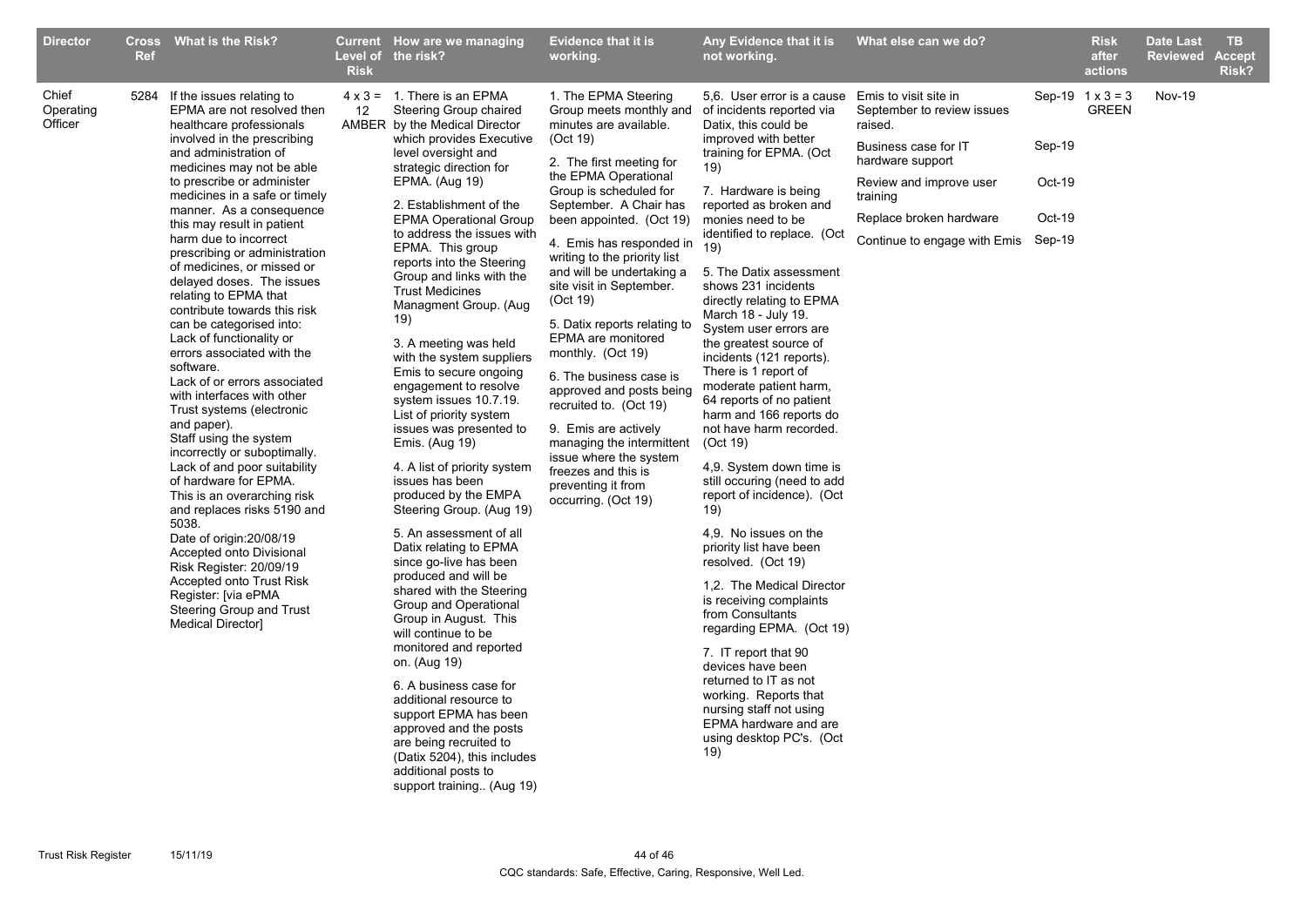**Evidence that it is working.**

**Any Evidence that it is What else can we do? Date Last TB not working.**

| 7. IT are undertaking a<br>trial of alternative<br>hardware solutions and<br>requesting that wards<br>report all hardware issues<br>to IT. (Aug 19)                                                                                                                                                                                                                  |
|----------------------------------------------------------------------------------------------------------------------------------------------------------------------------------------------------------------------------------------------------------------------------------------------------------------------------------------------------------------------|
| 8. The Medicines<br>Managment Group and<br>Steering Group approved<br>an SOP which means that<br>EPMA will not be used for<br>day case surgery and will<br>not be used on admission<br>for elective surgery. This<br>will be reviewed if Emis<br>can make system<br>changes to improve the<br>use of EPMA in patients<br>following the surgical<br>pathway. (Aug 19) |
| 9. There is an issues<br>(hazards log) which<br>records all EPMA issues<br>and actions. This is<br>maintained by the EPMA<br>Team and managed by<br>the EPMA Operational<br>Group. (Aug 19)                                                                                                                                                                          |
| 10. The EPMA Steering<br>Group has agreed not to<br>extend the current EPMA<br>system to new areas until<br>current issues are<br>resolved. This means it<br>will not be extended to<br>paediatrics, neonates and<br>maternity at the current<br>time. (Aug 19)                                                                                                      |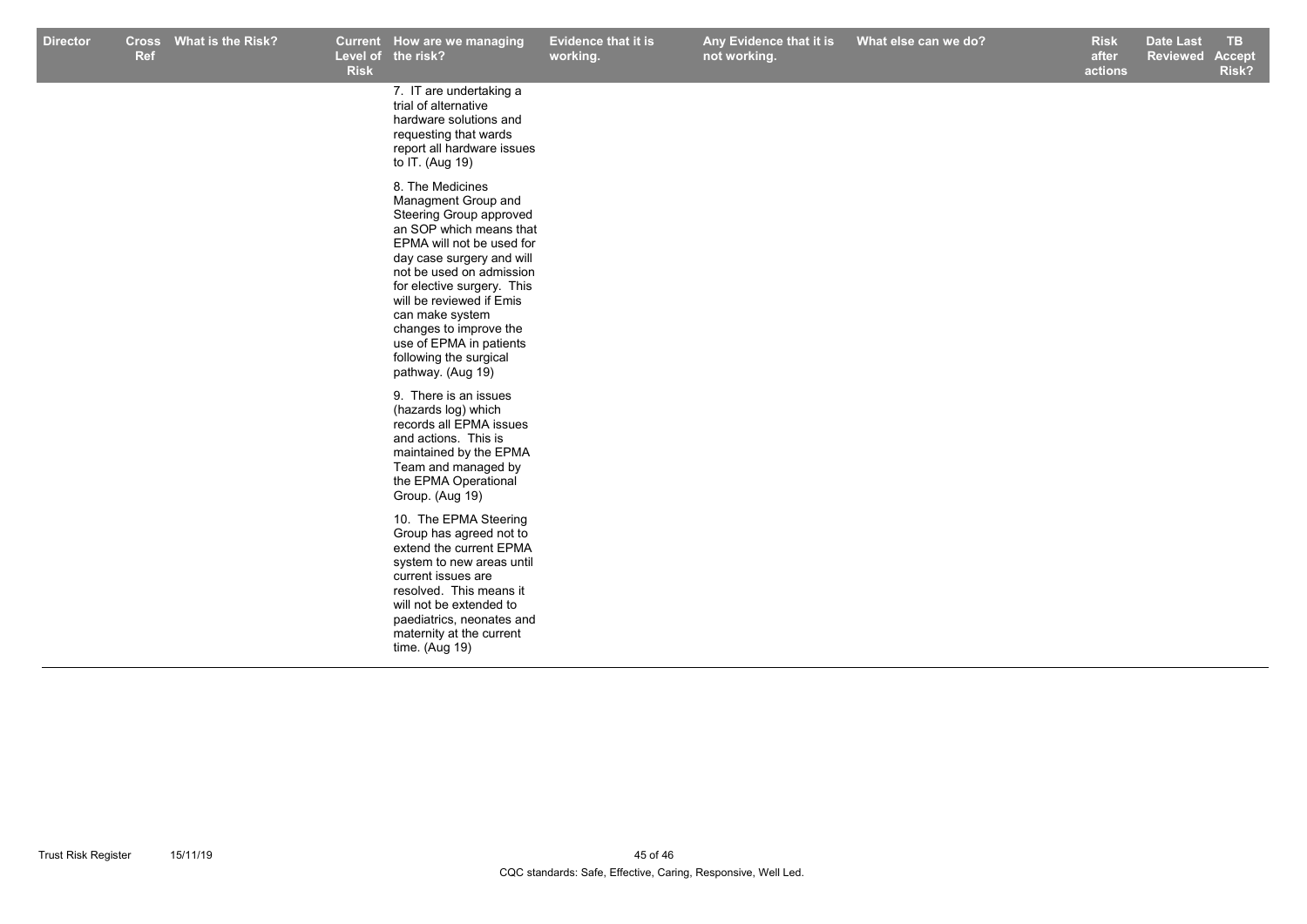| <b>Director</b>               | <b>Cross</b><br><b>Ref</b>                                                                                                                                                       | What is the Risk?                                                                                   | <b>Risk</b>                                      | Current How are we managing<br>Level of the risk?                                                                                    | <b>Evidence that it is</b><br>working.                             | Any Evidence that it is<br>not working.                                                                                                                                                                             | What else can we do?                                                            |               | <b>Risk</b><br>after<br>actions          | <b>Date Last</b><br><b>Reviewed</b> | <b>TB</b><br><b>Accept</b><br>Risk? |
|-------------------------------|----------------------------------------------------------------------------------------------------------------------------------------------------------------------------------|-----------------------------------------------------------------------------------------------------|--------------------------------------------------|--------------------------------------------------------------------------------------------------------------------------------------|--------------------------------------------------------------------|---------------------------------------------------------------------------------------------------------------------------------------------------------------------------------------------------------------------|---------------------------------------------------------------------------------|---------------|------------------------------------------|-------------------------------------|-------------------------------------|
| Chief<br>Operating<br>Officer | 5308                                                                                                                                                                             | (*Division 3 - risk<br>consideration*) If waiting list<br>indicative sessions (WLI)                 | $3x4=$<br>12<br>AMBER                            | 2. Areas where this is<br>considered high impact<br>are considering use of                                                           | 3. OTEG monitors trust<br>wide session utilisation<br>(Nov 19)     | 4. Letters received week<br>commencing 30th Sept<br>2019 (Nov 19)                                                                                                                                                   | 1. Request further information<br>from directorates where WLI<br>are declined.  |               | Nov-19 $2 \times 2 = 4$<br><b>YELLOW</b> | <b>Nov-19</b>                       |                                     |
|                               |                                                                                                                                                                                  | reduce as a result of<br>pension changes then<br>waiting list times for<br>outpatients and elective |                                                  | locums (Oct 19)<br>1. Consultants are still<br>being requested to run                                                                | 1. Waiting List iniatives<br>are still being undertaken<br>(Nov19) | 3. Some specialties could<br>improve session<br>utilisation (Nov 19)                                                                                                                                                | 2. Secure funding for<br>recruitment of Locum to<br>replace WLI                 | <b>Nov-19</b> |                                          |                                     |                                     |
|                               | surgery will increase,<br>planned outpatient sessions<br>and theatre sessions will go<br>unutilised resulting in delays<br>to patient care and a<br>reduction in patient income. |                                                                                                     | waiting list iniatives (Oct<br>19)               |                                                                                                                                      | 2. T&O Directorate<br>reviewing funding for                        | 3. Introduction of theatre<br>scheduling meetings                                                                                                                                                                   | <b>Nov-19</b>                                                                   |               |                                          |                                     |                                     |
|                               |                                                                                                                                                                                  |                                                                                                     | 3. Theatre utilisation is<br>being monitored and |                                                                                                                                      | locum (Nov 19)                                                     | 4. Directorates to present                                                                                                                                                                                          | Dec-19                                                                          |               |                                          |                                     |                                     |
|                               |                                                                                                                                                                                  |                                                                                                     | existing sessions are<br>being actively managed  |                                                                                                                                      | 1. Unable to determine<br>where WLI are declined                   | impact assessment to<br>divisional management team.                                                                                                                                                                 |                                                                                 |               |                                          |                                     |                                     |
|                               |                                                                                                                                                                                  | Approved by Division 1:                                                                             |                                                  | (Oct 19)                                                                                                                             |                                                                    | the reason they are being<br>declined (Nov 19)                                                                                                                                                                      | 1-4. Develop a corporate<br>action plan that will provide                       | <b>Nov-19</b> |                                          |                                     |                                     |
|                               |                                                                                                                                                                                  | 11/10/2019<br>Accepted onto TRR:<br>11/11/2019                                                      |                                                  | 4. Shared Business<br>Authority are advising all<br>employees who are<br>potentially impacted by<br>the pension changes (Oct)<br>19) |                                                                    | 1-4. In year 18/19<br>approx.3817 waiting list<br>sessions were completed,<br>in year 19/20 the full year<br>equivalent based on a<br>extrapolated basis is<br>3236 WLI a decrease of<br>581 if this continues (Oct | choices and advice to<br>clinicians with regard pension<br>and tax implications |               |                                          |                                     |                                     |

19)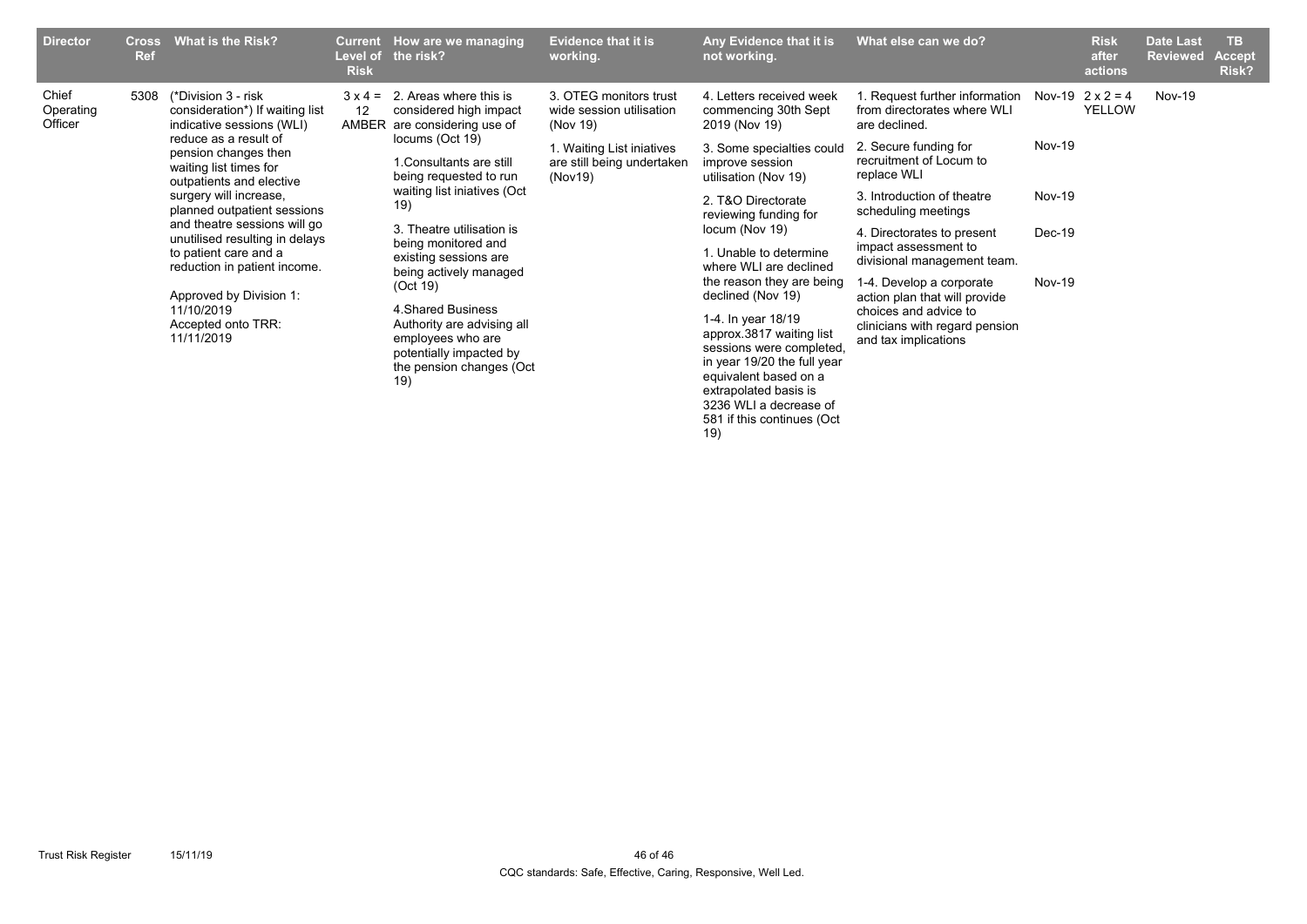#### **The Royal Wolverhampton NHS Trust**

4

5

10

15

12

869

12

200 | 25 20

Trust Risk Register

| November-2019                        |                            |                                                                                                                                                                                                                                                                                                                                   |                               |                                                                                                                                                                                                                                                                                                                                                                                                                                                                                                                                                                                                                    |                                                                                                                                                                                               |                                                                                                                                                                                                                                                                       |                                                                                                |                                          | 4 6 8 10<br>2 <sup>1</sup><br>$\overline{3}$<br>$4 \mid 5$ |                                     |
|--------------------------------------|----------------------------|-----------------------------------------------------------------------------------------------------------------------------------------------------------------------------------------------------------------------------------------------------------------------------------------------------------------------------------|-------------------------------|--------------------------------------------------------------------------------------------------------------------------------------------------------------------------------------------------------------------------------------------------------------------------------------------------------------------------------------------------------------------------------------------------------------------------------------------------------------------------------------------------------------------------------------------------------------------------------------------------------------------|-----------------------------------------------------------------------------------------------------------------------------------------------------------------------------------------------|-----------------------------------------------------------------------------------------------------------------------------------------------------------------------------------------------------------------------------------------------------------------------|------------------------------------------------------------------------------------------------|------------------------------------------|------------------------------------------------------------|-------------------------------------|
| <b>Director</b>                      | <b>Cross</b><br><b>Ref</b> | <b>What is the Risk?</b>                                                                                                                                                                                                                                                                                                          | <b>Current</b><br><b>Risk</b> | How are we managing<br>Level of the risk?                                                                                                                                                                                                                                                                                                                                                                                                                                                                                                                                                                          | <b>Evidence that it is</b><br>working.                                                                                                                                                        | Any Evidence that it is<br>not working.                                                                                                                                                                                                                               | What else can we do?                                                                           | <b>Risk</b><br>after<br>actions          | <b>Date Last</b><br><b>Reviewed</b>                        | <b>TB</b><br><b>Accept</b><br>Risk? |
| <b>Risk Lead</b>                     |                            | <b>ID</b> Principal Risk                                                                                                                                                                                                                                                                                                          |                               | <b>Controls</b>                                                                                                                                                                                                                                                                                                                                                                                                                                                                                                                                                                                                    | <b>Positive Assurances</b>                                                                                                                                                                    | <b>Gaps in Assurance/Control</b>                                                                                                                                                                                                                                      | Action Plan that addresses Gaps in<br>Control                                                  | <b>Residual</b><br><b>Risk Level</b>     |                                                            |                                     |
| <b>Risks Currently Being Managed</b> |                            |                                                                                                                                                                                                                                                                                                                                   |                               |                                                                                                                                                                                                                                                                                                                                                                                                                                                                                                                                                                                                                    |                                                                                                                                                                                               |                                                                                                                                                                                                                                                                       |                                                                                                |                                          |                                                            |                                     |
| <b>Trust Objective:</b>              |                            | To have an effective & well integrated health and care system th                                                                                                                                                                                                                                                                  |                               |                                                                                                                                                                                                                                                                                                                                                                                                                                                                                                                                                                                                                    |                                                                                                                                                                                               |                                                                                                                                                                                                                                                                       |                                                                                                |                                          |                                                            |                                     |
| Chief<br>Operating<br>Officer        |                            | 2719 Lack of real time bed<br>management and<br>retrospective admissions on<br>PAS can have a significant<br>impact on electronic testing<br>and potentially e-discharge<br>systems leading to a<br>potential impact on patient<br>care/safety.<br>Date of origin: 23/05/11<br>Date of escalation =<br>24/05/11<br>Risk Lead: COO |                               | $3 \times 3 = 9$ 1) Monitoring of PAS<br>AMBER update / use (monthly)<br>(Nov 14)<br>3) Implementation of<br>safehands bed<br>management (Apr 15)<br>4) Additional support from<br>Teletracking to optimise<br>use of real time system.<br>Refreshed support from<br>Teletracking in 2019.<br>Upgrade due in 2020.<br>5) Establishment of task<br>and finish groups to<br>manage and improve.<br>Compliance to real time<br>bed allocation (Aug 16)<br>2) Ward clerk review<br>completed. Pilot for<br>weekend working<br>commences Feb 18.<br>Additional ward clerks in<br>Paediatrics and SAU<br>agreed (Nov 18) | 1) real time bed<br>management improving<br>mon-fri<br>5) Improvement in<br>dashboard metrics<br>3) Use of Safehands, real<br>time bed management<br>system from September<br>16 (paperless). | 1) Patients still entered<br>retrospectively on PAS,<br>especially after<br>weekends.<br>1) System bugs in<br>safehands causing delays<br>to bed allocation - closed<br>1) Risk in EMPA for<br>Pharmacy prescribing<br>(identified in 2019,<br>included in RR Nov 19) | 2) Business Case for<br>additional Ward Clerks for<br>consideration in 20/21 cost<br>pressures | Apr-20 $2 \times 3 = 6$<br><b>YELLOW</b> | <b>Nov-19</b>                                              | Yes                                 |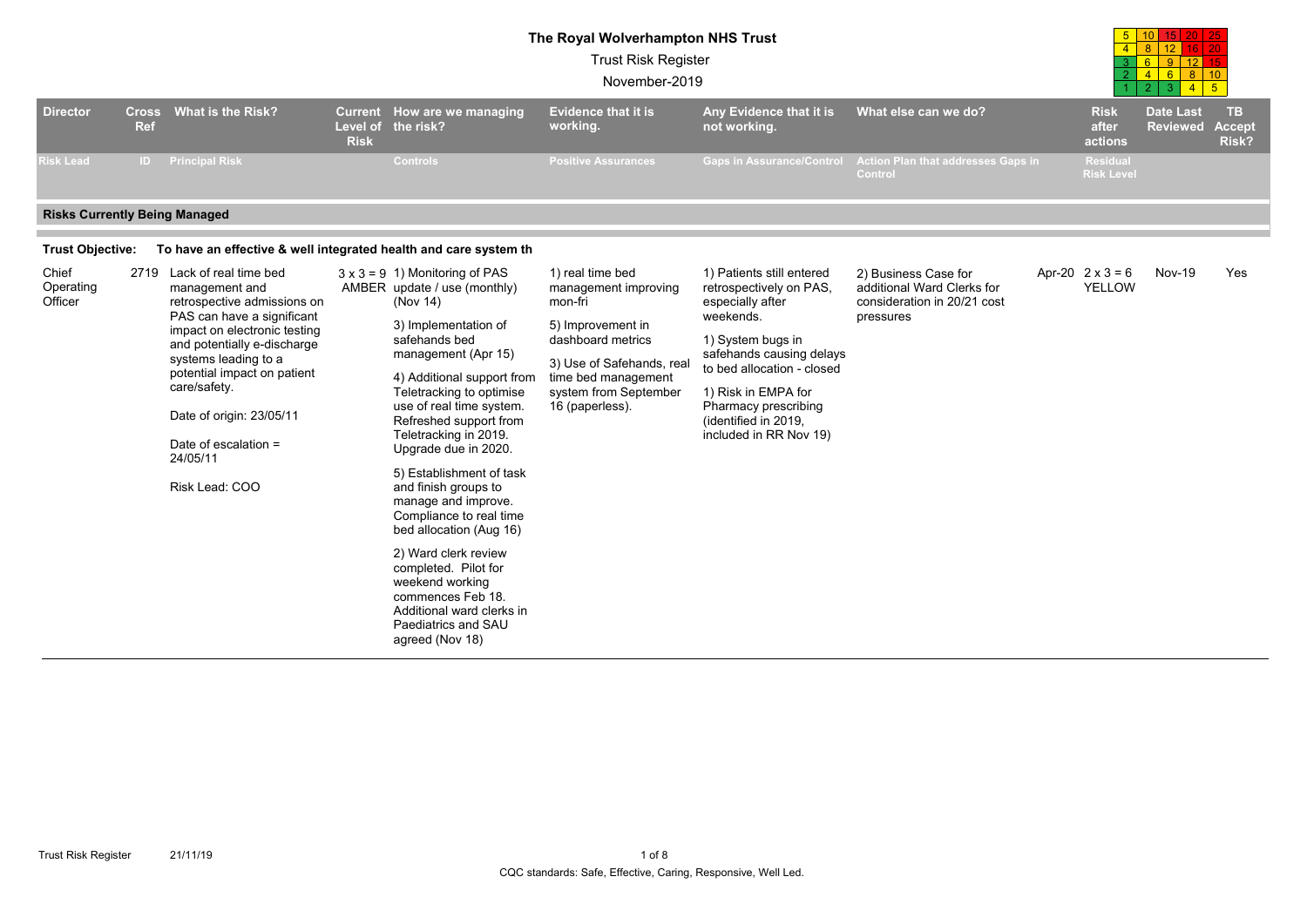| <b>Director</b> |            | <b>Cross</b> What is the Risk? |             | Current How are we managing Evidence that it is |          | Any Evidence that it is What else can we do? |         | Risk Date Last TB     |       |
|-----------------|------------|--------------------------------|-------------|-------------------------------------------------|----------|----------------------------------------------|---------|-----------------------|-------|
|                 | <b>Ref</b> |                                |             | Level of the risk?                              | working. | not working.                                 |         | after Reviewed Accept |       |
|                 |            |                                | <b>Risk</b> |                                                 |          |                                              | actions |                       | Risk? |

**Trust Objective: Maintain financial health - appropriate investment enhancement**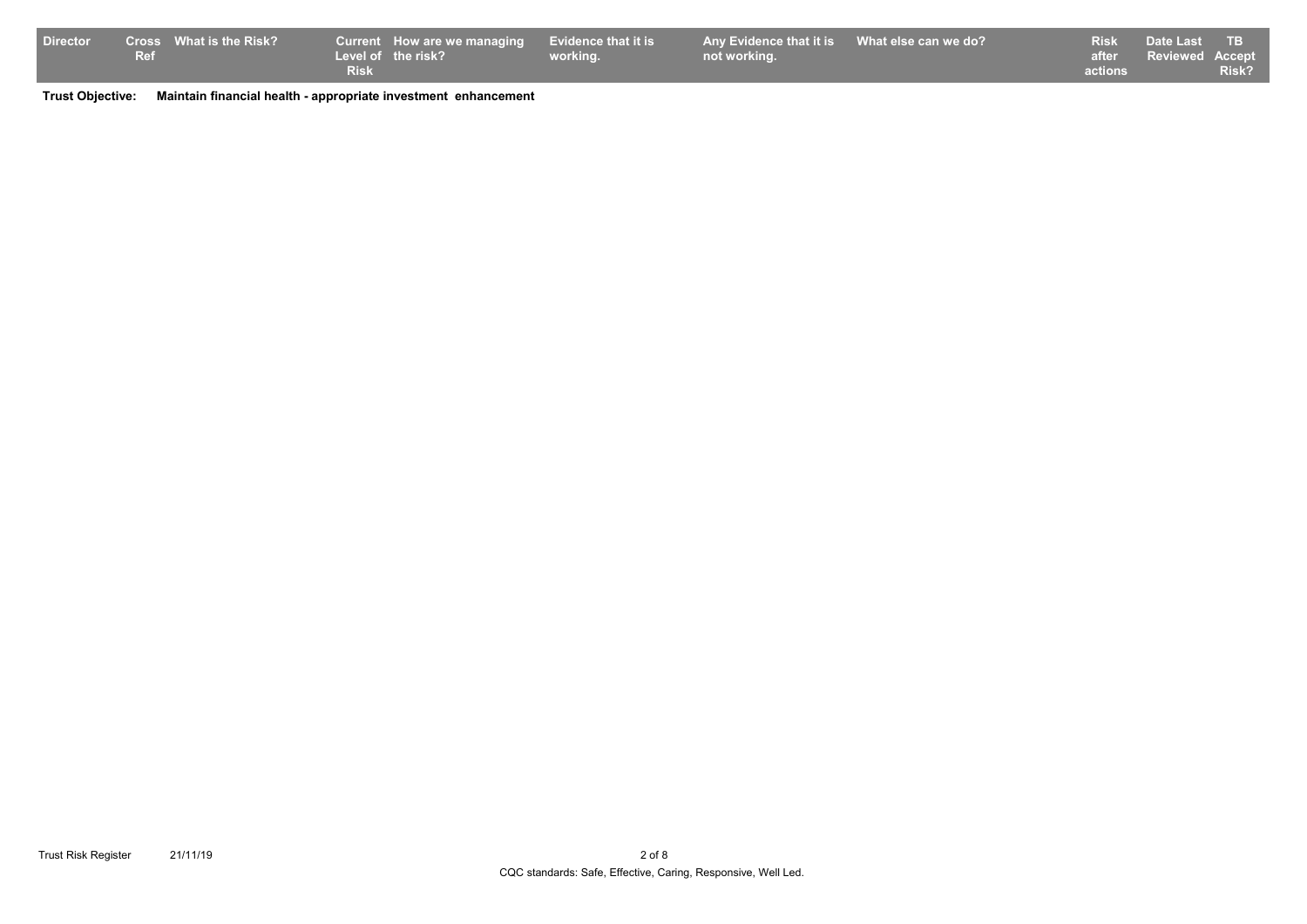| <b>Director</b>               | <b>Cross</b><br><b>Ref</b> | <b>What is the Risk?</b>                                                                                                         | <b>Risk</b> | Current How are we managing<br>Level of the risk?                                                                                                                                                                                                                                                                                                                                                                                                                                                                                                                                                                                    | <b>Evidence that it is</b><br>working.                                                                                                                                                                                      | Any Evidence that it is<br>not working.                                  | What else can we do?                                                                                        |                  | <b>Risk</b><br>after<br>actions  | <b>Date Last</b><br><b>Reviewed</b> | <b>TB</b><br><b>Accept</b><br>Risk? |
|-------------------------------|----------------------------|----------------------------------------------------------------------------------------------------------------------------------|-------------|--------------------------------------------------------------------------------------------------------------------------------------------------------------------------------------------------------------------------------------------------------------------------------------------------------------------------------------------------------------------------------------------------------------------------------------------------------------------------------------------------------------------------------------------------------------------------------------------------------------------------------------|-----------------------------------------------------------------------------------------------------------------------------------------------------------------------------------------------------------------------------|--------------------------------------------------------------------------|-------------------------------------------------------------------------------------------------------------|------------------|----------------------------------|-------------------------------------|-------------------------------------|
| Chief<br>Operating<br>Officer |                            | 4113 If the Divisions are unable to<br>achieve the identified CIP<br>target for 2019/2020 then<br>there are implications for the |             | $4 \times 5 = 3$ . Vacancy control panel<br>20 RED in place (Oct 2015) and<br>higher restrictions applied<br>(Jan 17)                                                                                                                                                                                                                                                                                                                                                                                                                                                                                                                | 2, 3 & 4. Structure in<br>place to discuss and<br>identify opportunities to<br>create efficiencies and                                                                                                                      | 2 & 3. Unidentified CIP<br>still remains across the<br>divisions (11/19) | 1-12) Continue with process<br>to identify and deliver<br>efficiencies                                      |                  | Nov-19 $3 \times 3 = 9$<br>AMBER | <b>Nov-19</b>                       | Yes                                 |
|                               |                            | financial position of the Trust<br>Linked to BAF risk SR8.                                                                       |             | 2. Financial Forecasting<br>meetings include Confirm<br>& Challenge CIP so that                                                                                                                                                                                                                                                                                                                                                                                                                                                                                                                                                      | business growth (06/19)<br>3. VCP meetings held                                                                                                                                                                             | 1-12 Low value of<br>recurring CIP (Nov 19)                              | 2) Continue to review year to<br>date underspends with a view<br>to take non-recurrent to CIP               | <b>Nov-19</b>    |                                  |                                     |                                     |
|                               |                            | Date of origin: 11/01/19<br>Date of escalation = Dec 18                                                                          |             | there is a consistent<br>approach to Directorate<br>financial                                                                                                                                                                                                                                                                                                                                                                                                                                                                                                                                                                        | weekly and posts go<br>through this process for<br>all Divsions (06/19)<br>5. If there is a risk that                                                                                                                       |                                                                          | 1-10) Progress to be made<br>with LOS - drive across all<br>areas. Links with discharge<br>PTL and CQI team | <b>Nov-19</b>    |                                  |                                     |                                     |
|                               |                            | Risk Lead: All Deputy COO's                                                                                                      |             | position/challenge (Nov<br>19)<br>1. Internal PMO                                                                                                                                                                                                                                                                                                                                                                                                                                                                                                                                                                                    | impacts on a team's<br>ability to deliver their CIP<br>schemes then the                                                                                                                                                     |                                                                          | 12) Project team for Zesty<br>project to be established                                                     | Mar-20           |                                  |                                     |                                     |
|                               |                            |                                                                                                                                  |             | resources to support<br>delivery of the Trusts<br>efficiency programme<br>(Apr 19)                                                                                                                                                                                                                                                                                                                                                                                                                                                                                                                                                   | member of Service<br>effiency would be<br>available to support as<br>and when required at the                                                                                                                               |                                                                          | 1-12) Development of STP<br>schemes<br>1-12) Development of<br>schemes for 20/21                            | Mar-20<br>Mar-20 |                                  |                                     |                                     |
|                               |                            |                                                                                                                                  |             | 4. Monitored by the<br>Financial Recovery Board<br>(FRB) (Oct 2017)                                                                                                                                                                                                                                                                                                                                                                                                                                                                                                                                                                  | Quality Meetings. (06/19)<br>1-11) CIP partner now in<br>post (11/19)                                                                                                                                                       |                                                                          | 1-12) Review ideas from<br>other Trusts meeting with<br><b>NHSI</b>                                         | <b>Nov-19</b>    |                                  |                                     |                                     |
|                               |                            |                                                                                                                                  |             | 5. Member of Clinical<br><b>Quality Improvement</b><br>team (CQI) aligned to<br>Divisional Programmes to<br>provide structure and<br>targeted support to<br>operational teams in their<br>delivery of CIP where<br>required (Apr 19)<br>6. Operating Theatre<br>Efficiency Group (OTEG)<br>set-up and running for<br>over 12 months. Each<br>Directorate has 'Local'<br>sub-groups (Sept 17)<br>7. All agency requests<br>above £100 P.H to be<br>approved by COO/CEO<br>8. Divisions involved in<br><b>Financial Recovery Board</b><br>chaired by COO (Apr<br>2019)<br>9. PIDs are forthcoming<br>to the Finance team (Dec<br>2018) | 11. All GIRFT's are<br>monitored by the CQI<br>team (Nov 19)<br>1-11) All PID's risk<br>assessed by CNO (Apr<br>19)<br>1-11) Identified CIP of<br>£14.8 million (month 7)<br>across all divisions and<br>corporate (Nov 19) |                                                                          |                                                                                                             |                  |                                  |                                     |                                     |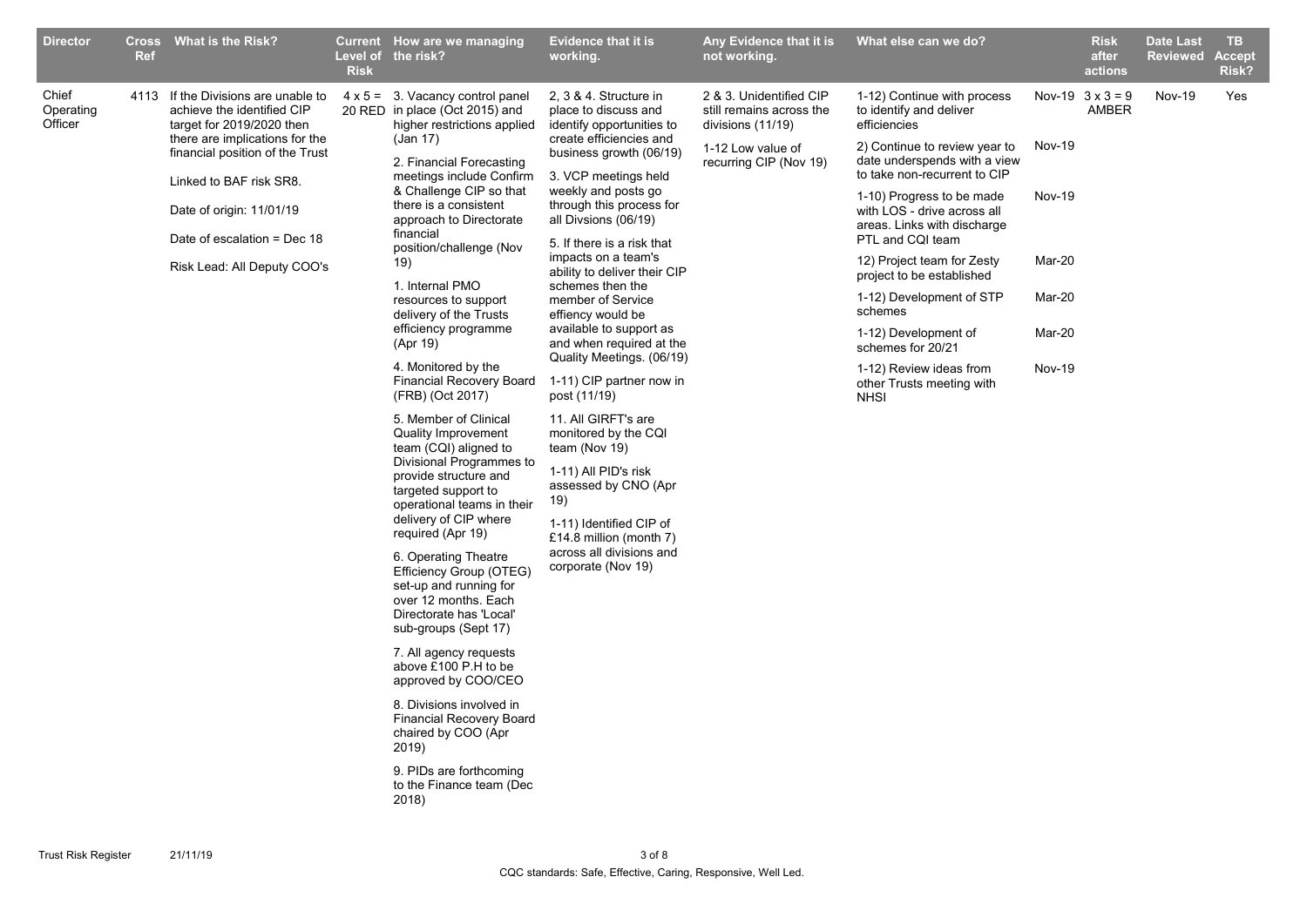**Risk**

**How are we managing TB Any Evidence that it is not working.**

**Risk after actions What else can we do? Date Last <b>Risk Date Last Reviewed Accept Risk?**

10. Outpatient efficiencies continue to be identified via OPEG (Outpatient) Dec 18. Decision to proceed with Zesty (Nov 19) 11. Trust supporting GIRFT Visits (Nov 19)

12) Use of external support to challenge budget management and CIP opportunities (Jul 19)

11) Use of model hospital to identify opportunities for CIP (Apr 19)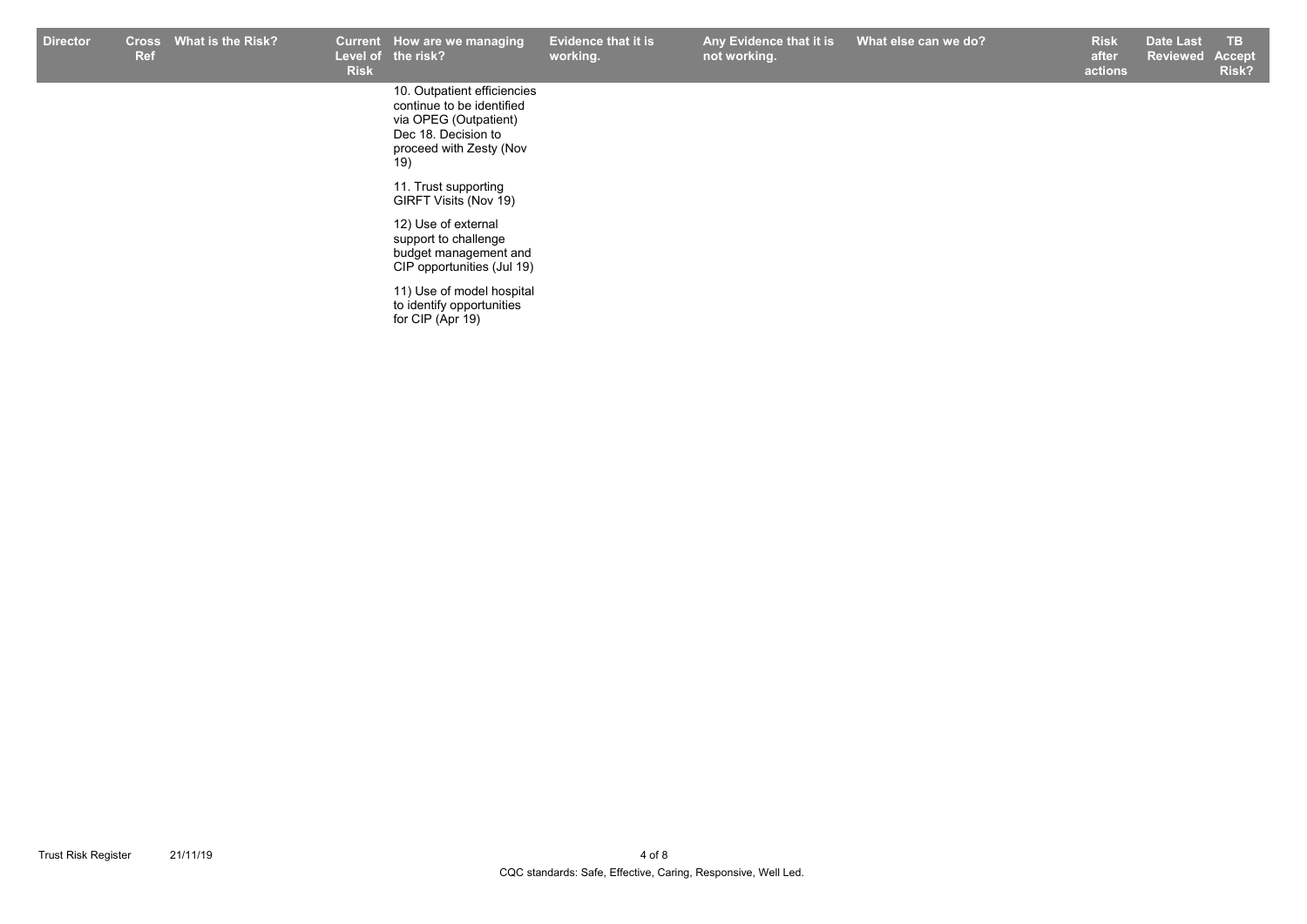| <b>Director</b>               | <b>Cross</b><br>Ref | <b>What is the Risk?</b>                                                                                                                                                                                                                       | Current<br>Level of<br><b>Risk</b> | How are we managing<br>the risk?                                                                                                                                                                                                                                                                                                                                                                                                                                                                                                                                                                                                                                                                                                               | <b>Evidence that it is</b><br>working.                                                                                                                                                                                                                                                      | Any Evidence that it is<br>not working.                                                                             | What else can we do?                                                                                                                                                                                                                |                    | <b>Risk</b><br>after<br>actions   | <b>Date Last</b><br><b>Reviewed</b> | TB.<br><b>Accept</b><br><b>Risk?</b> |
|-------------------------------|---------------------|------------------------------------------------------------------------------------------------------------------------------------------------------------------------------------------------------------------------------------------------|------------------------------------|------------------------------------------------------------------------------------------------------------------------------------------------------------------------------------------------------------------------------------------------------------------------------------------------------------------------------------------------------------------------------------------------------------------------------------------------------------------------------------------------------------------------------------------------------------------------------------------------------------------------------------------------------------------------------------------------------------------------------------------------|---------------------------------------------------------------------------------------------------------------------------------------------------------------------------------------------------------------------------------------------------------------------------------------------|---------------------------------------------------------------------------------------------------------------------|-------------------------------------------------------------------------------------------------------------------------------------------------------------------------------------------------------------------------------------|--------------------|-----------------------------------|-------------------------------------|--------------------------------------|
| <b>Trust Objective:</b>       |                     | Attract, retain & develop our staff & improve employee engagemen                                                                                                                                                                               |                                    |                                                                                                                                                                                                                                                                                                                                                                                                                                                                                                                                                                                                                                                                                                                                                |                                                                                                                                                                                                                                                                                             |                                                                                                                     |                                                                                                                                                                                                                                     |                    |                                   |                                     |                                      |
| Chief<br>Operating<br>Officer |                     | 1713 Failure to effectively<br>maximise workforce<br>productivity; failure to<br>routinely review consultant<br>job plans.<br>Date of origin: 03/06/08<br>Date of escalation =<br>11/05/11<br>Risk Lead: COO/Deputy<br><b>Medical Director</b> | $12 \overline{ }$                  | $4 \times 3 = 2$ ) Areas to be contained<br>with SPA allocation have<br>AMBER been agreed<br>4) Usage reports for<br>medical bank produced<br>monthly (Nov 19)<br>3) RAG rated tool to<br>monitor compliance<br>against Job Plans has<br>been developed and now<br>shared with directorates<br>Sept 17.<br>1) Job plans continue to<br>be reviewed and sign off<br>by DMD / MD- sign off<br>committee established<br>(Apr-Aug18)<br>1) New Job Planning<br>Policy agreed by LNC<br>Mar 17<br>5) Job Planning updates<br>to be presented to clinical<br>excellence group (Jan 18)<br>6) Job Planning<br><b>Consistency Panel</b><br>established 18/19 (May<br>18 first one).<br>7) Business case for<br>Allocate approved.<br>Implementation of | 1) Job Planning Audit<br>indicated a number of<br>actions now addressed<br>1) Training commenced<br>on new job planning<br>process - Feb 16<br>4) Medical agency costs<br>reducing Nov 19.<br>1) Increase in number of<br>'signed off' job plans<br>October 2017 + April<br>$2018 +$ Sep 18 | 1) Sign off of all job plans<br>not complete (Nov 2019)<br>1) Audit review still raised<br>concerns - closed Dec 17 | 1) Internal audit to review<br>progress made on job<br>planning 19/20<br>5) Further update to Audit<br>Committee in progress.<br>1) Continue to work with<br>NHSI on development of job<br>planning tools and sign off<br>processes | Dec-19<br>$Jan-20$ | Jan-20 $3 \times 2 = 6$<br>YELLOW | <b>Nov-19</b>                       | Yes                                  |
|                               |                     |                                                                                                                                                                                                                                                |                                    | Allocate completed Sep<br>19. Job planning<br>meetings with Divisions<br>scheduled Dec 19.                                                                                                                                                                                                                                                                                                                                                                                                                                                                                                                                                                                                                                                     |                                                                                                                                                                                                                                                                                             |                                                                                                                     |                                                                                                                                                                                                                                     |                    |                                   |                                     |                                      |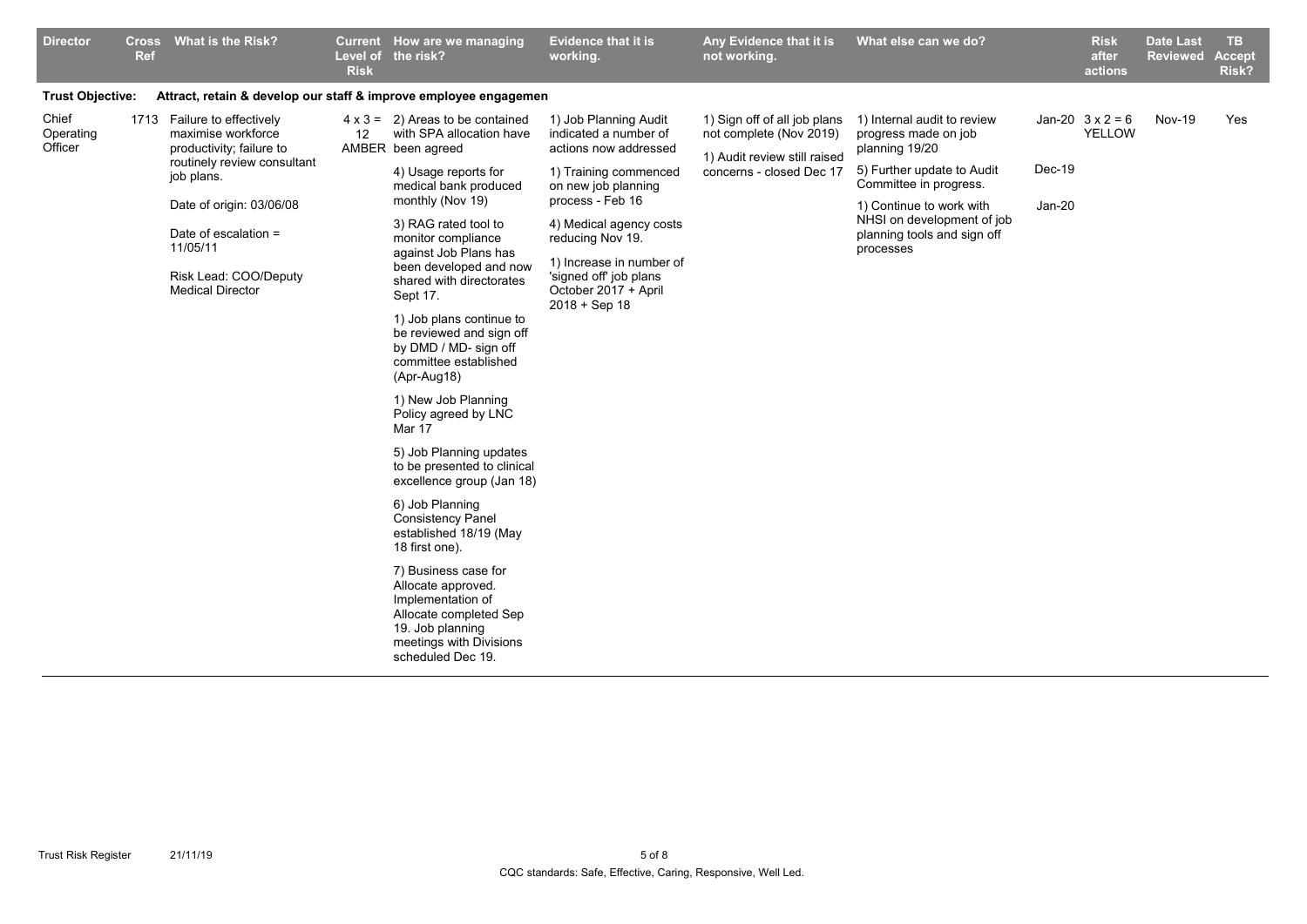| <b>Director</b> |     | Cross What is the Risk? |             | Current How are we managing Evidence that it is |          | Any Evidence that it is What else can we do? |         | Risk Date Last TB     |              |
|-----------------|-----|-------------------------|-------------|-------------------------------------------------|----------|----------------------------------------------|---------|-----------------------|--------------|
|                 | Ref |                         |             | Level of the risk?                              | working. | not working.                                 |         | after Reviewed Accept |              |
|                 |     |                         | <b>Risk</b> |                                                 |          |                                              | actions |                       | <b>Risk?</b> |

**Trust Objective: Create a culture of compassion, safety & quality**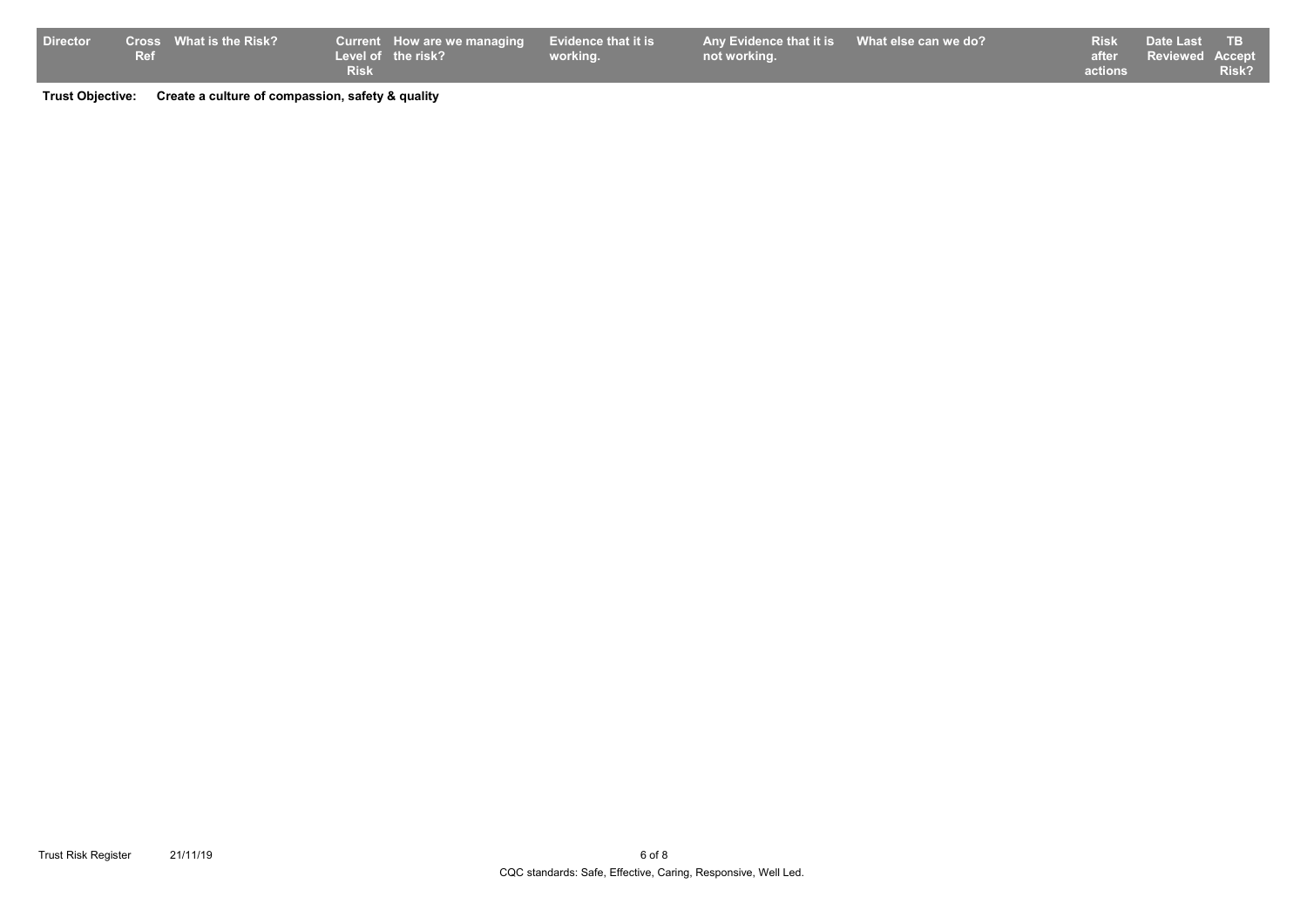| <b>Director</b>             | <b>Ref</b> | Cross What is the Risk?                                                                                                                                                 | <b>Risk</b> | Current How are we managing<br>Level of the risk?                                                                                                                                                          | <b>Evidence that it is</b><br>working.                                                                                                                                                                                                                                                                           | Any Evidence that it is<br>not working.                                                                                                                                                                            | What else can we do?                                                  |               | <b>Risk</b><br>after<br>actions          | <b>Date Last</b><br><b>Reviewed Accept</b> | TB.<br><b>Risk?</b> |
|-----------------------------|------------|-------------------------------------------------------------------------------------------------------------------------------------------------------------------------|-------------|------------------------------------------------------------------------------------------------------------------------------------------------------------------------------------------------------------|------------------------------------------------------------------------------------------------------------------------------------------------------------------------------------------------------------------------------------------------------------------------------------------------------------------|--------------------------------------------------------------------------------------------------------------------------------------------------------------------------------------------------------------------|-----------------------------------------------------------------------|---------------|------------------------------------------|--------------------------------------------|---------------------|
| Chief<br>Nursing<br>Officer | 3644       | If the Trust fails to sustain<br>improved compliance with<br>CQC standards the rating of<br>Good could decline and<br>progress will not be made<br>towards Outstanding. |             | $3 \times 3 = 9$ 1) Monitor recruitment<br>AMBER and retention via WODG<br>and Board monthly (Nov<br>19)                                                                                                   | 1) Nursing and Midwifery<br>KPIs are on Health<br>Assure reporting and<br>emailed out to ward<br>sisters/matrons and HoNs<br>monthly. (Nov 19)<br>1) QRV process is now<br>embedded and refined.<br>plan formulated for                                                                                          | 1) Vacancy rates remain<br>high in Medinine (Nov 19)                                                                                                                                                               | Review Intranet to ensure<br>current content                          |               | Nov-19 $2 \times 2 = 4$<br><b>YELLOW</b> | <b>Nov-19</b>                              | Yes                 |
|                             |            |                                                                                                                                                                         |             |                                                                                                                                                                                                            |                                                                                                                                                                                                                                                                                                                  | 1) Safer staffing fill rates<br>remain transient<br>particularly for nights<br>(Nov 19)                                                                                                                            | Develop Mental Health Act<br>training plan                            | <b>Nov-19</b> |                                          |                                            |                     |
|                             |            |                                                                                                                                                                         |             | 1) Monitor monthly<br>performance through the<br>nursing midwifery KPIs                                                                                                                                    |                                                                                                                                                                                                                                                                                                                  |                                                                                                                                                                                                                    | Develop Mental Health Act<br>Use Policy                               | <b>Nov-19</b> |                                          |                                            |                     |
|                             |            | Date of origin: 14/01/14<br>Date of escalation =                                                                                                                        |             | reported to QSIG (Nov 19)<br>1) Environmental                                                                                                                                                              |                                                                                                                                                                                                                                                                                                                  | 1) Inpatient survey results<br>show an average score of<br>76.7 which is a<br>deterioration from 2015.<br>Scoring is in the bottom<br>20% on 11 questions<br>(Nov19)<br>1) Registerd Nurse<br>vacancies are 182.03 | Update CQC action plan on<br>receipt of the draft CQC<br>action plan. | <b>Nov-19</b> |                                          |                                            |                     |
|                             |            | 14/01/14                                                                                                                                                                |             | Standards are monitored<br>via the environmental                                                                                                                                                           | ongoing inspections<br>2019/20 (Nov 19)                                                                                                                                                                                                                                                                          |                                                                                                                                                                                                                    |                                                                       |               |                                          |                                            |                     |
|                             |            | Risk Lead: Deputy CNO                                                                                                                                                   |             | group monthly (Nov 19)<br>1) Daily staffing (safe                                                                                                                                                          | 1) Lord Carter metrics<br>monitored monthly via                                                                                                                                                                                                                                                                  |                                                                                                                                                                                                                    |                                                                       |               |                                          |                                            |                     |
|                             |            |                                                                                                                                                                         |             | staffing, Skill mix) is<br>monitored via the                                                                                                                                                               | <b>Divisional Performance</b><br>meetings (Nov 19)                                                                                                                                                                                                                                                               |                                                                                                                                                                                                                    |                                                                       |               |                                          |                                            |                     |
|                             |            |                                                                                                                                                                         |             | Divisional ops meetings<br>(Nov 19)                                                                                                                                                                        | 1) Divisions monitor<br>WTE and HCA 55.35 in<br>performance via monthly<br>October 2019 (Nov 19)<br>Governance meetings<br>1) CQC final report<br>(Nov 19)<br>unpublished (Nov 19)<br>1) Improved staff survey<br>results (Nov 19)<br>1) There is a system of<br>nursing audits taking<br>place monthly (Nov 19) |                                                                                                                                                                                                                    |                                                                       |               |                                          |                                            |                     |
|                             |            |                                                                                                                                                                         |             | 1) Fundamental<br>standards are reviewed &<br>monitored by the<br>designated specialist<br>groups and bi annually by<br>the sponsor which then<br>reports to COG (Nov 19)                                  |                                                                                                                                                                                                                                                                                                                  |                                                                                                                                                                                                                    |                                                                       |               |                                          |                                            |                     |
|                             |            |                                                                                                                                                                         |             |                                                                                                                                                                                                            |                                                                                                                                                                                                                                                                                                                  |                                                                                                                                                                                                                    |                                                                       |               |                                          |                                            |                     |
|                             |            |                                                                                                                                                                         |             |                                                                                                                                                                                                            |                                                                                                                                                                                                                                                                                                                  |                                                                                                                                                                                                                    |                                                                       |               |                                          |                                            |                     |
|                             |            |                                                                                                                                                                         |             | 1) 2018 CQC Action Plan<br>is monitored via the<br><b>Divisional Performance</b><br>monitoring process and<br>relevant sub board<br>speciality groups<br>reporting to TMC on a<br>quarterly basis (Nov 19) | 1) There are no<br><b>Registered Midwife</b><br>Vacancies (Nov19)                                                                                                                                                                                                                                                |                                                                                                                                                                                                                    |                                                                       |               |                                          |                                            |                     |
|                             |            |                                                                                                                                                                         |             |                                                                                                                                                                                                            | 1) SHIMI coming down in<br>lines with national<br>expectation. 1.15 in<br>September 2019 (Nov 19)                                                                                                                                                                                                                |                                                                                                                                                                                                                    |                                                                       |               |                                          |                                            |                     |
|                             |            |                                                                                                                                                                         |             | 1) Mortality QI plan is<br>monitored via Programme<br>Board monthly and<br>learning outcomes via                                                                                                           | 1) Nursing Audit data<br>avaiaible and reported for<br>July 19 (Nov 19)                                                                                                                                                                                                                                          |                                                                                                                                                                                                                    |                                                                       |               |                                          |                                            |                     |
|                             |            |                                                                                                                                                                         |             | <b>MRG (Nov 19)</b><br>1) EOL strategy with TOR                                                                                                                                                            | 1) Verbal feedback from<br>CQCQ is largerly positive,                                                                                                                                                                                                                                                            |                                                                                                                                                                                                                    |                                                                       |               |                                          |                                            |                     |
|                             |            |                                                                                                                                                                         |             | has been developed and<br>milestones monitored via<br>the EOL group monthly<br>(Nov 19)                                                                                                                    | all points raised<br>responded to and in<br>action plan (Oct 19)                                                                                                                                                                                                                                                 |                                                                                                                                                                                                                    |                                                                       |               |                                          |                                            |                     |
|                             |            |                                                                                                                                                                         |             | 1) Monitoring of the<br><b>Nursing System</b><br>Framework monthly via<br><b>TMC (Nov 19)</b>                                                                                                              |                                                                                                                                                                                                                                                                                                                  |                                                                                                                                                                                                                    |                                                                       |               |                                          |                                            |                     |